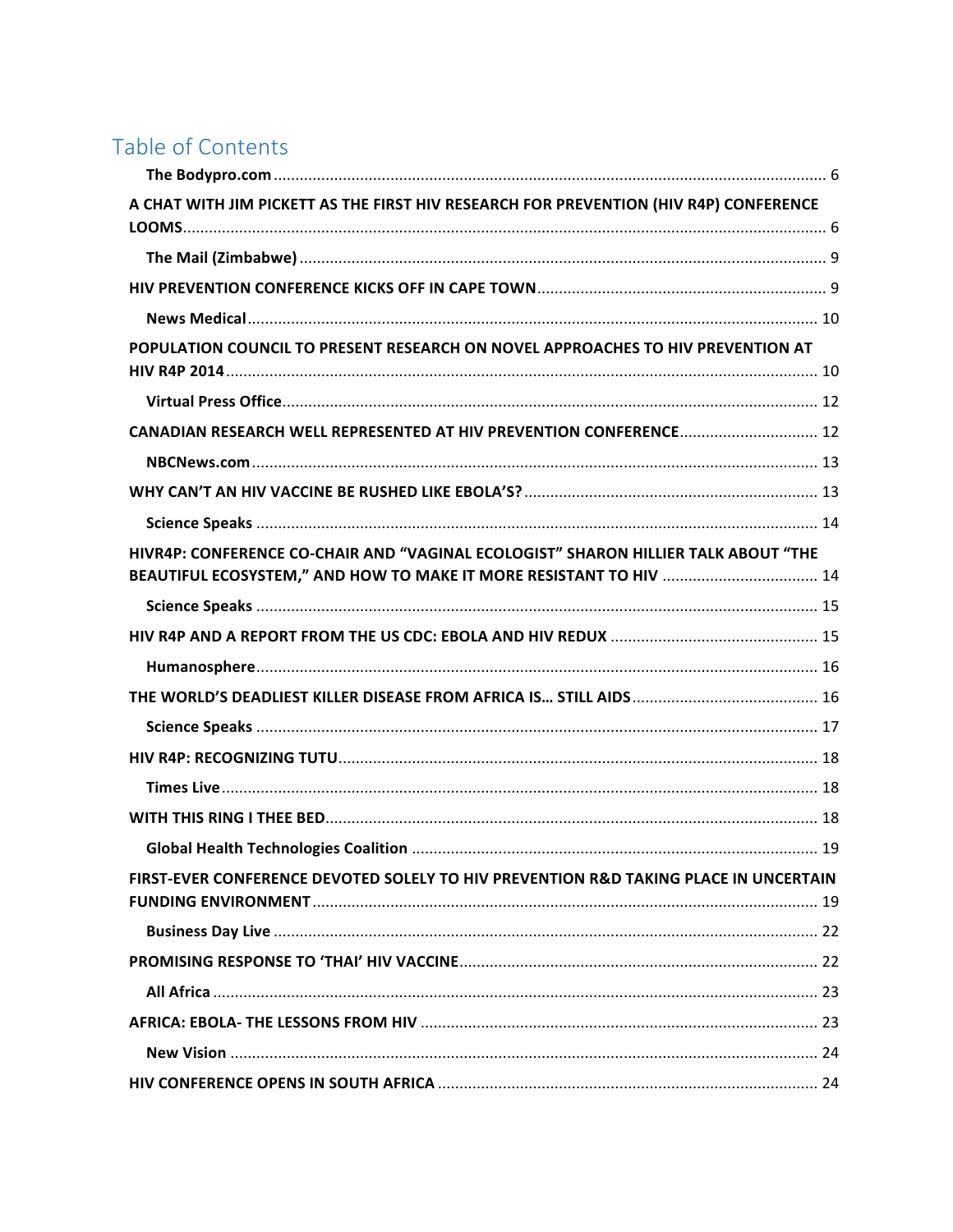| NEW RESULTS FROM VOICE ASSOCIATES TENOFOVIR GEL USE WITH LOWER HSV-2 RISK IN WOMEN  |  |
|-------------------------------------------------------------------------------------|--|
|                                                                                     |  |
|                                                                                     |  |
| SEATTLE SCIENTISTS' FRESH LOOK AT VACCINE COULD BE BIG BREAK FOR HIV PREVENTION  27 |  |
|                                                                                     |  |
|                                                                                     |  |
|                                                                                     |  |
| SOUTH AFRICA: RESEARCH AT THE CENTRE OF GOVERNMENT'S HIVE PREVENTION 29             |  |
|                                                                                     |  |
|                                                                                     |  |
|                                                                                     |  |
| NO SINGLE HIV PREVENTION METHOD CAN END AIDS: COMBINATION PREVENTION IS KEY  32     |  |
|                                                                                     |  |
|                                                                                     |  |
|                                                                                     |  |
|                                                                                     |  |
|                                                                                     |  |
|                                                                                     |  |
|                                                                                     |  |
|                                                                                     |  |
|                                                                                     |  |
|                                                                                     |  |
|                                                                                     |  |
|                                                                                     |  |
|                                                                                     |  |
|                                                                                     |  |
|                                                                                     |  |
|                                                                                     |  |
|                                                                                     |  |
|                                                                                     |  |
|                                                                                     |  |
|                                                                                     |  |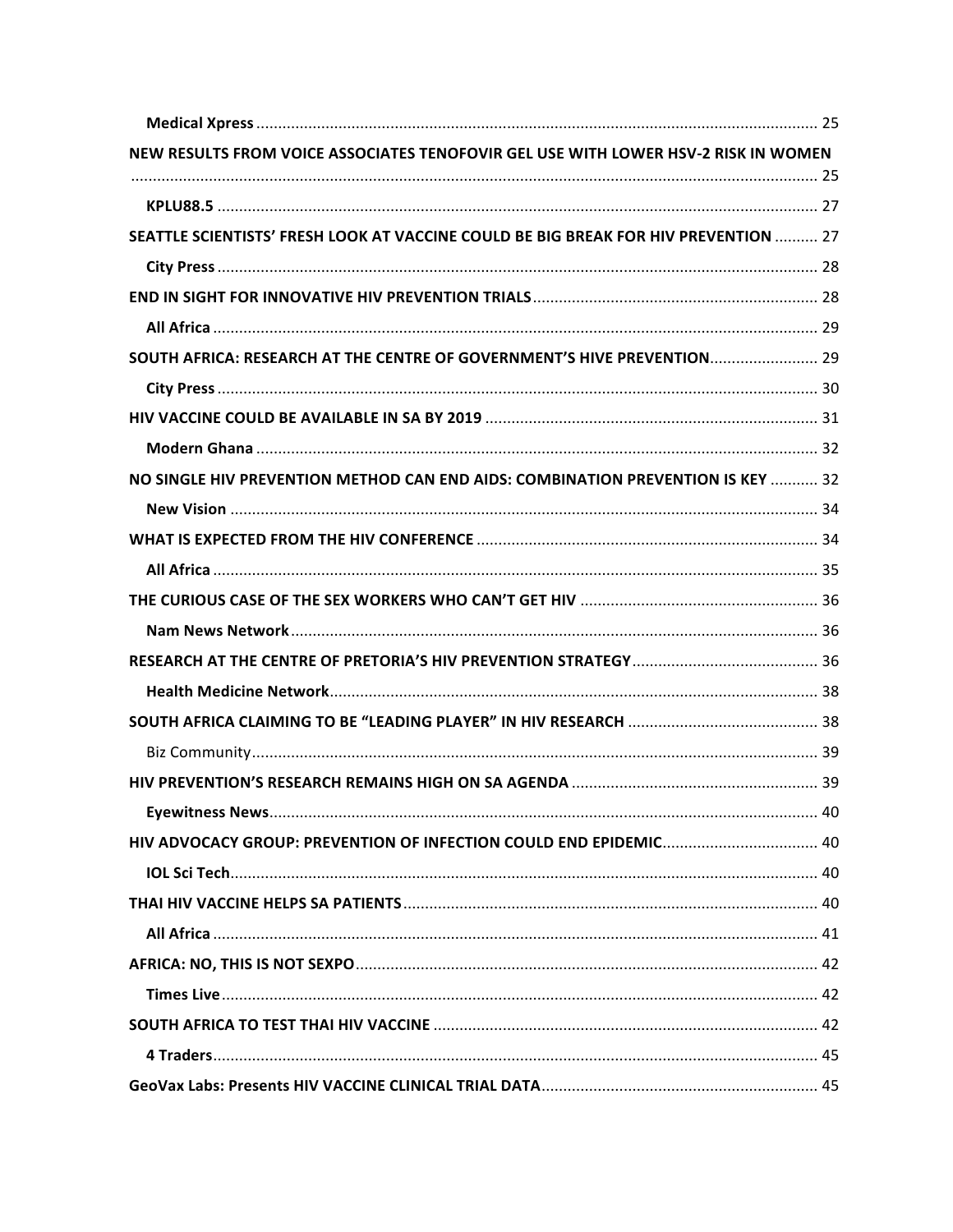| AFRICA: SUPPLING CONDOMS IS ONE THING- GETTING TO USE THEM IS ANOTHER 48         |  |
|----------------------------------------------------------------------------------|--|
|                                                                                  |  |
| RESEARCH FOR PREVENTION CONFERENCE OPENS WITH REAL HOPE FOR AN HIV VACCINE 49    |  |
|                                                                                  |  |
|                                                                                  |  |
|                                                                                  |  |
|                                                                                  |  |
|                                                                                  |  |
| WOMEN WHO TOOK PART IN VOICE SPEAK UP ABOUT WHY THEY DIDN'T USE HIV PREVENTION   |  |
|                                                                                  |  |
|                                                                                  |  |
|                                                                                  |  |
| WOMEN WHO TOOK PART IN VOICE SPEAK UP ABOUT WHY THEY DIDN'T USE HIV PREVENTION   |  |
|                                                                                  |  |
|                                                                                  |  |
| NEW HIV DRUG AND A VAGINAL RING TO PREVENT STDs PREMIER AT HIV PREVENTION        |  |
|                                                                                  |  |
|                                                                                  |  |
|                                                                                  |  |
|                                                                                  |  |
|                                                                                  |  |
|                                                                                  |  |
|                                                                                  |  |
|                                                                                  |  |
|                                                                                  |  |
| AFRICA: WHY WE YOUNG WOMEN HAD TO RESORT TO PUTTING UP THE VISIBLE PANTY LINE 65 |  |
|                                                                                  |  |
|                                                                                  |  |
|                                                                                  |  |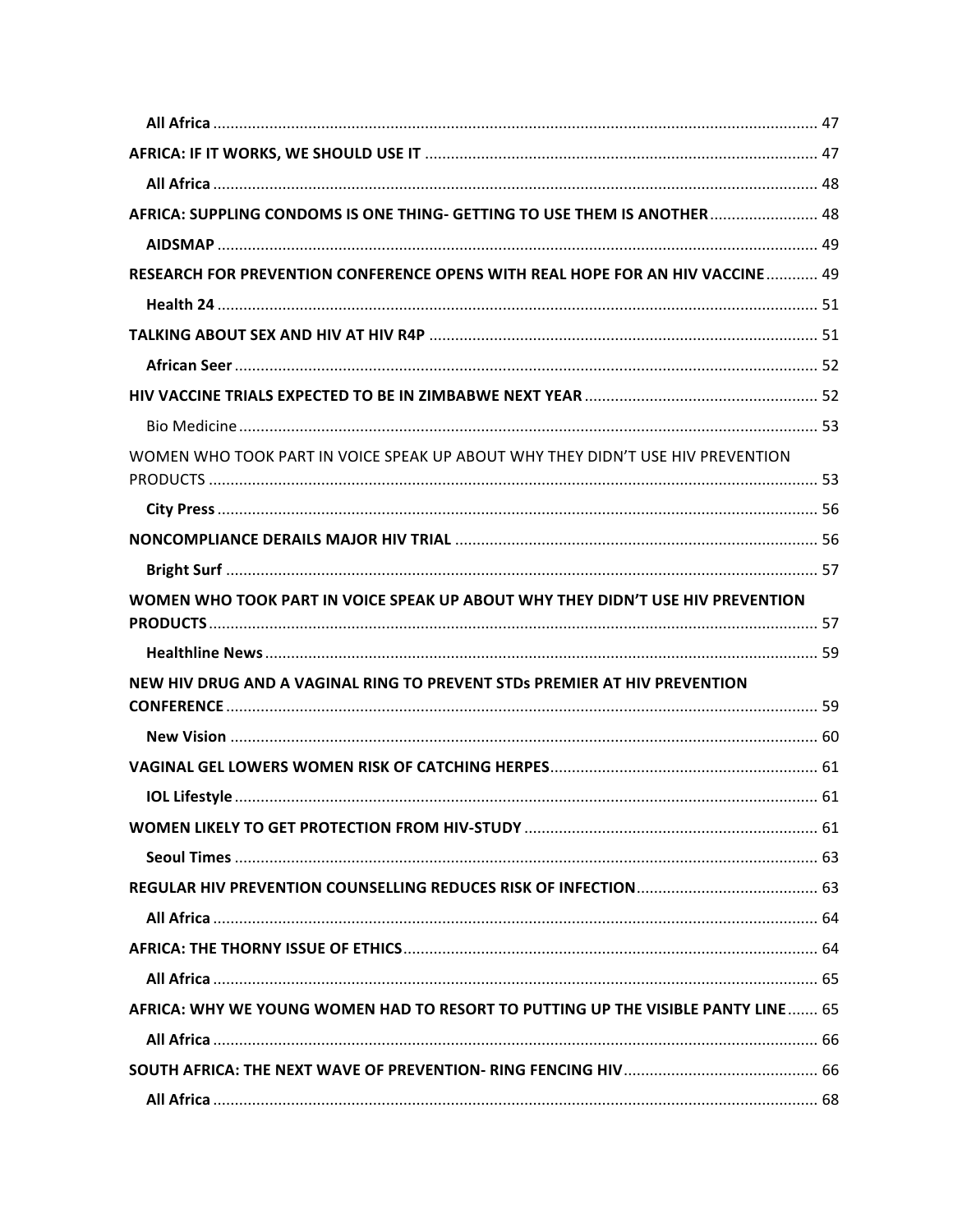| <b>INJECTABLE CABOTEGRAVIR MAKES PROGRESS TOWARDS HUMAN EFFICACY STUDIES: DOUBTS</b>                                                                     |    |
|----------------------------------------------------------------------------------------------------------------------------------------------------------|----|
|                                                                                                                                                          |    |
|                                                                                                                                                          |    |
| MICROBICIDES AN "EMPOWERING TOOL" TO PREVENT HIV INFECTION IN WOMEN 74                                                                                   |    |
|                                                                                                                                                          |    |
| NIGERIAN ADVOCATE OYELAKIN TAIWO OLADAYO POSTHUMOUSLY WINS 2014 OMOLOLU FALOBI<br>AWARD FOR EXCELLENCE IN HIV PREVENTION RESEARCH COMMUNITY ADVOCACY  75 |    |
|                                                                                                                                                          |    |
|                                                                                                                                                          |    |
|                                                                                                                                                          |    |
|                                                                                                                                                          |    |
|                                                                                                                                                          |    |
|                                                                                                                                                          |    |
| ΔII Δfrica                                                                                                                                               | 79 |
|                                                                                                                                                          |    |
|                                                                                                                                                          |    |
|                                                                                                                                                          |    |
|                                                                                                                                                          |    |
| MODEL BY NIH GRANTEES EXPLAINS WHY HIV PREVENTION DOSING DIFFERS BY SEX  81                                                                              |    |
|                                                                                                                                                          |    |
|                                                                                                                                                          |    |
|                                                                                                                                                          |    |
| HIV R4P: MODEL SUGGESTS MORE FREQUENT TRUVADA PrEP NEEDED FOR VAGINAL vs ANAL SEX82                                                                      |    |
|                                                                                                                                                          |    |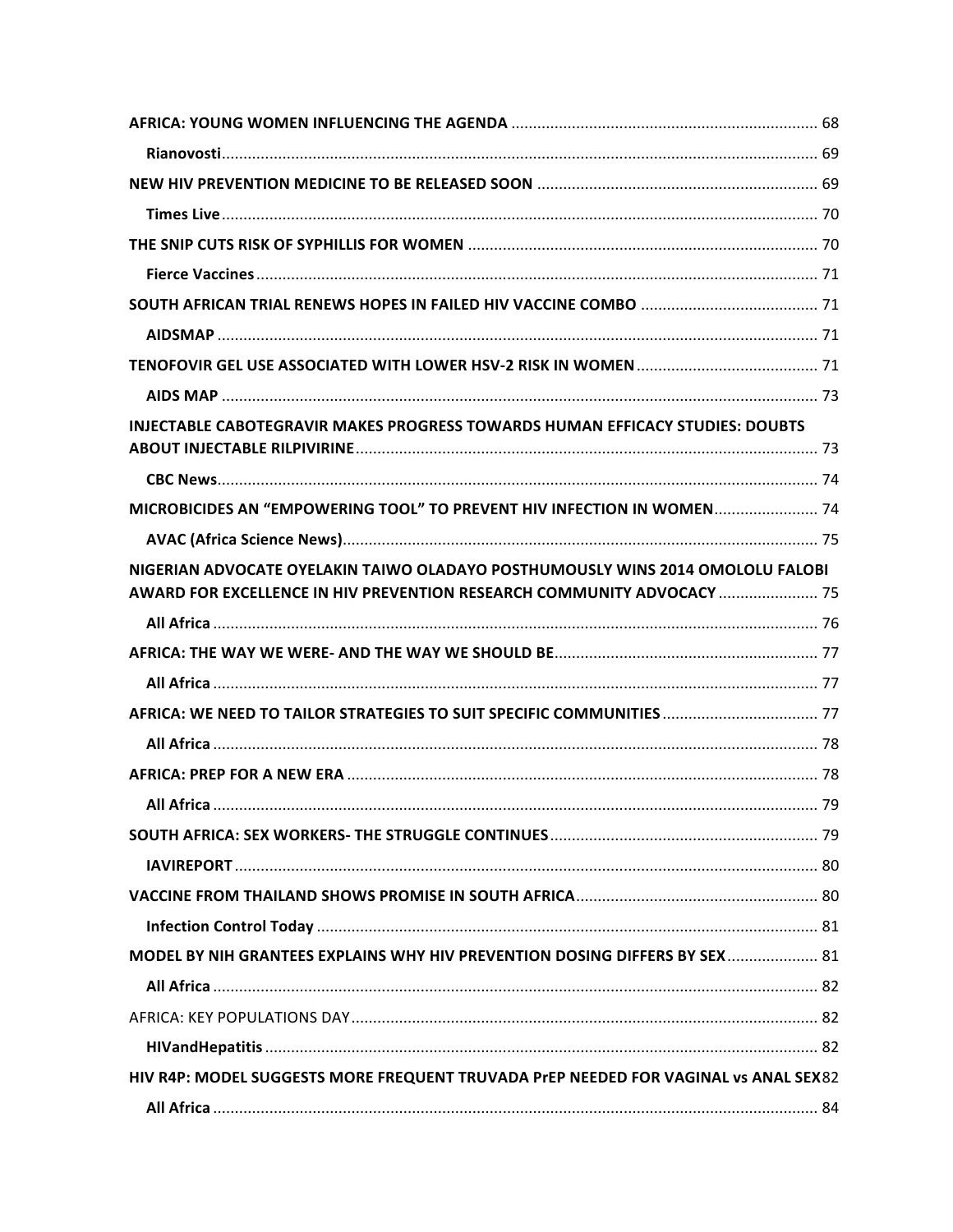| AFRICA: SO WHEN WILL THE NEXT BIG THING BE AVAILABLE FOR GENERAL USE? 84             |  |
|--------------------------------------------------------------------------------------|--|
|                                                                                      |  |
|                                                                                      |  |
|                                                                                      |  |
| AFRICA: THE HIV SELF-TEST KIT- COMING SOON TO A PHARMACY (OR SEX SHOP) NEAR YOU  86  |  |
|                                                                                      |  |
| AFRICA: A REMINDER OF SCIENTIFIC PROGRESS (PAST, PRESENT, AND FUTURE) 86             |  |
|                                                                                      |  |
| AFRICA: HOW TO MAKE SURE YOUR RESEARCH CENTRE DOESN'T GET BURNT DOWN 88              |  |
|                                                                                      |  |
|                                                                                      |  |
|                                                                                      |  |
| POSITIVE RESULTS EMERGING FROM HIV VACCINE CLINICAL TRIAL IN SOUTH AFRICA 90         |  |
|                                                                                      |  |
| EGPAF AWARD RECIPIENT PRESENTS RESEARCH TOWARD ELIMINATING MOTHER-TO-CHILD           |  |
|                                                                                      |  |
|                                                                                      |  |
|                                                                                      |  |
| INJECTABLE RILPIVIRINE SHOWS PROMISE IN PHASE 1 TRIALS- BUT MAY WORK BETTER FOR ANAL |  |
|                                                                                      |  |
|                                                                                      |  |
|                                                                                      |  |
|                                                                                      |  |
| All Africa                                                                           |  |
|                                                                                      |  |
|                                                                                      |  |
|                                                                                      |  |
|                                                                                      |  |
|                                                                                      |  |
|                                                                                      |  |
|                                                                                      |  |
|                                                                                      |  |
| HIV R4P: WITH COMBINED HIV BIOMEDICAL PREVENTION APPROACHES COME OPTIMISM,           |  |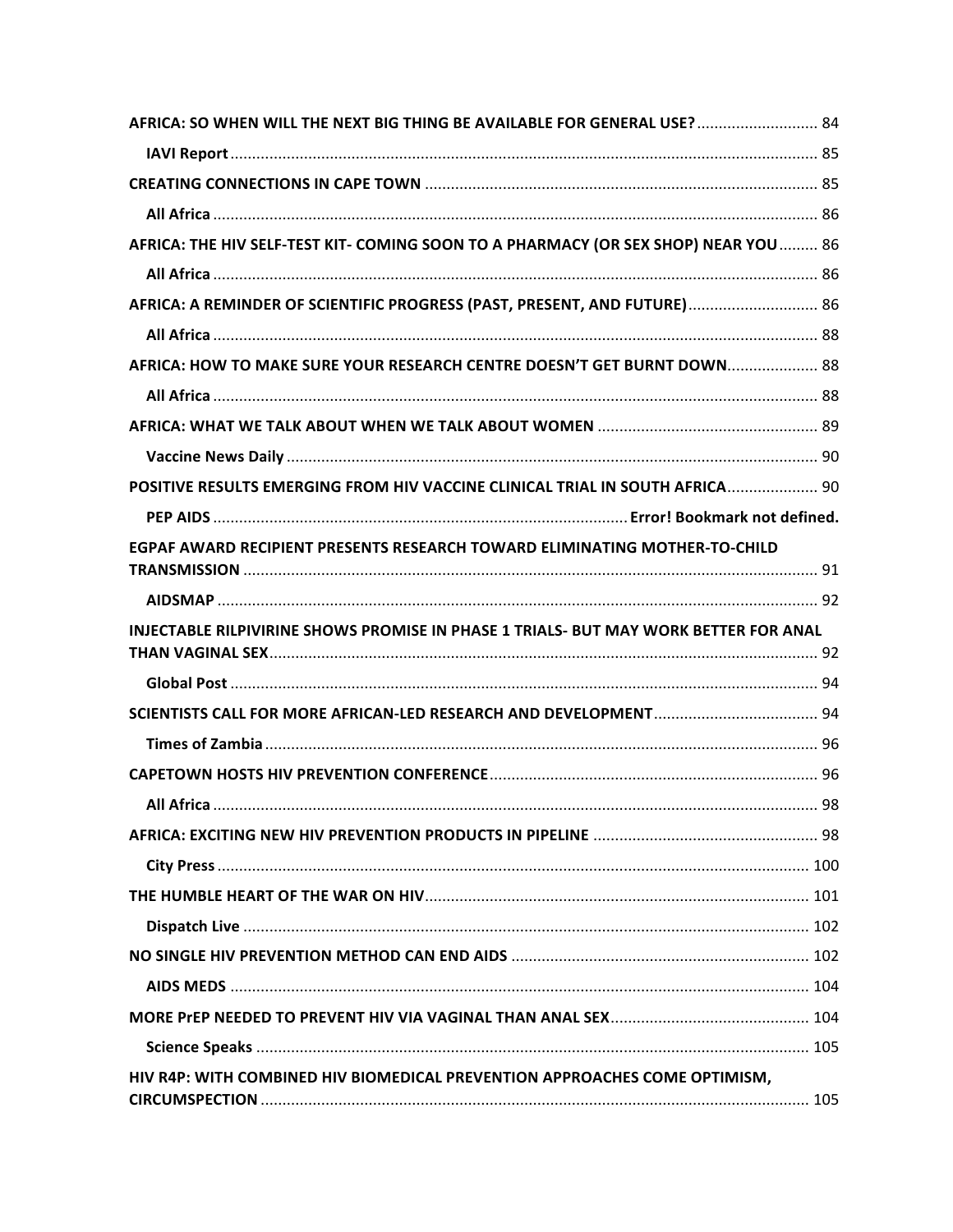## The Bodypro.com

# http://www.thebodypro.com/content/75147/a-chat-with-jim-pickett-as-the-first-hiv-research-.html A CHAT WITH JIM PICKETT AS THE FIRST HIV RESEARCH FOR PREVENTION (HIV R4P) CONFERENCE LOOMS

Julie "JD" Davids 25 October 2014

Jim Pickett is a one-man example of the blurring lines in HIV prevention. The longtime advocate became an early champion of rectal microbicide research as one of the founders of International Rectal Microbicide Advocates (IRMA), but is quite fluent in the language of vaginal rings and contraception. He's now logged many hours in the world of PrEP (pre-exposure prophylaxis), from on-the-ground demonstration projects of Truvada (a coformulation of the antiretrovirals tenofovir and emtricitabine) to interest in the early research on long-acting injectables. And as a gay man living with HIV, he's deeply immersed in the realities of sexual health and human rights that can affect the perception, reach and use of HIV prevention. As one of the planners of the first HIV Research for Prevention (HIV R4P) conference, coming up in South Africa, Pickett was packing his bags to join other crosscutting prevention researchers and advocates when he took a few minutes to talk with TheBodyPRO.com about why he thinks this conference could float all the boats of prevention technology.

## I'm talking with Jim Pickett of International Rectal Microbicide Advocates and AIDS Foundation of

Chicago. You're about to get on a plane and fly to South Africa. Where are you off to, and why? I am headed to the first ever HIV Research for Prevention conference (HIV R4P). This is the first time that the biennial microbicide conference and the annual vaccine conference are coming together and sharing space. So it's the first time this field has really had a unified conference that's covering new prevention technologies broadly. It's pretty exciting.

#### It does sound exciting. Why is it important to have a unified conference?

Mainly, the different modalities, the different strategies are all starting to blur. So we're thinking about long-term injectables for PrEP. We're thinking about vaccines that are given with PrEP as a starter to make sure you have some protection before the vaccine comes into play.

There's a blurring between treatment and prevention. We're using the drugs we've used for treatment in various ways for prevention. So it makes sense that we all come together and break the silo.

## With all this blurring that's going on, what things are clear? Are there clear barriers, or clear **opportunities, across the modalities that people will be talking about?**

A huge thing that we've been talking about for a while and that will always need to be discussed is adherence. Adherence is such an issue with every single thing we do -- not just with new prevention technologies, but everything. Certainly, we've seen adherence issues gumming up trials, and making it so we can't get results from trials.

There's this fantasy among some people that, when we have things like long-term injectables -- which could provide three months' protection -- that somehow adherence will be off the table. But a quarterly injection also requires adherence. It requires retention. It requires the ability to follow up. So I think we're going to always be dealing with this, both in terms of how we conduct trials -- so we can get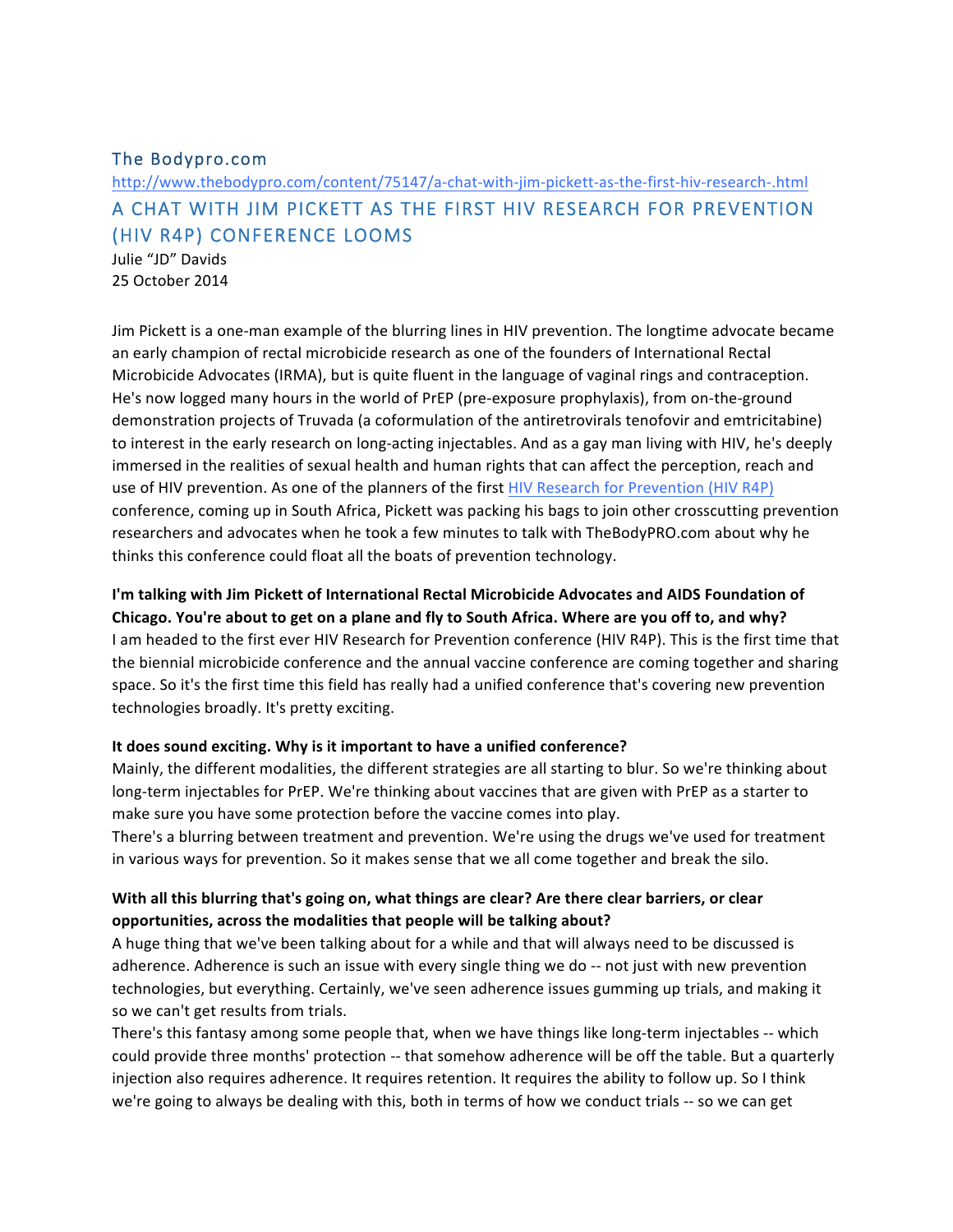answers to the questions we're asking -- and then, just as importantly, how these are implemented in the real world.

We have to continue to really listen to people and ask what they want, and help figure out what that is, and develop things that fit those needs, as opposed to creating things and then saying, "Here. This is something you should want." It needs to start with communities. I think it's always a struggle, that kind of balance.

We're also pretty clear that nothing's off the table. We have PrEP now. It doesn't mean we don't need vaccines. It doesn't mean we don't need microbicides. We have one kind of PrEP. And it's really just available in one country. So we have huge implementation needs around the rest of the world. But we also need to continue to support new technologies. A daily pill isn't going to work for everyone's lifestyle. We need things like microbicides. We need rings and gels. We need shots. Not everyone is going to want a shot. Some people are going to think about a shot every four times a year, and they're going to run the opposite way. So we need lots of different things for people.

Coming together is a really big statement around that. We're not thinking about just *my* intervention, or *your* intervention. We want interventions that work for people.

I'm wired for microbicides [as a long-time rectal microbicide advocate], but I want things that work. So when we showed that Truvada works with prevention, I became a full-throated PrEP advocate. And I'm going to continue to advocate for all these other things.

I want a vaccine. I want a therapeutic vaccine. Having us all together and sharing information, and sharing our different understandings, is going to be really fantastic.

It's a new relationship. We haven't done this before. So we'll see how we all blend together for the next several days in Cape Town.

# You've been listening to people and asking what they want about rectal microbicides; what will the community voices be like at this conference? Is there a community participation component? How much of it is researchers, clinicians, advocates? What's the mix of people there and how will **community voices be heard?**

Microbicide conferences have always had a very strong community representation -- very strong community engagements, lots of activities. At the vaccine conferences, it was not nearly as robust. I'm very pleased we kept that robust community engagement. The day before the conference actually kicks off, on Oct. 27, there's going to be a day-long pre-conference, which is really designed for advocates. Other people are welcome to come, but it's got a focus on community and advocates. We'll probably have well over a hundred people there.

And we also open it up to locals. So you don't need to be registered for the conference to come to our day-long pre-conference. You can come and get lots of information and get looped in on what's happening in research advocacy without attending a long scientific conference.

Throughout the conference there's a space that's been designated the Advocacy Corner, where we will have some light programming; but it's really meant to be a space where people are free to network and mingle casually, do ad hoc meetings.

#### What are some of the top stories you think can, or should, come out of this conference?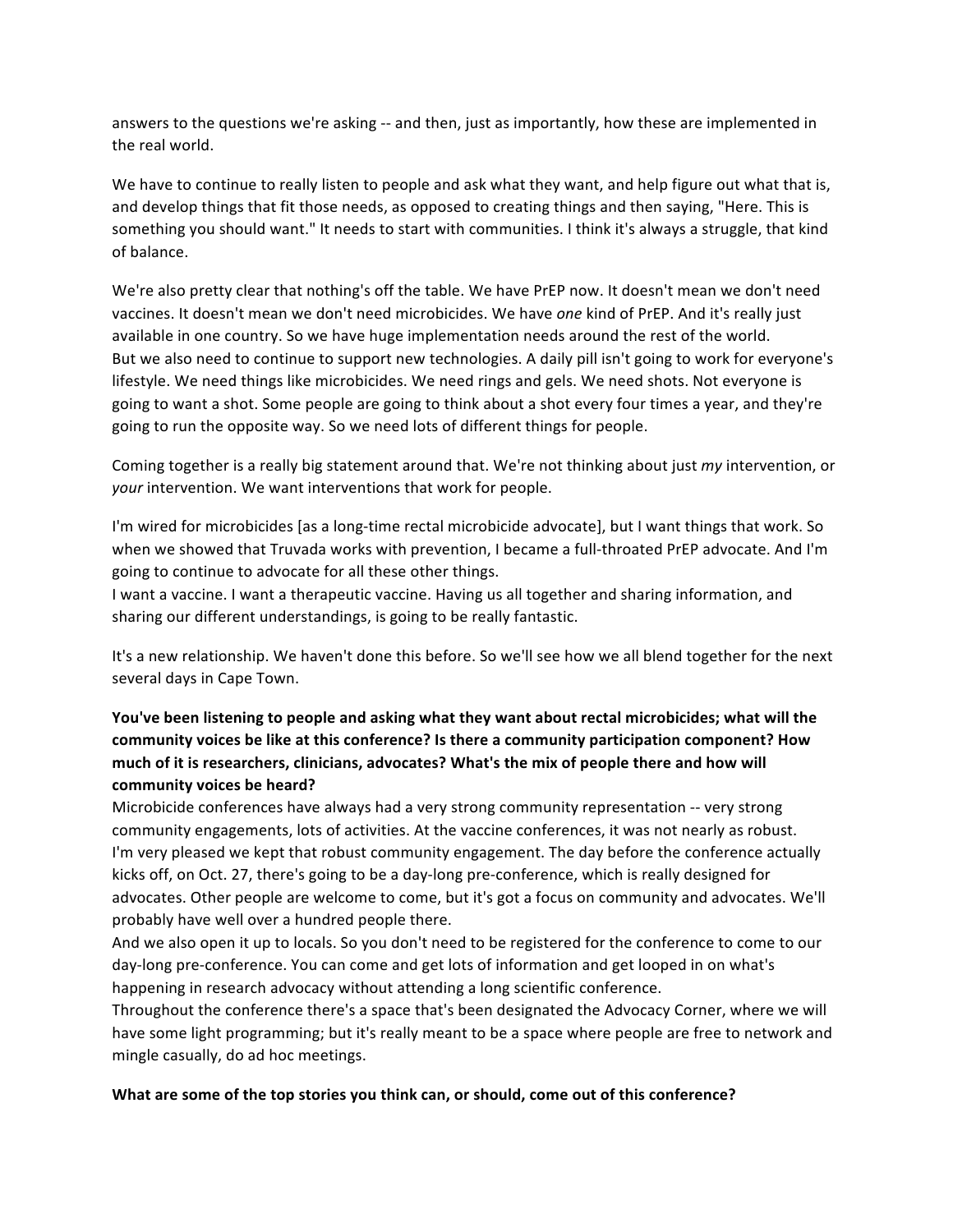I think we're going to learn a lot more about adherence issues. We're going to learn a lot more about what's happening in implementation, in terms of PrEP. We're going to see lots of opportunities to do better.

I mentioned earlier that only the United States has really rolled out PrEP in any kind of way. It's not really happening anywhere else, outside of a demonstration project scenario. So I'm hoping that this will give advocates, researchers and other folks like funders and policy-makers the kind of kick in the butt we all need to start doing better on implementation.

And, speaking of the United States, while we've gotten it rolling, there's a lot we could do to improve here.

I think we'll also see some early data on long-term injectables. We'll hear some interesting updates on the rectal microbicide field, vaginal rings and newer strategies like films and nanofibers; we'll start getting glimpses of that. A lot of this is earlier in the pipeline.

I also expect to hear a lot about multipurpose technologies, which have really taken off in the last few years. That's the idea that we want products that do multiple things -- so, for a woman, a product that's a contraceptive and provides protection against HIV and an STD or two, for instance. Or a product that *allows* a woman to get pregnant, but she can get pregnant without having HIV come on board, or syphilis.

This idea of multipurpose technologies is really exciting; and they're starting to grab people's attention more and more.

We're also seeing developers thinking about (in terms of microbicides) products that are *dual compartment* -- something that would work in the vagina and the booty. Imagine one product that could go in either place. This could be a gel, or a lubricant, or it could be a film, or a nanofiber, for a person who has sex both anally and vaginally. If we just had one microbicide and it worked wherever you put it -- and we don't need to know *where* you're putting it, because we know it works and it's safe -- it would also take away some of the stigma that can be attached to anal sex and rectal microbicides, and some of the criminalization issues around the world.

A few years ago this would have been like crazy talk. But we're actually moving in that direction. And that's super exciting.

#### That is super exciting.

It is.

#### Thanks for all this, and best wishes for your travels. Let us know what comes out of the conference. You bet!

This transcript has been edited for clarity. *Julie* "JD" Davids is the managing editor for TheBody.com and TheBodyPRO.com. *Follow JD on Twitter: @JDAtTheBody.*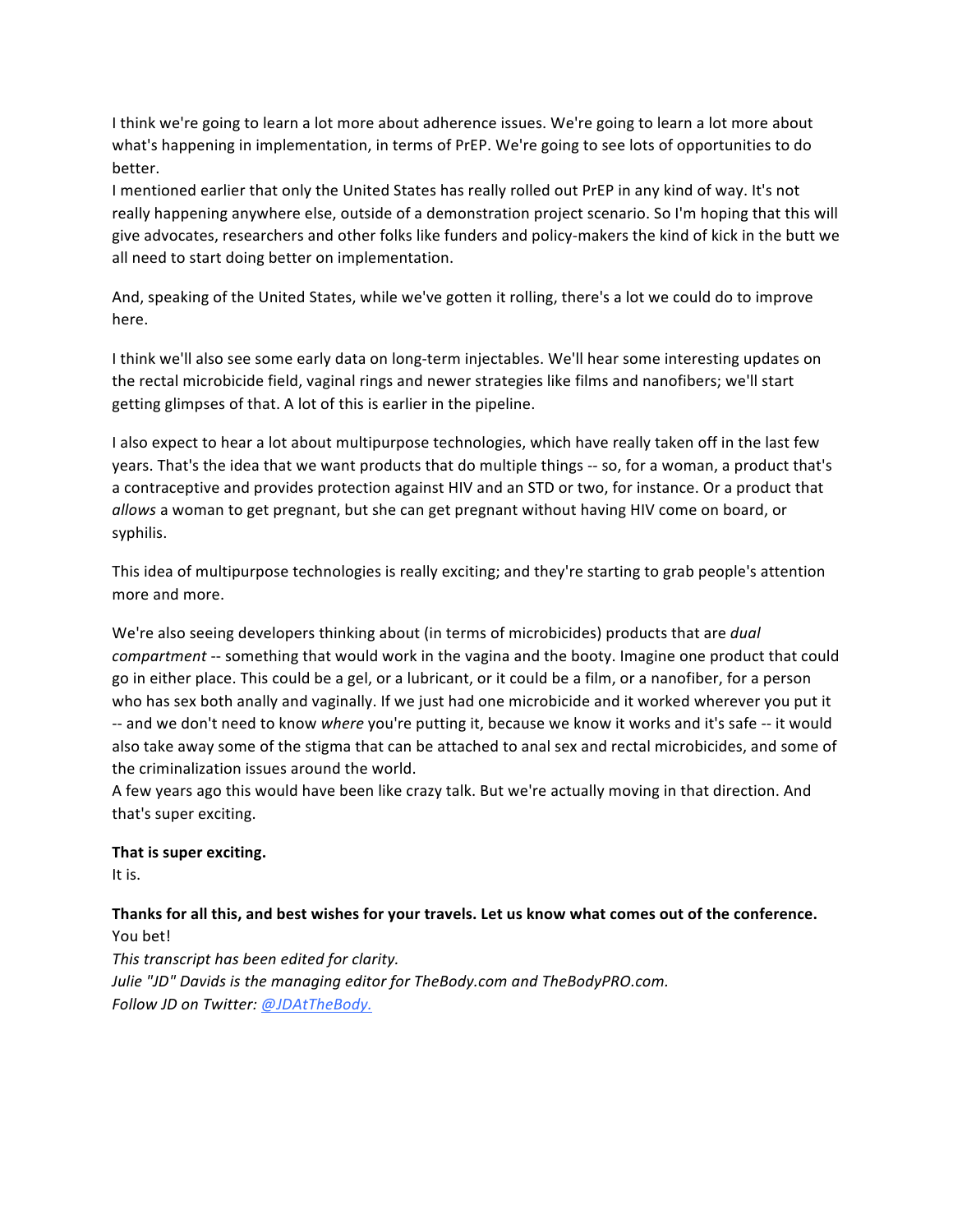# The Mail (Zimbabwe)

# http://www.thezimmail.co.zw/2014/10/27/hiv-prevention-conference-kicks-off-in-cape-town/ HIV PREVENTION CONFERENCE KICKS OFF IN CAPE TOWN

Mary Taruvinga 27 October 2014

A world conference on HIV research for prevention (HIVR4P) began Sunday here in Cape Town, South Africa, with the first scientific conference dedicated exclusively to biomedical HIV prevention scheduled to begin Tuesday.

The meeting builds on the best elements of the vaccine and microbicides meetings, and adds the latest research on an ever-expanding array of HIV prevention approaches and technologies. Helen Rees, executive director for Wits Reproductive Health and HIV Institute, told journalists that HIV R4P ushers in a new era in prevention science.

"HIV R4P reflects the growing consensus that understanding, analysing and debating the cross-cutting issues that impact every field of biomedical prevention research will be central to shared efforts to defeat this global epidemic,"Rees said.

Across this conference week, daily plenary sessions, 30 oral abstract and two poster sessions, along with satellites, symposia, roundtables and networking lunches, will address the most compelling issues in the field from the latest research on vaccines, microbicides, pre-exposure prophylaxis and treatment as prevention, to emerging prevention approaches and the challenges of implementation and access. HIV R4P has also been designed to represent the contributions and address the needs of attendees from every field of research and to include the unique perspectives of advocates, funders, policy-makers as well as private-sector leaders.

Interaction, discussion and debate between participants across many disciplines will be a hallmark of HIVR4P.

To facilitate the full representation of global expertise at the meeting, 300 full and partial scholarships have been granted to leading researchers and advocates who otherwise would be unable to attend the conference.

Approximately 1 300 researchers, clinicians, private sector leaders, advocates, policy makers and public experts from around the world will participate in the four day conference.

Rees said this conference was different from previous meetings as it will focus on various approaches. "While previous meetings focused on individual prevention methods, R4P builds on a growing consensus that combination approaches will be most effective in driving down the epidemic. Understanding and analysing as well as debating the cross-cutting issues that impact on all HIV prevention research will be a corner stone of HIV R4P," she said.

This first biennial HIV R4P conference takes place at a critical moment in the epidemic where the search for effective biomedical HIV prevention options has progressed further and faster in recent years than at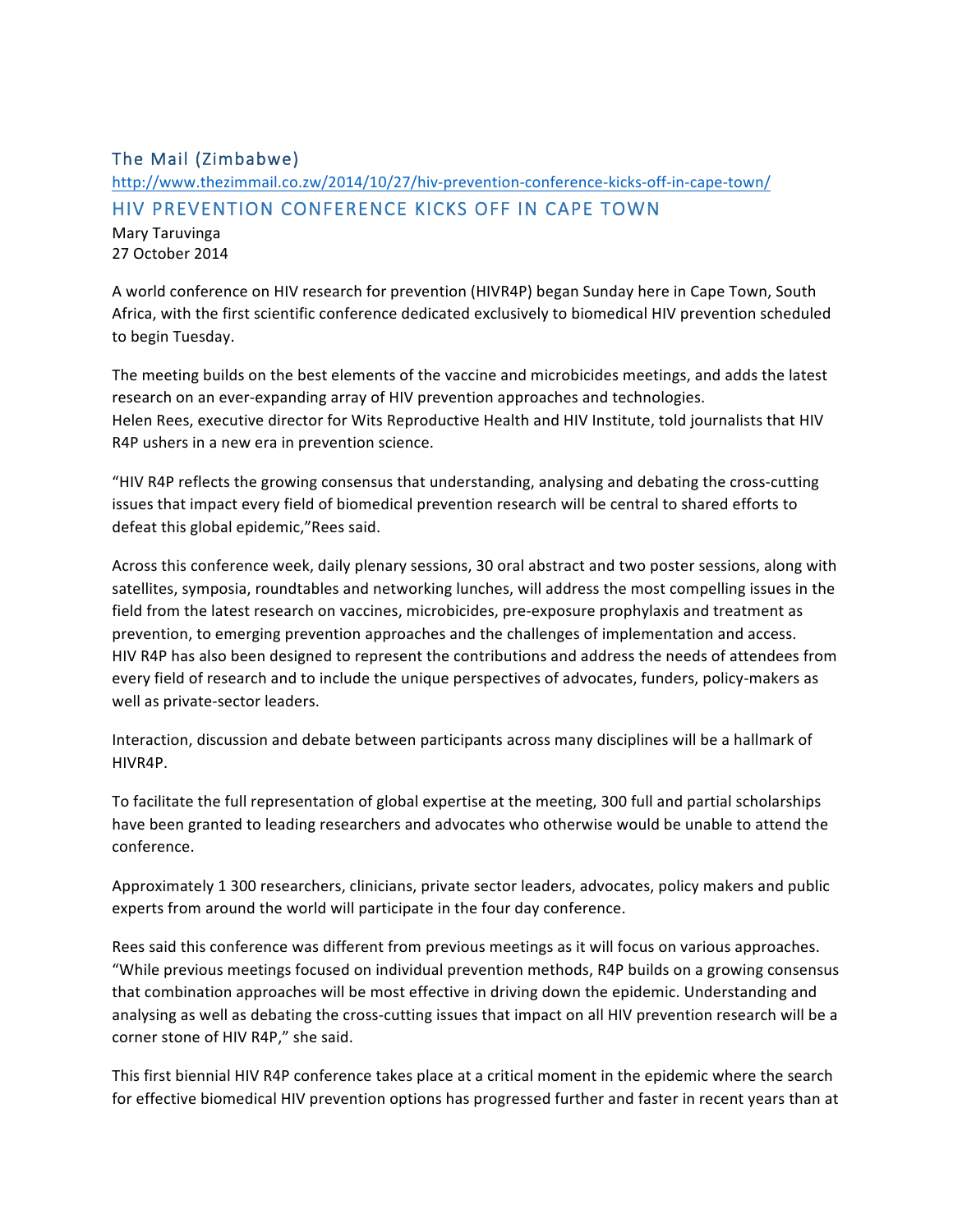any time since the epidemic began.

At the same time, countries continue to face multiple obstacles from the challenges of providing real and sustainable access to prevention advances, to the realities of tightening budgets and the advent of laws and policies criminalising the very lives of people at risk.

The R4P secretariat said there was need for concerted efforts and global contribution in responding to HIV epidemic.

"Whatever our field of expertise, our efforts to reverse this epidemic must include a commitment, not only to advance the science of HIV prevention, but also to support robust global responses to the epidemic and the full human rights of all people impacted by HIV."

## News Medical

http://www.news-medical.net/news/20141027/Population-Council-to-present-research-on-novelapproaches-to-HIV-prevention-at-HIV-R4P-2014.aspx POPULATION COUNCIL TO PRESENT RESEARCH ON NOVEL APPROACHES TO HIV PREVENTION AT HIV R4P 2014 Population Council 27 October 2014

The Population Council will present new research on novel approaches to HIV, sexually transmitted infections (STIs), and unintended pregnancy prevention at the HIV Research for Prevention Conference, (HIV R4P) in Cape Town, South Africa. HIV R4P, which runs 28-31 October, is the first global scientific meeting dedicated exclusively to research on biomedical HIV prevention.

Presentations by Council researchers include advances in the development of a microbicide /contraceptive intravaginal ring (IVR) to protect against HIV, HPV, herpes (HSV-2), and unintended pregnancy (oral abstract session 3, 28 October, 11:00 am–12:30 pm); the first-in-human safety and pharmacokinetics study of the Council's ARV-based microbicide gel, PC-1005 (poster session, 29 October, 10:00-11:00 am and 5:00-6:30 pm); and the activity of the non-ARV microbicide griffithsin against HSV-2 and human papillomavirus (HPV) (poster session, 30 October, 10:00–11:00 am and 5:00– 6:30 pm).

Other Council studies on the HIV R4P agenda include new research on the connection between bacterial vaginosis and HSV-2 susceptibility (oral abstract session 10, 28 October, 1:30–3:00 pm); studies on the factors affecting the uptake of HIV counseling and testing among young people (poster session, 29 October, 10:00–11:00 am and 5:00–6:30 pm); and research on the links between counseling and testing and sexual risk behaviors (poster session, 29 October, 10:00-11:00 am and 5:00-6:30 pm).

Council scientists are also advancing global research on multi-purpose prevention technologies (MPTs), new tools in development that are designed to protect against HIV, STIs, and/or unintended pregnancy with a single product. The Council will co-chair a conference roundtable on the topic (31 October, 8:30-10:00 am), and will co-sponsor a satellite session at HIV R4P addressing the promise of MPTs in combination HIV and STI protection (31 October, 1:30-3:30 pm).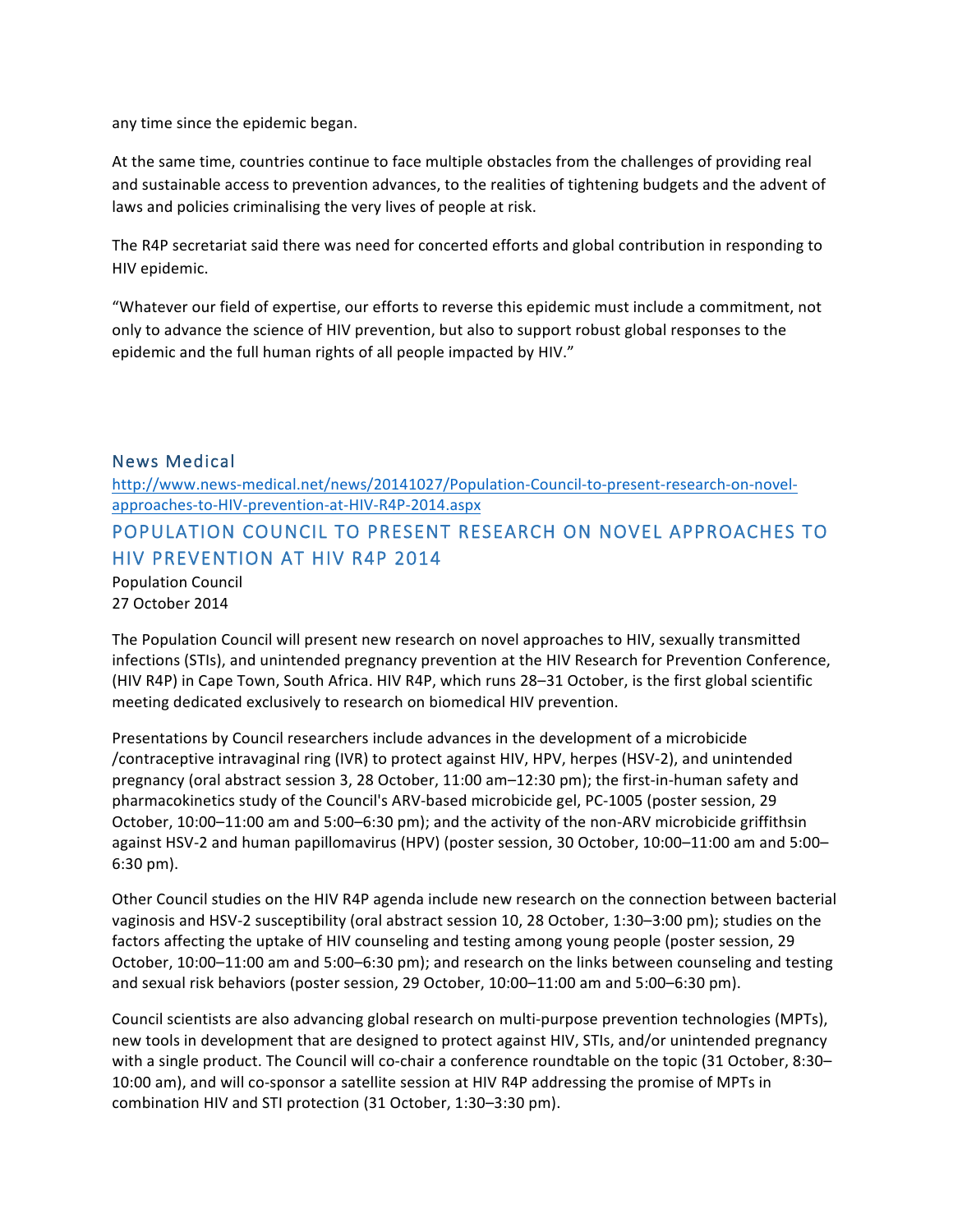"HIV, STIs, and unintended pregnancy are global health crises that together affect hundreds of millions of women and men worldwide," said Naomi Rutenberg, Population Council vice president and director of the Council's HIV and AIDS program, and co-chair of the MPT roundtable on MPTs on **31 October at 8:30 am. "Council researchers are working on new approaches to these critical sexual** health challenges that are safe, effective, easier to use, and responsive to the needs and life **circumstances of the people they are designed to help."**

"Sexually active people are often at simultaneous risk for HIV, STIs that can increase their risk of HIV, and unintended pregnancy," noted Tom Zydowsky, who leads the Council's pharmaceutical development program in HIV and AIDS. "The Council's work to advance MPTs is based in our belief that better and more convenient options are needed to slow these interconnected global epidemics and help women and men to lead healthier lives."

Presentations by Council researchers at HIV R4P are listed below: TUESDAY, 28 OCTOBER Oral Sessions A novel intravaginal ring (IVR) protects macaques against SHIV-RT infection and reduces HSV-2 shedding after repeated SHIV-RT/HSV-2 co-challenge 11:00 am-12:30 pm, Auditorium 2 Presenter: Thomas M. Zydowsky HSV-2-driven changes in  $\alpha$ 4 $\beta$ 7 expression correlate with increased susceptibility to SHIV ex vivo and in vivo 1:30-3:00 pm, Roof Terrace Room Presenter: Elena Martinelli WEDNESDAY, 29 OCTOBER Poster Sessions Socio-demographic factors associated with uptake of HIV counseling and testing (HCT) among Nigerian youth 10:00-11:00 am, 5:00-6:30 pm, Hall 2 Presenter: Ayodeji Oginni Does HIV counseling and testing change sexual risk behaviors? Findings from a community health center (CHC) in North Central Nigeria 10:00-11:00 am, 5:00-6:30 pm, Hall 2 Presenter: Ibrahim Suleiman ARV-based prevention for women: New data on HIV testing behaviors from potential users of vaginal microbicides in Mpumalanga, South Africa 10:00-11:00 am, 5:00-6:30 pm, Hall 2 Presenter: Martha Brady Are Nigerian healthcare providers (HCP) prepared for men who have sex with men (MSM): Lessons from the mystery client survey in Nigeria The anti-same sex marriage law implications on HIV interventions for men who have sex with men in Nigeria 10:00-11:00 am, 5:00-6:30 pm, Hall 2 Presenter: Chiedu Ifekandu MZC and 1% TFV gel: Multipurpose prevention approaches 10:00-11:00 am, 5:00-6:30 pm, Hall 2 Presenter: José Fernández-Romero First-in-human safety and pharmacokinetics (PK) of a MIV-150/zinc acetate/carrageenan gel (PC-1005)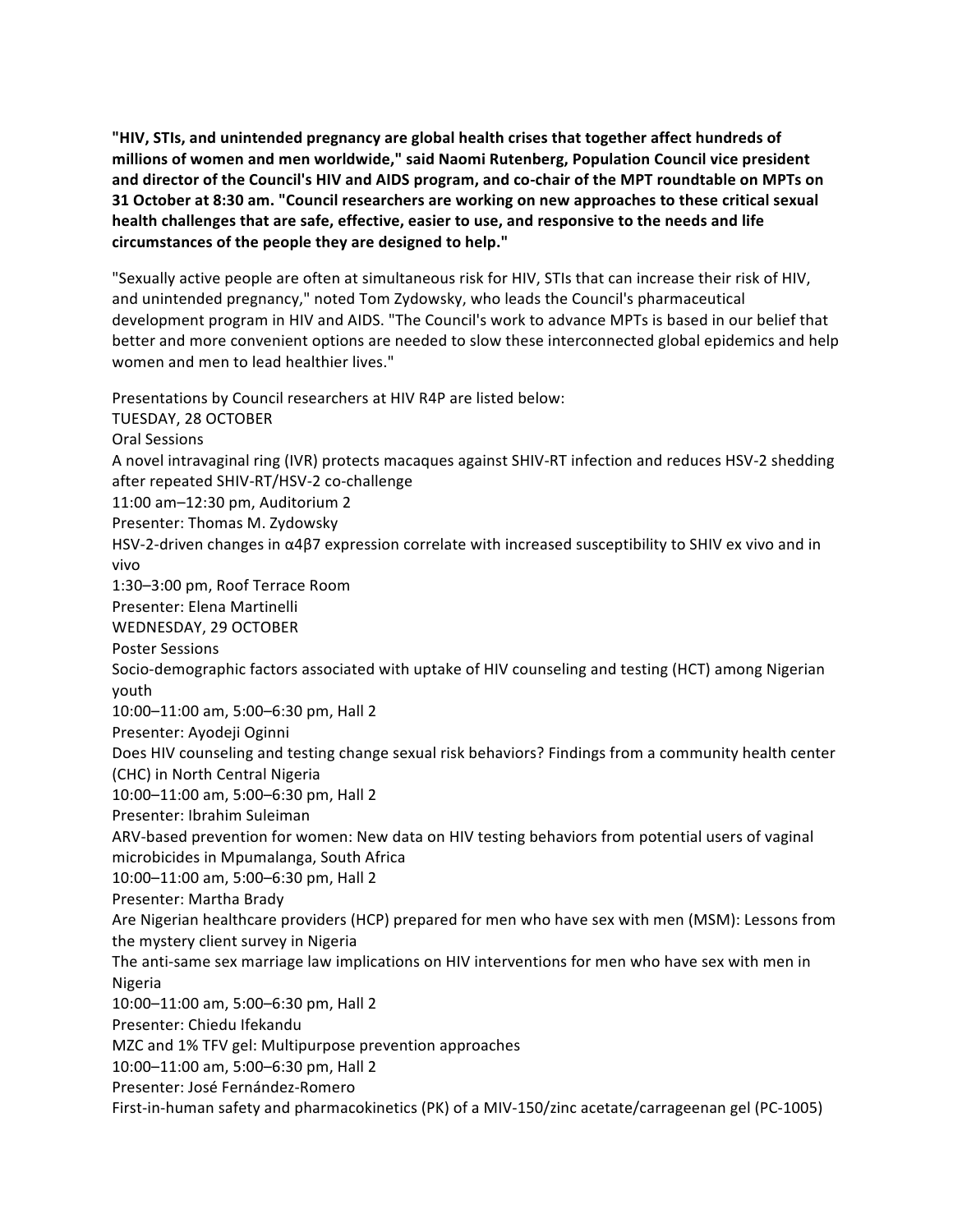10:00-11:00 am, 5:00-6:30 pm, Hall 2 Presenter: George W. Creasy THURSDAY, 30 OCTOBER Poster Sessions Antiviral activity and mode of action of griffithsin against HSV-2 and HPV: Preliminary studies of a potential non-ARV combination microbicide 10:00-11:00 am, 5:00-6:30 pm, Hall 2 Presenter: José Fernández Romero Reporting of adherence in the VOICE trial: Does disclosure of product non-use increase at the termination visit? Reporting of challenges to adherence in VOICE: A comparison of quantitative and qualitative self-reports among women during and after the trial 10:00-11:00 am, 5:00-6:30 pm, Hall 2 Presenter: Barbara Mensch Patterns of drug use among people who inject drugs (PWID) and their implications for sexually transmitted infections in northern Nigeria 10:00-11:00 am, 5:00-6:30 pm, Hall 2 Presenter: Desmond Iriaye FRIDAY, 31 OCTOBER Roundtable Multipurpose Technologies 8:30-10:00 am, Meeting Room 1.60 Co-chairs: Naomi Rutenberg, Population Council; Manjula Lusti-Narasimhan, WHO Panel: Judy Manning, Joseph Romano, Charu Mullick, Elizabeth Brown, and Elizabeth Bukusi Satellite Session Multi-Purpose Prevention Technologies (MPTs): The Future of HIV and STI Protection? 1:30–3:30 pm, Meeting Room 1.61–1.62 Co-chairs: José Fernández Romero, Population Council; Manjula Lusti-Narasimhan, WHO Panel: Carolyn Deal, Betsy Herold, Dorothy Patton, Joe Romano, John Schiller, Tom Zydowsky

# Virtual Press Office

http://www.virtualpressoffice.com/publicsiteContentFileAccess?fileContentId=1788497&fromOtherPag eToDisableHistory=Y&menuName=News&sId=&sInfo=

# CANADIAN RESEARCH WELL REPRESENTED AT HIV PREVENTION **CONFERENCE**

27 October 2014

The conference to be held from Oct. 28 to 31 is expected to attract up to 1,500 global leaders in HIV prevention, research, programs and policy. HIV R4P is the world's first and only scientific meeting dedicated exclusively to biomedical HIV prevention research.

Twenty nine oral and poster presentations will be made by Canadian researchers, 10 of whom received scholarships from the conference to present their work at HIV R4P. Presentation topics include: subject selection in HIV vaccine trials; the role of hormones in natural protection against HIV-1 in the Kenyan HIV-exposed seronegative cohort; and gay men involved in HIV  $-$  their concerns and hopes about preexposure prophylaxis (PrEP).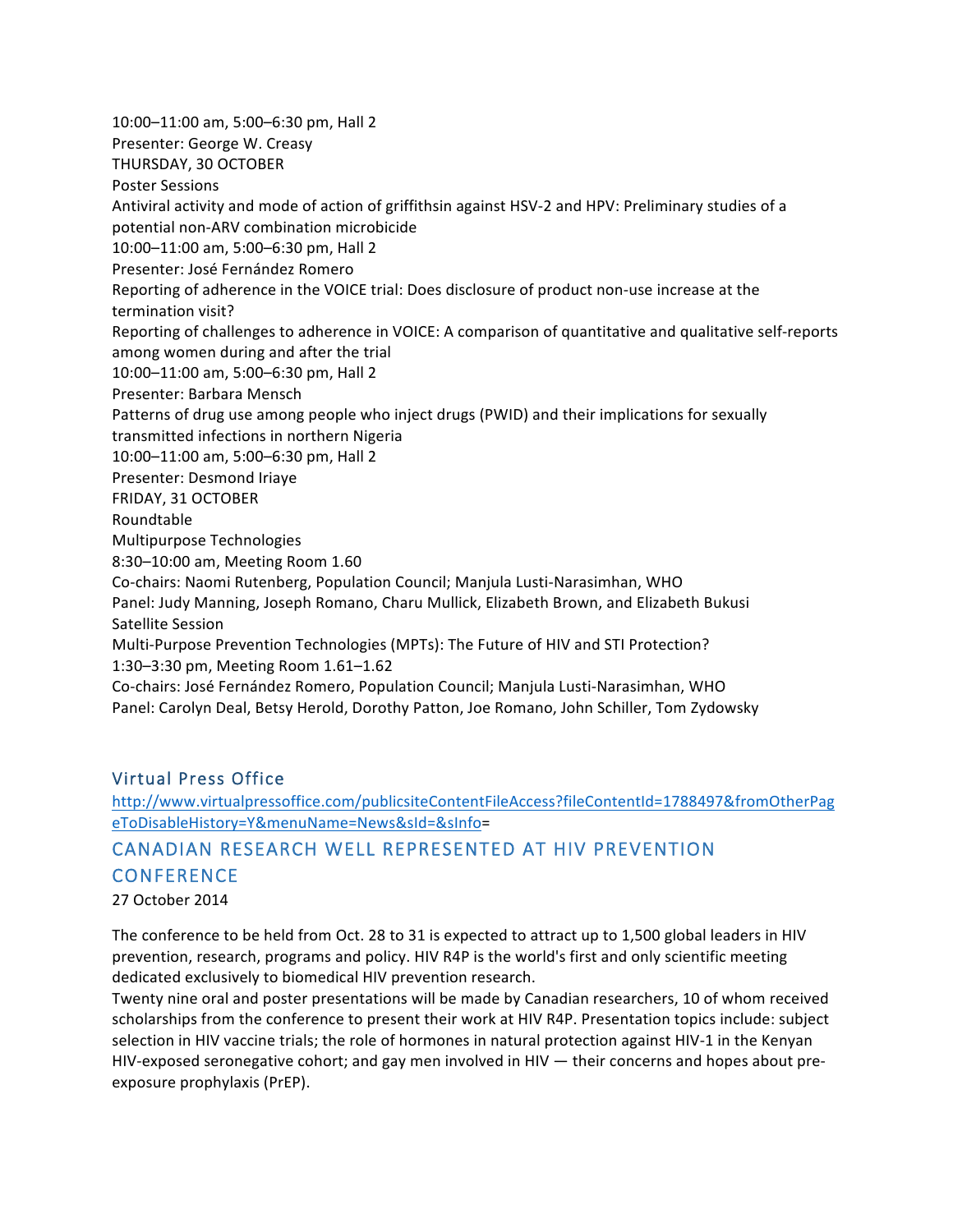"The sample of Canadian research at HIV R4P is something we can celebrate," says Dr. Allan Ronald, senior scientific advisor of the Canadian HIV Vaccine Initiative (CHVI) Research and Development Alliance Coordinating Office (ACO). "It is also a testament to the ongoing international collaborations Canadian investigators have with researchers in other countries."

Among the Canadian presenters is Dr. Ken Rosenthal, a large team grant principal investigator whose work on innate, adaptive, and mucosal immune responses in HIV-1 exposed uninfected infants in South Africa is funded through the CHVI.

"The HIV R4P Conference is essentially looking at research for prevention, and Canada really has an important role to play in bringing HIV under control," says Rosenthal, who is also the first Visiting Scientist at the Cape Town HIV Vaccine Trials Network (HVTN) Immunology Laboratory. The state-of-theart South African HIV vaccine research facility is supported by the Hutchinson Center Research Institute of South Africa (HCRISA), and funding for the laboratory's recent renovation was received from the Bill & Melinda Gates Foundation through the CHVI.

"The CHVI really is a driver for a number of reasons," Rosenthal says. "It builds linkages with investigators in developing countries which opens doors for Canadian research collaborations with colleagues in a global fashion."

Ronald adds that the CHVI has achieved some important outcomes since it started in 2007. "It has assisted with building regulatory capacity in low and middle-income countries, secured funding with the Canadian Institutes of Health Research (CIHR) and the Department of Foreign Affairs, Trade and Development (DFATD) for five collaborative scientific teams of Canadians with African colleagues, and facilitated with the Canadian private sector advances in the development of an HIV vaccine," he says. The CHVI brings together five Government of Canada Departments/Agencies and the Bill & Melinda Gates Foundation to advance progress on HIV vaccine research and development efforts. It also *contributes to the prevention of mother-to-child transmission. The establishment of the ACO at the International Centre of Infectious Diseases in Winnipeg in 2011 has facilitated information exchange,* collaboration and coordination across diverse national and international research efforts.

#### NBCNews.com

# http://www.nbcnews.com/health/health-news/why-cant-hiv-vaccine-be-rushed-ebolas-n234786 WHY CAN'T AN HIV VACCINE BE RUSHED LIKE EBOLA'S?

Tracy Jarret 27 October 2014

Scientists studying HIV say they're under new pressure to come up with a vaccine because of the quick response to Ebola. Last week the World Health Organization announced that a trial Ebola vaccine could be rolled out in West Africa by January and the first human trials began in the United States.

While HIV researchers have made advances towards a vaccine, Sharon Hillier of the University of Pittsburgh, who is co-chairing a conference of more than 1,300 HIV researchers in Cape Town this week, called the virus "crafty" in its latency. Unlike Ebola, it can live inside the body for a long period of time without a person showing symptoms and will never leave.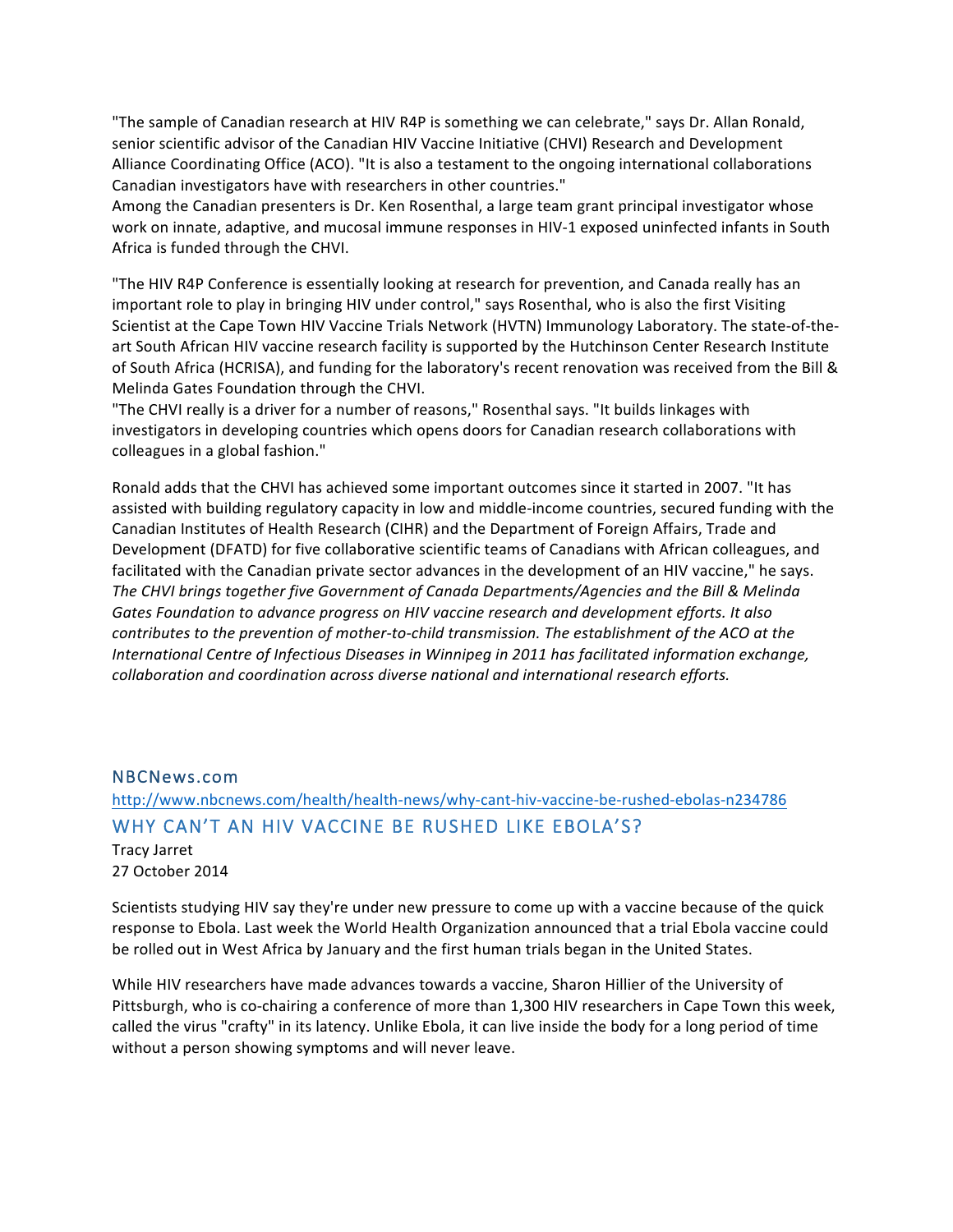There is another difference between Ebola and HIV. Ebola has survivors. HIV does not. Because there are survivors of Ebola, scientists have been able to create a model for immunity and test vaccines and cures, resulting in far more robust data than is currently available for HIV.

"It's not unusual for viruses to take a long time to be figured out." Amapola Manrique of the Global HIV Vaccine Enterprise said. "I think people are getting a little impatient here."

### Science Speaks

http://sciencespeaksblog.org/2014/10/27/hivr4p-conference-co-chair-and-vaginal-ecologist-sharonhillier-talks-about-the-beautiful-ecosystem-and-how-to-make-it-more-resistant-to-hiv/

# HIVR4P: CONFERENCE CO-CHAIR AND "VAGINAL ECOLOGIST" SHARON HILLIER TALK ABOUT "THE BEAUTIFUL ECOSYSTEM," AND HOW TO MAKE IT MORE RESISTANT TO HIV

Antigone Barton 27 October 2014

"People around the world have mysterious notions about the vagina," Sharon Hillier told a group of journalists and advocates today. Hillier, one of five co-chairs of HIVR4P, the first global conference devoted to biomedical HIV prevention research, is here to explain her work, which she sums up as making vaginas much more resistant to HIV.

First she has to clear up those mysterious notions. People think vaginas are dirty, she noted; they are not, she added, they are cleaner than your mouth.

"It is an ecosystem," she said, "a beautiful one." So one challenge is keeping it that way, or as she puts it, "make it better and don't screw it up."

To that end she describes herself as a "vaginal ecologist." She has been immersed over the last couple of decades in the search for a vaginal microbicide, or as she prefers to put it, "a product designed to prevent or reduce the sexual transmission of HIV and other sexually transmitted diseases when inserted in the beautiful ecosystem."

She is also interested in the eventual development of what are now called, with increasing frequency, as they seem increasingly feasible, "multi-purpose technologies," products that can protect against HIV, other STIs and unintended pregnancy  $-$  a product, she says, she would want for her own daughter, although she is not a fan of the term ("Who wants to put a multi-purpose technology in your woo-woo?" she asks rhetorically).

But first she goes back to the days when it was hoped that the spermicide nonoxynol-9 could protect against HIV before it was discovered that the detergent in it "degraded the beautiful clear mucosa." The research road of clinical trials in the search for a suitable microbicide since has been circuitous, leading to both disappointing dead ends (the Pro 2000 vaginal gel, for example, which showed promising results in a small trial that didn't hold up in a larger one), a view of a destination, with the CAPRISA trial which showed an antiretroviral-based microbicide offered some protection against HIV, and obstacles  $-$  the VOICE (for Vaginal and Oral Interventions to Control the Epidemic — which showed that an effective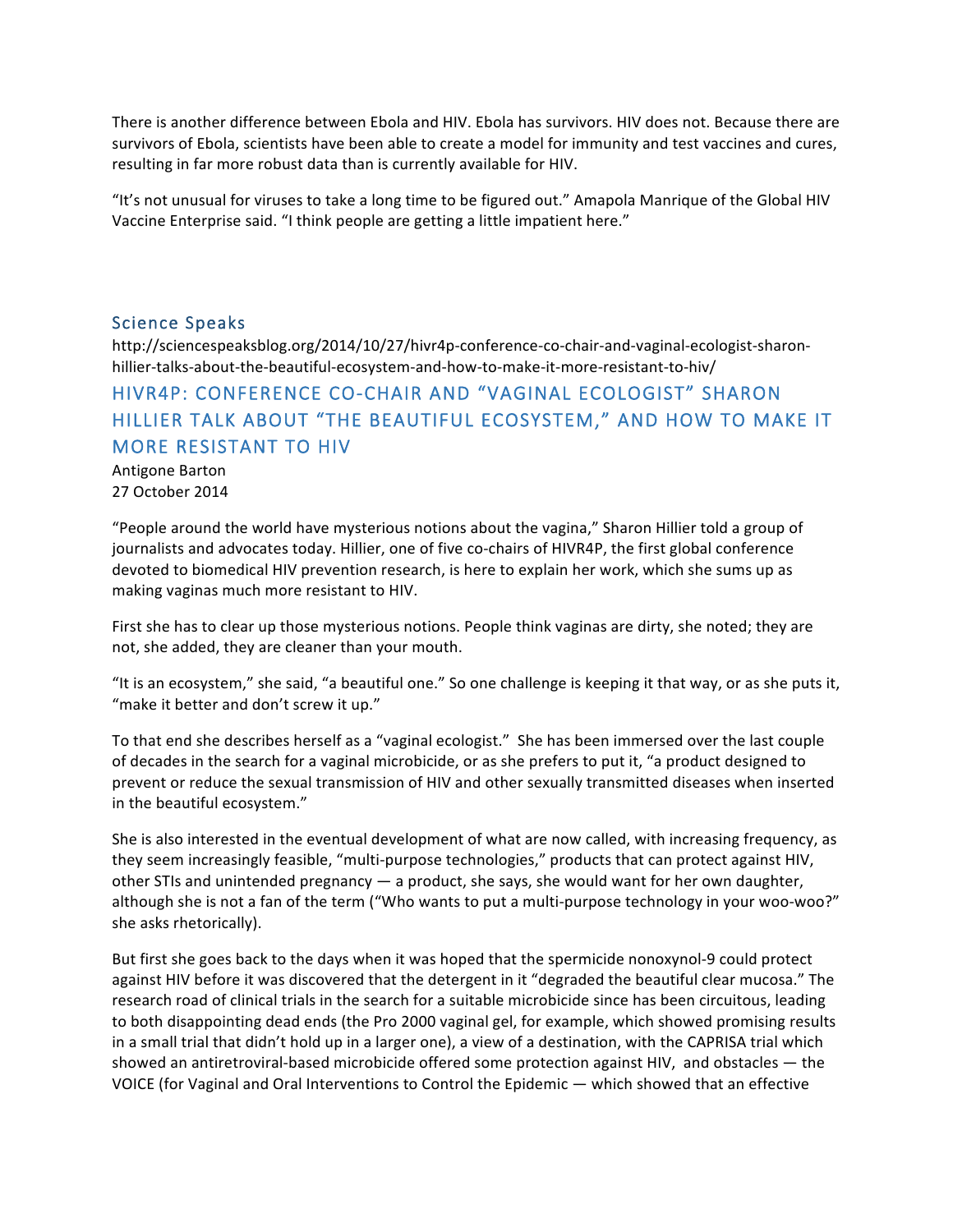product is useless if it does not meet the needs of the women it is intended for, and which, Hillier says, "changed the way we do business."

But the quest continues, she said, because developing microbicides — in different forms, of different duration of effectiveness, and for vaginal and rectal use  $-$  is important to controlling the epidemic. Receptive sex partners are highly vulnerable to HIV, she noted  $-$  vaginal transmission twice as likely as transmission through penile membranes, and transmission through anal membranes 20 times likelier than through vaginal tissues. Worldwide, data indicates that 92 percent of couples don't use condoms. Now, confirmatory research of the Caprisa results is continuing, the ASPIRE trial of an antiretroviral loaded vaginal ring was launched in 2012 and is expected to produce results in late 2015 or early 2016, the Ring study of another antiretroviral vaginal ring is expected to yield results by late 2016, and early stage trials have begun on a potential rectal microbicide product.

Pressed, Hillier was willing to say a vaginal microbicide could have approval by 2019. The search won't be over, though, said Hillier, who is looking forward to the development of a film that can dissolve in the vagina and disburse an effective microbicide, as well as to multi-purpose technologies — whatever their name might be. She knows more obstacles lie ahead, and tells how men have objected to the ring, saying they could feel it, when evidence suggests that is impossible. ("It's just an interesting thing about who owns the vagina," she noted.)

"If you can maximize choices, you can optimize effectiveness," Hillier said. "We don't want to develop another thing that's like the condom  $-$  that works but nobody wants it.

# Science Speaks http://sciencespeaksblog.org/2014/10/28/hiv-r4p-ebola-and-hiv-redux/ HIV R4P AND A REPORT FROM THE US CDC: EBOLA AND HIV REDUX Antigone Barton 28 October 2014

Dr. Anthony Fauci of the U.S. National Institute of Allergy and Infectious Diseases was scheduled this morning at the HIV Research for Prevention (or as it is called by tweet-savvy organizers, HIV R4P) meeting, to pull the once disparate threads of what is now a joined endeavor of biomedical HIV prevention approaches together, in a talk about synergy.

But he couldn't come in person, conference co-chair Dr. Helen Rees noted, because of another terrible tragedy, which had a familiar shame.

"Ebola started in three poor African countries, and the world watched, and the world didn't mobilize," she said. The other predictable events followed: While the toll multiplied, politicians made decisions based not on evidence but expedience, and the fact that efforts toward a potentially successful vaccine for what was considered a "tropical disease" had languished suddenly drew attention as the public health threat extended to better off countries. "Remind you of anything?" Rees asked. The question now, which as she put it is "can we think differently and can we do things more rapidly?" remained a question today, as the U.S. Centers for Disease Control and Prevention released an update on the state of the Ebola crisis in West Africa in an early release of its Morbidity and Mortality Weekly Report.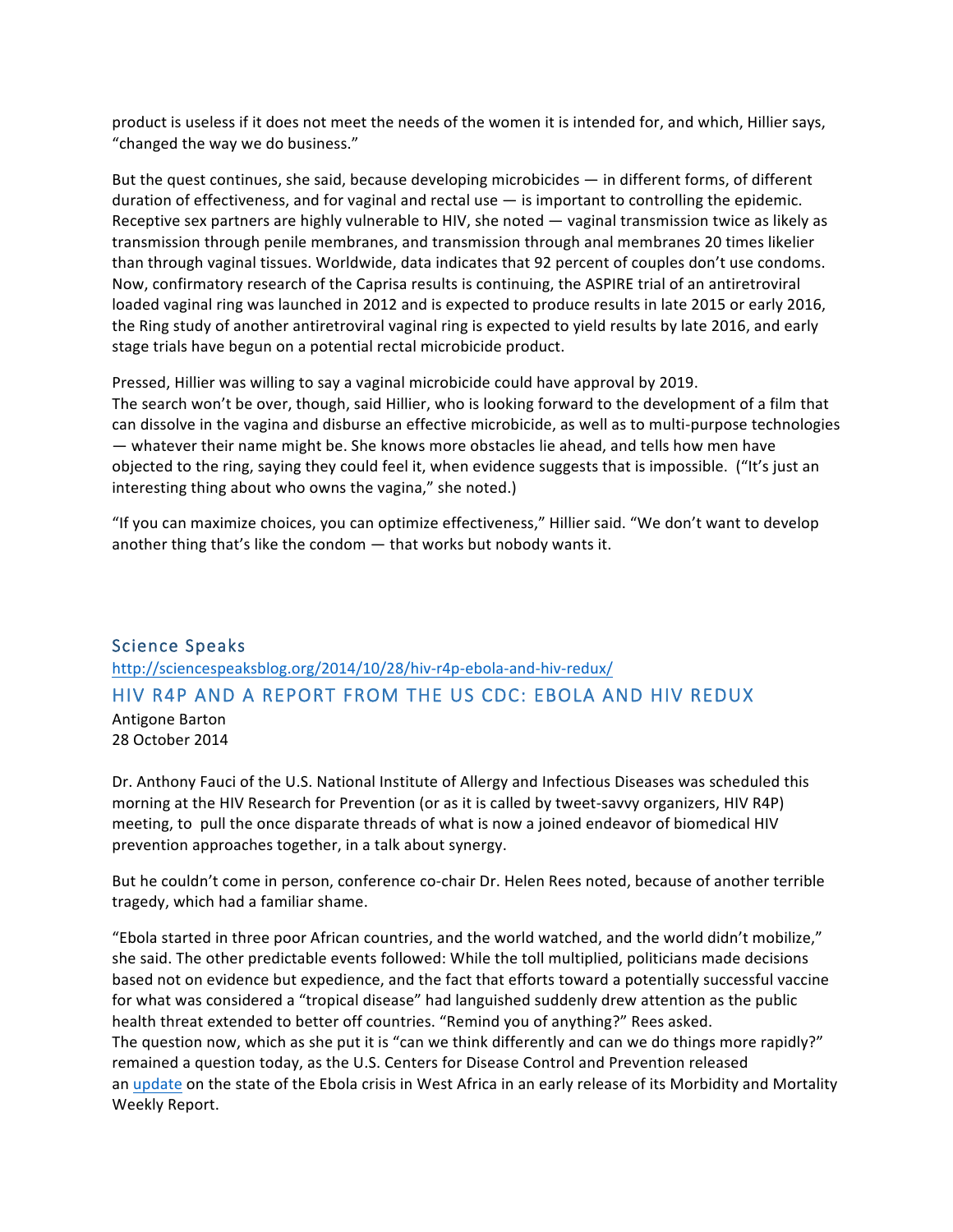It shows that as of more than a week ago 9911 cases of the virus had been reported in Sierra Leone, Guinea and Liberia. That was week number 42 of the epidemic, according to an accompanying chart, which shows the crisis beginning with case numbers in the double digits at the end of March, climbing slowly and then steeply. The data, the report says, reflect reported cases, which comprise an unknown reflection of actual cases.

#### Humanosphere

http://www.humanosphere.org/global-health/2014/10/deadliest-killer-disease-africa/

## THE WORLD'S DEADLIEST KILLER DISEASE FROM AFRICA IS… STILL AIDS

Tom Paulson 28 October 2014

CAPE TOWN, South Africa - Ebola has grabbed all the headlines, but HIV still remains the world's deadliest infectious disease – killing nearly the same number of people every day that the Ebola outbreak in West Africa has so far killed in 9 months.

"We are in the middle of an extraordinary crisis," said Tony Fauci, America's top infectious disease doc and, officially, director of the National Institute of Allergy and Infectious Disease (NIAID). The crisis Fauci was referring to here in a video presentation at the opening day of the HIV Research for Prevention conference featuring some 1,300 researchers, health workers, activists and policy makers was, of course, the Ebola outbreak. What's happening in West Africa is indeed a global health emergency that deserves our full attention and assistance, he said.

In the United States, Fauci noted, the crisis is mostly "an epidemic of fear and concern" that, among other things, has prompted a few elected officials to do unwise and potentially counter-productive things (like putting healthy people into quarantine). Doing damage control at home meant Fauci had to cancel his plans to speak in person at this meeting.

South Africa is also in the middle of an extraordinary crisis. It is the epicenter of the global HIV/AIDS pandemic, with the highest prevalence of HIV infection in the world. Nearly one out of every five South Africans is infected with HIV. The country has been successful at getting millions of people on anti-HIV drugs, but there is a sense of desperation nevertheless.

"The call for an AIDS-free generation is aspirational," said Helen Rees, one of South Africa's leading medical researchers. "But we're probably not going to get there any time soon." Rees' sober assessment is based on a cold-eyed look at the still-expanding spread of HIV worldwide  $$ more than 2 million new infections per year, according to UNAIDS.

Funding by the international community for fighting AIDS in poor countries has gone flat, or even declined, in recent years even as new infections outpace the ability to get people on drug treatment. Out of some 26 million people who today need these life-saving drugs, only about 10 million are now getting them. Deaths from HIV overall are down thanks to major initiatives like Pepfar or the Global Fund, but still more than 1.5 million die from AIDS every year.

Ebola, most experts agree, is unlikely to ever compete with HIV's horrific scope and scale. Some 30 years ago, when AIDS first emerged, the world reacted much like it is now doing for Ebola – with a sense of urgency and a good share of similarly hysterical and bad policy decisions to boot. But the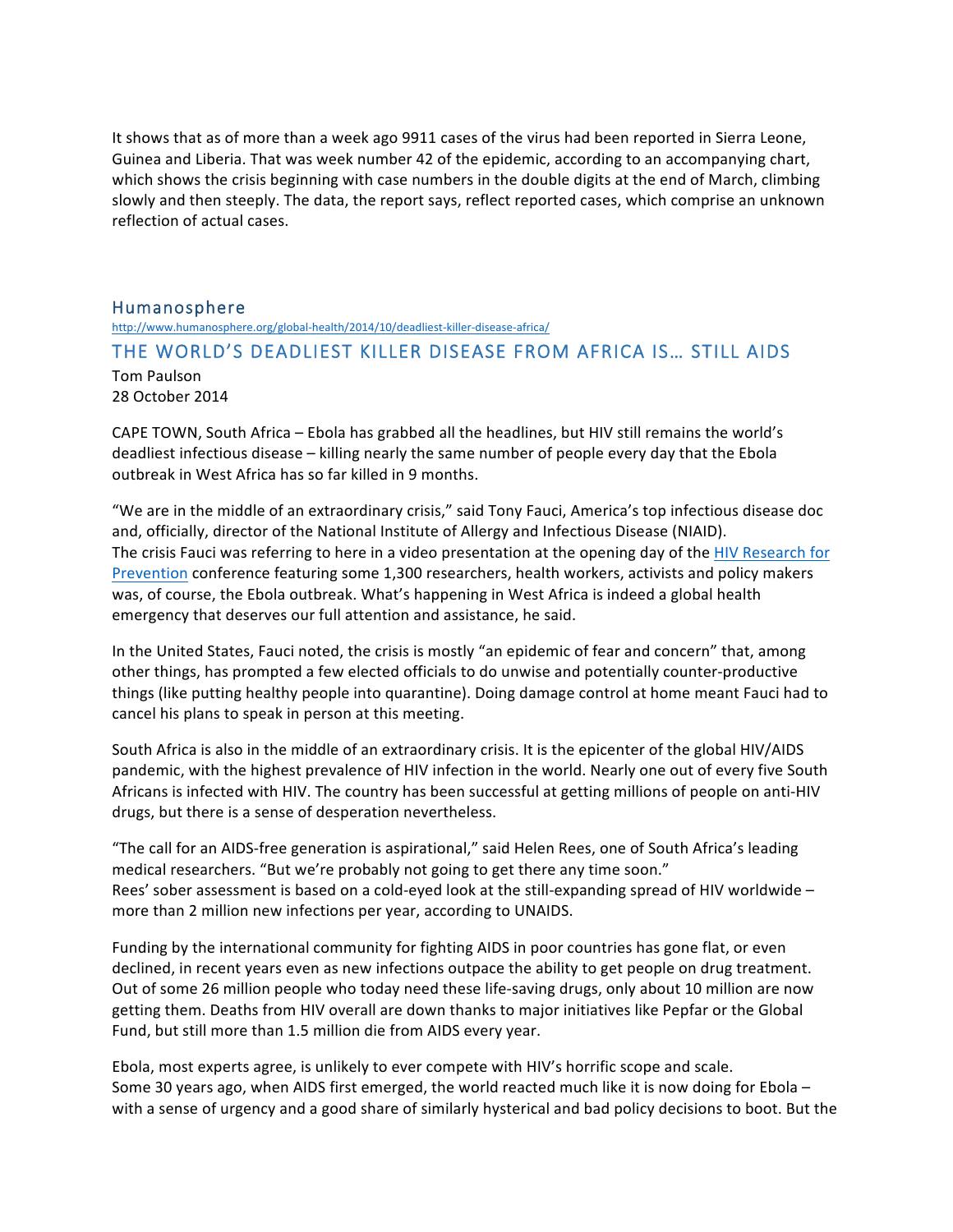AIDS pandemic, even before the Ebola crisis, has not gotten much attention lately despite its still terrible global toll. That was partly what prompted the launch of this meeting, aka HIVR4P.

"There was a need to bring everyone working on prevention together, to share knowledge and create a more powerful synergy," said Mitchell Warren, executive director of the AIDS Vaccine Advocacy Coalition. Prior to this, the vaccine scientists had their own meetings as did those working on microbicides (mostly vaginal gels that can kill HIV), on male circumcision (which studies show can reduce HIV risk by 60 percent) and other means of prevention.

Those holding the purse strings, like the National Institutes of Health and the Bill & Melinda Gates Foundation, wanted to see the HIV prevention community working more in concert, Warren said. This became even more imperative as those working on vaccines or other preventative methods were coming up with findings that had implications for treatment, he said, and vice versa. Drugs developed for treating HIV are now being exploited for preventive use, so-called 'PrEP' or preexposure prophylaxis. All sorts of gels, vaginal (inserted) rings and delayed-release materials are being studied as a means to protect against HIV. The conference is overwhelming with all of its various techniques and technologies aimed at preventing HIV.

"We have a sense of optimism today," said Naledi Pandor, the South African minister of science and technology. "Thirty years ago, the global picture was depressing, offering very little hope for most of those infected."

Today, Pandor said, people who have access to drugs have dozens to choose from, many millions of lives have been saved and major success stories - such as the reduction in mother-to-child transmission of HIV and the overall decline in the AIDS death rate  $-$  gives us all many reasons to celebrate. "However, the main challenges remain," she said. "The epidemic continues to outpace our efforts to control it."

And that is more than a scientific challenge. The Nobel Peace Prize laureate, and local Anglican archbishop emeritus, Desmond Tutu was among the speakers for the opening ceremony (also by video).

"We are at a point where we can tell how far away we are from victory," Tutu said. And with perhaps an eye to how some governments and world leaders are reacting to the Ebola crisis by closing borders and refusing people entry based on nothing but fear, he added: "Prevention cannot be forced. It must be implemented within the context of human rights."

Maybe officials here should heed their local hero. One of the rumblings at HIVR4P's first day was about the government of South Africa's refusal of entry to one of the world's leading HIV/AIDS researchers, Wafaa El-Sadr of Columbia University.

Like many here who have learned that medicine and human rights go hand-in-hand, El-Sadr went to West Africa to offer her expertise there in the fight against Ebola. For doing so, South Africa has refused to let her come here to assist in the fight against HIV.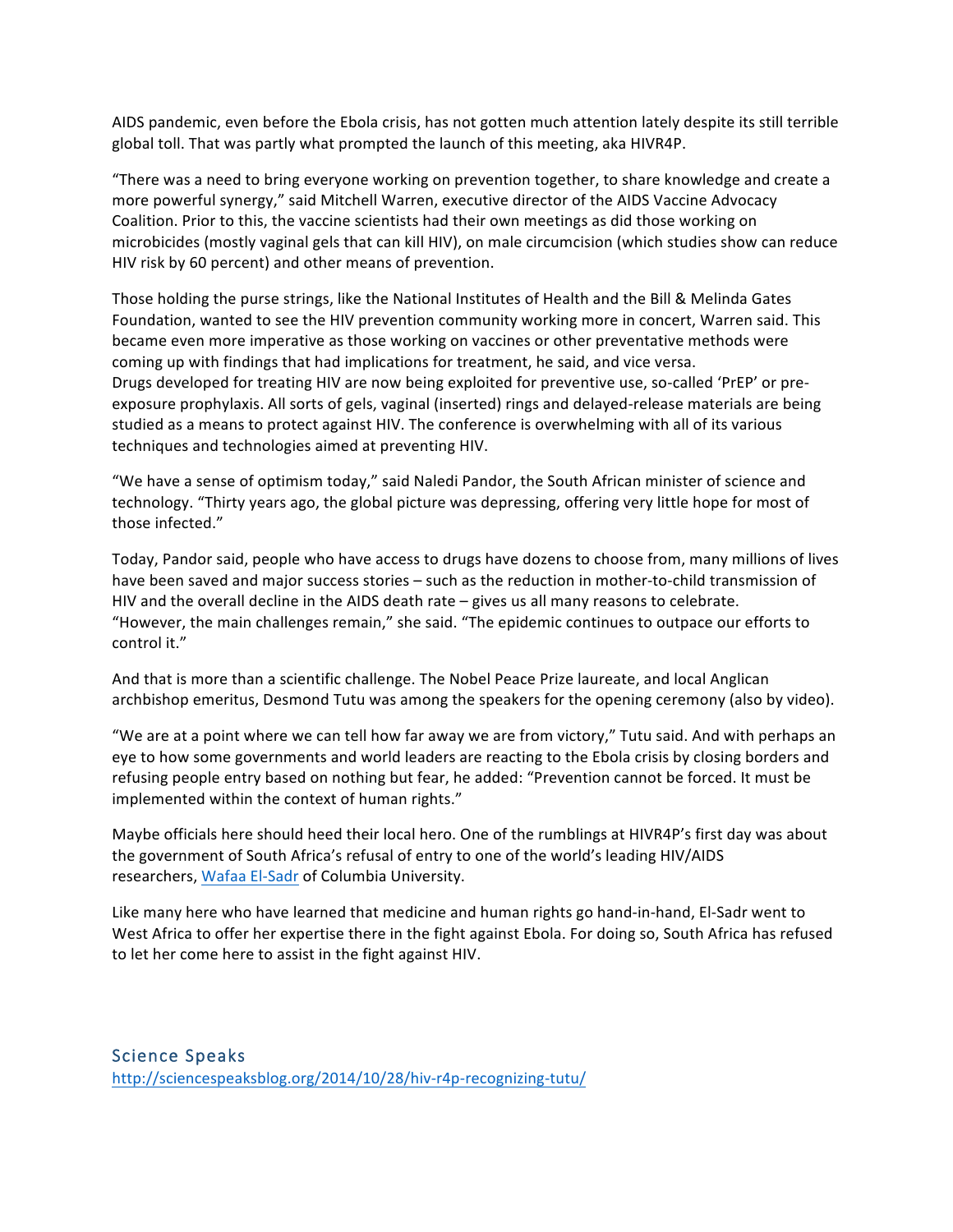# HIV R4P: RECOGNIZING TUTU

Antigone Barton 28 October 2014

If this new conference's logo, which now is subtitled: "Shaping the Science of Prevention" had room for another line, it would be a reminder that goes way back, that some, in fact, have been saying since the very beginning.

"HIV research progress will only succeed where human rights are respected," conference co-chair Dr. Helen Rees said again today. It is a fact that has driven much of what brought people from around the world together here, and that has been repeated already multiple times — in the context of treatment and pre-exposure prophylactic use of antiretroviral medicine, in the context of vaginal and rectal microbicides, in the context of clinical trial design and good participatory practices. As recognition that human rights are integral to making meaning out of research, the conference opened with a new award, named for an old crusader. And the inaugural Desmond Tutu Award for HIV Prevention and Human Rights went to Tutu himself. Tutu, who has included in his life-long battles against poverty and injustice a fight for testing, treatment and care for those most affected by HIV and TB, accepted the award via video, giggling as he laboriously spelled out HIV R4P.

His daughter, Reverend Mpho Tutu, who described herself as "the low testosterone version" of Archbishop Tutu, "also easier on the eyes," picked up the award in person, also paying tribute to the conference acronym.

"Oh my goodness, I sound like a teenager," she said. "LOL, OMG."

Times Live http://www.timeslive.co.za/thetimes/2014/10/29/with-this-ring-i-thee-bed

### WITH THIS RING I THEE BED

Katharine Child 29 October 2014

"We are very, very hopeful and optimistic," said University of Washington professor of allergy and infectious diseases Jarred Baeten, speaking at the HIV Research for Prevention Conference in Cape Town.

There are two ongoing trials, in sub-Saharan Africa and South Africa, in which women are given vaginal rings that secrete an ARV gel daily.

"Rings [with ARVs] would give women control over their sexual health," said Anthony Fauci, head of the American National Institute of Allergy and Infectious Diseases.

The need for the device is so urgent that the US Food and Drug Administration asked that the two trials run concurrently to speed up the process of licensing a product to bring to the market.

While it is a "scientifically proven fact" that taking ARVs as a preventive measure can protect against infection, designing a trial to show that products work for young women in Southern Africa has been difficult, University of Pittsburgh professor Sharon Hilliers said.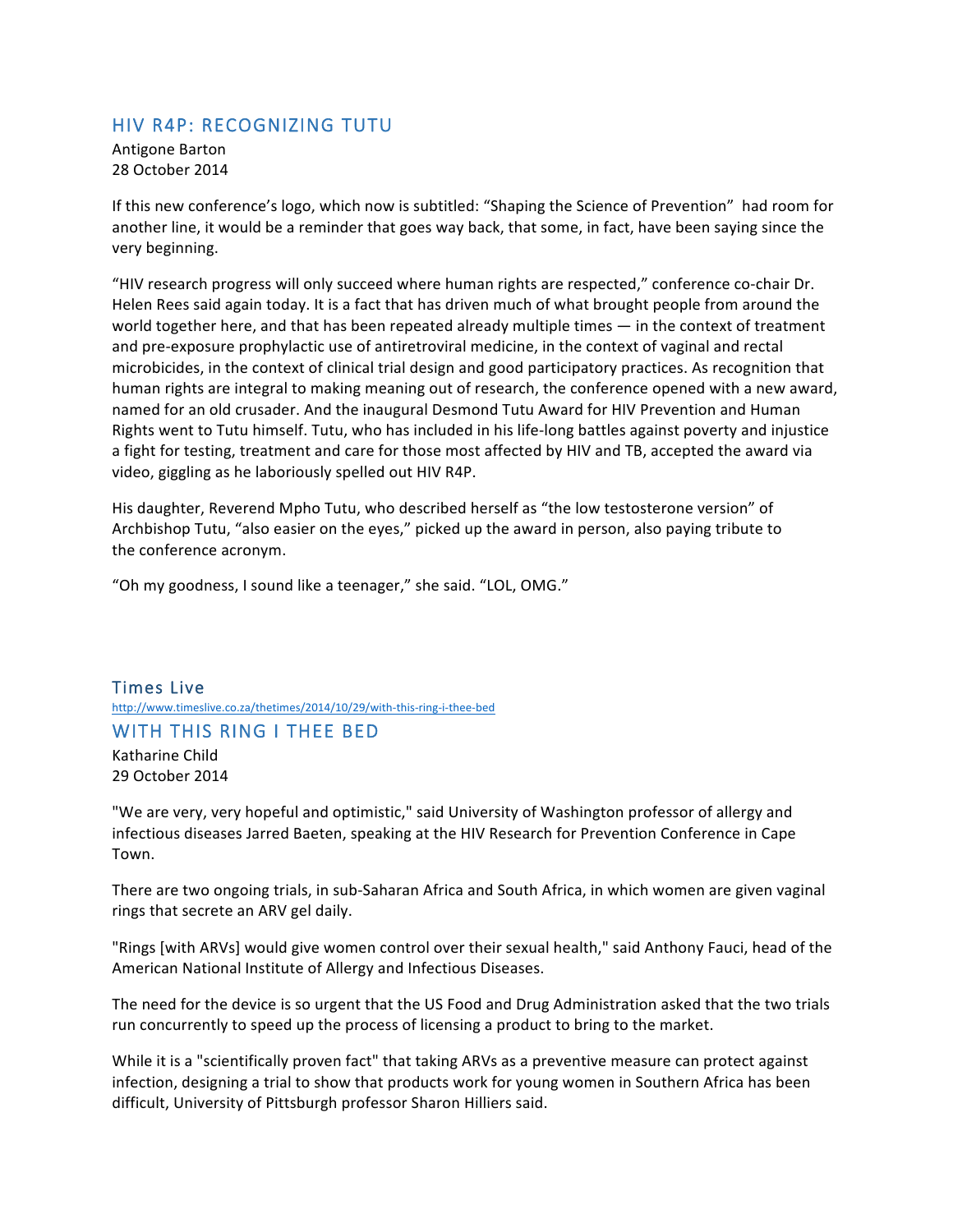A study of more than 5000 women in South Africa, Zimbabwe and Zambia - known as the Voice trial offered an ARV pill or an ARV gel for daily use, or a placebo.

But the trial failed because less than 30% of women used it regularly. "I will not forget that day [we got results] as long as I live," said Hilliers.

But she said that experience led to a change in the way monitoring was done to ensure compliance with the study guidelines.

Researchers know exactly how much product should be left in the ring after a month's use. Too much product means the ring has been removed during the month. The results are expected in 2016. The results from the South African-based Facts trial are expected next year.

More than 2000 women from nine sites were asked to use a gel containing ARV tenofovir before and after sex. A smaller trial showed that women who did this all the time had 50% protection from HIV. About 44% of women in Vulindlela, in rural KwaZulu-Natal are infected with HIV.

## Global Health Technologies Coalition

http://blog.ghtcoalition.org/2014/10/28/first-ever-conference-devoted-solely-to-hiv-prevention-rdtaking-place-in-uncertain-funding-environment/#more-2236?\_cldee=ZHRydWlhdmlAZ21haWwuY29t FIRST-EVER CONFERENCE DEVOTED SOLELY TO HIV PREVENTION R&D TAKING PLACE IN UNCERTAIN FUNDING ENVIRONMENT

Marissa Chmiola 28 October 2014

In this quest post, Emily Donaldson—program coordinator at AVAC—and Tom Harmon—senior policy analyst at the International AIDS Vaccine Initiative (IAVI)—write about the state of HIV prevention research funding as the first-ever conference devoted solely to HIV prevention research and development *(R&D) takes place in Cape Town, South Africa, this week.*

Progress toward new tools to prevent HIV infection—including vaccines, microbicides, the use of antiretroviral treatment as HIV prevention, pre-exposure prophylaxis (PrEP), and a host of other options—is being presented and discussed at the inaugural HIV Research for Prevention Conference (HIVR4P) in Cape Town this week.

While much progress has been made over the last few years, a four percent decline in funding between 2012 and 2013 speaks to the uncertain nature of the global environment in which that research is taking place. Such cuts hinder the ability of the researchers in Cape Town and across the globe to continue their work and could delay progress toward efficacy trials and eventual rollout of new prevention options.

Investment data for almost every technology being discussed in Cape Town can be found in *HIV Prevention Research & Development Investment in 2013: In a changing global development, economic, and human rights landscape*—the most recent annual report by the HIV Vaccines and Microbicides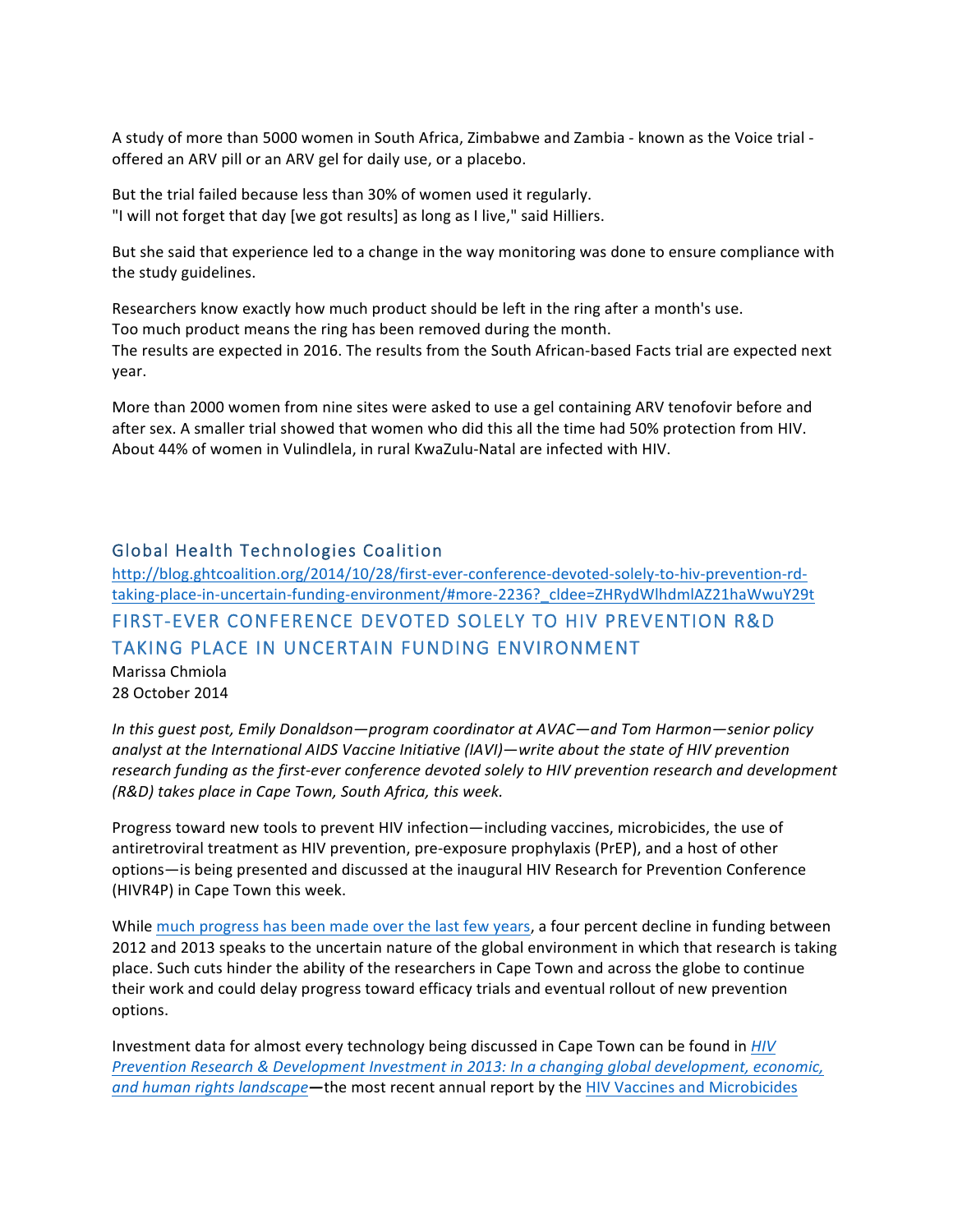#### Resource Tracking Working Group.

The data show that the US government continued to fund more than 70 percent of HIV prevention R&D efforts in 2013. The combination of recent funding cuts across all US government budgets and declines in European investment in HIV prevention R&D led to the overall decline in funding from the previous year. Relying on such a small number of very committed donors is problematic when one or more of those donors is forced to reduce their support. The report also highlights funding declines in nearly every category of HIV prevention R&D, underscoring an urgent need to sustain and diversify funding sources through partnerships between governments, philanthropies, and the biopharmaceutical industry. The 2013 data provoke a concern that HIV prevention R&D is increasingly becoming a lower priority for public agencies funding international development, as portfolios and priorities within those agencies shift. Global health and development negotiations such as those around developing successors to the United Nations' Millennium Development Goals take place far from the context of most HIV prevention clinical trials, but such international commitment at the highest levels can keep HIV/AIDS a priority for development agencies that can bolster support for science, technology, and innovation in endemic countries to end the epidemic.

The report also compiles the number of volunteers taking part in HIV prevention R&D trials, which totaled almost 670,000 people in 2013. Most of these individuals are based in sub-Saharan Africa where the epidemic has its most profound impact and where several large-scale treatment-as-prevention and voluntary medical male circumcision trials and projects are underway. However, that balance doesn't cut across all new prevention technologies—80 percent of volunteers in vaccine and PrEP trials reside in the United States and Europe. Ensuring that new HIV prevention options are appropriate and acceptable means testing them in partnership with those regions and those communities that need them most. Such communities are represented here at HIVR4P, and we're excited by the opportunity to see them mingling with the experts working tirelessly to improve the state of HIV prevention R&D science and in turn hasten an end to the AIDS epidemic. However, they can't do it without a diverse, committed investment base. Funding data show signals of vulnerability in support for HIV prevention R&D and support the need for policymakers and advocates to ensure that the state of the field remains a healthy one.

The HIV Vaccines and Microbicides Resource Tracking Working Group consists of AVAC, IAVI, and the Joint United Nations Programme on HIV/AIDS. The report and summary materials are available atwww.hivresourcetracking.org.

## Windy City Media Group

http://www.windycitymediagroup.com/lgbt/Global-HIV-conference-Chinese-ad-DG-found-not-guilty/49484.html GLOBAL HIV CONFERENCE; CHINESE AD; D7G FOUND NOT GUILTY Andrew Davis 28 October 2014

HIV Research for Prevention 2014 ( $HIV$  R4P)—the world's only global scientific meeting dedicated exclusively to biomedical HIV prevention research, including treatment as prevention, microbicides, preexposure prophylaxis ( PrEP ), vaccines and circumcision—is taking place in Cape Town, South Africa, on Oct. 28-31, according to a press release. Among those speaking/attending are Anthony Fauci of the National Institutes of Health, Anatoli Kamali of the MRC/UVRI Uganda Research Unit on AIDS and Helen Rees of Wits Reproductive Health and HIV Institute in South Africa.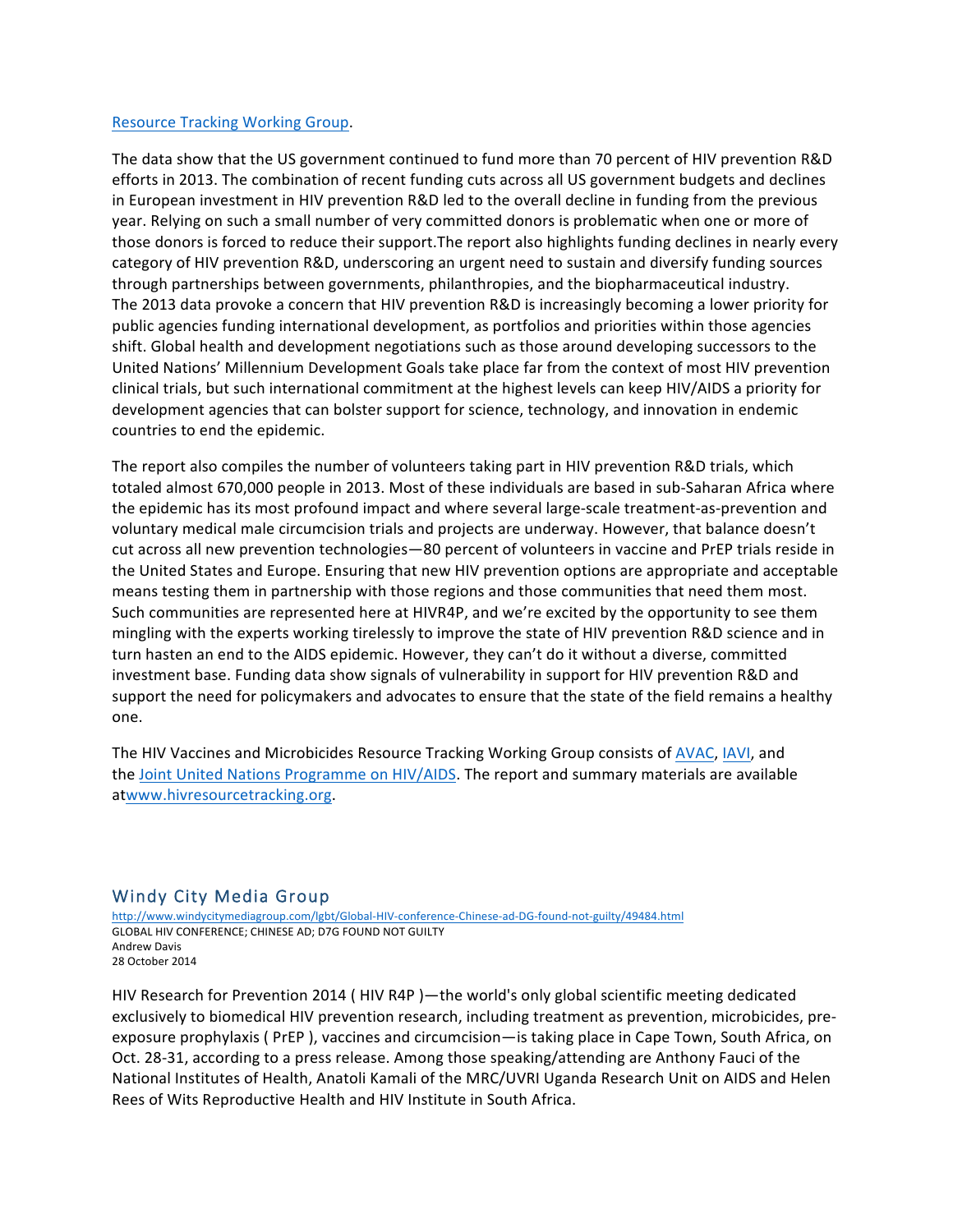The CEO of a Chinese e-commerce company has posted a banned gay advert on social media that has since gone viral, according to Gay Star News. The poster did not pass censors; however, Li Guoging uploaded the advert to his Weibo account—the Chinese version of Twitter—anyway, making Dangdang the first mainland company to openly support LGBTI people. The poster was for the "Dare to Do, Dare to Be" campaign, which celebrates the company's 15th anniversary.

Designers Stefano Gabbana and Domenico Dolce were ruled not guilty of tax evasion by Italy's highest court, according to Forbes. The ruling overturned two sentences by lower courts that found them guilty of tax evasion, imposing 18-month jail sentences. Prosecutors had wanted the pair locked up for heftier three-year prison terms, but now the pair have been vindicated in the face of accusations they hid hundreds of millions of Euros.

CONFEX, a LGBT conferences and exhibitions company in Latin America, has confirmed the city of Merida in Mexico's Yucatan as the host of the fifth edition of its LGBT business expo, according to a press release. The expo is scheduled to take place Sept. 18-19, 2015. Designed to maximize networking business and educational opportunities, the event has continually grown since its inaugural event in 2011 in Puerto Vallarta, doubling in scale with its 2012 edition in Cancun and continued its growth in 2013's International LGBT Business Expo in Guadalajara, Mexico and 2014's edition in Vallarta-Nayarit. See **www.lgbtconfex.com** .

In Spain, a teenage girl was hospitalized after getting attacked with stones by her classmates because she's lesbian, Gay Star News noted. She was with a gay male friend as they were walking from home from school in Spain's Murcia region. The teens were attacked by three schoolmates who followed them out of school grounds in the town of Caravaca de la Cruz. The attackers allegedly shouted terms such as "dyke" and "poofter" at the two classmates.

LGBTI Liberians have gone into hiding after church leaders said Ebola was a punishment from God for homosexuality, Gay Star News noted. LGBTI people in the capital of Monrovia have been harassed, beaten and a few have had their cars smashed. Liberia is the country worst hit by the current Ebola outbreak, with 4,500 infections and 2,700 deaths, and has enforced a curfew that people such as activist Leroy Ponpon said police used as an excuse not to help LGBTI people who asked for protection. A right-wing Malaysian newspaper, Mingguan Malaysia, has said supporting oppositon leader Anwar Ibrahim means supporting the international LGBTI rights movement ahead of his sodomy trial, according to Gay Star News. Anwar has been prosecuted under the country's colonial anti-gay law four times in what LGBTI groups have called a politically motivated prosecution. He is appealing his March sentence of five years in jail.

Human Rights Watch has said that the public prosecutor of Perugia, Italy, should immediately drop charges against six gay rights activists accused of disturbing the peace because they kissed during a demonstration in March, **SDGLN.com** reported. The police conducted an identity check on the three men and three women after they held a spontaneous, uncoordinated protest against an anti-gay-marriage group calling itself the Sentinelle in Piedi, or Standing Sentries. "The charges would be laughable if they didn't reflect exactly the anti-gay sentiment the activists are fighting against," said Judith Sunderland, senior Western Europe researcher at Human Rights Watch.

In London, transport authorities have launched an investigation after a gay couple were reportedly thrown off a bus for kissing in August, The Guardian reported. Jack James, 23, said he and his partner were ordered off a number 89 bus near Blackheath in southeast London by the driver, who then reportedly verbally abused them. Ken Davidson, transport for London's head of bus operations, said, "All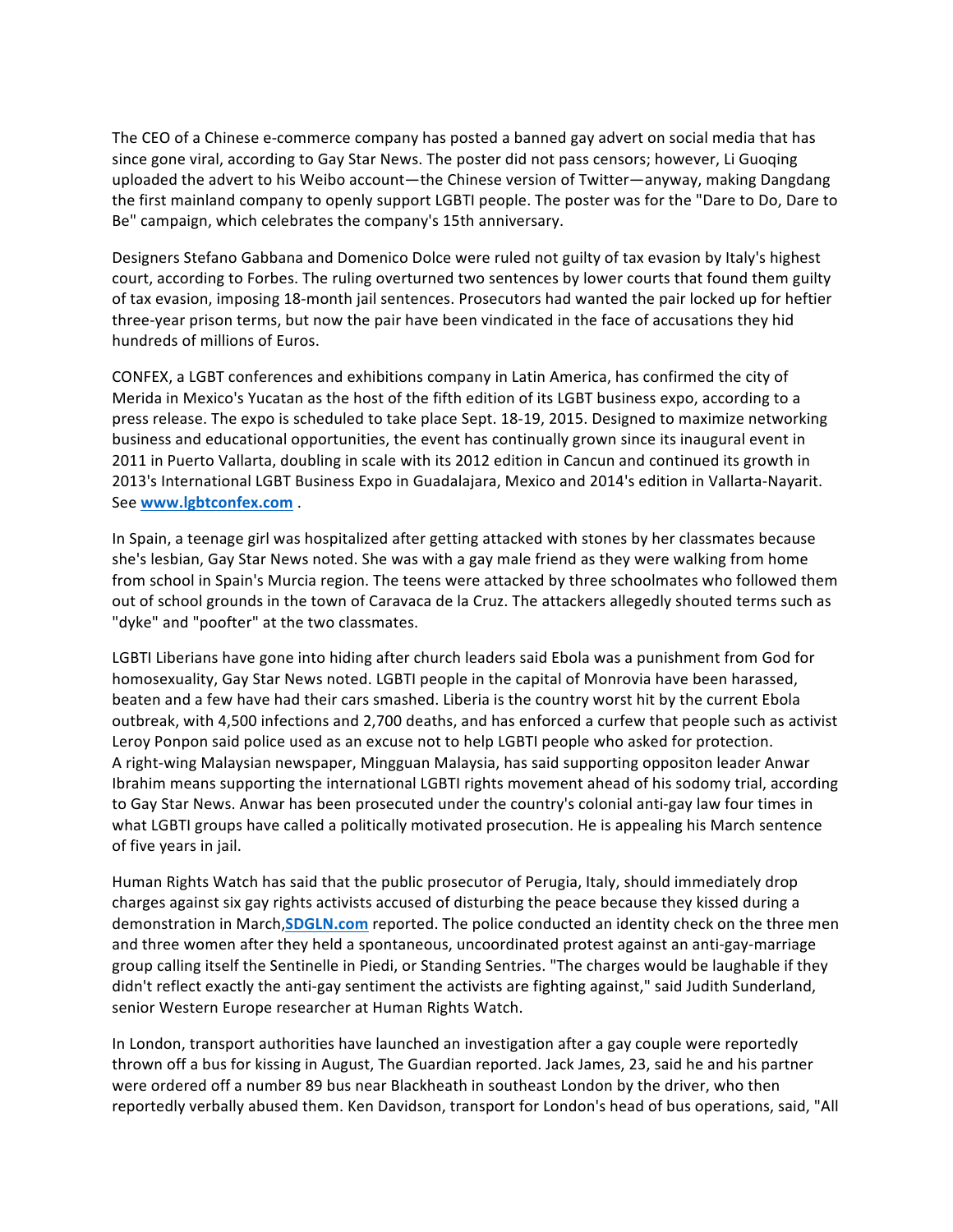customers have the right to use our services without fear of being abused, and offensive behavior is completely unacceptable."

In New South Wales in Australia, anti-gay gangs are reportedly targeting gay men at a cruising spot known as Braye Park, The Newcastle Herald noted. The publication reported that more than 100 men go to the park daily for casual sex. However, they have been followed by groups of young men keen to assault them in what some victims have described as serious hate crimes.

Concerned locals have called on Leicester Police to hunt a mystery monk who was circulating anti-gay leaflets in the UK city, according to Gay Star News. A man matching that description has previously been reported circulating anti-LGBTI material in cities around Britain from Brighton to Preston. Leicester police said they responded to concerns from individuals upset and offended by leaflets pushed through their doors, comparing homosexuality to perversion and pedophilia, and urging LGBT people to repent. The items even name a Gay Star News reporter, Jane Fae, who has written articles about this situation. Latvia has banned a Russian actor from entering the country after he said gay people should be "burned alive," according to Gay Star News. Foreign Minister Edgars Rinkevics said Ivan Okhlobystin, the controversial former priest, would not be allowed to give a one-man show about religion in Riga on Nov. 7. In December last year, Okhlobystin caused an international outrage after he said he would burn all gay people alive in the oven, calling them a "living danger to my children."

In the Philippines, prosecutors rejected a motion filed by the camp of U.S. Marine Pfc. Joseph Scott Pemberton, who sought to reduce the murder complaint filed against him to homicide, saying it would be premature to do so, GMANetwork.com reported. The 19-year-old Marine is the suspect in killing transgender woman Jeffrey "Jennifer" Laude, who was found dead in a motel Oct. 11. The motion was one of three filed by the defense, led by lawyer Rowena Garcia-Flores, during the preliminary investigation at the Olongapo Hall of Justice.

# Business Day Live http://www.bdlive.co.za/national/health/2014/10/29/promising-response-to-thai-hiv-vaccine PROMISING RESPONSE TO 'THAI' HIV VACCINE

Tamar Kahn 29 October 2014

BE THEY fat, thin or partial to alcohol, South Africans respond just as well to an experimental HIV vaccine called RV144 as their Thai counterparts, scientists announced on Tuesday at the inaugural HIV Research for Prevention (HIV R4P) conference.

The "Thai Trial" HIV vaccine is the only one to have shown even modest protection to date, so the fact that South Africans can mount an equally effective immune response to the shot marked an important step in the long journey to developing and licensing a product, said principal investigator Glenda Gray, president of the Medical Research Council.

An AIDS vaccine even 50% effective would be a "game-changer" in the fight against the disease, she said ahead of her presentation on Wednesday of the results of a small phase 1 trial called HVTN 097. There were 35-million people living with HIV worldwide, and 2.1-million new infections last year, according to the United Nations.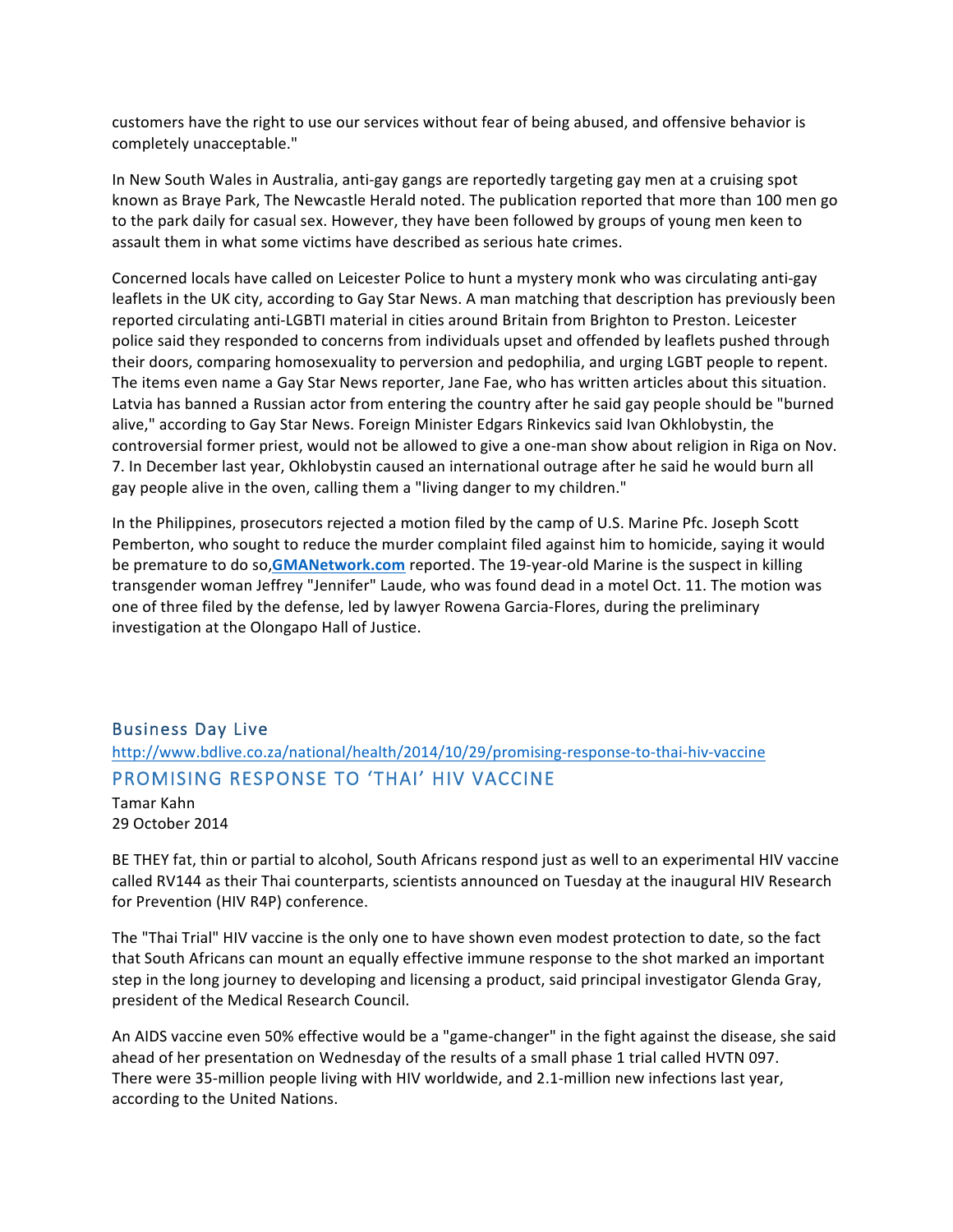A key question by the researchers was whether South Africans would produce antibodies against HIV as effectively as Thais, who tend to be slimmer, said Prof Gray.

Previous vaccine studies have found people's weight, ethnicity and alcohol consumption may influence how they respond to shots, but in this case it turned out that none of these factors had an effect, she said. "We saw wonderful immune responses, as good as in Thailand," she said.

More than half the women in the HVTN 097 trial were overweight or obese, broadly in line with the general population in SA.

The next step will be to test an improved version of the vaccine designed for the strains of HIV circulating in SA in a phase 1 trial called HPTN 100. It is due to start in January next year and, if successful, researchers would begin a much larger phase 3 trial in late 2016 or early 2017, expected to cost about R1bn. SA's HIV epidemic is primarily due to the clade (subtype) C strain of HIV. Thailand is affected by clade B. The conference has attracted more than 1,300 delegates presenting research on vaccines and other HIV-prevention strategies.

A promising new area of inquiry is injectable drugs that provide long-term protection against HIV. Since taking a daily pill is challenging for many people, scientists are hoping to develop products that can be taken at longer intervals, much like injectable contraceptives.

Pharmaceutical company GlaxoSmithKline presented results of a macaque study of the potential of a drug called cabotegravir.

It found cabotegravir was safe and provided a level of the drug in the monkeys that is expected to protect against HIV, said GlaxoSmithKline researcher William Spreen.

# All Africa http://allafrica.com/stories/201410281732.html AFRICA: EBOLA- THE LESSONS FROM HIV

Emily Bass 28 October 2014

People infected with ebola will never form their own version of ACT UP. They can't. The course of the infection from diagnosis to severe, immobilizing illness is swift.

Post-diagnosis, quarantine is mandated. There so many things that led to the birth of the extraordinary AIDS activist movement--led by and for people living with the virus--including the fact that some of the first people diagnosed were white North American men who expected and felt entitled to a prompt response from a functioning health system.

But the lifecycle of the virus also played a role. A movement led by and for people living with a virus is only possible in the context of a virus that you can, yes, live with, work with, protest and organize with, without putting one's own health or the health of others at risk.

Ebola doesn't allow for this sort of organizing. So there just won't be a peaceful army of people living with ebola protesting the government inaction, underfunding and stigma driving this new epidemic. The good news is, there probably shouldn't be. If change depends on disease-specific based advocacy, there's going to be a lot of duplication, a lot of wheel-reinvention, a lot of competition for limited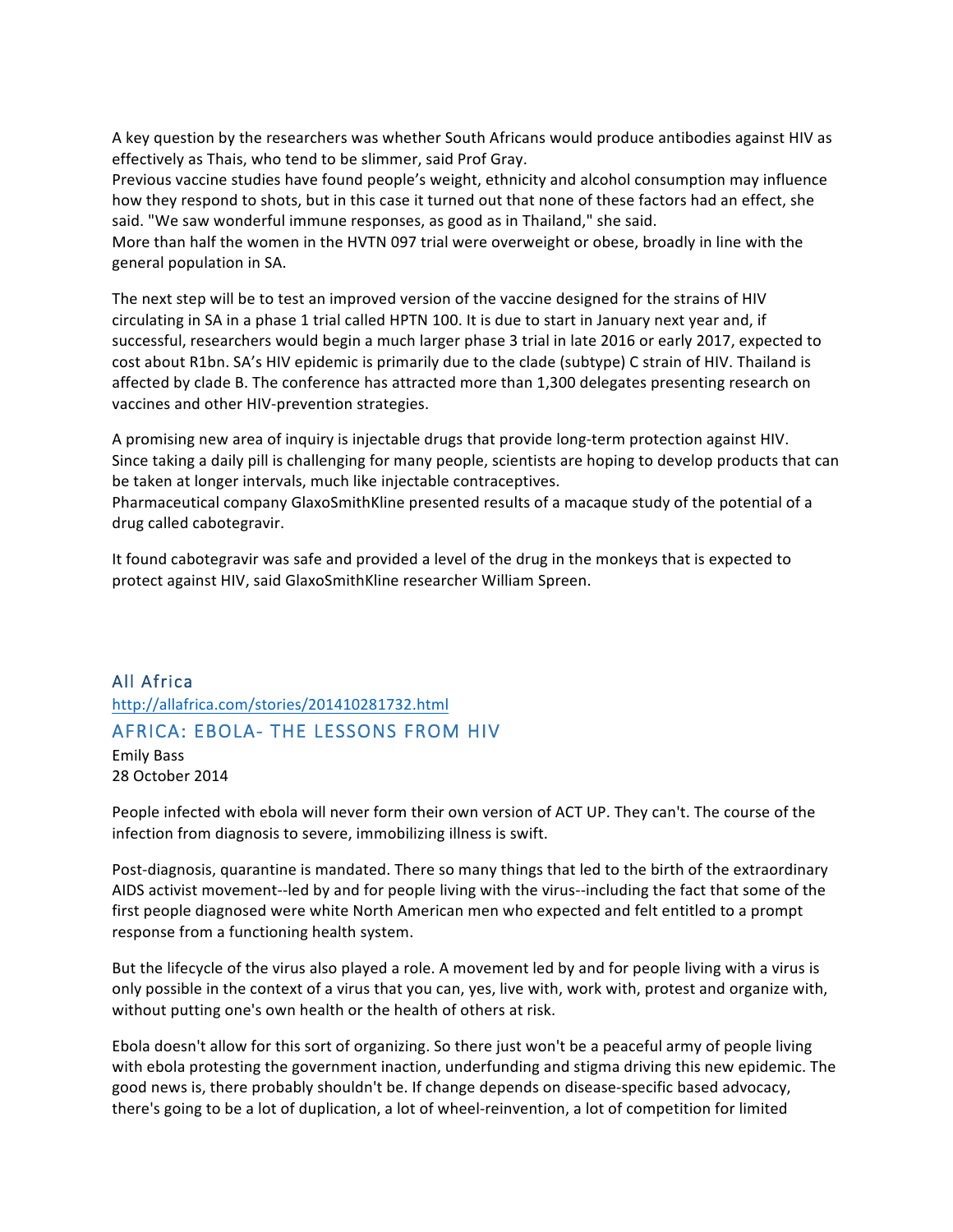resources and global attention. So it's both strategic (not to mention overdue) that long-time AIDS activists, many of whom have spent decades working on HIV, TB and malaria, are looking at how to apply the lessons from the ACT UP era to ebola, today.

There's now an ACT UP Against Ebola movement forming in the US, complete with its own Facebook page https://www.facebook.com/actupagainstebola?fref=nf. Some of the activity, both on the page and in rapid responses organized over the past week, are focused on replacing hysteria with rationality in the American Ebola response--which includes national guidelines issued by the US CDC as well as stateby-state policies that range from mandatory at-home quarantine for travelers returning from West Africa (a major disincentive to US health workers volunteering in those areas) to self-monitoring and fever reporting. (A great review of some recent activities can be found here -- with regular updates on the Facebook page.)

The US response is, of course, focused on fear--and not fighting an actual ebola epidemic. The larger question facing this group and all concerned health activists is: How do we develop and implement an agenda that makes the response in West African countries grappling with the virus more effective. One key step is bringing the voices of activists from these countries--Sierra Leone, Guinea, Nigeria, Mali, Liberia--to the fore. This hasn't happened, yet, but the conversations are beginning to percolate and shift into proactive outreach to help define specific goals and solidarity actions. "There are isolated individuals who are talking about it," says Micheal Ighadoro, AVAC Program Assistant and Nigerian AIDS activist. "We haven't started having the conversations as a group."

Here at HIV R4P, this solidarity is extending beyond civil society. In her opening plenary, the Minister of Science and Technology, Naledi Pandor, MP, said that she had just instructed her staff to look into initiatives that would bring South African expertise to the fore. These efforts--which could have had an even greater impact had they been triggered six months ago--are still essential. And as the AIDS epidemic has shown, when activists from all sectors work together--anything is possible.

*This article originally appeared on WhatsUpHIV, a live blog set up to report all the developments from HIV* R4P, the world's first global research conference dedicated to biomedical HIV prevention.

# New Vision http://www.newvision.co.ug/news/661201-hiv-conference-opens-in-south-africa.html HIV CONFERENCE OPENS IN SOUTH AFRICA

By: Hilary Bainemigisha 28 October 2014

The first ever global scientific conference on HIV research for prevention has opened today (Oct 28) in Cape Town, South Africa. Dubbed HIV Research for Prevention 2014 (HIV R4P), the meeting brought together about 1,300 researchers, funders, advocates, clinicians, private sector partners and policy makers from 48 countries to usher in a new era in prevention science.

The conference was officially opened by the South African minister of Science and Technology, Naledi Pandor who welcomed the delegates to the country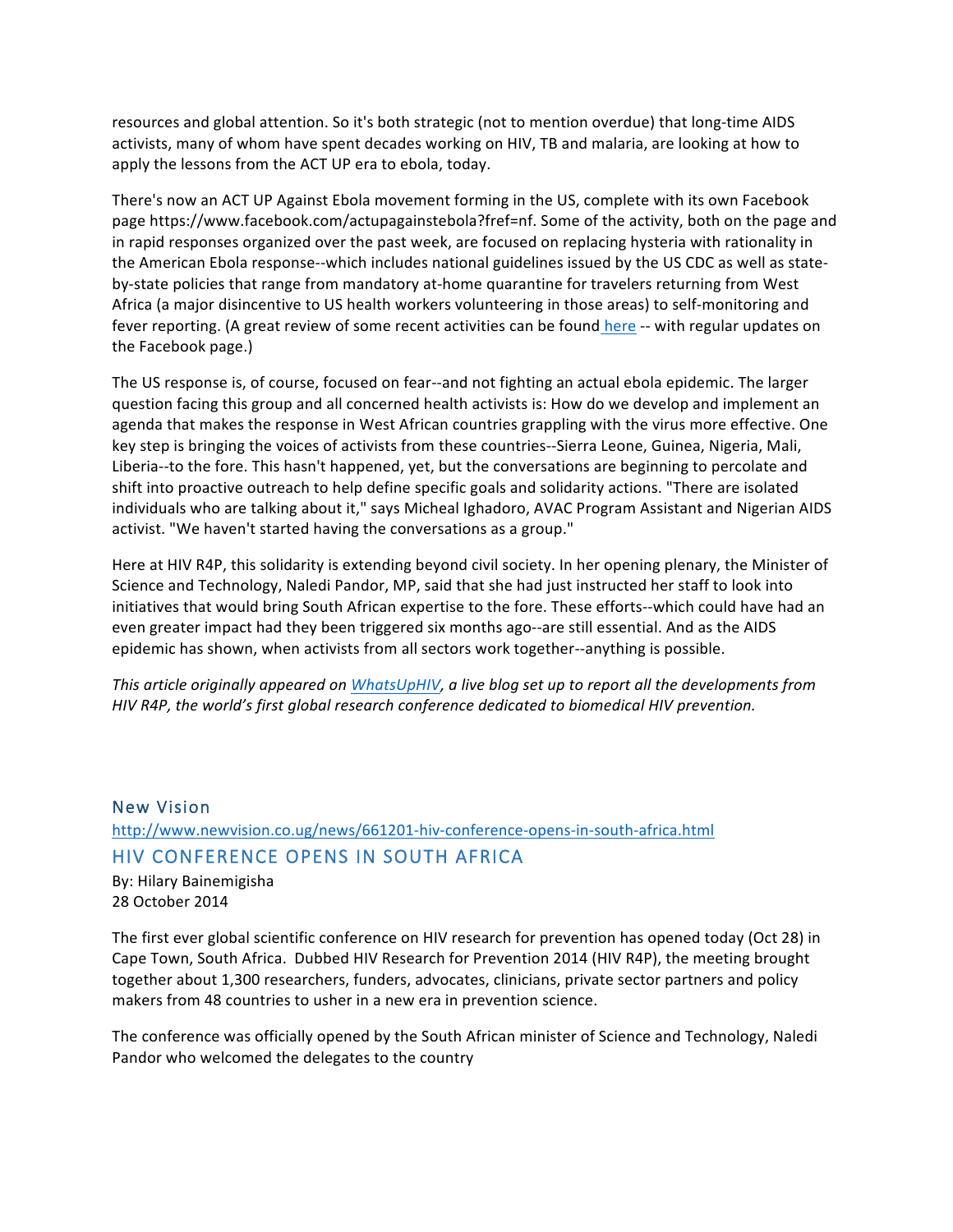"South Africa is honoured to host the first ever conference because we have the highest burden of the disease in Africa," she said. "Africa must assume responsibility of her problems and solutions. We should become our own client and not run to beg for other people's attention. We must seek partnerships and that is why I am pleased with the international character of this conference."

She thanked the science community for the work. "Today we are talking about 30 drugs approved for HIV, affordable and highly effective, a range of tools and convincing data that will deliver us to more technology. But we need to combine the biomedical with the behavioural strategies for zero infections, zero deaths and zero stigma."

The conference is chaired by five of the world's leading experts in HIV prevention research. They include one Ugandan, Dr Anatori Kamali, a clinical epidemiologist from the AIDS research centre in Entebe. Others are Prof Sharon Hillier from USA, Dr Hunter Eric from USA, Prof Helen Ress from South Africa and Prof Robin Shattock from the UK.

#### Kamali said: "This meeting will build on the best elements of the vaccine and microbicide meetings that used to occur separately and add on the latest research on the ever expanding array of HIV **prevention technologies."**

HIV Prevention science includes strategies like ARVs for prevention, microbicides (a gel inserted into the vagina hoping to stop HIV infection - trials are still ongoing), pre-exposure prophylaxis - PrEP (ARVs you can take before exposure to protect you from HIV), vaccine research and circumcision.

The four-day long conference will have 722 abstract presentations, 30% of which came from African researchers and institutions.

During the opening, the organisers announced an award that will be given in recognition for people's work in in HIV prevention. It was named the Desmond Tutu Award for Prevention and Human rights. Tutuwas recognized as one of the leading global activists for HIV prevention and human rights. The first award was also given to him.

The archbishop, who was not able to attend, addressed the opening ceremony by televised conference. He called upon all to come together to fight against the enemy of society

We are at a point where we can tell how far away we are from victory", he said "Prevention cannot be forced. It must be implemented within context of human rights."

The award was received by his daughter who called for the full engagement of the faith sector in the fight against HIV.

The conference will close on Friday.

# Medical Xpress http://medicalxpress.com/news/2014-10-results-voice-associates-tenofovir-gel.html NEW RESULTS FROM VOICE ASSOCIATES TENOFOVIR GEL USE WITH LOWER HSV-2 RISK IN WOMEN Microbicides Trial Network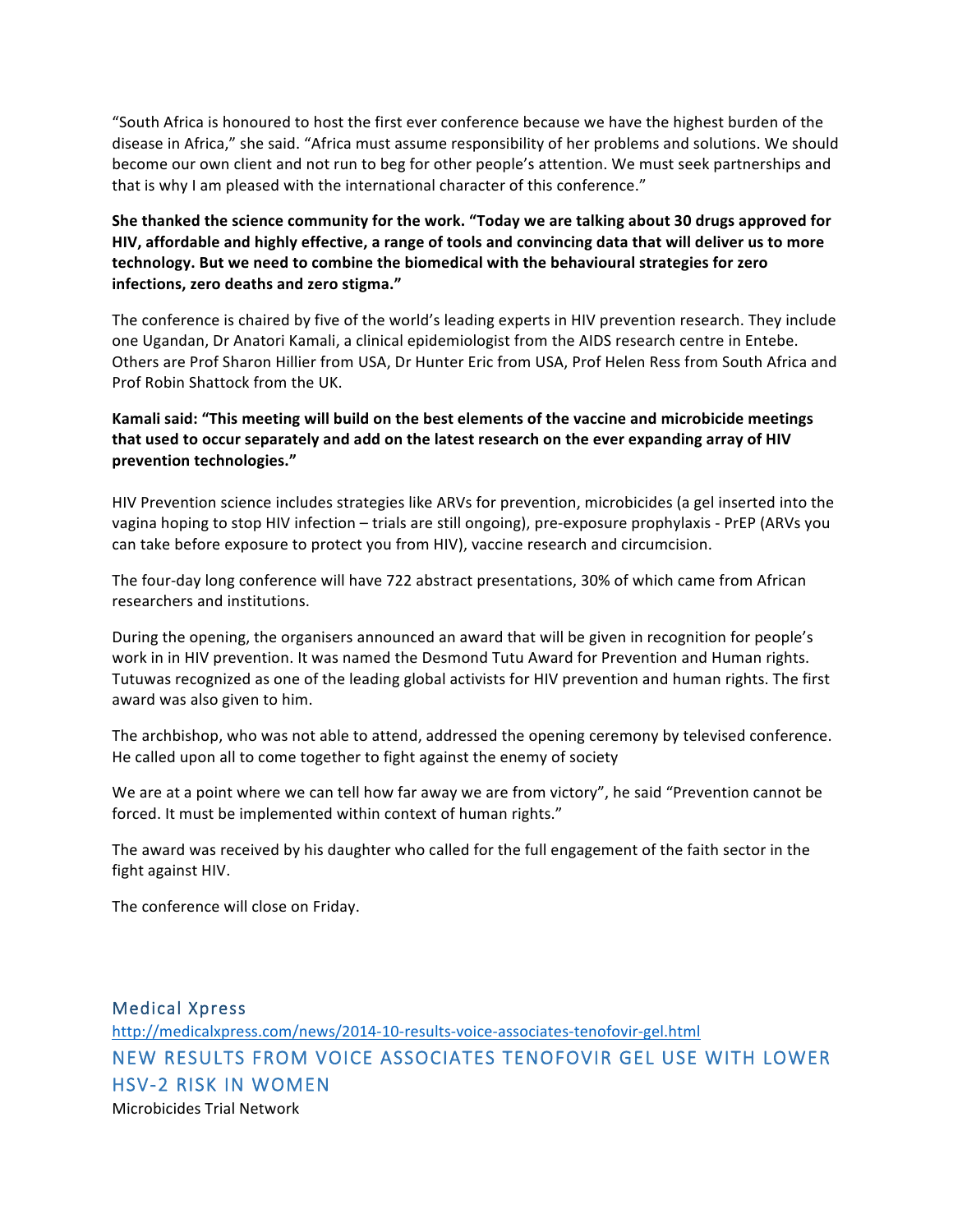#### 28 October 2014

The risk of acquiring herpes simplex virus type 2 (HSV-2) was reduced by half among women in the VOICE trial who used a vaginal gel containing the antiretroviral (ARV) drug tenofovir regularly, according to researchers from the U.S. National Institutes of Health-funded Microbicide Trials Network (MTN) who conducted the study. The findings provide additional evidence that tenofovir gel, a product developed to protect against HIV, could potentially help in preventing one of the most prevalent sexually transmitted infections affecting sexually active women in sub-Saharan Africa.

No biomedical prevention method currently exists for HSV-2, the most common cause of genital herpes. Women are especially susceptible to infection because it is more easily transmitted from an infected man to his female sex partner than from a woman to a man. Because HSV-2 infection also greatly enhances the risk of acquiring and transmitting HIV, a product that protects against HSV-2 could have an important public health impact.

### The results, which were based on an analysis of data involving more than 500 women in VOICE, were reported at the HIV Research for Prevention (HIV R4P) meeting in Cape Town today. Jeanne Marrazzo, M.D., M.P.H., from the University of Washington, presented the results on behalf of the VOICE study **team.**

VOICE – Vaginal and Oral Interventions to Control the Epidemic – was designed to test the safety and effectiveness of different ARV approaches used daily for preventing HIV among 5,029 women from 15 sites in South Africa, Uganda and Zimbabwe. The study's primary results, which were reported in March 2013, found none of the products tested (tenofovir tablets, tenofovir/emtricitabine tablets - also known as Truvada®, and tenofovir gel) was effective in preventing HIV and that most participants had not used their assigned product daily as recommended. Drug was detected in less than a third of blood samples from women who were assigned to use either of the ARV tablets and in less than a quarter of samples from women asked to use tenofovir gel.

While the main questions VOICE was designed to ask concerned prevention of HIV, the team amended the protocol to explore whether any of these products also helped to protect women from acquiring HSV in response to results from another study called CAPRISA 004. CAPRISA 004 found tenofovir gel used before and after sex reduced the risk of HIV by 39 percent, a finding that was considered a major milestone for the field. But the study of 889 women in South Africa unexpectedly found that tenofovir gel also reduced the risk of HSV-2 by 51 percent compared to placebo, the first time that any kind of **biomedical prevention method was shown to be effective against HSV-2.** 

There was very little difference in rates of HSV-2 acquisition between the tenofovir gel and placebo gel groups in VOICE, most likely because adherence to product use in the trial was low overall, Dr. Marrazzo believes. So, she and colleagues decided to focus their investigation on the women who they knew had used their product according to tests that detect the presence of drug in stored blood samples. "In this closer examination, we saw tenofovir gel was associated with a significant reduction in HSV-2 risk. The difference was actually quite profound between the two groups of women - those who used the gel and those who hadn't," commented Dr. Marrazzo, who led the VOICE study with Zvavahera Mike Chirenje, University of Zimbabwe-University of San Francisco (UZ-UCSF).

Women who used the gel regularly were 46 percent less likely to acquire HSV-2 compared to women who seldom or never used the gel (who had no detectable drug in their blood samples), a finding that was statistically significant and was adjusted to account for other potential risk factors, including age, marital status and number of sex partners.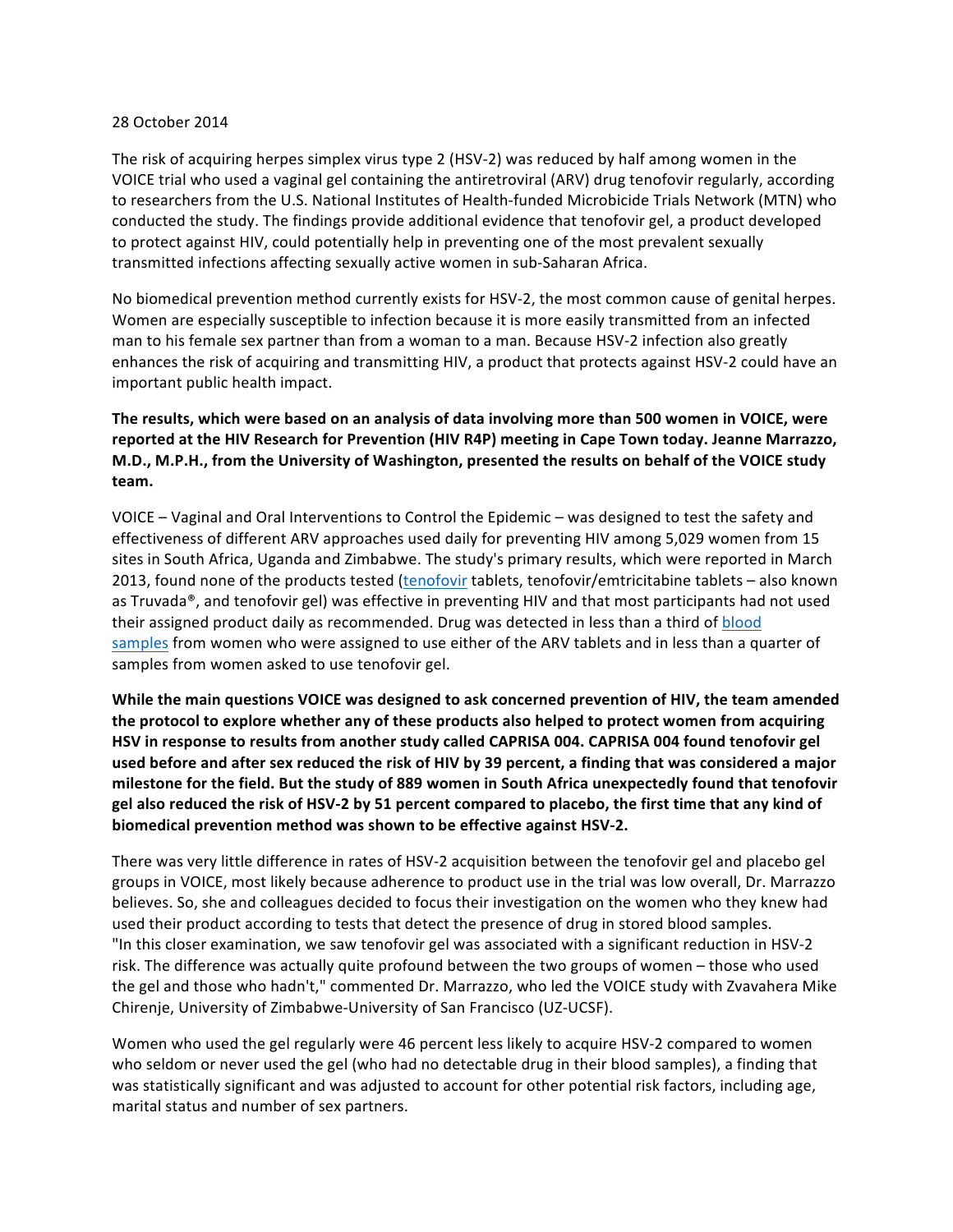There were 1,004 women in VOICE who had been assigned to use tenofovir gel, 566 of whom were HSV-2 negative at the time they enrolled. The analysis involved 527 of these women for whom blood samples from both their first quarterly visit and when the exited the study could be compared, which on average represented about one year on product. Of this cohort, 92 women acquired HSV-2, 77 of whom had no detectable drug in their blood samples versus 15 among women whose blood levels indicated regular use of tenofovir gel. Accordingly, HSV-2 incidence was 20.2 percent in women who didn't use the gel compared to 11.6 percent in women who did.

Dr. Marrazzo cautioned that while the results are very encouraging, additional data is still needed. FACTS 001, a Phase III trial that tested tenofovir gel used before and after sex (the same regimen as in CAPRISA 004), was designed specifically to determine whether the gel was safe and effective in reducing the risk of HSV-2 as well as HIV among 2,059 women in South Africa. Those results are anticipated to be available early 2015.

## KPLU88.5

http://www.kplu.org/post/seattle-scientists-fresh-look-vaccine-could-be-big-break-hiv-prevention SEATTLE SCIENTISTS' FRESH LOOK AT VACCINE COULD BE BIG BREAK FOR HIV PREVENTION

Gabriel Spitzer 28 October 2014

Even as momentum builds for an Ebola vaccine, researchers working to contain another virus say they've gotten their first big break in years. An older HIV vaccine candidate is showing new promise, and Seattle scientists will be leading a new trial of it early next year.

The vaccine is based on a formulation first tested in Thailand in 2003, and found to be just 30 percent effective after three years. But recently researchers tested the same vaccine on 68 people from South Africa, and found that it had similar effects even though it was tailored to the strain of virus common in Thailand, not Africa.

That means the vaccine could prove to be more widely applicable  $-$  and more effective  $-$  than previously believed.

"They think they can get it up to 50, 60 percent effective and have it be sustainable," said Tom Paulson, editor of the global health news site Humanosphere. Paulson spoke from Cape Town, South Africa, where researchers announced the news at an AIDS prevention conference. "If you can get it out there and it's cheap enough, you're going to save millions of lives. And people are fairly hopeful that this trial will succeed in finally giving the world an effective AIDS vaccine," **Paulson said.**

A team led by the Fred Hutchinson Cancer Research Center will launch a trial of the vaccine in January. The Seattle-based center operates the world's largest publicly-funded HIV vaccine trials network. The vaccine candidate will be optimized for the strain of HIV most common in Africa, while the U.S. military will study the Thai version in Thailand once again. HIV-AIDS kills an estimated 1.5 million people each year.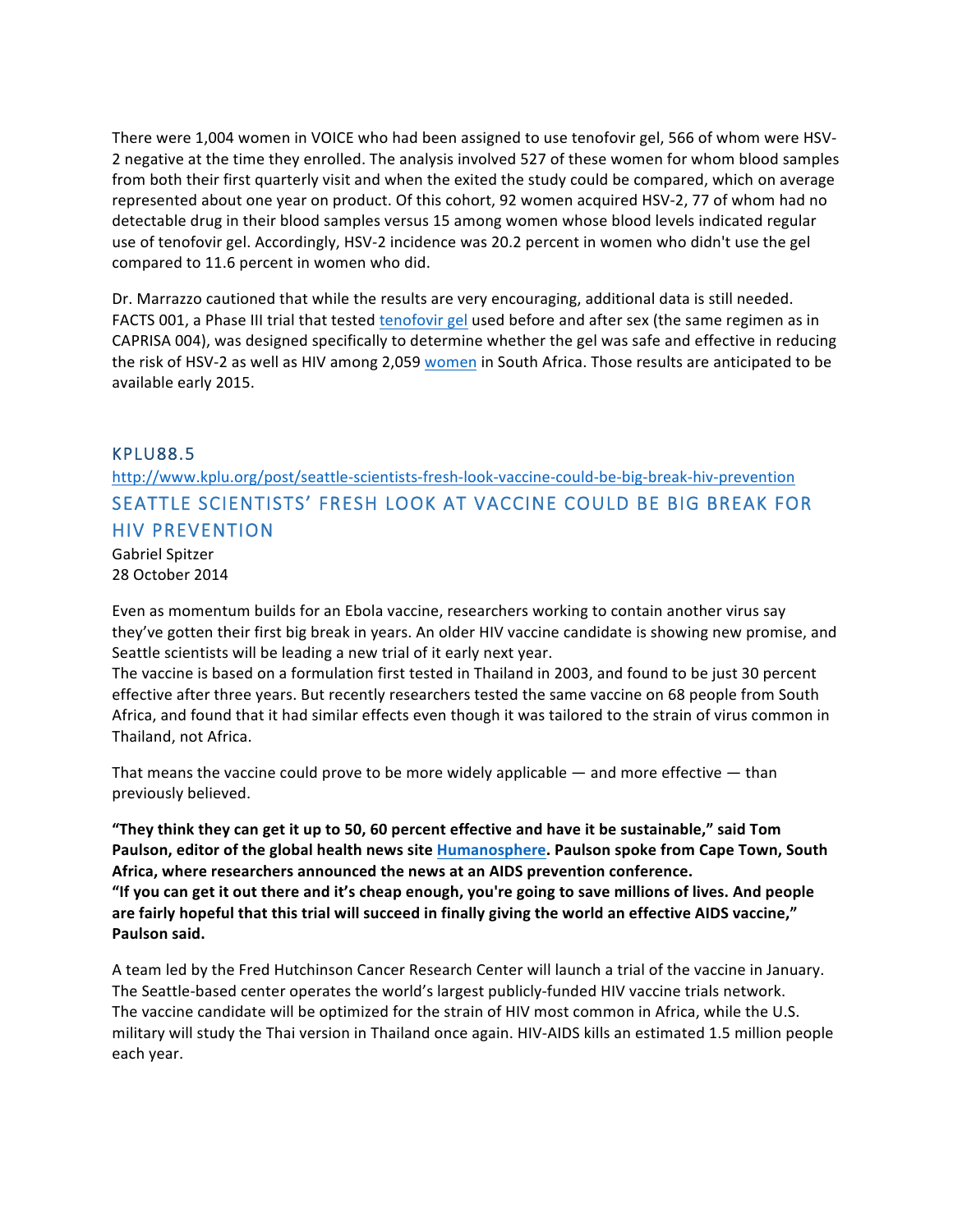# City Press http://www.citypress.co.za/news/end-sight-innovative-hiv-prevention-trials/ END IN SIGHT FOR INNOVATIVE HIV PREVENTION TRIALS

Zinhle Mapumulo 27 October 2014

Exciting HIV trials aimed at developing products that can prevent or reduce the risk of HIV transmission from men to women are nearing final stages.

The trials being conducted in South Africa and other countries are testing various prevention tools including a microbicide gel and vaginal rings containing antiretroviral drugs.

The majority of the studies are expected to be completed next year. And if all goes well, the products which are sold by researchers as an empowerment HIV prevention tool for women, will be available in the general market within five years.

Speaking ahead of the HIV Research for Prevention conference which officially begins in Cape Town tomorrow, Sharon Hellier who is a principal researcher at the Microbicide Trials Network (MTN), said the ongoing microbicide trials are an answer for women.

"They give women the power to protect themselves from HIV. We know that some women find it difficult to negotiate safe sex due to various reasons but the discreet gel and vaginal ring gives them the opportunity to use protection without consent from their partners," said Hellier.

Constant condom use has been the biggest stumbling block in HIV prevention with local and international studies showing that condom use is declining across the world. A more recent local study, 2012 SA National HIV Prevalence, Incidence and Behaviour Survey, - conducted by the Human Sciences Research Council – showed that condom use has decreased significantly in the past five years in men and women aged 15 to 49.

The survey also highlighted that men often have the power to decide on condom use in relationships. Hellier said it was for this reason that they are empowering women with microbicide products. "Our whole idea (with microbicides or products developed to prevent the transmission of HIV or other sexually transmitted infections when applied in the vagina or rectum) is to maximise choices so that we can optimise effectiveness," she said.

Hellier also explained that the advantage of microbicides is effective in such a way that they deliver a lot of drugs to the site of infection, which is the cervix and rectum. The cervix, which is part of the vagina, and anus are high risk areas of HIV infection with the anus being the highest due to the gut being thin and fragile.

The following trials are currently being conducted:

## »Tenofovir gel

FACTS 001 is a large-scale trial of 1% tenofovir gel in South African women. It was launched in October 2011 and enrolled nearly 3000 women. The trial is testing the same BAT-24 dosing strategy evaluated in

## CAPRISA 004.

Results are expected in early- to mid-2015. If this trial confirms the CAPRISA 004 results, the next step would be to present the data to regulatory authorities for possible product licensure and possible access.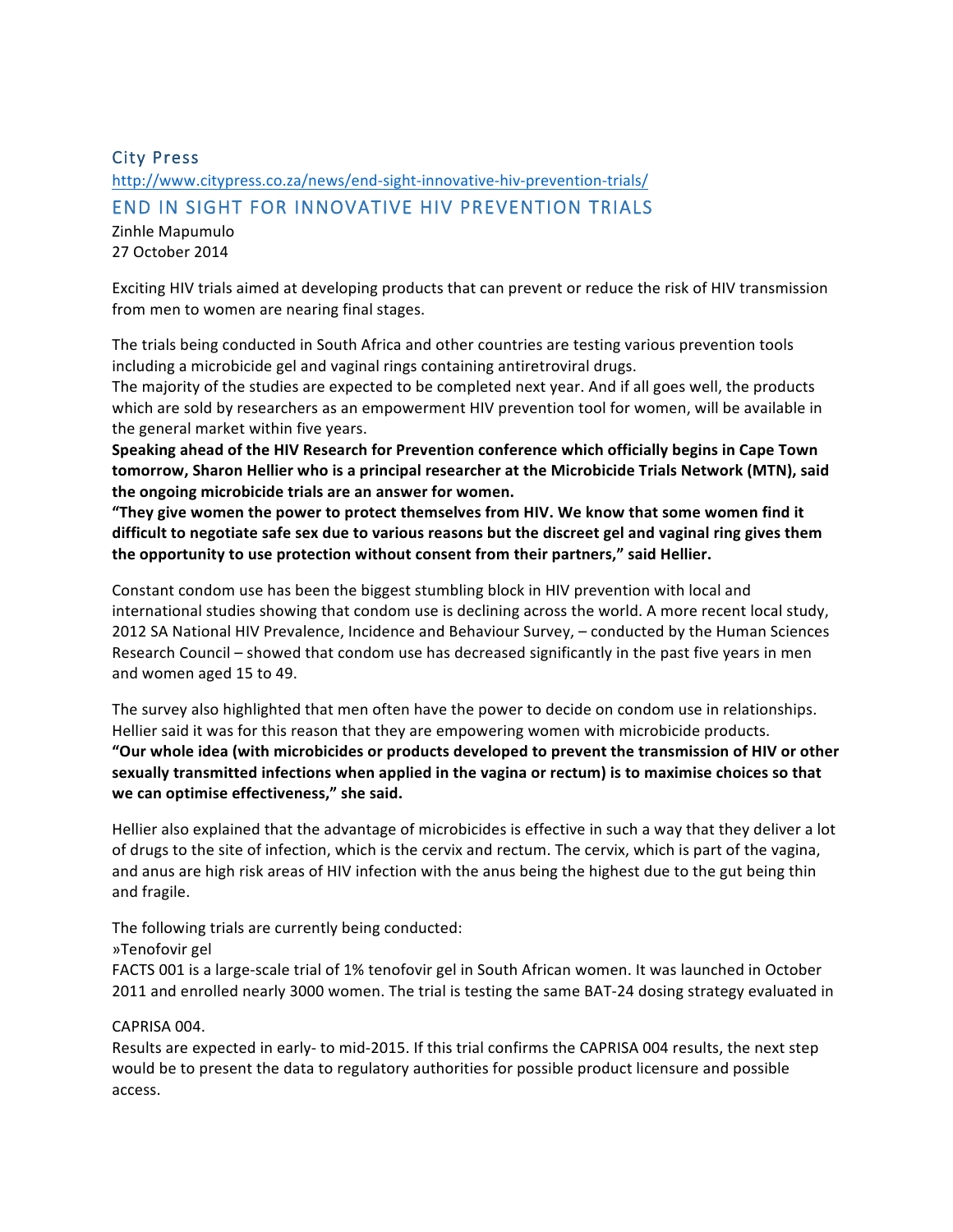The CAPRISA 004 trial in 889 South African women found that tenofovir gel reduced women's risk of HIV infection via vaginal sex by 39% overall. Women in the trial were counselled to use the gel within 12 hours before and after sex, a regimen known as BAT-24. The results were announced in July 2010.

» Dapivirine ring

Vaginal rings are products made of flexible plastic that fit inside the vagina and provide sustained delivery of drugs over a period of time. Some vaginal rings are already used to deliver hormonal contraception.

The Dapivirine ring is being tested for its ability to reduce the risk of HIV infection. It slowly releases the antiretroviral drug Dapivirine. A new ring has to be inserted every four weeks to maintain drug delivery. Two current trials are evaluating whether the ring is safe and effective at reducing the risk of HIV infection – ASPIRE (MTN 020) was launched by the Microbicide Trials Network (MTN) in 2012 and enrolled 2629 women in Malawi, South Africa, Uganda and Zimbabwe. Results are expected in late 2015 or early 2016.

The other trial, The Ring Study (IPM 027) is enrolling 1950 women at sites in Uganda and South Africa. Results are expected in late 2016.

» Rectile microbicide

The rectile microbicide gel trial will only recruit men in South Africa at first. Women will be recruited in follow-up trials. Participants will use an ARV-based gel with 1% of the drug Tenofovir.

The rectal trial will involve 186 men and transgender women from South Africa, Thailand, Peru and the United States. Results are expected at the end of 2014.

# All Africa

http://allafrica.com/stories/201410281463.html

# SOUTH AFRICA: RESEARCH AT THE CENTRE OF GOVERNMENT'S HIVE PREVENTION

28 October 2014

Cape Town — Science and Technology Minister Naledi Pandor says research into the prevention of HIV is at the centre of government's strategy aimed at ending the epidemic that has held the world hostage for many years.

Addressing the opening of the HIV Research for Prevention 2014 (HIVR4P) conference at the Cape Town International Convention Centre, the Minister said government was willing to go into more partnerships that will promote research and innovation aimed at preventing and treating new infections in HIV. Minister Pandor said she was pleased that the conference - which brought over 1300 delegates made up of researchers, academics and scholars to Cape Town - was being held for the first time ever in South Africa.

### "We believe that it is absolutely vital that more and more attention is being paid to biomedical HIV prevention research.

"As a department, we are working very hard to encourage investment in research activities by African governments themselves because we believe that as Africa we must take greater responsibility for ensuring that we have dedicated research attention to a wide range of scientific field," she said on **Tuesday.**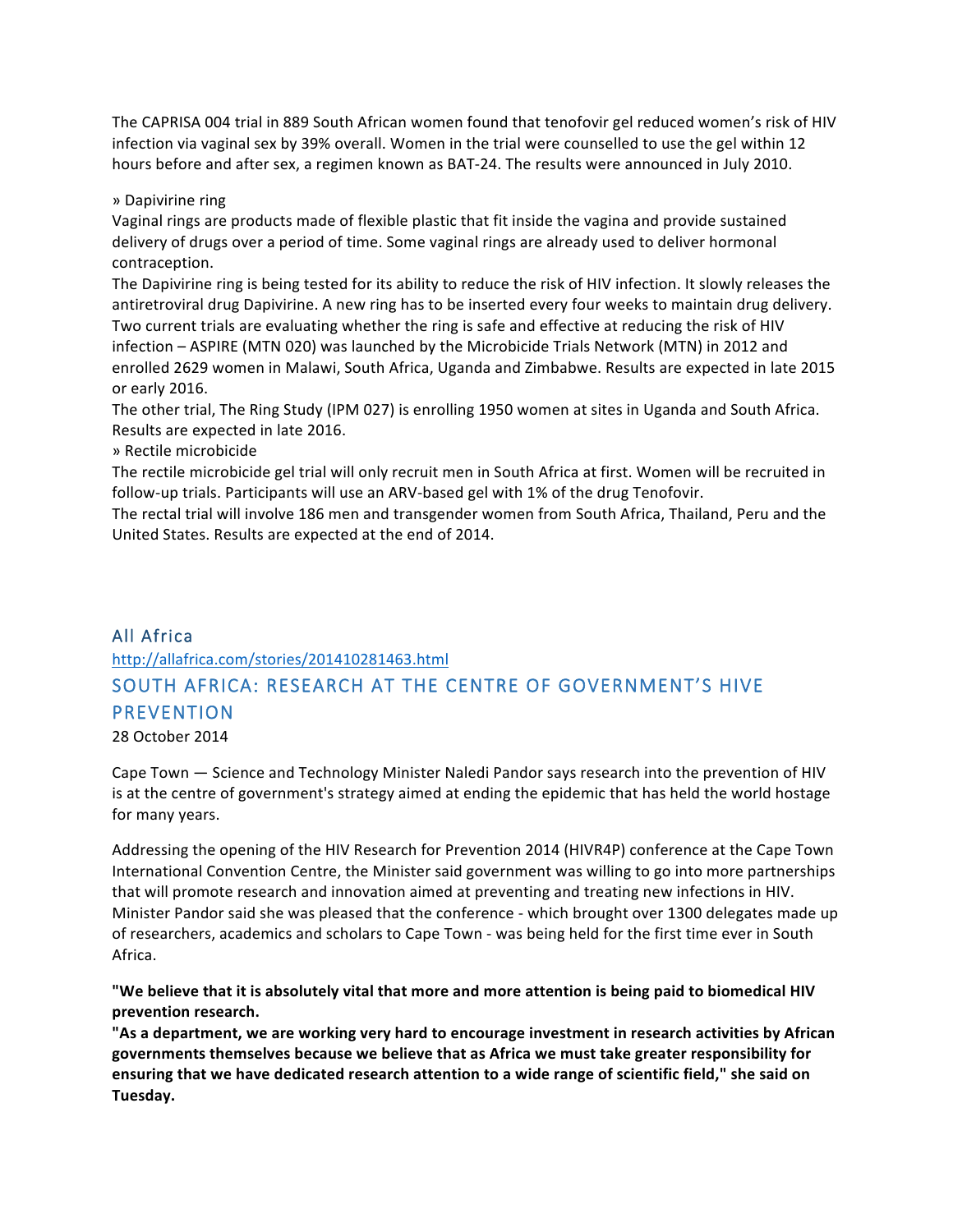HIVR4P 2014 is the world's first and only scientific meeting dedicated exclusively to biomedical HIV prevention research.

The conference is intended to serve as an opportunity for sharing and debating the latest advances and challenges in the field, and to promote critical discussions of the issues that will drive interventionspecific and comprehensive biomedical prevention research, discovery, development and implementation.

The conference was told that to date, 35 million people were currently living with HIV and Aids, and that most people living with the disease were in South Africa.

According to a survey by the Human Sciences Research Council, 400 000 new HIV infections occurred in South Africa in 2012, bringing to the total number of infected South Africans to 6.5 million - 1.2 million more than in 2008.

The Minister said these figures could not be ignored and said that her department in partnership with the Department of Health has prioritised research in prevention tools.

"... We believe as Africa we must take greater responsibility for ensuring that we have dedicated research attention for a wide range of scientific fields and in particular, that we must begin to assume responsibility both for researching our problem and for finding solutions to them.

"We must invest in young people, invest in young researchers, create the infrastructure and the capacity for us to be able to be a leading player in science and not be a client of others," she said. She said, however, that "Thirty years ago, the global picture was depressing. We were faced with increasing rates of HIV infections and there was very little hope for those infected during those years.

"Now ... the overall situation has improved significantly. Today we are talking about approximately 30 drugs that have been approved for use for people living with HIV and Aids and many more are in **different shapes of research".**

She said some of the prevention tools that have been created include the prevention of mother to child transmission, male circumcision, pre-exposure prevention, amongst others. The Minister also said research has shown that early treatment of infections in HIV positive people can reduce the risk of transmission of HIV, and that the use of ARVs in HIV negative people can reduce the risk of infection. She said it would take biomedical, behavioural and socio-economic interventions to achieve zero new HIV infections and zero discrimination.

South Africa has to date been able to put two and a half million people on ARV treatment, which has reduced the number of mother to child transmissions and brought down the number of people dying from HIV aids.

Meanwhile, the Minister said her department would soon sit down with researchers to discuss various ways in which research into Ebola can be encouraged. - SAnews.gov.za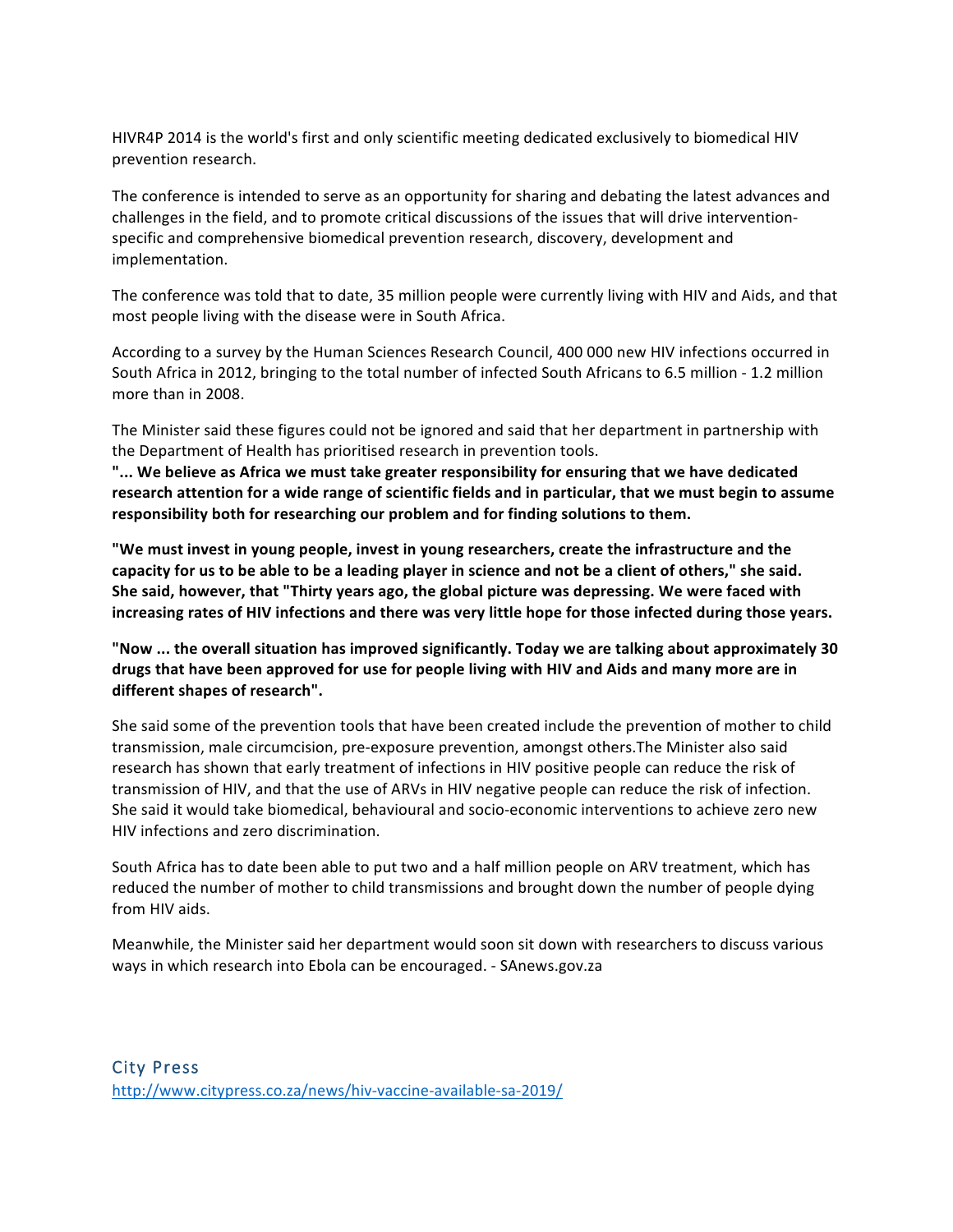# HIV VACCINE COULD BE AVAILABLE IN SA BY 2019

Zinhle Mapumulo 28 October 2014

Preparatory work is well underway to license an HIV vaccine in South Africa. If all goes well, in terms of the follow-up trials set to begin in January until 2017, the vaccine could be available for general use by 2019.

The vaccine will be similar to the RV144 vaccine which made headlines across the world in 2009 when it showed that it could protect against HIV infection by up to 31% when tested in Thailand. The only difference with the vaccine to be tested from next year is that it will have an added protein that will target the HIV strain prevalent in South Africa.

This exciting news was revealed by Professor Glenda Gray of the HIV Vaccine Trials Network in South Africa at the HIV Research for Prevention conference currently taking place in Cape Town until Friday. Gray said she was excited about the prospects of licensing this much-needed vaccine in the country where one in five South Africans are HIV-positive.

She and her team conducted a trial in Soweto, Klerksdorp and Cape Town last year to test whether South Africans would have the same immune response to RV144 as that witnessed in Thailand. The reason for testing the immune response instead of how effective the vaccine is in preventing HIV infection was that physiological aspects like gender, age, ethnicity and body mass index often affect how different people respond to vaccines.

Women, for instance, respond better to vaccines than men while obese and heavy drinkers don't respond well.

Speaking ahead of releasing the findings of the South African trial (which will happen tomorrow), Gray said the immune response of South Africans was as good if not better as that of the Thai despite the ethnicity and high levels of obesity in the 100 people that participated in the local study.

She said: "This is very unusual and it gave us courage to move forward and develop the target profile which we have presented to the Medicines Control Council of South Africa."

MMC is responsible for the approval and registration of medicines for use in South Africa. It also ensures that clinical trials of both non-registered medicines and new indications of registered medicines comply with the necessary requirements for safety, quality and efficacy.

Gray said the MCC has given them a go-ahead to skip phase two of the trials and go straight to phase three where they will test the effectiveness of the vaccine.

Two hundred people between the ages of 18 and 44 are expected to participate in the efficacy study which will begin in January. They will be given a vaccine similar to the one tested in the Thai and South African trial.

### The difference with the new vaccine, said Gray, "is that it would contain a different protein which will target the HIV strain that is prevalent in South Africa".

**The vaccine that was used in our previous trial was targeted at strains E and B which are prevalent in** Thailand. The vaccine that we will test next year will be targeted at the C strain which is prevalent in South Africa so that we maximise the effect," she explained.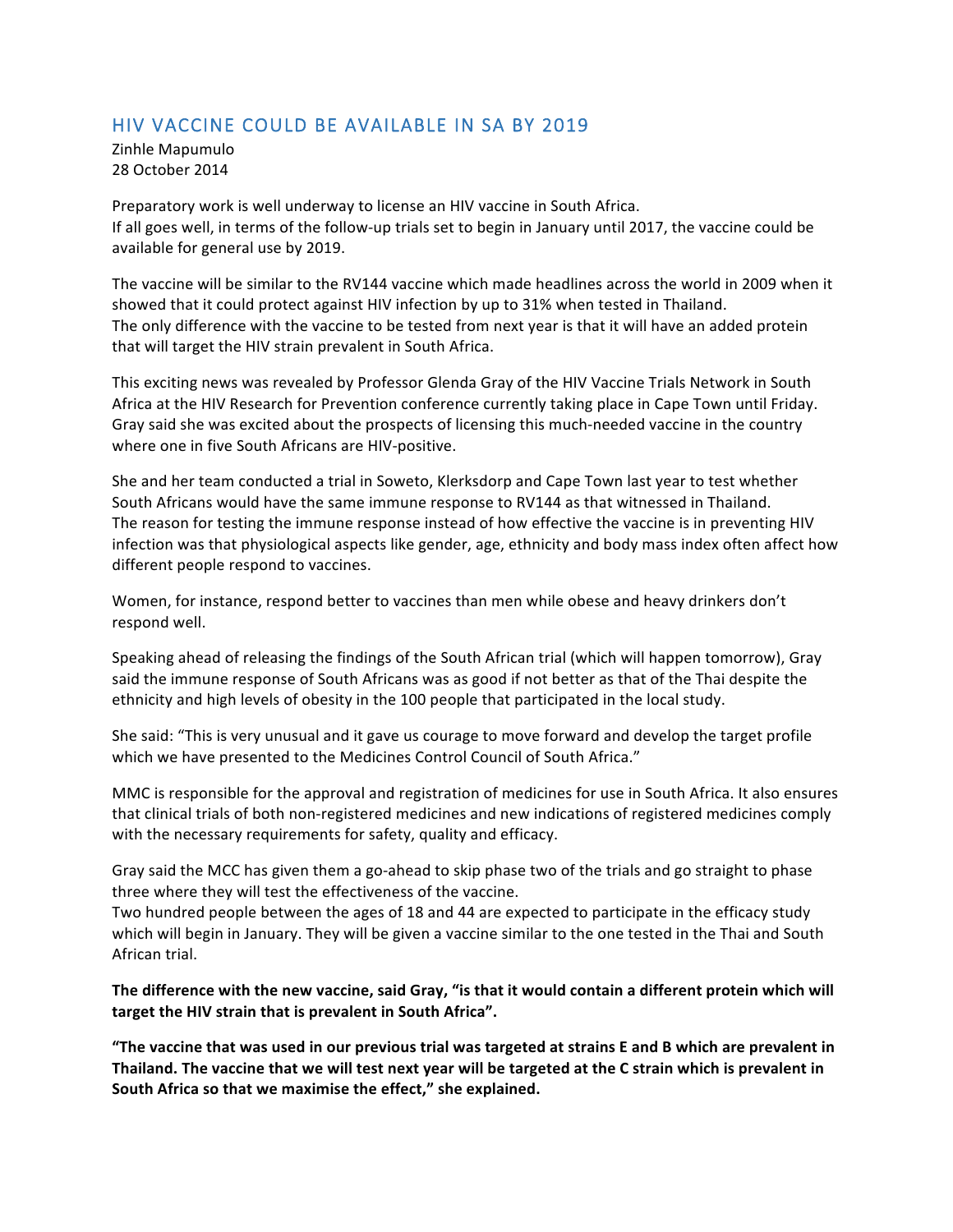Gray also mentioned that while the efficacy of the Thai study was moderated, at 31% after three years, South Africa was willing to license the vaccine even if the new trial showed an efficacy of 50%.

"We usually roll out partially effective interventions in HIV. We did the same with medical male circumcision (which showed a 60% reduction in the risk of HIV acquisition in men) and the same was done on prevention of mother to child transmission which was not 100% effective in the beginning," **she added.**

### Modern Ghana

http://www.modernghana.com/news/577543/50/no-single-hiv-prevention-method-can-end-aidscombi.html

# NO SINGLE HIV PREVENTION METHOD CAN END AIDS: COMBINATION PREVENTION IS KEY

Bobby Ramakant 28 October 2014

As HIV prevention needs and contexts vary, it is important to expand the range of effective prevention options that people can use. Archbishop Desmond Tutu said in a video link at the first-ever international conference on all HIV-related biomedical prevention research, that "No single method of prevention can end this epidemic on its own." That is why conferences on microbicides and vaccines merged to provide one single global platform to deliberate on a spectrum of biomedical prevention research for HIV. HIV Research for Prevention (HIVR4P) is being held in Cape Town, South Africa.

Professor Helen Rees, Executive Director, Wits Reproductive Health and HIV Institute and HIV R4P conference co-chair, explained the value of breaking the walls between vertical conferences on specific biomedical prevention options such as microbicide and vaccine. "There are commonalities. There are issues which HIV vaccine basic scientists might be looking at which may also be very important for microbicide or Pre-Exposure Prophylaxis (PrEP) scientists too and vice versa." Challenges of adherence to drugs-under research or ways to modify trial design to fast track the process are also common across the sector of HIV prevention research. Mechanisms in which socio-behavioural research informs the basic science are also a priority across the board. By organizing one conference on biomedical prevention research for HIV, "we were able to look at these commonalities together while not losing the uniqueness of these specific fields" said Rees.

Synergy between different streams of HIV prevention is crucial so that new infection rate dips faster than ever before to end AIDS. South African Minister for Science and Technology Mrs GNM Pandor said at HIVR4P that more people get newly infected with HIV than those people living with HIV (PLHIV) who are put on antiretroviral therapy (ART). "There are 2.4 million PLHIV on ART in South Africa" said Pandor. It is important to underline that there are estimated 6.3 million PLHIV in South Africa as per latest data from UNAIDS. The road to scale up treatment for everyone is still long. Alongside scaling up ART to every PLHIV and other measures, we surely need to scale up effective prevention services radically.

"Increase in ART has resulted in reduction in number of people dying as result of HIV infection and significant reduction in mother to child transmission of HIV. We remain many years away from eliminating HIV. We are not investing in social sciences enough. We have to get the behavioural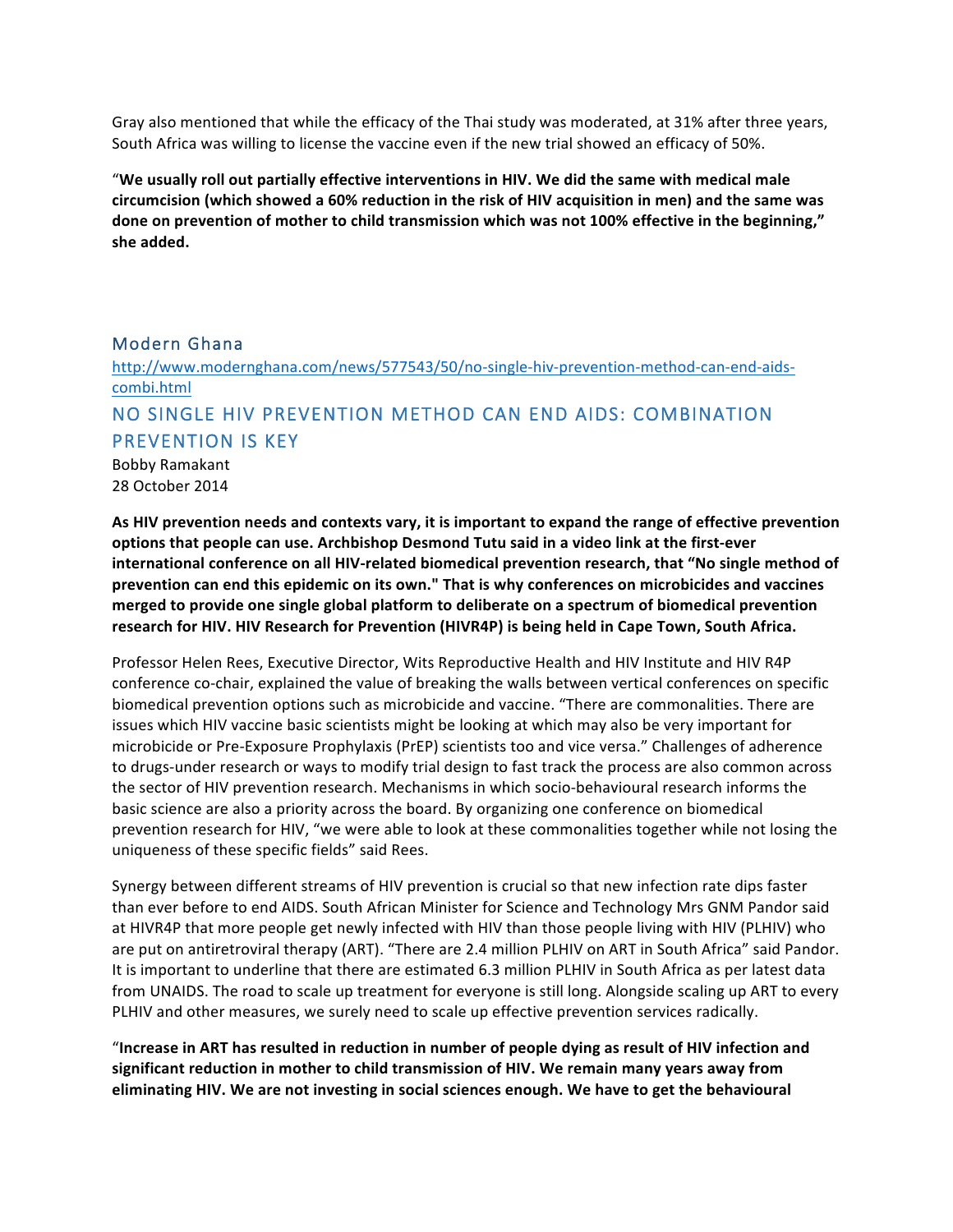aspects right in HIV prevention research" said Pandor to Citizen News Service (CNS). "As we know, No single method of prevention can end this epidemic on its own, our focus remains in offering a package of HIV prevention together. We need to respond to epidemic in more comprehensive manner than **merely offering individual interventions."**

Developing safe and effective HIV prevention tools are critically important but not enough. "We need to move research outcomes into clinical practice, which continues to remain a challenge" said Pandor. She was right on spot. Female condoms got approved by US FDA in 1993 but lot more needs to be done to roll them out to every woman in need for protection against unintended pregnancy and/or sexually transmitted infections (STIs) including HIV. Undoubtedly more work needs to be done to ensure there is no delay in taking research outcomes forward to yield public health benefits.

Dr Anthony Fauci, Director, National Institute of Allergy and Infectious Diseases (NIAID), National Institutes of Health (NIH), USA, addressed HIVR4P via a video link. He said that HIVR4P is rightly addressing all biomedical prevention options at one forum. He said that non-vaccine prevention options and vaccine both are required to stem the pandemic.

Dr Fauci underlined that non-vaccine prevention options need to be taken regularly but vaccines once given does not have those adherence issues. "Non-vaccine prevention options are highly effective but requires continual adherence, whereas vaccine are often modestly effective but durable, and does not have continual adherence issues" said Fauci.

"Foundation of HIV prevention is infact HIV testing" said Fauci. HIV testing connects to two streams: if the test is positive then person should be connected to care continuum and if negative, then to prevention continuum. He said that there are gaps in care continuum and we must find ways to fill these gaps. Referring to prevention continuum, Fauci said that if the test is negative then the person is encouraged for counselling and risk stratification, and provided tailored prevention services from the **'prevention toolbox'.**

Fauci was referring to a range of HIV prevention options that have been proven to work effectively such as: HIV testing and counselling, treatment as prevention, voluntary medical male circumcision (VMMC), treatment of STIs, rectal and vaginal microbicides (both are currently under research), prevention or treatment of drug and alcohol use, provision of clean needles and syringes, education, behaviour modification, male and female condoms, blood supply screening, antiretroviral drugs for prevention of mother to child transmission of HIV (PMTCT), Post-Exposure Prophylaxis (PEP), and Pre-Exposure Prophylaxis (PrEP). Vaccines will also get added to this 'toolbox' once proven to be safe and effective in ongoing research studies, said Fauci. There is no effective HIV vaccine available today. Yet a safe and effective vaccine is critical to the control of HIV globally.

He also stressed to fashion combination prevention for 'hotspots' of HIV infection. He gave an example of Lake Victoria area in Kenya which has HIV rates comparable to places in Africa with highest HIV prevalence. This area is also known to have low male circumcision rates and unsafe sex work associated with fishing community is also reported. But rest of the Kenya does not have that high HIV rates. Combination prevention needs to be tailored in unique contexts and realities and if we do so, we could prevent "600,000 new HIV infections by 2030" said Fauci.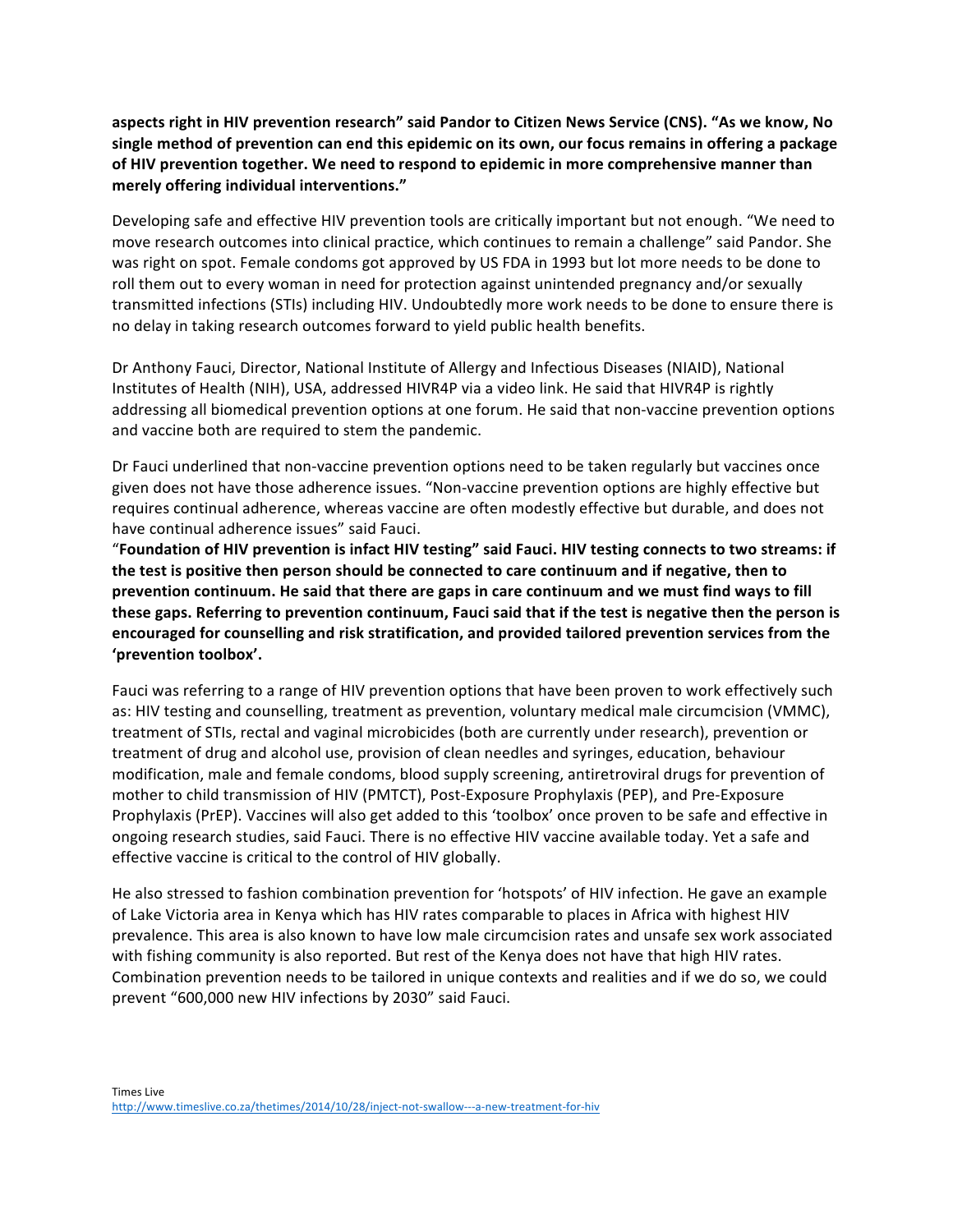INJECT, NOT SWALLOW- A NEW TREATMENT FOR HIV? Katharine Child 28 October 2014

This was discussed at HIV Research for Prevention Conference held in Cape Town this week.

### GlaxoSmith Kline and Jansen have each developed a new anti-retroviral to be used as an injection **once a month instead of daily anti-retrovirals.**

The companies, while usually competitors, are working together to test the injections together. This is because current treatments of HIV require more than an ARV drug. Each drug stops the virus replicating and counteracts the different ways the virus may mutates to beat the drugs.

Long-acting ARVs one day could help people adhere to treatment better as they wouldn't need to take a pill every day.

The injectables are also being tested to be used as prevention from HIV. Using specific ARVs once a day, while one is negative and engaging in risky behaviour, can protect against HIV. But taking a pill a day to prevent getting HIV can be difficult when one is healthy.

An injection every three months may be easier form of prevention, said Mitchell Warren, director of AVAC, a global advocacy organisation. "It's another option."

He said pharmaceutical companies did not usually get on board when developing HIV prevention options, but as the injections were being tested for treatment and prevention there was a great deal of enthusiasm from the drug companies.

**Injections** as treatment are about five to seven years away, he said. But initial testing has shown the **idea can work.**

# New Vision http://www.newvision.co.ug/news/661203-what-is-expected-from-the-hiv-conference.html WHAT IS EXPECTED FROM THE HIV CONFERENCE

Hilary Bainemigisha 28 October 2014

The world is waiting for good news as scientists and researchers gather in Cape Town, South Africa for the HIV prevention conference. The conference which kicked off today Oct 28, is the world's only global science meeting dedicated exclusively to biomedical HIV prevention research. It brought together 1,313 researchers, advocates, clinicians, policy makers, private sector and public health partners from 48 countries to discuss the science of preventing HIV transmission and multiplication.

After four days of discourse, hundreds of new research and round table discussions, HIV advocates and implementers will be expecting some hope on the new remedies, researches and strategies that will be recommended. Some of the exciting areas include the following. Advances in vaccine development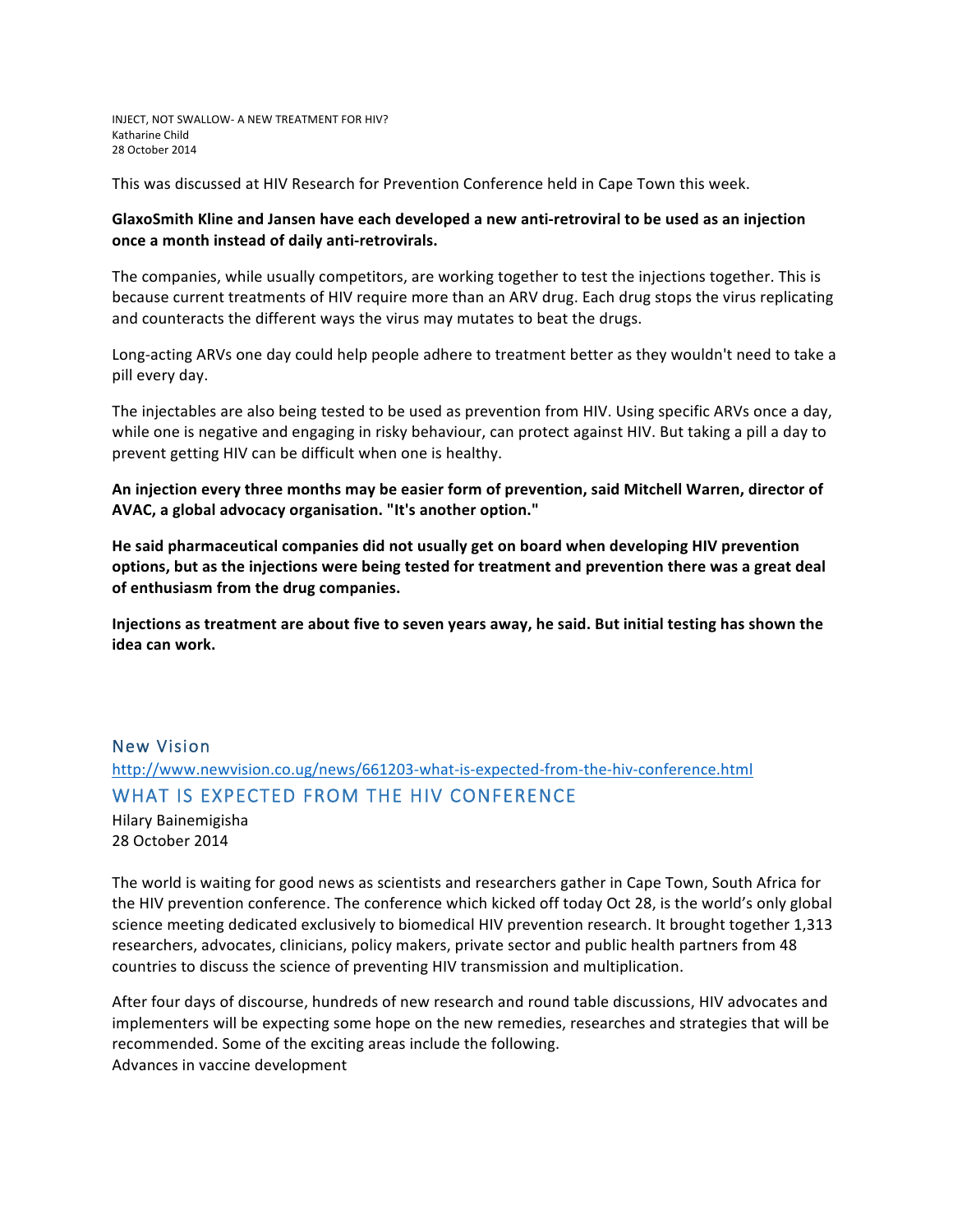Glenda Gray of the South African Medical Research Council will be presenting results from the study of an HIV vaccine, the RV144, which has been tested among South Africans. RV144 was the first HIV vaccine to demonstrate a modest level of protection of 34% against infection when it was studied in volunteers in Thailand. The research is the first to report on the impact of the vaccine in other populations. According to Gray, the vaccine candidate produced immune responses in South African volunteers that were at least comparable to or better than those induced in the Thai study. This is promising news in the effort to develop a globally effective HIV vaccine, she said.

#### Advances in microbicide development

The potential of microbicides containing HIV antiretroviral drugs to prevent infection with herpes simple virus (HSV2) is being explored in a study that will be presented by Dr Jeanne Marazzo of the **University of Washington, US.** In the analysis of a previous HIV study, it was discovered that the participants reduced their risk for HSV-2 infection by 50% using the vaginal tenofovir gel that was not intended to treat herpes. HSV-2 is a common infection in sub-Saharan Africa, which increases the risk of HIV transmission and acquisition.

#### Advances in ARVs for prevention

Ian McGowan of the University of Pittsburgh School of Medicine, US said they are working on a product to produce a long lasting ARV which people can take once and get protected for about a week. Referring to it as the MWRI-01 study, the doctor says they are studying an intra-muscular TMC278 LA (injectable) among 36 people and so far, it had proved safe and well-tolerated. The next stage will be to try it over a wider range of people. Multiple dosing studies of this promising, long-acting approach to HIV protection are now planned.

William Spreen of GlaxoSmithKline (US) will also present the findings of a second study of the **potential of injectable drugs hoped to provide more durable protection against HIV infection.** The GSK1265744 is a long-acting injectable being given to monkeys once a week to protect them from acquiring their version of HIV. Initial studies are showing that it was safe and provided a level of drug that is predicted to provide robust protection against HIV infection. Ongoing animal studies are exciting and a precursor to possible future human study of this new approach to HIV pre-exposure prophylaxis (PrEP).

Among the cutting edge topics on the conference agenda are:

- the prospects for new, long-lasting prevention options
- the latest HIV antibody discoveries and their implications for vaccine development
- research into microbicides and other female-controlled prevention methods
- the use of antiretroviral therapy to reduce HIV infection and transmission
- the potential for multipurpose prevention technologies, which could block HIV and other sexually
- transmitted infections, or prevent pregnancy, simultaneously; and
- the behavioural and adherence challenges of prevention.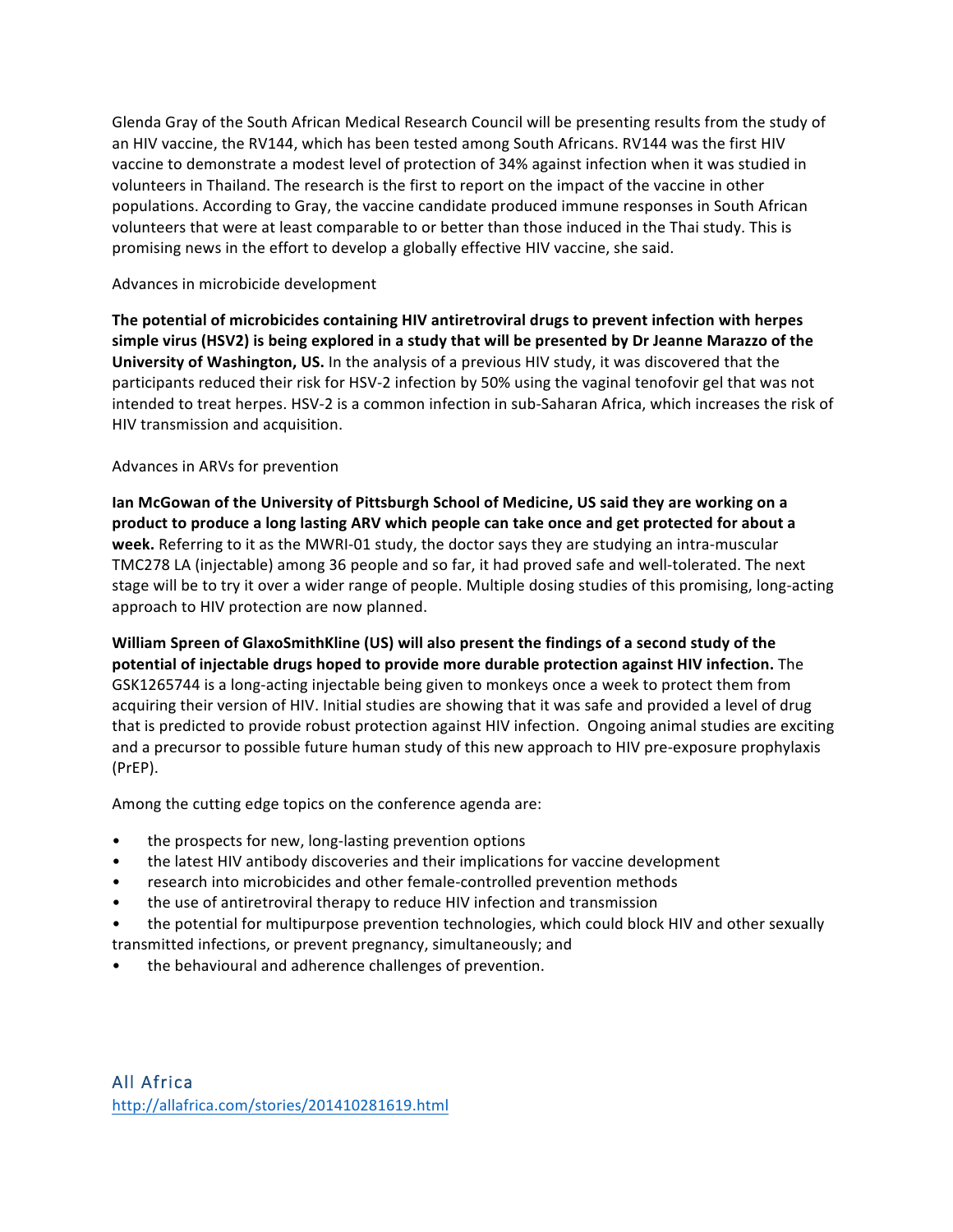# THE CURIOUS CASE OF THE SEX WORKERS WHO CAN'T GET HIV

Wycliffe Muga 28 October 2014

Some years ago, a small group of commercial sex workers - actively pursuing this line of work in a Kenyan slum (Majengo in Nairobi) were identified as having an innate immunity to the HIV virus. They had apparently been repeatedly exposed to HIV+ve customers, and yet had not once tested positive for HIV themselves. My question was, how is it that these women cannot get HIV infection, no matter how many HIV+ve men they have sex with? And why has this not led to any breakthroughs in the fight against AIDS?

The answer is that most 'live' HIV research is conducted using monkeys. Monkeys have their own variety of what in humans is HIV. It is called SIV - Simian Immunodeficiency Virus (as opposed to HIV being 'Human Immunodeficiency Virus) - and apparently can exist in the bodies of monkeys without doing any real harm. So research in monkeys can give all kinds of insights and data about how these viruses behave. But there are obvious ethical barriers to what can be done to study a human being who simply cannot get infected with HIV despite repeated (and indeed, overwhelming) exposure to the virus. This is a world-class conference on HIV. Many speakers are leaders in their fields. And yet what one hears all the time is, "Nobody knows". For example, nobody knows why those women in the Majengo slums cannot get infected by HIV despite being engaged in (mostly unprotected) sex work. Nobody knows why - in 70% to 80% of infections - it is a single virus only, that will move across the vaginal (or rectal) mucosa and pass on HIV infection between sex partners. It all suggests a selective process: but nobody knows how or why.

But that is the way of science: again, contrary to popular assumption, it is not about one heroic figure emerging who will somehow come up with the shattering insight which finds a key to an AIDS cure or an AIDS vaccine which effectively stops all new transmission.

Victory against AIDS will involve many small incremental steps, and the efforts of thousands of dedicated scientists around the world.

And this is why conferences as this one are important - they allow for networking opportunities between scientists, policy makers, the media, activists/advocates and many others who are collectively involved in the global effort to put an end to one of the most deadly scourges of our time, and possibly the greatest public health challenge of recent decades.

At the end of this first day in Cape Town, it is clear that I am not here to find out the answers to my questions, as provided by the top experts: I am here to learn what kind of questions the experts are **asking each other.**

## Nam News Network

http://www.namnewsnetwork.org/v3/read.php?id=Mjg1NzA3 RESEARCH AT THE CENTRE OF PRETORIA'S HIV PREVENTION STRATEGY 29 October 2013

Research into the prevention of HIV is at the centre of the South African government's strategy aimed at ending the epidemic which has held the world hostage for many years, says Science and Technology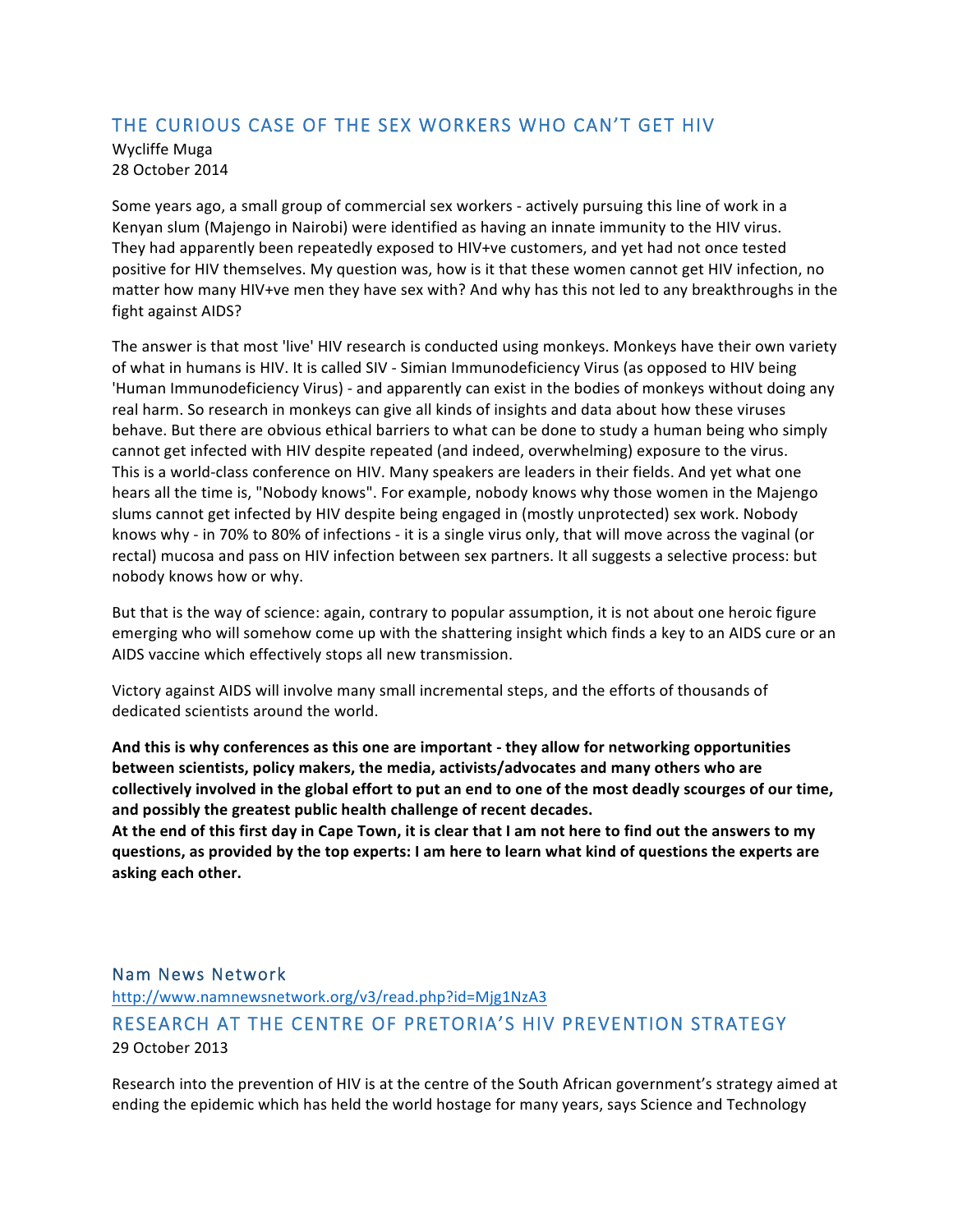Minister Naledi Pandor.

Addressing the opening of the HIV Research for Prevention 2014 (HIVR4P) conference at the Cape Town International Convention Centre Tuesday, she said the government was willing to go into more partnerships which would promote research and innovation aimed at preventing and treating new infections in HIV.

Pandor said she was pleased that the conference, which has brought together more than 1,300 delegates made up of researchers, academics and scholars to Cape Town, was being held for the first time ever in South Africa.

"We believe that it is absolutely vital that more and more attention is being paid to biomedical HIV prevention research. As a department, we are working very hard to encourage investment in research activities by African governments themselves because we believe that as Africa we must take greater responsibility for ensuring that we have dedicated research attention to a wide range of scientific field," she said.

HIVR4P is the world's first and only scientific meeting dedicated exclusively to biomedical HIV prevention research. The conference is intended to serve as an opportunity for sharing and debating the latest advances and challenges in the field, and to promote critical discussions of the issues that will drive intervention-specific and comprehensive biomedical prevention research, discovery, development and implementation.

The conference was told that to date, 35 million people were currently living with HIV and AIDS, and that the most people living with the disease were in South Africa.

According to a survey by the Human Sciences Research Council, 400,000 new HIV infections occurred in South Africa in 2012, bringing to the total number of infected South Africans to 6.5 million, or 1.2 million more than in 2008.

Pandor said these figures could not be ignored and said that her department in partnership with the Department of Health has prioritised research in prevention tools.

"We believe as Africa we must take greater responsibility for ensuring that we have dedicated research attention for a wide range of scientific fields and in particular, that we must begin to assume responsibility both for researching our problem and for finding solutions to them<" she said.

## "We must invest in young people, invest in young researchers, create the infrastructure and the capacity for us to be able to be a leading player in science and not be a client of others."

She noted, however, that 30 years ago, the global picture was depressing. "We were faced with increasing rates of HIV infections and there was very little hope for those infected during those years. Now .... the overall situation has improved significantly. Today we are talking about approximately 30 drugs that have been approved for use for people living with HIV and Aids and many more are in different shapes of research," she added.

She said some of the prevention tools which had been created include the prevention of mother to child transmission, male circumcision, and pre-exposure prevention, amongst others.

Pandor also said that research had shown that early treatment of infections in HIV positive people could reduce the risk of transmission of HIV, and that the use of ARVs in HIV negative people could reduce the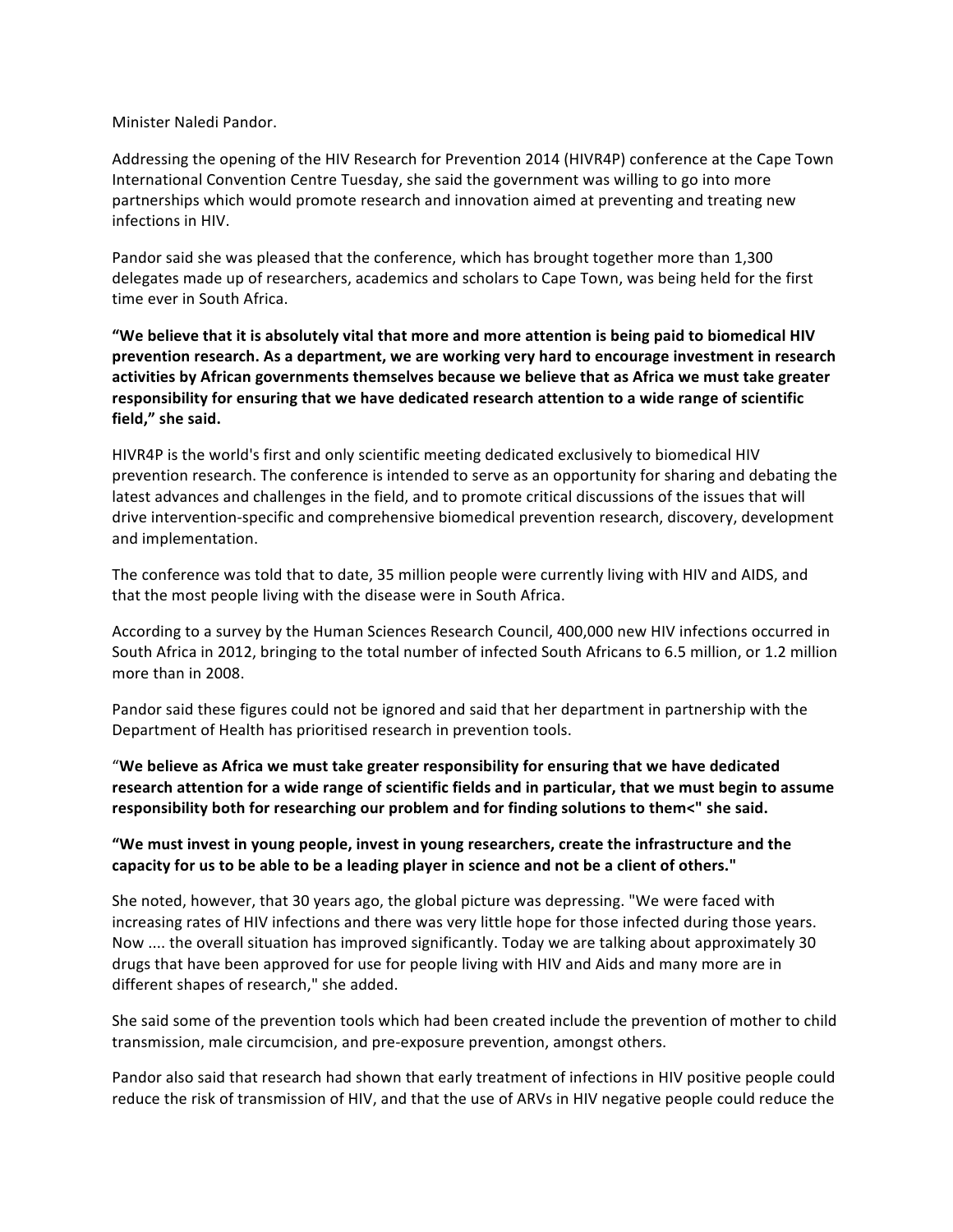risk of infection.

She said it would take biomedical, behavioural and socio-economic interventions to achieve zero new HIV infections and zero discrimination.

South Africa has to date been able to put two and a half million people on ARV treatment, which has reduced the number of mother to child transmissions and brought down the number of people dying from HIV aids.

Meanwhile, the Minister said her department would soon sit down with researchers to discuss various ways in which research into Ebola can be encouraged. - -NNN-SA NEWS

## Health Medicine Network

http://healthmedicinet.com/news/south-africa-aiming-to-be-leading-player-in-hiv-research/ SOUTH AFRICA CLAIMING TO BE "LEADING PLAYER" IN HIV RESEARCH

South African doctors and researchers seem to be gaining confidence in their decades-long battle against HIV, international delegates at a conference in Cape Town say.

The HIV Research for Prevention Conference is dedicated to biomedical HIV prevention research. A nurse, left, speaks with a patient at an AIDS centre in South Africa, which strives to be a leading player in HIV science. (Schalk van Zuydam/Associated Press)

Sub-Saharan Africa remains the epicentre, with nearly 1 in every 20 adults living with HIV and accounting for 71 per cent of the people living with the illness worldwide, according to the World Health Organization.

South Africa's minister of science and technology, Naledi Pandor, told the conference today it's time the country assumed more responsibility "to be a leading player in science and not a client of others." The country's government provides anti-retroviral medications to nearly 40 per cent of HIV-infected South Africans. On the research front, new labs, scientists, technicians and funding commitments are on the rise.

"They're very competitive for research funding elsewhere," said Canadian HIV researcher Cate Hankins, currently deputy director of science for the Amsterdam Institute for Global Health and Development. Conference co-chair Anatoli Kamali, of Uganda's Medical Research Council, pointed out that a third of the research papers being presented this week are from African researchers.

Professor Robin Shattock of Imperial College London is another co-chair of the conference. Shattock said it makes sense to have people work across fields of prevention rather than working in a bubble.

The conference aims to build linkages between investigators in developing and developed countries to open the door to collaboration.

Before the conference closes on Oct. 31, scientists plan to present 550 research papers, such as new results on microbicidal gels and vaginal rings, to try to prevent HIV infections.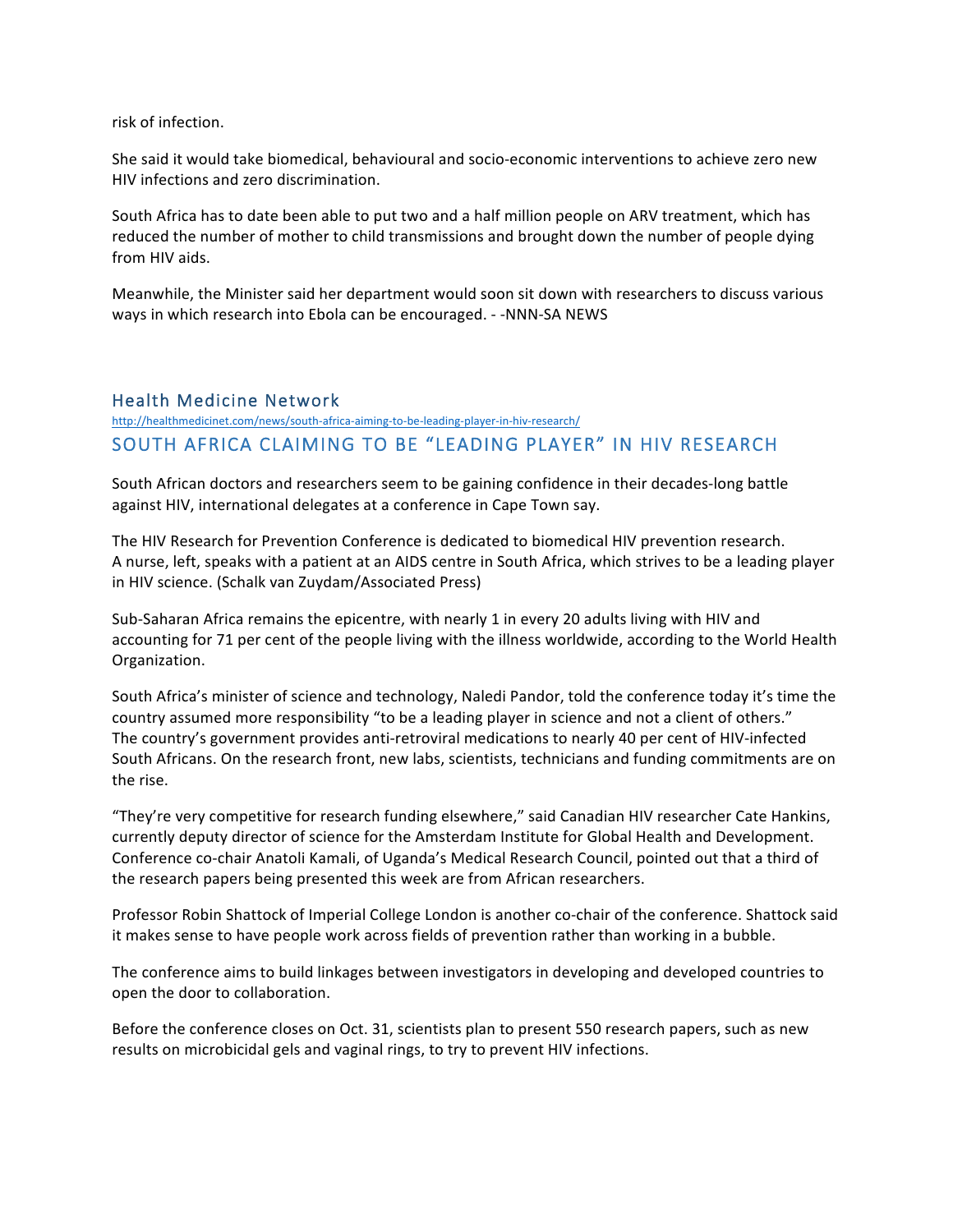#### Biz Community

http://www.bizcommunity.com/Article/196/330/120695.htm

## HIV PREVENTION'S RESEARCH REMAINS HIGH ON SA AGENDA

29 October 2014

Science and Technology Minister Naledi Pandor says research into the prevention of HIV is at the centre of government's strategy aimed at ending the epidemic that has ravaged world communities for years. Addressing the opening of the HIV Research for Prevention 2014 (HIVR4P) conference at the Cape Town International Convention Centre, Pandor said government was willing to invest in partnerships that promote research and innovation that prevents or treats new HIV infections.

She said she was pleased that the conference - which brought over 1,300 delegates including researchers, academics and scholars to Cape Town - was being held in South Africa for the first time.

"We believe that it is absolutely vital that more and more attention is paid to biomedical research into HIV prevention.

"As a department, we are encouraging investment in research activities by African governments themselves because we believe that as Africa we must take responsibility for ensuring that we have dedicated research in this field," she said.

Pandor said the conference is aimed at sharing and debating the latest advances in the scientific field while promoting critical discussions of the issues that drive intervention-specific and biomedical prevention research, discovery, development and implementation.

She said that to date, 35m people were currently living with HIV and Aids, and that most people living with the disease were in South Africa.

According to a survey by the Human Sciences Research Council, 400,000 new HIV infections occurred in South Africa in 2012, bringing to the total number of infected people to 6.5m - 1.2m more than in 2008.

Pandor said these figures could not be ignored and that her department in partnership with the Department of Health has prioritised research in means of prevention.

"We believe as Africa we must take responsibility for ensuring that we have dedicated research into for a wide range of scientific fields and in particular, that we must begin to assume responsibility both solving these problems," she said.

"We must invest in young people, invest in young researchers, create the infrastructure and the capacity for us to be able to play a leading role in medicine and science and not simply be a recipient of foreign research," she said.

"Thirty years ago, the global picture was depressing. We were faced with increasing rates of HIV infections and there was very little hope for those with the disease. Today the situation has improved significantly as almost 30 drugs that have been approved for use for people living with HIV and Aids and many more are in in the process of being developed."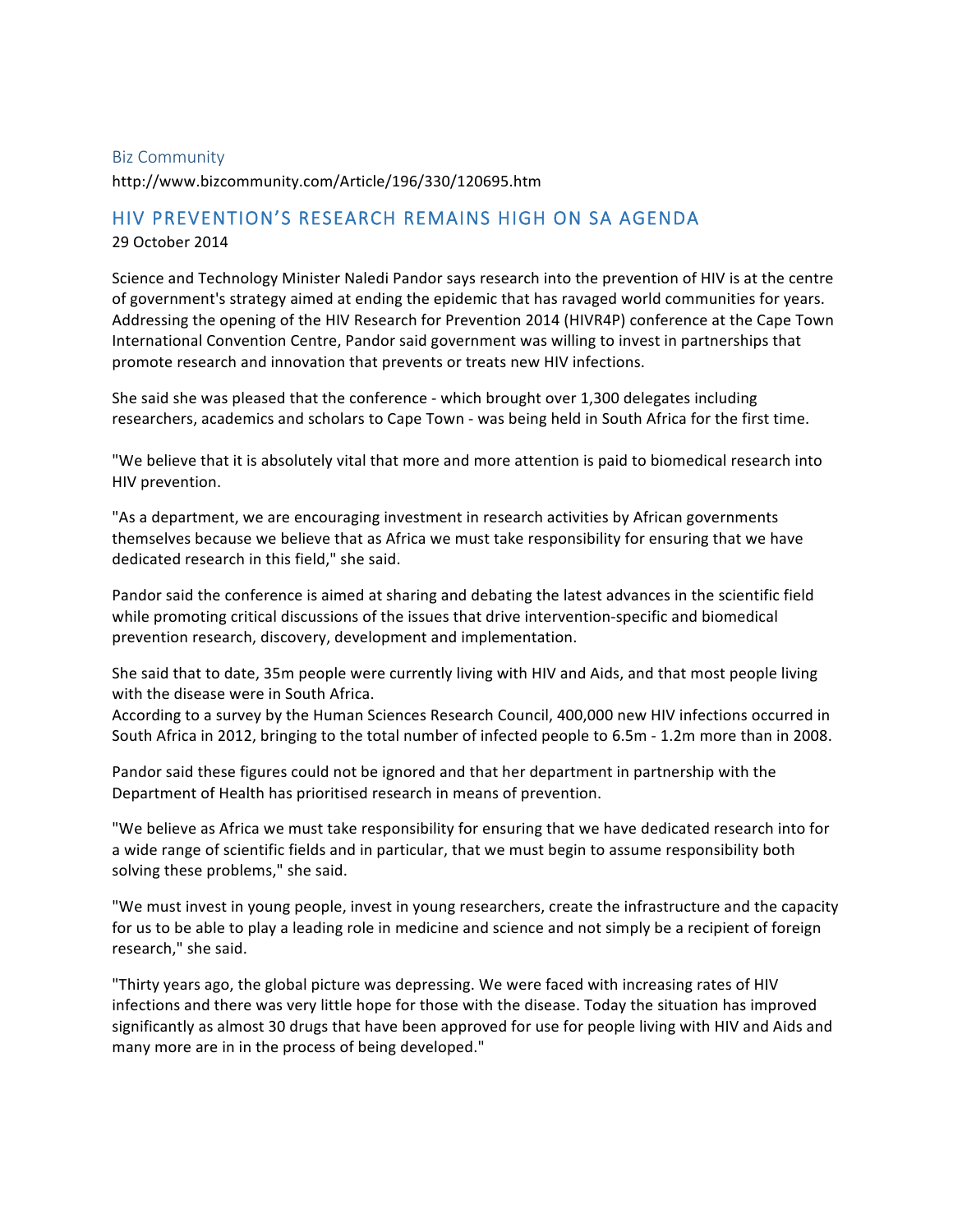She said some of the advances include the prevention of mother to child transmission, male circumcision and pre-exposure prevention.

The Minister also said research has shown that early treatment of infections in HIV positive people can reduce the risk of transmission of HIV, and that the use of ARVs in HIV negative people can reduce the risk of infection.

She said it would take biomedical, behavioural and socio-economic interventions to achieve zero new HIV infections and zero discrimination.

In South Africa, 2.5m people are receiving ARV treatment, which reduced the number of mother to child transmissions and brought down the number of people dying from HIV aids.

#### Eyewitness News

http://ewn.co.za/2014/10/29/HIV-prevention-could-end-epidemic

## HIV ADVOCACY GROUP: PREVENTION OF INFECTION COULD END EPIDEMIC

Giovanna Gerbi 29 October 2014

The United States (US) Global Advocacy for HIV Prevention says it's positive that if new infections are prevented, the epidemic will be stopped.

More than 1,000 health workers, policy makers and researchers from around the world are attending the HIV R4P Conference in Cape Town this week.

The organisation's Mitchell Warren says in the future there will be several additional prevention and treatment methods, along withantiretrovirals.

**The people on treatment are not always able to maintain and what we say adhering; being able to** take their pill every day. We know that for any condition, if you take vitamins, if you take the contraceptive pill as a woman, taking a pill every day is hard."

# IOL Sci Tech http://www.iol.co.za/scitech/science/news/thai-hiv-vaccine-helps-sa-patients-1.1772067#.VFvccvnF\_F5 THAI HIV VACCINE HELPS SA PATIENTS

Kerry Cullinan 29 October 2014

Pretoria - The only HIV vaccine in the world that worked slightly in Thailand also seems to work on South Africans.

Despite being fatter than Thai people and exposed to a different strain of HIV, 100 South Africans responded in a similar way to a vaccine that protected about a third of Thai people against HIV.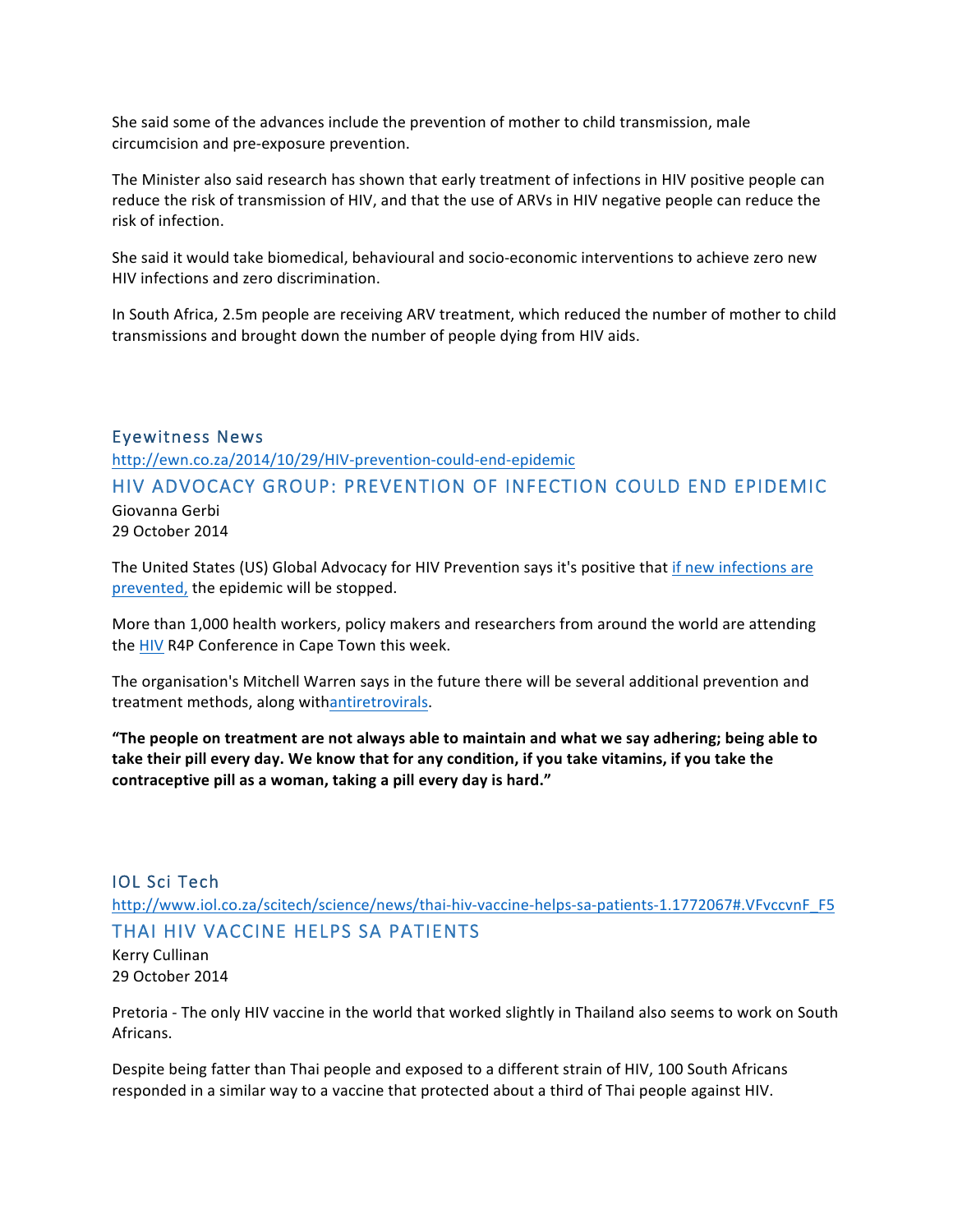## "We were excited to see the vaccine got exactly the same (immune) responses in South Africans as in Thailand," Medical Research Council president Dr Glenda Gray told the inaugural HIV Research for **Prevention conference on Tuesday.**

The Thai vaccine, known as RV144, protected 31 percent of people who received it in a massive clinical trial in Thailand involving 16 400 people.

Once the Thai results were known in 2009, the global HIV research community decided it was a priority to test the vaccine in a country with a high HIV rate, said Gray.

For the past two years, the immune responses of the 100 South Africans vaccinated in Soweto, Klerksdorp and Cape Town have been under the microscope.

"We had to be pragmatic, said Gray. "The vaccine had to work for fat people, and women and people who drink alcohol because we South Africans drink a lot."

Satisfied that the South Africans reacted as hoped, researchers are now preparing for a bigger trial with a modified vaccine that contains the strain of HIV most common in southern Africa. This trial, involving 200 people, starts in January but could leapfrog into a massive R1-billion trial within a year if the people respond according to the Thai trial.

## "We have already set our 'go or no go' criteria, based on the Thai trial. If we meet these, we can go straight into a Phase 3 trial of 7 000 people by the end of 2016," said Gray.

The Thai trial combined two vaccines. The first aimed to prime people's immune systems to recognise the types of HIV most common in Thailand (sub-types E and B) and the other, injected later, aimed to boost their immune systems to fight infection.

The "primer" vaccine now has to be modified to contain HIV sub-type C, which is most common in South Africa.

Discussions have already been held with the Medicines Control Council to license the vaccine by 2019 if the Phase 3 trial goes well, and also to vaccinate children along with the current HPV vaccine to prevent cervical cancer, said Gray.

Science and Technology Minister Naledi Pandor opened the conference by appealing to African governments to invest in health research to "assume responsibility for finding solutions to our problems".

She welcomed the inaugural conference, which aims to unite all biomedical efforts to prevent HIV, from vaccines to microbicides and condoms.

"The challenge is to translate our new health knowledge into products that are effective, affordable and accessible," said Pandor. - Health-e News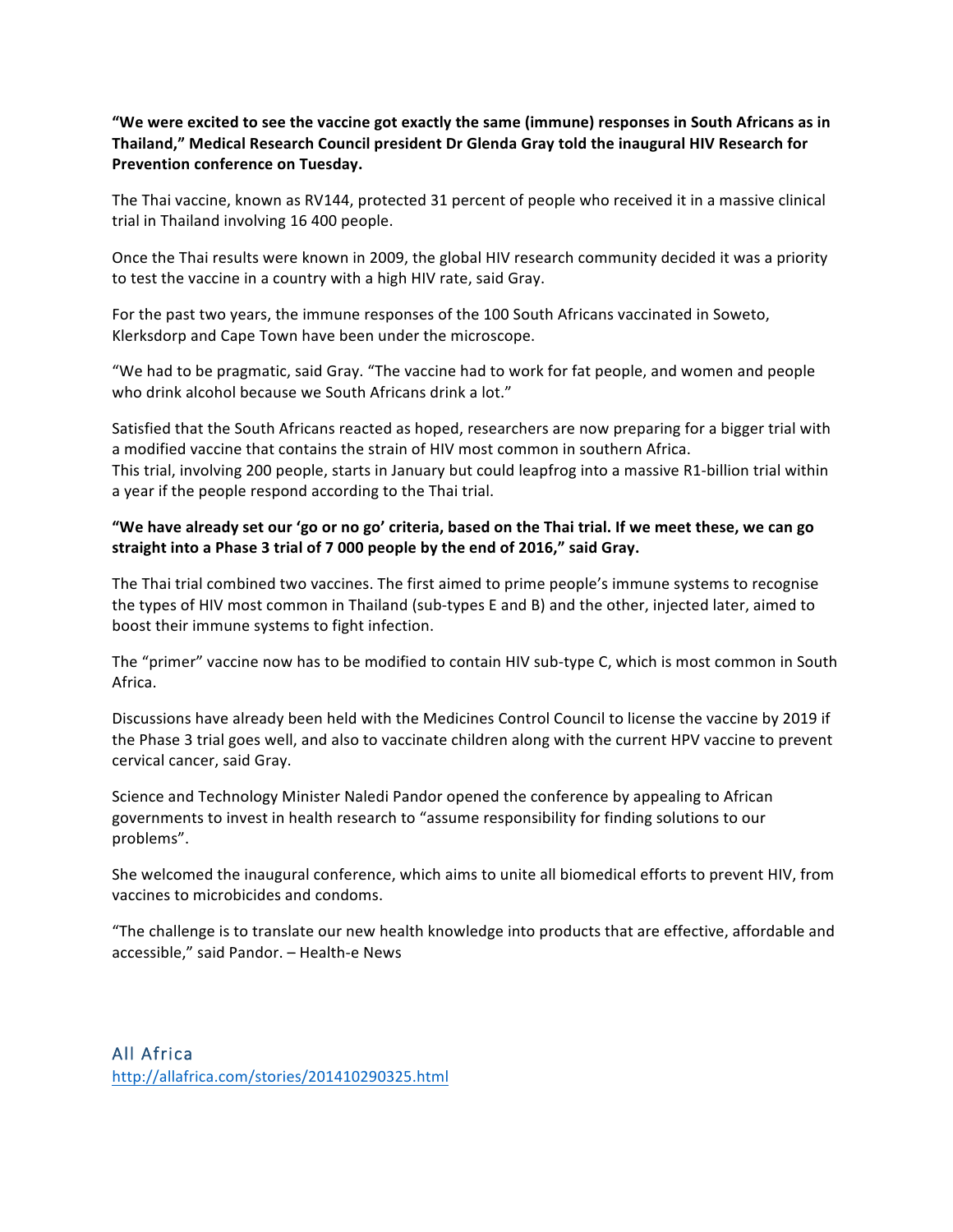# AFRICA: NO, THIS IS NOT SEXPO

Liz McGregor 29 October 2014

There is lots of talk about sex at the Cape Town Convention Centre at the moment: words like anal sex; vaginas and penises are constantly popping up. No, this is not the Sexpo - it is HIV R4P, the archlynamed international conference on biomedical methods of protecting ourselves against getting **infected with HIV.**

It is wonderfully non-judgemental - who you choose to have sex with, how often and in what manner - is totally irrelevant. The only subject of interest is how you stop a virus from destroying a human body. The consequences for the intimate and emotional aspects of sex have not been entirely overlooked. As one of the many leading scientists here, **Jared Baeten, professor of global health, medicine and** epidemiology at the University of Washington, remarked: "We must remember that sex is not just a clinical activity. There is a whole generation which has grown up knowing only fear in relation to sex." But, with more than two million people becoming newly infected last year, we need to throw everything at the virus.

At the ICC this week, four scientific prevention methods are under the spotlight - none are fail-safe and some are still nowhere near ready for universal use.

Medical male circumcision is the most accessible: it has been proven that a man who is circumcised reducing his risk of getting HIV from an infected partner by at least 60%.

Vaccines are still the holy grail and we are inching closer to finding one that works but we're not there yet.

Another option being tried is Pre-exposure Prophylaxis: this means someone who is not HIV positive but is at risk takes anti-retrovirals as precaution. It is suggested it is used by an HIV-negative person if their sexual partner is HIV positive. Or in high risk groups - like the receptive partner in men who have penetrative sex with men. But obviously it is difficult to persuade someone who is not sick to take drugs which are potentially toxic. And it is very expensive as a public health option.

Treatment as prevention does work, however, when taken by an HIV-positive person, as it reduces his or her viral load and thus makes them far less likely to infect a partner.

The most promising option is microbicides, which are inserted into the vagina or rectum before and/or after sex. The results of a big study carried out in Cape Town are due early year and, so far, it is looking very hopeful.

## TUESDAY, OCTOBER 28: SESSION BY DR SEMA SGAIER OF THE BILL AND MELINDA GATES FOUNDATION see more »

This article originally appeared on *WhatsUpHIV*, a live blog set up to report all the developments from *HIV* R4P, the world's first global research conference dedicated to biomedical HIV prevention.

Times Live http://www.timeslive.co.za/thetimes/2014/10/29/sa-to-test-thai-hiv-vaccine SOUTH AFRICA TO TEST THAI HIV VACCINE Katharine Child 29 October 2014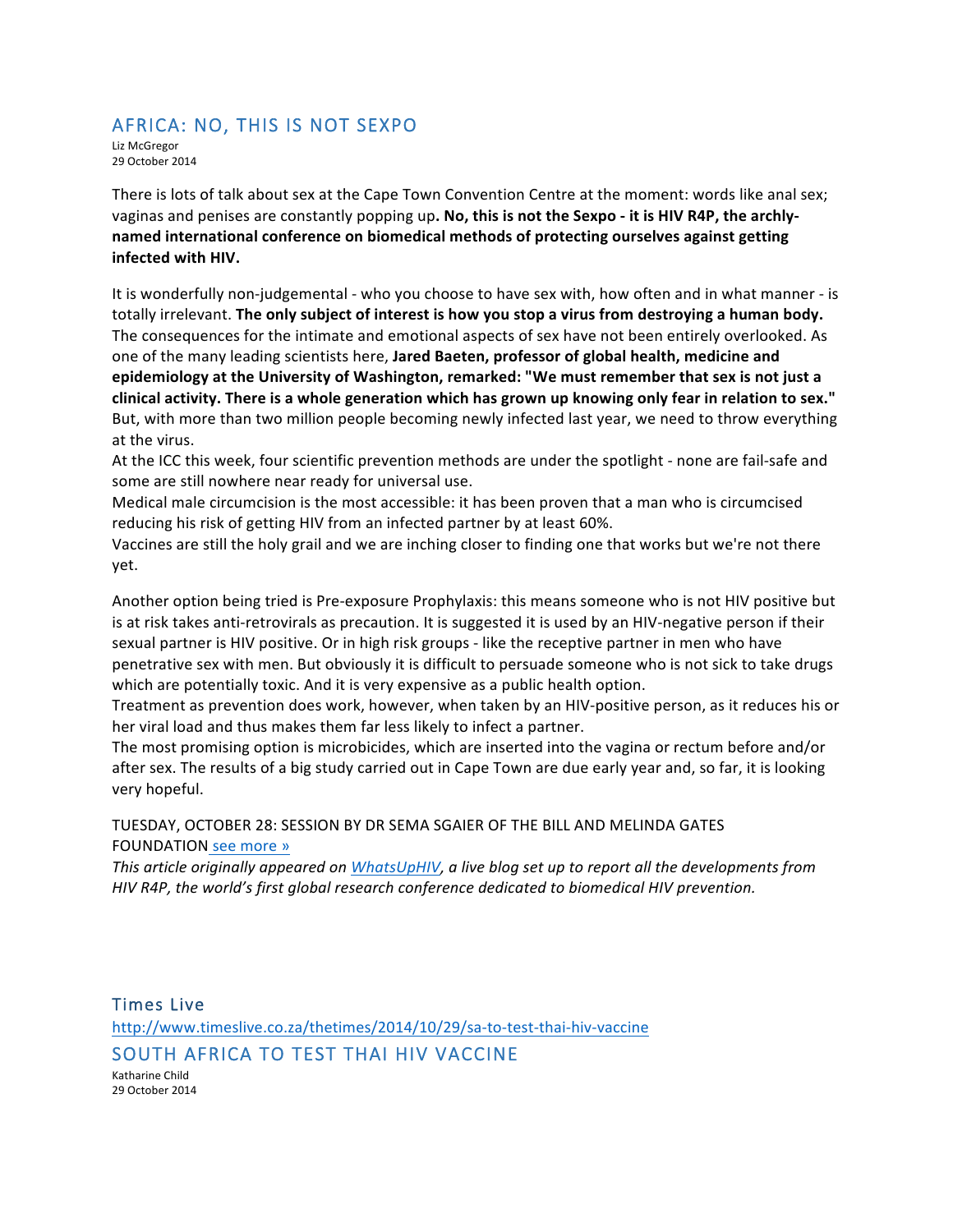Professor Glenda Gray, head of the South African Medical Research Council, announced this at the HIV Research for Prevention conference in Cape Town yesterday.

After 30 years of trying to find a vaccine for HIV, scientists announced success in 2009. The vaccine, named R144, tested in Thailand, had offered people who received it almost 60% protection from the virus for the first year.

After three years, recipients of the vaccine were 31% less likely to get the virus. Scientists wanted to test the vaccine in South Africa because even 30% to 40% protection against HIV would reduce the rate of new infections, said Gray.

Before a large trial can go ahead next year, researchers needed to show two things. "We had to prove that the vaccine was safe to use on South Africans and that it provoked an immune response," said Gray. An immune response means the body reacts to the vaccine and starts to fight what it believes is HIV. But an immune response does not mean the vaccine works against disease.

One hundred volunteers in Soweto and Klerksdorp were given the vaccine last year. "It provoked an immune response equal and in some cases better than in the Thai trial," said Gray. It was safe to use.

This means a new trial can start in January to test if the vaccine works to prevent HIV. Should this trial be successful, 7000 people will be enrolled from 2016 for one final trial.

The Thai vaccine is being modified to fight against the African strain of the virus.

It will be also strengthened to try to get it to offer protection from HIV for a longer period than the Thai vaccine did. Participants will get a booster vaccine after a year.

It is not expected the vaccine will offer complete protection from the virus, but even if it offers some protection, researchers will try to get it approved by the Medicines Control Council for use and sale. Application for approval is expected to take place in 2019.

## Gray said: "If it even offers 50% protection from the virus, I will rejoice. It would be a global game **changer."**

A vaccine could be used with circumcision, vaginal gels and antiretrovirals in a package to slow the rate of infections down, said Dr Anatoli Kamali from the Ugandan Medical Research Council.

Africa STI http://www.africasti.com/lead-stories/hiv-vaccine-trial-passes-first-hurdle-in-south-africa HIV VACCINE TRIAL PASSES FIRST HURDLE IN SOUTH AFRICA Mary Engel 29 October 2014

The first in a series of clinical trials designed to build on the promise of an HIV vaccine that showed modest protection when tested in Thailand has passed a key hurdle, according to a new study. It paves the way for larger HIV vaccine trials to move forward in South Africa.

The trial found that the so-called Thai vaccine induced comparable immune responses when tested in South Africa as it had in the original trial. This early phase of testing was designed to see how a different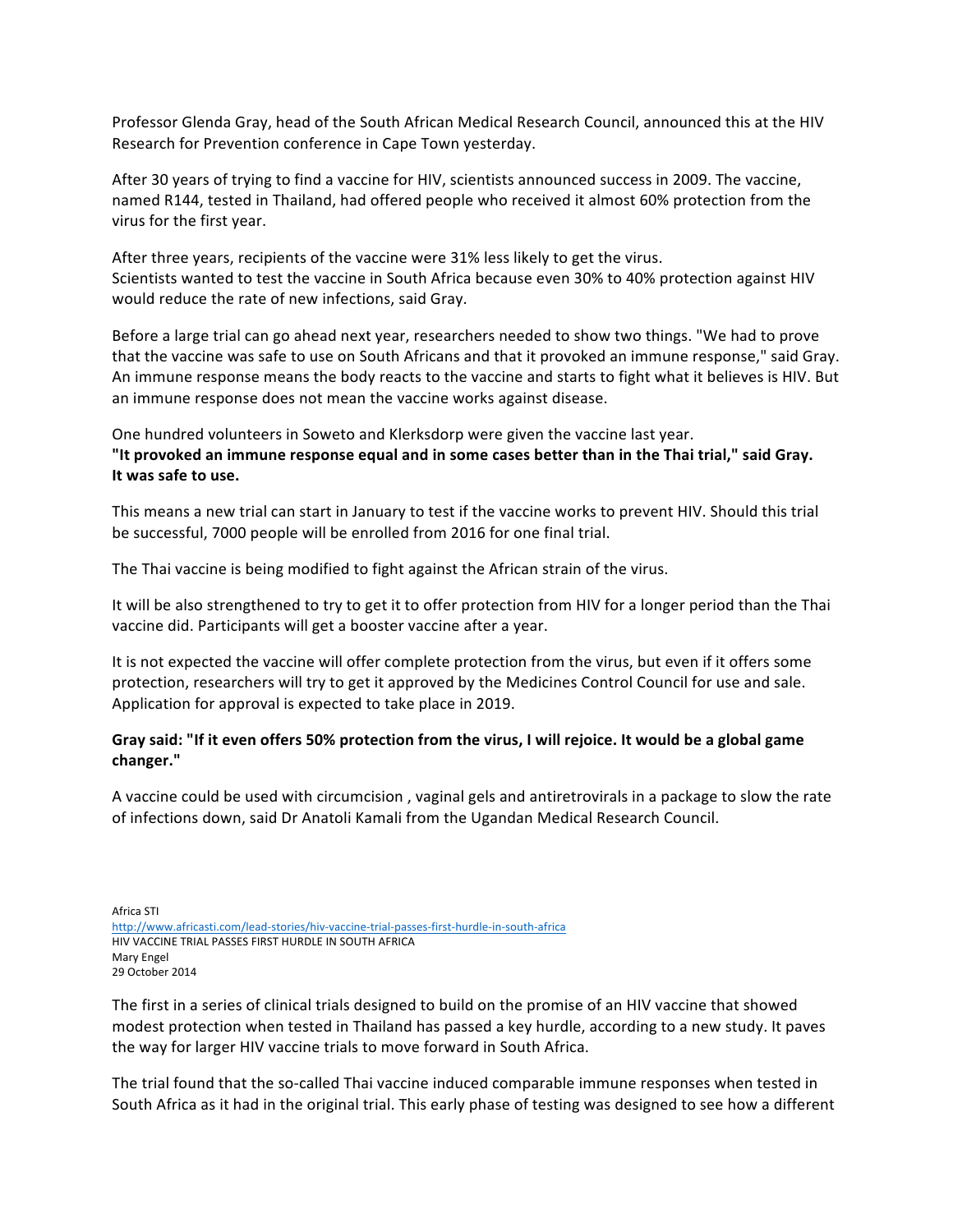population's immune system would respond, not—yet—whether the vaccine would protect against HIV. The results, announced Tuesday at a conference in Cape Town, are significant because participants in the Thai and South African trials varied in ethnicity, body mass index, gender and age, all of which could have affected response.

"We want to be able to develop a vaccine that can go to high-risk men and women of varying ages and weight and genetic makeup," said Dr. Larry Corey, president and director emeritus of the Fred Hutchinson Cancer Research Center and principle investigator of the Hutch-based HIV Vaccine Trials Network, which conducted the study. "[The results of this study] tell us we should be able to do that, so that's wonderful news."

The 2009 Thai study was widely considered a turning point in HIV vaccine research because it marked the first time an experimental vaccine showed any protection against HIV. Participants who received the vaccine were 31 percent less likely to be infected by HIV than those who received a placebo. That was not enough protection to warrant licensing the vaccine, but it was the first evidence that developing a protective vaccine was even possible.

Dr. Anthony S. Fauci, director of the National Institute of Allergies and Infectious Diseases (NIAID), part of the U.S. National Institutes of Health, called the new findings "encouraging news as we move toward evaluating a modified and potentially improved version of the vaccine regimen in South Africa." NIAID, sponsored the study and funds the HVTN, the largest publicly funded global collaboration working to develop an HIV vaccine. NIAID and HVTN are part of a public-private partnership formed in 2010 specifically to follow up on the 2009 Thai vaccine study.

A second clinical trial, slated to begin in South Africa in January, will test a new version of the Thai vaccine that has been modified to both boost its potency and durability and make it potentially more responsive to the subtype of HIV that is found in South Africa, called clave C, rather than the subtype found in Thailand, or clave B. If that small trial shows that the modified vaccine is safe and again induces the anticipated immune system responses, the plan is to expand it to a larger trial in late 2016 or early 2017 that would test for efficacy, or whether the vaccine actually protects those who receive it from being infected with HIV.

"We are very excited about moving forward," said Dr. Glenda Gray, president of the South Africa **Medical Research Council and HVTN co-principle investigator and director of its Africa programs, at a** media conference today in Cape Town. If all goes according to plan, results of the larger trial could be seen in two years, by 2019, Gray said.

Since 2009, scientists have been working to analyze the data of the Thai trial, gain insight into the types of antibodies and cellular immune responses induced and come up with modifications that would make the vaccine more potent and durable. Researchers also worked to develop a clade C insert for the vaccine to be tested in South Africa; as with the original Thai vaccine, the insert uses HIV pieces that are made in a laboratory and cannot cause HIV infection.

Developing a vaccine to protect against HIV has been challenging for a number of reasons. The virus kills the very immune cells used in defending the body against it. It mutates rapidly within individuals and across geographical locations, making it a moving target for vaccines. And until the 2009 Thai trial results, no vaccine candidate had shown any protection, so there were no known "correlates of protection" that scientists could search for as an early sign of whether a vaccine might be effective or use as a target for improving vaccines. South Africa has the largest HIV epidemic in the world, with an estimated 6.1 million people infected with the virus, or almost 18 percent of the population. This means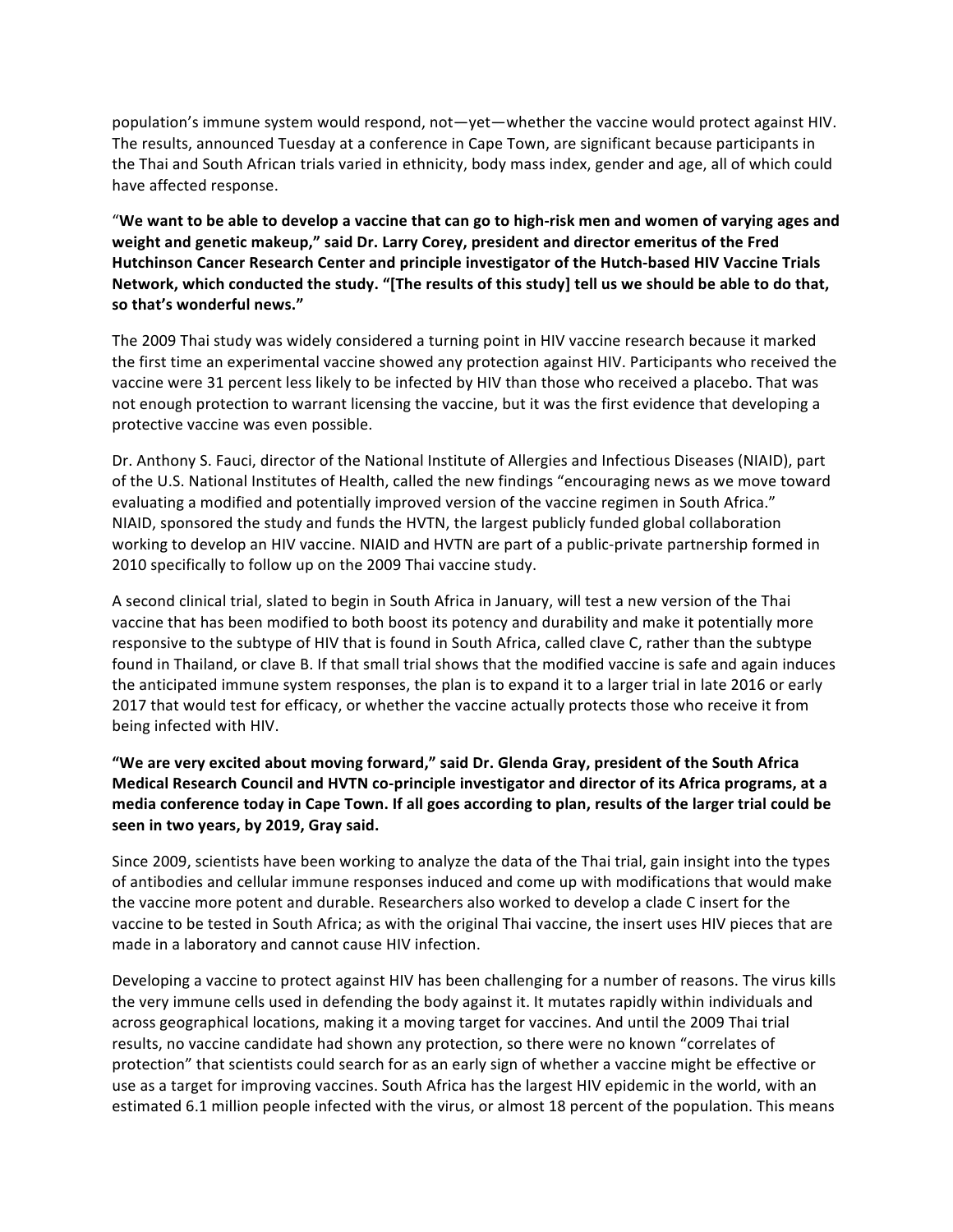that not only is the need for a vaccine great, but that clinical trials there can be both smaller and done more quickly precisely because the population being tested is at higher risk and more likely to encounter HIV.

Because it is unethical to deliberately expose people to HIV, testing to see whether a vaccine provides protection involves waiting several years and seeing how many people become infected naturally. (Again for ethical reasons, all participants are counseled on HIV prevention and offered options such as condoms and male circumcision to reduce the risks of contracting the virus.) Scientists and participants alike are "blinded," or kept ignorant, of whether the injection each trial participant receives is the experimental vaccine or a placebo; the two groups are compared and statisticians tally which had more infections.

Public health experts generally want a vaccine to protect at least 70 to 80 percent of people vaccinated, but scientists and government regulators are likely to consider licensing an HIV vaccine if it protects at least 50 percent of those who receive it.

## "I think we would rejoice if we had a vaccine efficacy of 50 percent," Gray said. "We would learn so much, and could focus on improving it. Having an efficacious vaccine would be a game-changer at a **global scale."**

Gray will formally present the latest study's findings Wednesday at the HIVR4P (Research for Prevention) Conference, the first global conference to bring together all scientists working on HIV prevention science, including vaccines, microbicides and pre-exposure prophylaxis. She and other scientists stressed that a combination of measures may be required to effectively prevent HIV infection. Mary Engel is a staff writer at Fred Hutchinson Cancer Research Center. Previously, she was a writer covering medicine and health policy for newspapers including the Los Angeles Times, where she was part of a team that won a Pulitzer for health care reporting.

## 4 Traders

# http://www.4-traders.com/GEOVAX-LABS-INC-194639/news/GeoVax-Labs--Presents-HIV-Vaccine-Clinical-Trial-Data-19274636/ GeoVax Labs: Presents HIV VACCINE CLINICAL TRIAL DATA

ATLANTA, GA, United States, via ETELIGIS INC., 10/29/2014 - -GeoVax Labs, Inc. (OTCQB: GOVX), a biotechnology company developing innovative human vaccines using its novel DNA/MVA platform technology, today announced that its Chief Scientific Officer, Harriet L. Robinson, Ph.D., gave an oral presentation entitled Elicitation of Immune Responses by a DNA/MVA Vaccine in ART Treated Patients in a Treatment Interruption Trial. Dr. Robinson delivered the presentation at theHIV Research for Prevention 2014: AIDS Vaccine, Microbicide and ARV-based Prevention Science (HIVR4P) conference inCape Town, South Africa.

Dr. Robinsons presentation focused on GeoVaxs Phase 1 trial(GV-TH-

01) investigating the therapeutic potential of itsDNA/MVA vaccine regimen (GOVX-B11) in HIVinfectedpatients, which was completed earlier in 2014. GOVXB11 wastested for safety and immunogenic ity in nine HIVinfectedpatients who were on antiretroviral drug therapy (ART). Aftercompleting the inoc ulation series, patients suspended ART for a12week period and were observed for their ability to control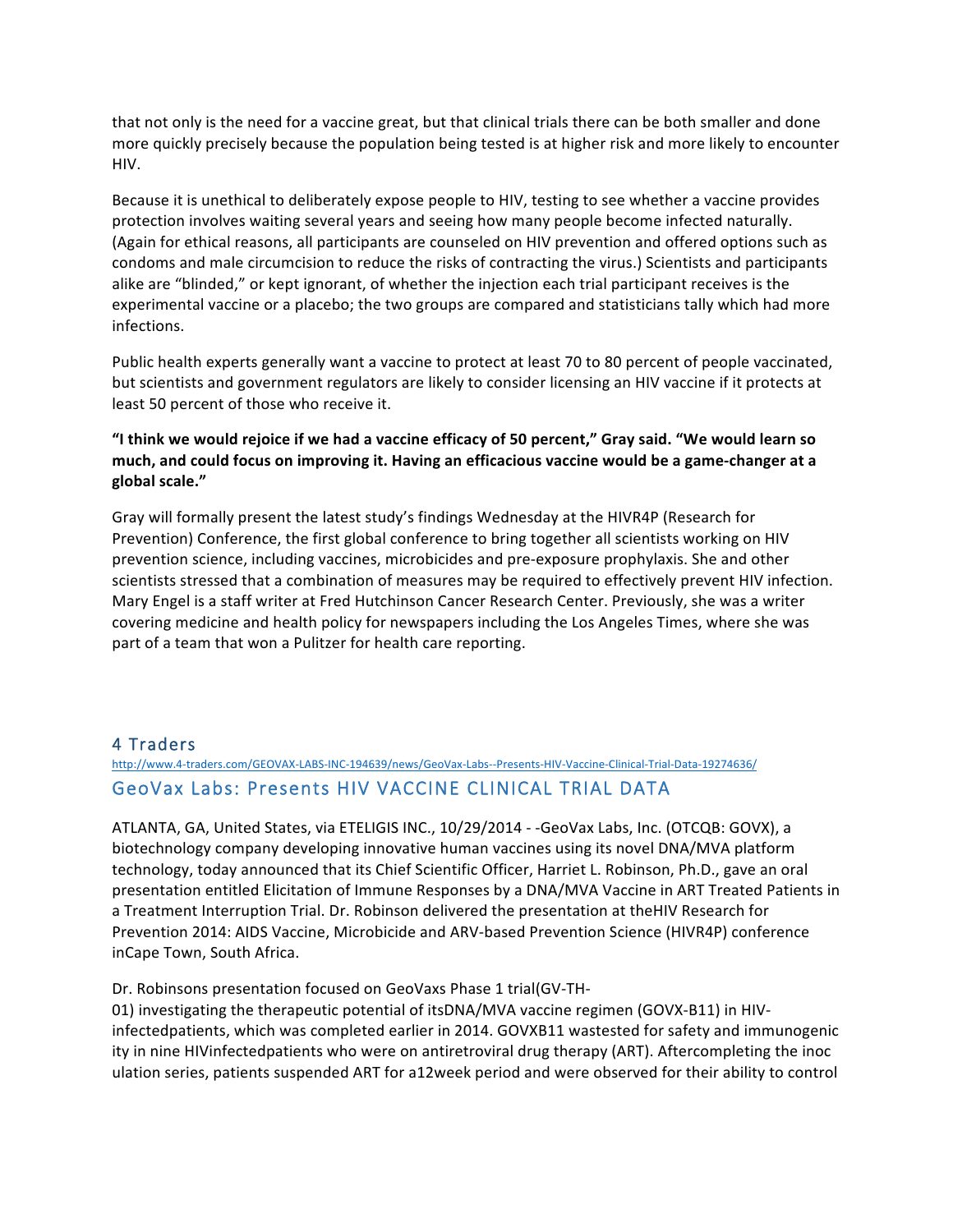virus reemergence in the absence of drugs. ART was reinstituted after 12 weeks, and trial participants w ere observed foran additional 6 months.

Strong safety data results were observed throughout the trial. InGeoVaxs final analysis of the study, the Company concluded thatGOVXB11 enhanced CD8+ T cell responses in essentially allparticipants and that most vaccineelicited CD8+ T cellsrecognized reemergent virus. CD8+ T cell responses are criticalfor the r ecognition and killing of cells harboring a reactivatedinfection. However, GOVX-

B11 did not prevent viral reemergence or control reemergent virus to levels that minimizeimmune escap e. Dr. Robinson noted during her presentation thatthe Companys analysis of the data and observations f rom the trialsuggest that the DNA/MVA vaccine might contribute to cureregimens in which participants remain on ART while beingtreated with a shock agent timed to reactivate latent virus at apeak vaccine r esponse.

Based on data and observations from GVTH01, GeoVax is nowplanning an additional clinical trial to furth er develop its HIVimmunotherapy program. Current antiretroviral therapies, thoughhighly effective at su ppressing HIV viral load, are unable toeliminate HIV infection entirely. A major challenge in thedevelopm ent of HIV therapeutics is the ability of HIV to persistin host cells in a latent proviral form, invisible to the immunesystem and inaccessible to antiretroviral drugs. In response to thisproblem, the NIH and other l eaders in the HIV field havedeveloped a new concept: the shock and kill strategy, in whichpatients remai n on drugs while one drug (shock agent) is used toactivate latent HIV and a second drug (kill agent) is us ed torecognize and eliminate cells that harbor the reactivated virus. Ashock and kill therapy could poten tially contribute to a cure forHIV. GeoVax is now planning a Phase 1b trial to evaluate the useof its DNA and MVA vaccines as an approach to a cure.

#### **About GeoVax:**

GeoVax Labs, Inc. (OTCQB: GOVX) is a biotechnologycompany developing human vaccines using its novel DNA/MVAvaccine delivery platform. The Companys lead developmentprogram is focused on vaccines to prevent, and treat, HumanImmunodeficiency Virus (HIV) infections. Recently it hasinitiated a program t o develop an Ebola virus vaccine. GeoVaxsunique, two component HIV vaccine, a recombinant DNA and arecombinant modified vaccinia Ankara (MVA), is designed tostimulate both anti-HIV antibody and anti-HIV T cell immuneresponses. GeoVaxs DNA and MVA vaccines are used in aprime/boost protocol in whic h priming is done with the DNA andboosting with the MVA. Priming and boosting can also be donewith t he MVA. Both the DNA and MVA express the three majorproteins of the HIV virus: Gag, Pol, and Env, an d produce non-infectious virus-like particles. GeoVaxs vaccines are unique inexpressing viruslike particles that display the native form of thetrimeric membrane-bound HIV-

1 envelope glycoprotein. Clinicaltrials for GeoVaxs preventive HIV vaccines have been conductedby the US National Institutes of Healthsupported HIV VaccineTrials Network (HVTN) with funding from the Nati onal Instituteof Allergy and Infectious Disease (NIAID). Overall, GeoVaxsvaccines, in various doses and co mbinations, have been tested inclose to 500 humans. GeoVax is using its MVA vaccine platformto develo p a vaccine to prevent acquisition of the Ebola virus.Efforts are focused against the current epidemic ver sion of thevirus. For more information, go to www.geovax.com.

#### *Forward-Looking Statements:*

*Certain statements in this document are "forwardlookingstatements" within the meaning of the Private S ecuritiesLitigation Reform Act. These statements are based onmanagement's current expectations and ar e subject to uncertaintyand changes in circumstances. Actual results may differmaterially from those incl uded in these statements due to avariety of factors, including whether: GeoVax can develop andmanufac* ture its vaccines with the desired characteristics in atimely manner, GeoVax's vaccines will be safe for hu *man use,GeoVax's vaccines will effectively prevent HIV or Ebola infectionin humans, vaccines will receive*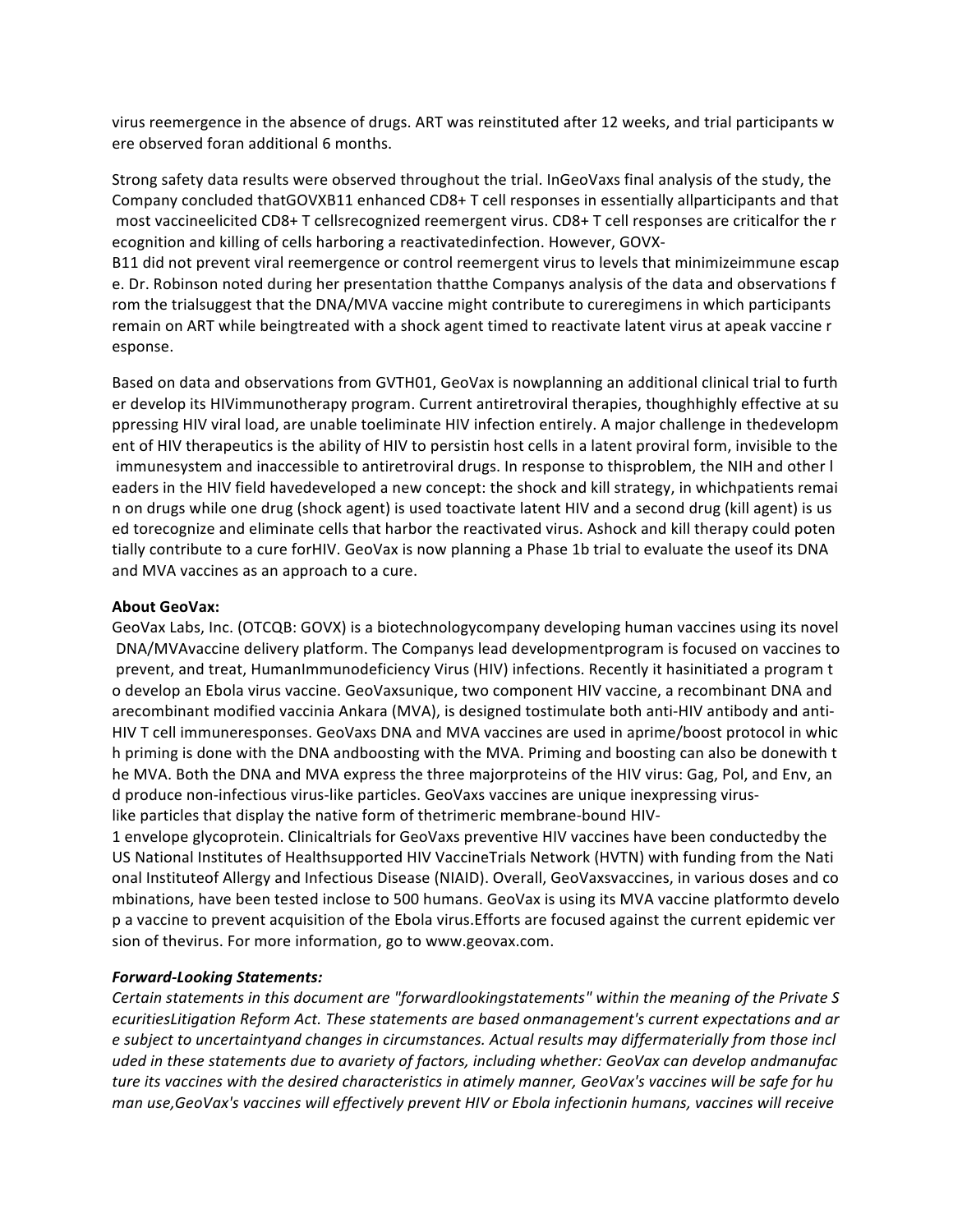*regulatory approvals necessaryto be licensed and marketed, GeoVax raises required capital tocomplete v accine development, there is development ofcompetitive products that may be more effective or easier t o usethan GeoVax's products, GeoVax will be able to enter intofavorable manufacturing and distribution agreements, and otherfactors, over which GeoVax has no control. GeoVax assumes noobligation to upda te these forwardlooking statements, and doesnot intend to do so. More information about these factors i scontained in GeoVax's filings with the Securities and ExchangeCommission including those set forth at " Risk Factors" inGeoVax's Form 10-K.*

All Africa http://allafrica.com/stories/201410290326.html AFRICA: IF IT WORKS, WE SHOULD USE IT Eric Mcheka 29 October 2014

"While numbers and slogans are important in themselves, focus should also be given to interventions that are making positive impact," that's how Mitchell Warren, Executive Director of AVAC, opened the **2014 HIV R4P Advocates' Pre-Conference Workshop.**

In his talk, titled, HIV Prevention: Research, reality & context, Warren observed that, "method mix is **needed by the community members and not the policy maker."** And so it is critical for civil society to push for access to the full range of biomedical interventions which research has proven efficacious, like PrEP (Pre-exposure prophylaxis) and VMMC (voluntary medical male circumcision). Such interventions have to be embraced by policy makers in Africa, if the quest to end the AIDS epidemic by 2030 is going to be achieved.

Warren summed up by saying that, "It is therefore incumbent upon us to ensure that all our efforts are aimed at rolling out interventions that would save more people from contracting HIV in our communities." I couldn't agree more.

*This article originally appeared on WhatsUpHIV, a live blog set up to report all the developments from HIV* R4P, the world's first global research conference dedicated to biomedical HIV prevention.

**All Africa** http://allafrica.com/stories/201410290968.html AFRICA: THE WITCHCRAFT POTENTIAL OF FORESKINS Wycliffe Muga 29 October 2014

TUESDAY, OCTOBER 28: SESSION BY DR SEMA SGAIER OF THE BILL AND MELINDA GATES FOUNDATION When the programme of Voluntary Medical Male Circumcision (VMMC) was first announced in Uganda (around 2007) one of its greatest critics was the Ugandan President, Yoweri Museveni. This was somewhat surprising because President Museveni had long been praised all over the world, as an African leader who had taken a place at the frontline of his country's fight against AIDS (Uganda then having the dubious record of being one of the countries most devastatingly affected by HIV.)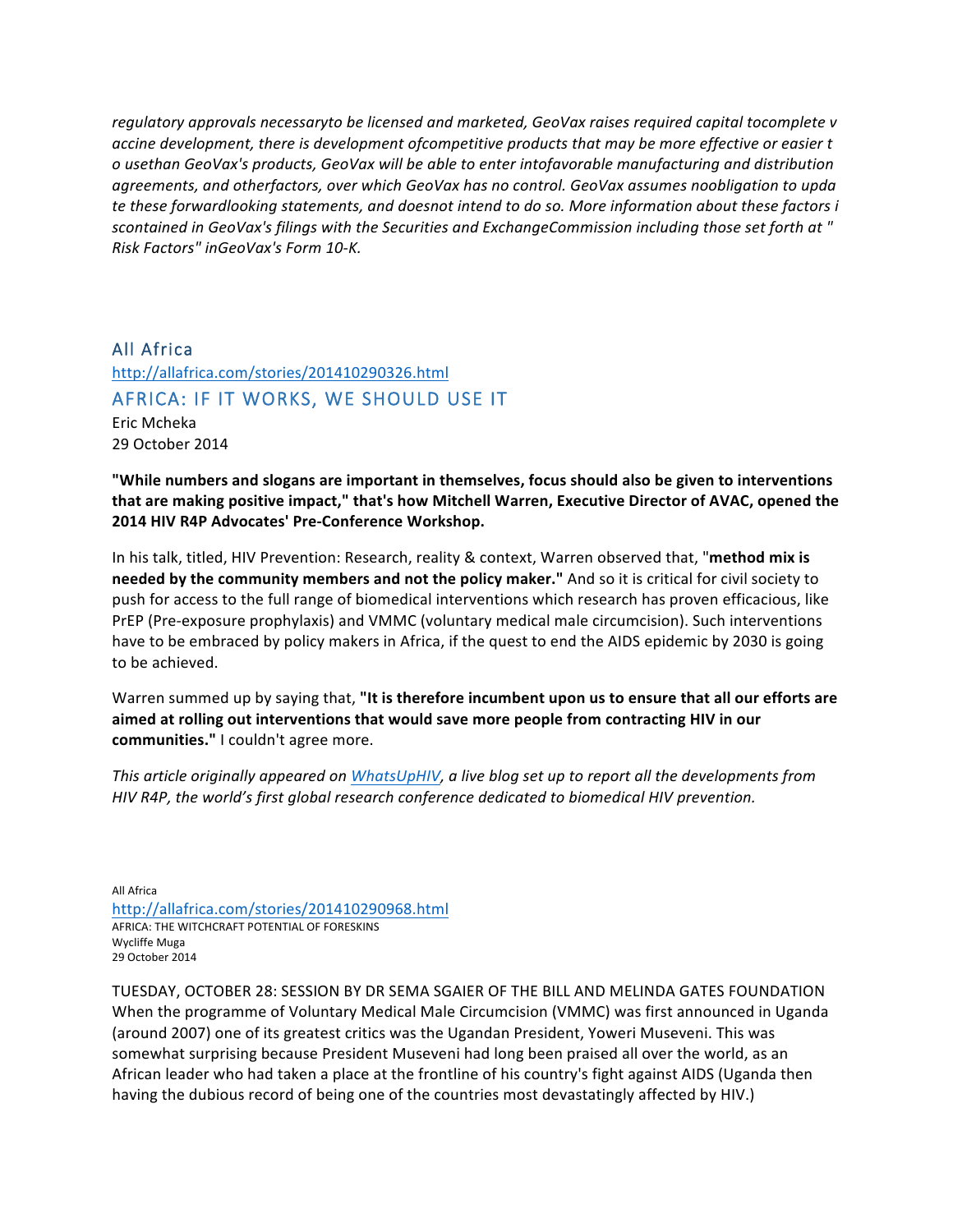On the face of it, President Museveni appeared to have a point: His argument was that this claim that male circumcision had been proved to reduce HIV transmission by 60% would be understood by most Ugandan men to be the long-dreamed-of get-out-of-jail-free card. And that on the assumption that the chances of getting infected had been drastically reduced, they would engage in wanton promiscuity which would ultimately INCREASE - rather than reduce - the incidence, and ultimately the prevalence of HIV.

And since this was at a time when it was widely anticipated within Africa, that sooner or later a 'silver bullet' against AIDS would be discovered in some sophisticated lab in Western Europe or North America (more or less what seems to be happening with Ebola now) this seemed to be a perfectly valid argument.

But, as it turns out, President Museveni was wrong. The VMMC programmes have been perhaps the single most important intervention against AIDS thus far, in the countries where such programmes were rolled out. Already about 6.0 million men have voluntarily submitted to circumcision and the target set is for 20 million men by 2016 or thereabouts.

And "risk-compensation studies" have since demonstrated that the men, who undergo such circumcision, are not in fact any more reckless in their sexual conduct than those who do not. Of course - in my view, anyway, and as this is a self-selected cohort - there is the question of whether it is not the case, that such men who have already demonstrated a willingness to take steps to protect themselves and their families from the scourge of AIDS would be the very men most likely to be very careful and least reckless in their sexual conduct. And in any case, any man who is enrolled in this programme receives the most intense counselling imaginable, and all kinds of ancillary clinical services. Surely these too contribute to the drop in new HIV infections among circumcised men. Back to the question of foreskins: With 6.0 million men circumcised over just a few years, well, that is a ton of foreskins: what do you do with them?

Of course the point here is that any medical intervention taking place within Africa - whether successful or not - will be subject to all kinds of rumours and speculations as to what the REAL objective is (e.g. "Might this be a new family planning method?" Or, "Why would anyone want to harvest so many foreskins, unless they knew that there is some kind of powerful juju which such foreskins can be used for?" Which would automatically lead to "Shouldn't they be paying us for these valuable foreskins??") Just so you know: Dr Sgaier assured us that ALL the foreskins are treated as "biological waste" and are promptly incinerated

*This article originally appeared on WhatsUpHIV, a live blog set up to report all the developments from HIV* R4P, the world's first global research conference dedicated to biomedical HIV prevention.

## All Africa

http://allafrica.com/stories/201410290969.html AFRICA: SUPPLING CONDOMS IS ONE THING- GETTING TO USE THEM IS ANOTHER

Wycliffe Muga 29 October 2014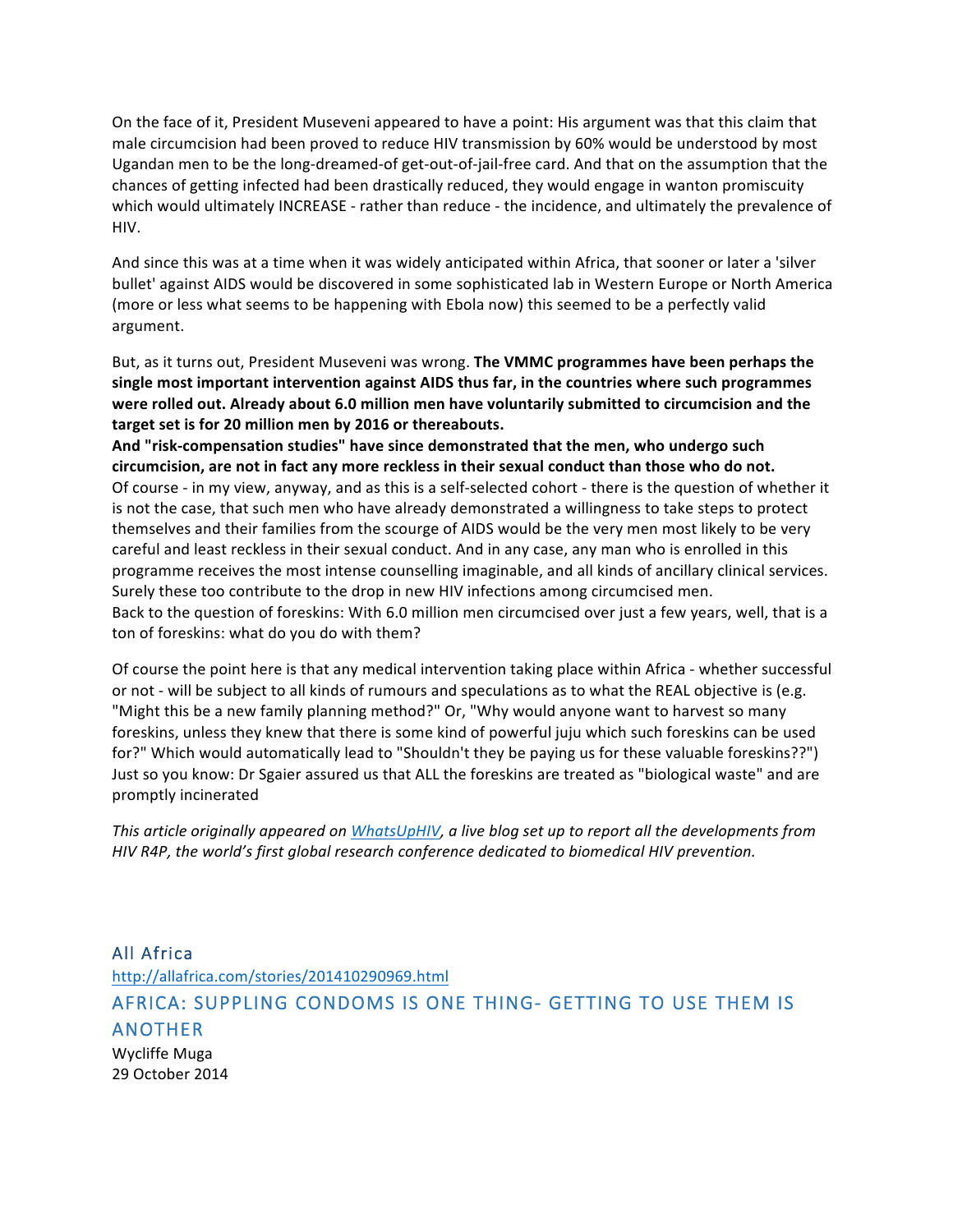In a teaching session conducted by Prof Helen Rees, a really important question was raised; something absolutely fundamental for the public health policy aspects of the fight against HIV.

Here is the question: In light of the steady diminishing in global funding for HIV research, what really is the more important goal: to reduce HIV infection. Or to seek to stop HIV altogether?

In short, should we go flat out for the ideal solution? Or should we be content with doing the best we can, given the limitations that reduced funding imposes?

One (partial) answer is to focus on key populations. For example, in sub-Saharan Africa which accounts for about 42% of all HIV-related deaths and infections and yet is the one part of the world with the lowest access to health services, one might ask: What are the social drivers of this epidemic? Why are people vulnerable, and who are the people most at risk?

In most of Africa, young women are the most at risk. In some parts of the world, the most vulnerable are intravenous drug users. In the US, it is men who have sex with men. But in the East African coast, intravenous drug use is an escalating problem.

One of the most frustrating aspects of HIV research is that every solution seems to create a fresh challenge. An example is in the use of anti-retroviral drugs in prevention of HIV infection. Pre-**Exposure Prophylaxis (or PrEP as it is known) has been found to be dramatically effective with sero**discordant couples (one partner HIV positive; the other negative) and prevents one partner from infecting the other. The logical extrapolation of this is that what works with sero-discordant couples should work just as well with the general population; and so everyone considered to be at risk of HIV infection, should take up the same treatment regimen.

But then here is the question: Would someone who was not already infected agree to take Anti-Retroviral drugs for years on end, to prevent infection? This seems especially unlikely as some ARVs have unpleasant side effects?

While trying to get some idea from online sources of condom use across Africa, for example, I came across this: While the supply of condoms increases year on year, this does not guarantee an increase in their use. Poverty, relationship with parents, peers and partners, limited HIV information and education, gender dynamics, and beliefs and attitudes about HIV have all been found to work against condom use across sub-Saharan Africa - (See more at: http://www.avert.org/hiv-aids-sub-saharanafrica.htm#sthash.56lEGGxj.dpuf)

*This article originally appeared on WhatsUpHIV, a live blog set up to report all the developments from HIV* R4P, the world's first global research conference dedicated to biomedical HIV prevention.

#### AIDSMAP

http://www.aidsmap.com/Research-for-Prevention-conference-opens-with-real-hope-for-an-HIVvaccine/page/2917363/ RESEARCH FOR PREVENTION CONFERENCE OPENS WITH REAL HOPE FOR AN HIV VACCINE Gus Cairns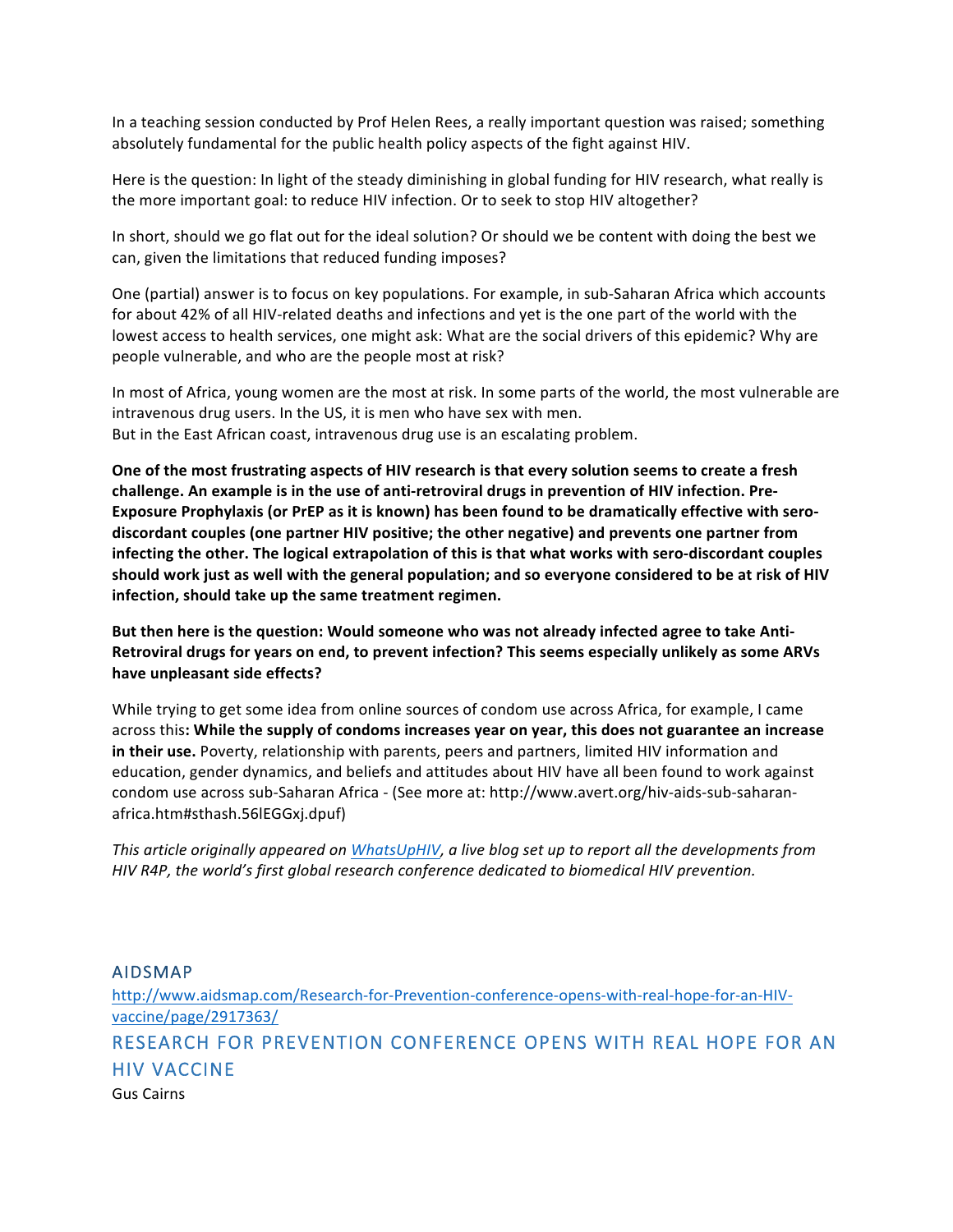#### 29 October 2014

"There's only one Berlin patient still. But by this time next year he will at least be joined by 40-50 Portland monkeys." This was vaccine researcher Louis Picker, summarising in quotable form why the **outlook** for the development of an effective HIV vaccine is brighter than it has been for years, in a **Satellite session in advance of the HIV Research for Prevention conference (R4P) in Cape Town, which opens fully today.**

Picker was speaking about his research into a vaccine which created a lot of interest before and at last year's AIDS Vaccine conference in Barcelona (the R4P conference results from a merger between the annual AIDS Vaccine conferences and the biennial Microbicides conferences). Picker said that by next year, this number of monkeys infected with SIV, the monkey equivalent of HIV, who were also previously given a 'replicating vector' vaccine, will have had no detectable HIV anywhere in their **bodies for more than 70 weeks - and that probably means not one single infected cell.** The rationale behind Picker's vaccine is explained in last year's report but in brief, it uses HIV genes packaged inside a vector  $-$  a shell of protein derived from the envelope of another virus, in this case cytomegalovirus (CMV), a ubiquitous virus of the herpes family. The vaccine works not by preventing SIV infection but by stimulating such a strong, broad immune reaction to the virus that replication in the infected monkey is suppressed, often to undetectable levels, with infected cells eventually being cleared completely.

This vaccine stimulates the cellular or CD8 branch of the immune system – the one that kills off infected cells rather than directly targeting viruses. Picker told Aidsmap why CMV is such an ideal candidate for such a vaccine,

"Firstly we know that CMV is unlikely to be dangerous. Nearly everyone has it already. Secondly, despite this, they can be infected with successive strains. Thirdly, it has evolved to generate an **immune response in the body that is exactly right – it's not one that's strong enough to get the body** eliminate it (such strong reactions cause the majority of symptoms in viral illnesses) but is just strong enough to stimulate cells to keep turning out new copies of CMV and, in the case of our vaccine, new SIV antigens. It is both harmless yet persistent, which is its strategy for survival and is what you need." He also seen no reason why it should not work in humans  $-$  "We have in fact given monkeys a vaccine based on human CMV and that worked too."

The biggest mystery remains why some monkeys did not respond to the vaccine. But in the latest group of experimental animals, the odds have shifted slightly: whereas in previous groups the success rate was exactly 50%, in the most recent batch to be vaccinated, 16 out of 27 responded (nearly 60%). All but two of the monkeys who have responded to the vaccine have so far eventually lost every sign of viral infection. There were two 'breakthrough' infections, though in one case the monkey never developed a detectable blood plasma viral load, just immune signs that it still had viral replication occurring somewhere at a very low level.

This vaccine, if it worked in humans, could also probably deal with re-infection with HIV. As is well known from cases where people get treatment very early, like the "Mississippi baby", and from bone marrow transplant recipients, HIV can seem to disappear entirely from the body and the person can become HIV-negative in an antibody test – but, off treatment, the virus has so far always eventually reappeared often after a considerable gap in time – well over two years in the Mississippi case. The one exception is Timothy Ray Brown, the 'Berlin patient', in whom an accidental immune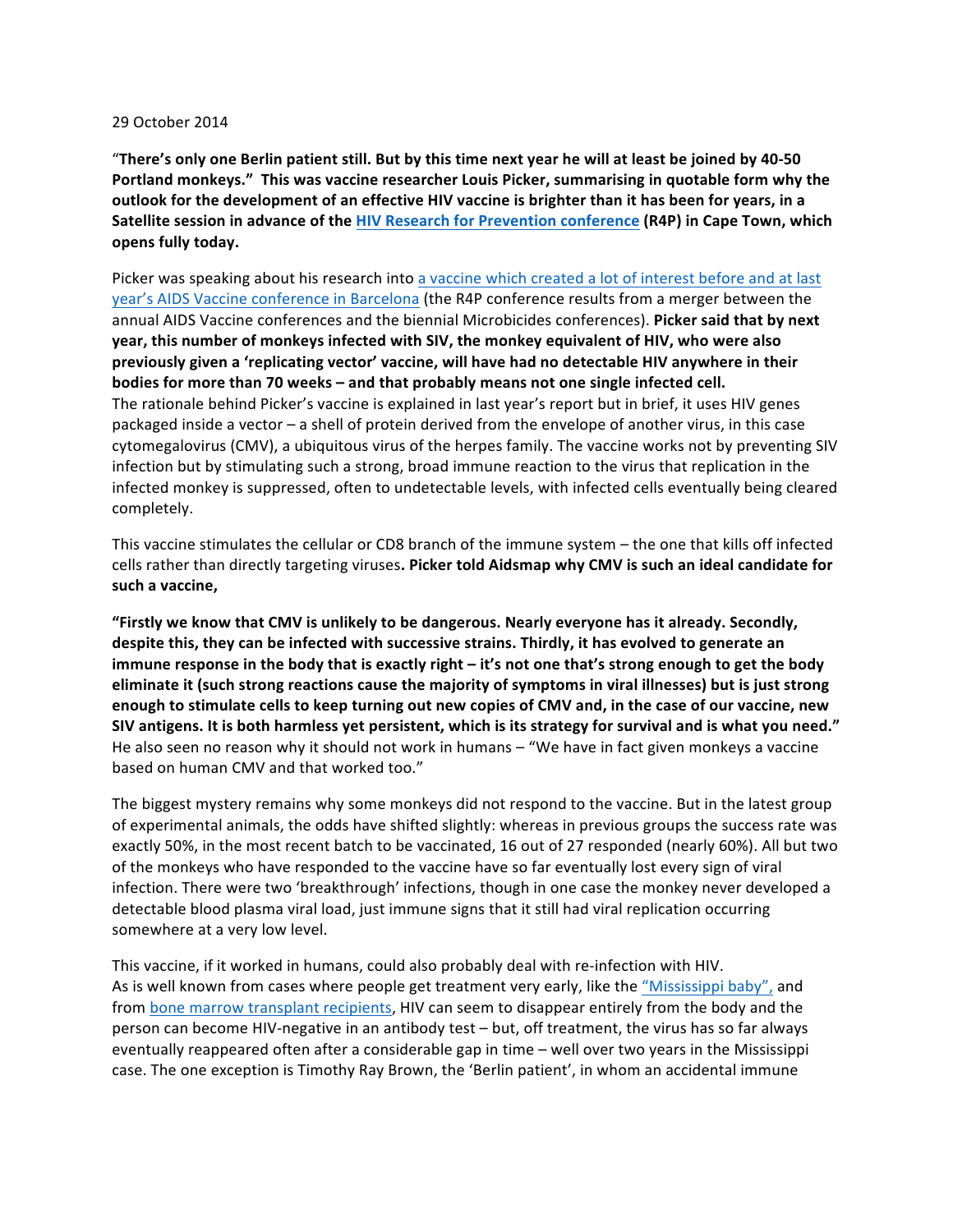reaction similar to the one engineered by Picker's vaccine may have mopped up residual HIV-infected cells.

Picker illustrated this by showing how SIV apparently disappeared completely from a group of monkeys who were treated with antiretroviral (ARV) drugs almost immediately after infection. No replicating virus (RNA, as opposed to viral genes, DNA) was found in them by any method and in two monkeys from whom the researchers extracted large number of T-cells (30 million each), they found exactly one copy of SIV DNA in one monkey and four in another. These hard-to-eliminate cells are ones that lie deep in the follicles (crevices) of the lymph nodes and are not detected by the normal CD8 cells that eliminate virally-infected cells.

Picker then did an experiment that could not be done on a human – he injected these cells into HIVnegative monkeys – all of whom developed typical SIV infections with high viral loads, showing that SIV and HIV 'rebounds' may potentially be generated by possibly only one infected cell. However when he did the same thing to monkeys that had received the CMV vaccine, none of them developed infections.

The CMV vaccine may also be useful in chronic infection. There are two ongoing experiments in chronically-infected monkeys that have been put on ARV drugs and given the vaccine. These will be taken off the drugs in a treatment interruption so see if - as Picker predicts- they are able to stay off ARVs for a while. He told Aidsmap that he does not expect the complete clearance of infection seen in monkeys vaccinated prior to infection, as viral diversity and the number of infected cells is so much greater in chronic infection, but he does expect prolonged treatment breaks to be achievable. If these experiments go well then human trials of the CMV vaccine could begin by 2016.

## Health 24

http://www.health24.com/Medical/HIV-AIDS/News/Talking-about-sex-and-HIV-at-HIV-R4P-20141028 TALKING ABOUT SEX AND HIV AT HIV R4P

29 October 2014

HIV R4P is the archly-named international conference on biomedical methods of protecting ourselves against getting infected with HIV.

It is wonderfully non-judgemental – who you choose to have sex with, how often and in what manner – is totally irrelevant. The only subject of interest is how you stop a virus from destroying a human body. The consequences for the intimate and emotional aspects of sex have not been entirely overlooked. As one of the many top international scientists here, Jared Baeten, professor of global health, medicine and epidemiology at the University of Washington, remarked on http://whatsuphiv.blogspot.com: "We must remember that sex is not just a clinical activity. There is a whole generation which has grown up knowing only fear in relation to sex."

But, with more than two million people becoming newly infected last year, we need to throw everything at the virus.

At the ICC in the last week of October 2014, four scientific prevention methods are under the spotlight none are fail-safe and some are still nowhere near ready for universal use.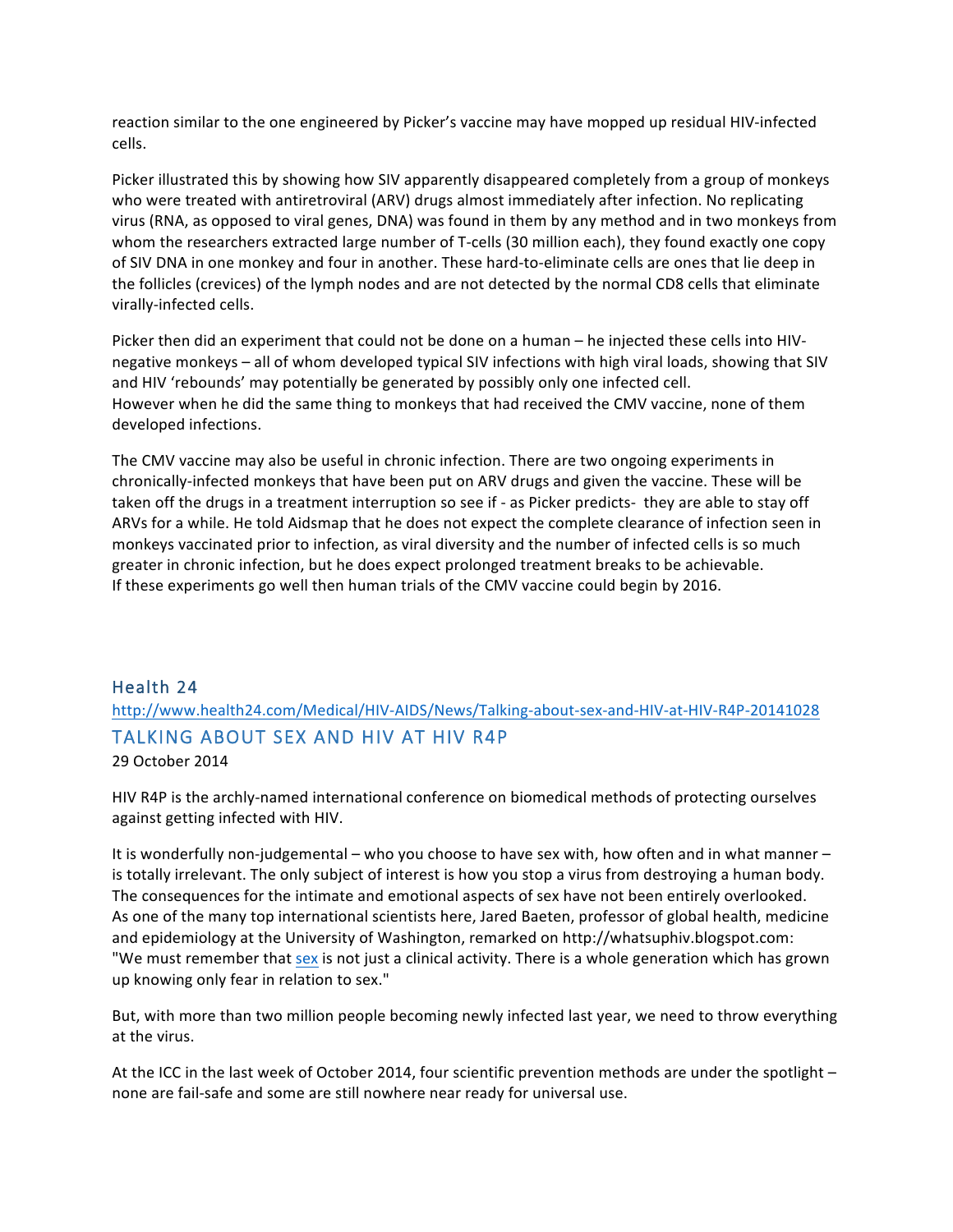**Medical male circumcision** is the most accessible: it has been proven that a man who is circumcised reducing his risk of getting HIV from an infected partner by at least 60%.

**Vaccines** are still the holy grail and we are inching closer to finding one that works but we're not there yet.

Another option being tried is Pre-exposure Prophylaxis: this means someone who is not HIV positive but is at risk takes anti-retrovirals as precaution. It is suggested it is used by an HIV-negative person if their sexual partner is HIV positive.

Or in high risk groups – like the receptive partner in men who have penetrative sex with men. But obviously it is difficult to persuade someone who is not sick to take drugs which are potentially toxic. And it is very expensive as a public health option.

**Treatment as prevention** does work, however, when taken by an HIV-positive person as it reduces his or her viral load and thus makes them far less likely to infect a partner.

The most promising option is microbicides, which are inserted into the vagina or rectum before and/or after sex.

The results of a big study carried out in Cape Town are due early year and, so far, it is looking very hopeful. HIV R4P is the first global conference to feature the latest research on all forms ofbiomedical **HIV prevention**.

#### **About HIV R4P**

HIV R4P is the first global conference to feature the latest research on all forms of biomedical HIV prevention, being held at the CTICC until 31 October 2014.

Through both abstract and non-abstract driven sessions, the conference will support cross-fertilization between research on HIV vaccines, microbicides, PrEP, treatment as prevention and other biomedical prevention approaches, while also providing a venue to discuss the research findings, questions and priorities that are specific to advancing each modality. Read more at HIV R4P.org.

## African Seer

http://www.africanseer.com/news/380059-hiv-vaccine-trials-expected-in-zimbabwe-next-year.html HIV VACCINE TRIALS EXPECTED TO BE IN ZIMBABWE NEXT YEAR ChristyA 29 October 2014

Clinical trials to test the effectiveness of the first ever HIV vaccine, R144 are expected to commence next year in Zimbabwe and other African countries, a senior government official has said.

University of Zimbabwe (UZ) executive director of Collaborative Research Programme, Mike Chirenje, said the trials will commence in April and are expected to bring a positive transition in the country's Health sector which is still battling with the HIV virus.

He was speaking at a journalists' workshop to prepare for the inaugural HIV Research for Prevention (HIVR4P) global conference which is currently under way in Cape Town, South Africa.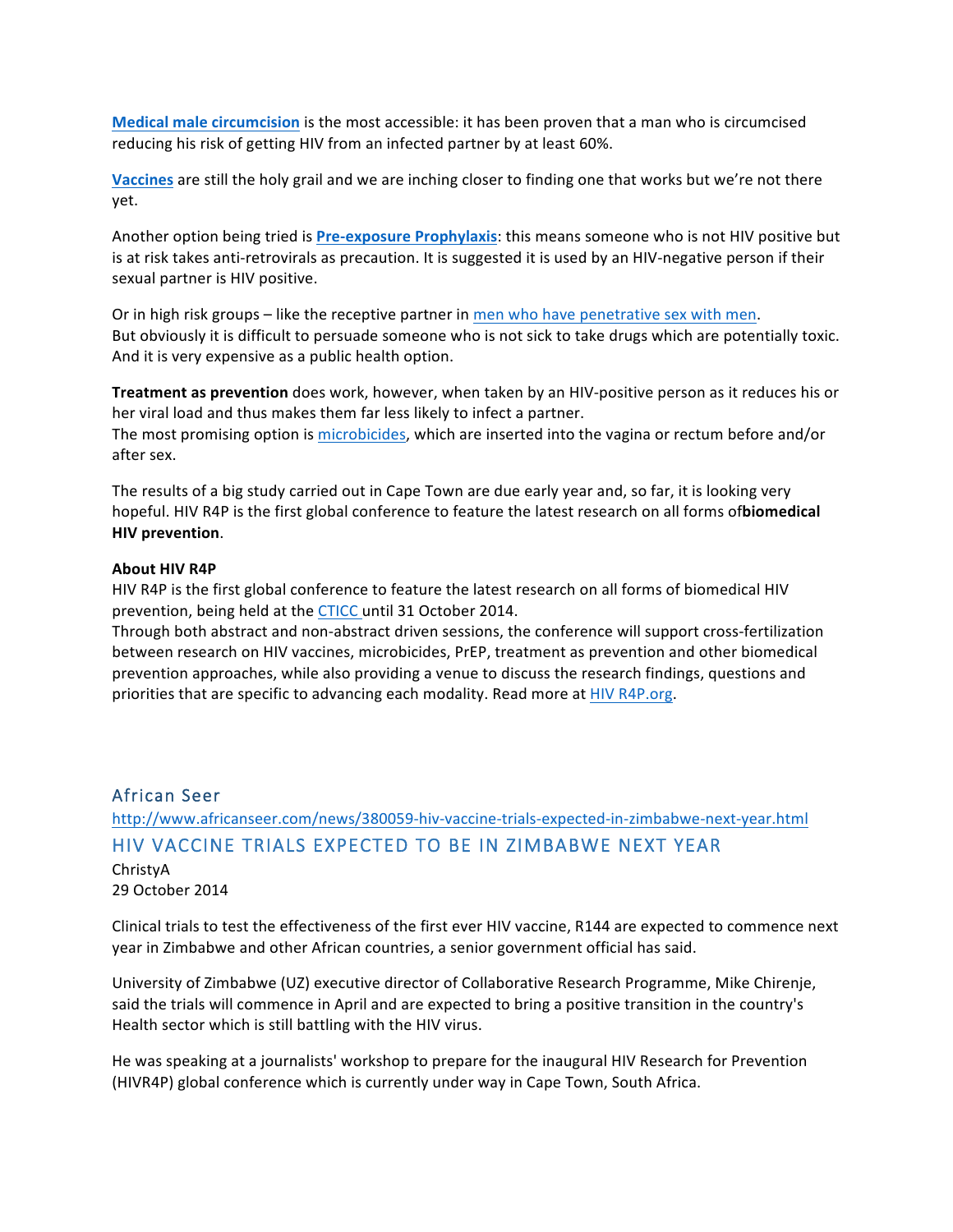"The first vaccine trial will commence around April next year, so we need the media to work with us on reporting about the vaccine and also tell people what the level of efficacy will be," he said. An Aids vaccine is a substance that teaches the immune system how to create effective anti-HIV immune response.

No vaccines exist to date but scientists are still pursuing candidates that would help control the virus in people who receive vaccines while negative and later get infected.

RV 144 was introduced in 2009 when scientists announced that the vaccine found modest levels of protection among individuals who received it in Thailand.

This was the first evidence in people, or proof of concept that an Aids vaccine can reduce the risk of HIV. RV144 enrolled over 16 000 Thai men and women who received a series of six immunisations including Alvac HIV (the prime) and AIDSVAXB/E (the boost).

Vaccine recipients had 31% reduced risk of HIV infection compared to placebo (pre-exposure prophylaxis (PrEP) recipients.

Even higher levels of protection were seen in the first year after immunisations. Speaking at the official opening of HIVR4P conference yesterday, Jarred Beaten of University of Washington, said vaccines could be the way to go and there was every reason for countries to make trials.

"Prep is not one-size-fits-all. Tenofovir containing pills are not feasible for everyone. There is an encouraging pipeline of new PrEP prevention strategies that will deliver options but it would be naïve for us to imagine that any one of these will work or be workable for every person. What is needed are prevention options," he said.

Meanwhile, to build on RV144, an international initiative known as the P5, or Pox-Protein Public Private Partnership, has mapped out a series of follow-up trials and also co-ordinated selection of a new protein boost, meant to improve on the AIDSVAX candidate.

In addition some participants from the RV144 trial received one more additional boost shots to evaluate whether immune responses could be strengthened with further immunisations and the results are expected this year.

P5 is planning efficacy trials in South Africa and Thailand in late 2016 or early 2017.

Bio Medicine

http://www.bio-medicine.org/medicine-news-1/Women-who-took-part-in-VOICE-speak-up-about-whythey-didnt-use-HIV-prevention-products-137083-1/

WOMEN WHO TOOK PART IN VOICE SPEAK UP ABOUT WHY THEY DIDN'T USE HIV PREVENTION PRODUCTS

Lissa Rossi 29 October 2014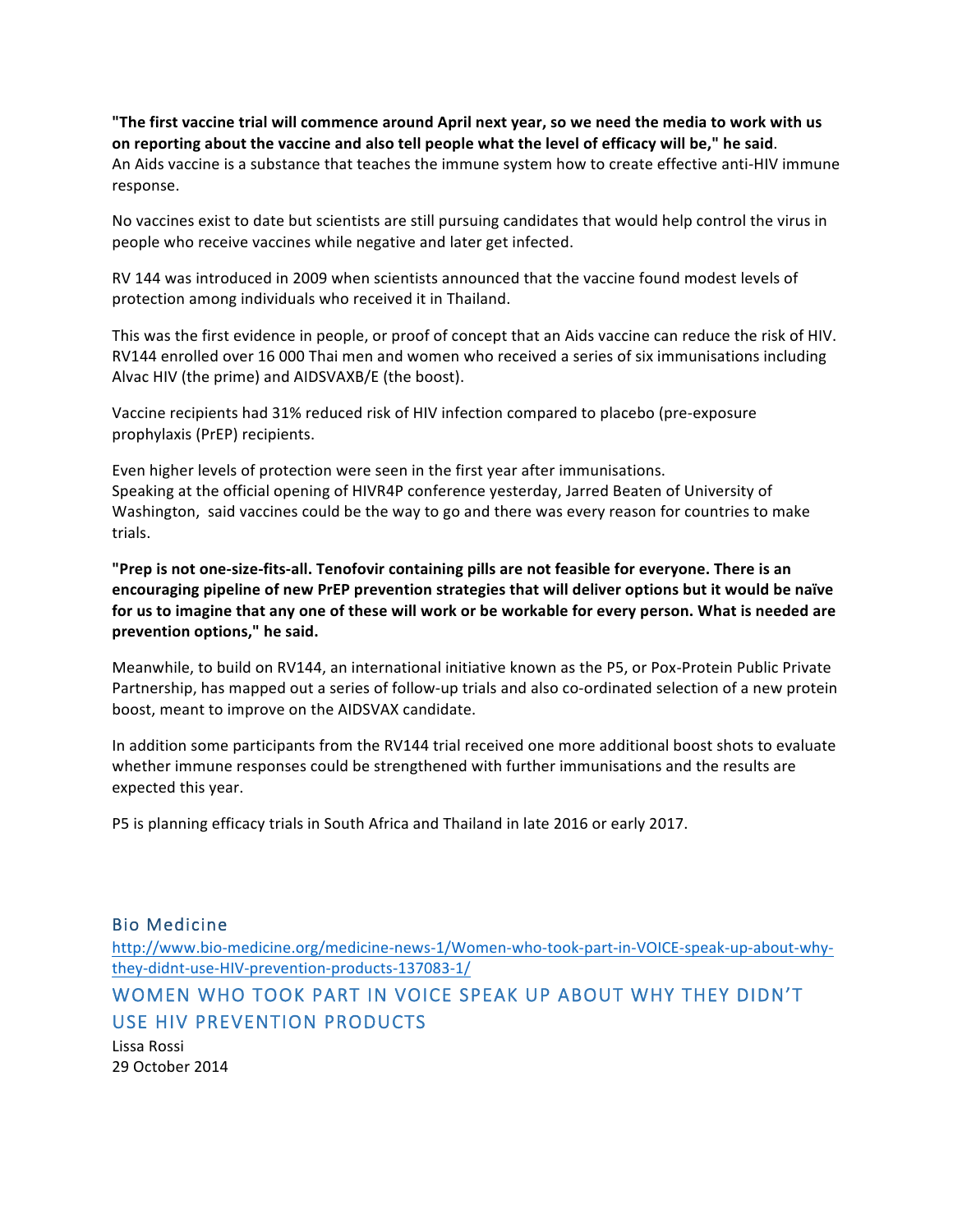Many of the women at first acted surprised. Some insisted the blood tests were wrong. But most conveyed to researchers why they had not used the study products assigned to them as participants in VOICE, a large HIV prevention trial that, as a likely consequence, did not find any of the three products that were tested to be effective.

The women were among 127 former VOICE participants who, as part of a behavioral sub-study called VOICE D, agreed to take part in in-depth interviews and/or focus group discussions after learning the results of blood tests indicating their actual patterns of product use during the trial. The researchers hoped that sharing individual test results would elicit candid discussion about the challenges women experienced in using the products during VOICE, and help to understand the study's disparate results, which were initially reported in March 2013.

Although behavioral measures of adherence, including women's own reports, indicated that 90 percent of the 5,029 women in VOICE had followed the daily regimens, tests to detect drug in stored blood samples conducted at the end of the trial revealed that less than 30 percent had actually used their **product regularly** (either tenofovir tablets, tenofovir/emtricitabine tablets – also known as Truvada<sup>®</sup> - or tenofovir vaginal gel).

Findings of VOICE D, which were presented at the HIV Research for Prevention (HIV R4P) meeting in Cape Town today, shed new and important light about women's use and nonuse of products in HIV prevention trials. Both VOICE and the VOICE-D sub-study were conducted by the U.S. National Institutes of Health-funded Microbicide Trials Network (MTN).

"We wanted women to open up, to feel comfortable and to talk candidly about their experience participating in VOICE. We hoped that providing women with their individual drug levels would be an **impetus for them to be more forthcoming and frank. This is exactly what happened," explained** Ariane van der Straten, Ph.D., M.P.H., of the RTI International/Women's Global Health Imperative (RTI/WGHI) program in San Francisco, who led VOICE D and was the lead behavioral scientist on VOICE.

Dr. van der Straten described one woman who said she didn't use the vaginal gel because it leaked and she feared it would do harm to her uterus. She also admitted giving some to a friend who was a sex worker and pouring unused gel into the toilet. Another woman who had been assigned to one of the oral tablet groups said, among other things, that she was told by friends and family that taking the tablets would make her sick or give her HIV. This same woman insisted her blood tests were wrong, **because she purposively took the pills prior to coming for her study visits so the drug would show up in her blood test.**

"Even those who refused to admit nonuse provided insightful information," commented Dr. van der Straten.

VOICE D was conducted at a third of the 15 VOICE sites in South Africa, Uganda and Zimbabwe and was designed to explore the contextual and trial-specific issues affecting actual and reported product use and sexual behaviors during women's participation in VOICE. Stage 2 of VOICE D, which was implemented in response to VOICE final results, involved former VOICE participants who had been assigned to one of the active arms and then preselected based on drug levels: low (women whose tests detected no drug); inconsistent (those whose drug levels varied) and high (women who had drug detected in 75 to 100 percent of their blood samples). The cohort also included 13 women who had acquired HIV during VOICE.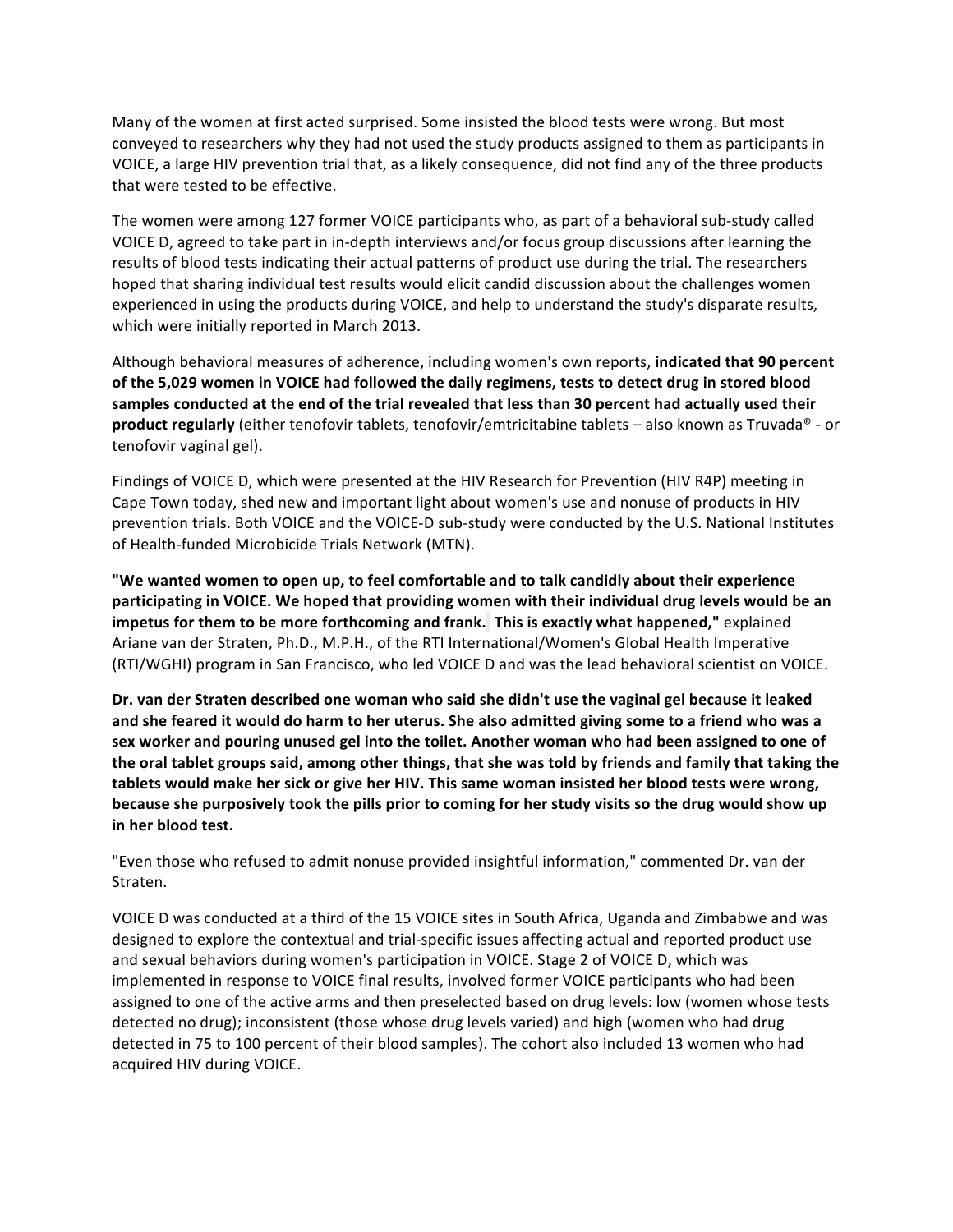Drug level results were presented to women by study staff who had not been involved in the conduct of VOICE using a simple visual tool. A teapot represented the pattern of adherence, depending on whether it was empty, full or half-full, while a teacup - 6 for every teapot - represented a study visit in which blood was collected and tested.

The reaction of women in the low adherence group was mostly surprise (41 percent) and disbelief (37 percent). Only 10 percent initially accepted their results; some remained in disagreement while others came to accept them. Among women in the high adherence group, 65 percent expressed happiness.

To help understand the reasons for not using the products, researchers asked the participant to select among and rank order 20 theme cards (e.g., I was too busy to take the products every day; I had to hide when taking my products). Fears about the products and their side effects were the most common themes among low adherers and were fueled by peer participants, relatives and community members' negative attitudes about the products.

In total, seven presentations on different aspects of VOICE D are being reported at the R4P meeting, including three oral presentations today on Stage 2 results and two oral presentations yesterday on Stage 1 results.

Stage 1 of VOICE D involved 88 women who took part in individual one-time in-depth interviews after exiting VOICE, most of whom were interviewed before the trial's results were publicly reported and shared with participants and communities. Stage 1 was designed in part to better understand women's perceptions and understanding of various risk behaviors, including anal sex. Yesterday, Zoe Duby, MPhil, from the Desmond Tutu HIV Centre, University of Cape Town, presented findings indicating there was widespread misunderstanding and misinterpretation by participants of questions being asked of them about anal sex.

INFORMATION: In addition to Dr. van der Straten, VOICE D was also led by Barbara Mensch, Ph.D., of the Population Council, and Elizabeth Montgomery, Ph.D., also of RTI/WGHI.

This work was supported by the U.S. National Institutes of Health grants UM1AI068633, UM1AI068615, UM1AI106707.

VOICE was funded by the National Institute of Allergy and Infectious Diseases (NIAID), with co-funding from the Eunice Kennedy Shriver Institute for Child Health and Human Development and the National Institute of Mental Health, all components of the U.S. National Institutes of Health. The study products were provided by Gilead Sciences, Inc., of Foster City, Calif., and by CONRAD, of Arlington, Va. Viread (oral tenofovir) and Truvada are registered trademarks of Gilead Sciences. In 2006, Gilead assigned a royalty-free license for tenofovir gel to CONRAD and the International Partnership for Microbicides of Silver Spring, Md.

#### About the MTN

The Microbicide Trials Network (MTN) is an HIV/AIDS clinical trials network established in 2006 by the National Institute of Allergy and Infectious Diseases with co-funding from the Eunice Kennedy Shriver National Institute of Child Health and Human Development and the National Institute of Mental Health, all components of the U.S. National Institutes of Health. Based at Magee-Womens Research Institute and the University of Pittsburgh, the MTN brings together international investigators and community and industry partners whose work is focused on the development and rigorous evaluation of promising microbicides – products applied inside the vagina or rectum that are intended to prevent the sexual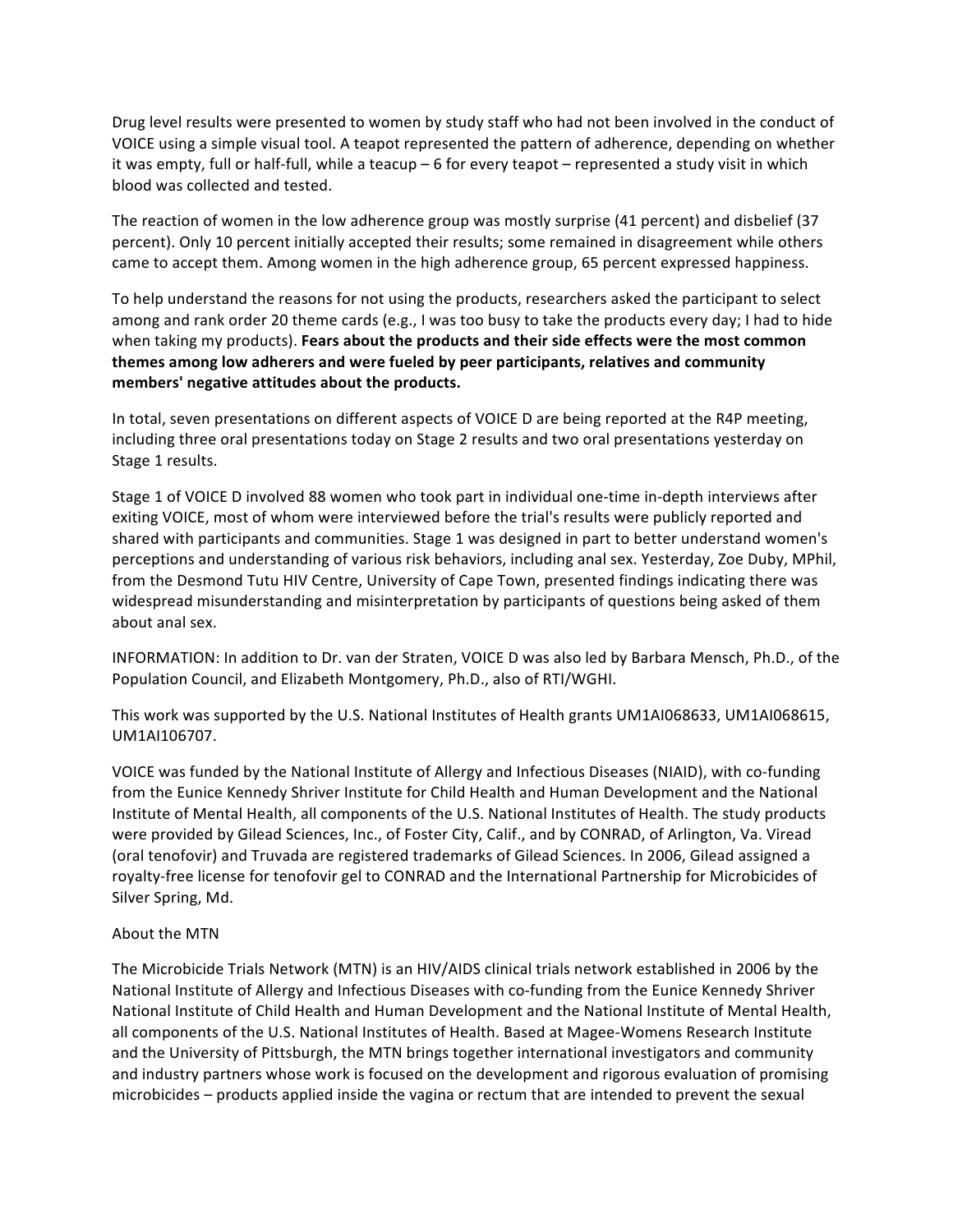transmission of HIV – from the earliest phases of clinical study to large-scale trials that support potential licensure of these products for widespread use. More information about the MTN is available at http://www.mtnstopshiv.org.

# City Press http://www.citypress.co.za/news/noncompliance-derails-major-hiv-trial/ NONCOMPLIANCE DERAILS MAJOR HIV TRIAL

Zinhle Mapumulo 29 October 2014

A major HIV trial might have failed because seven out of 10 participants did not use as directed products given to prevent the infection, a new study has revealed.

The findings of the VOICE D study were presented at the HIV Research for Prevention conference today in Cape Town.

Results showed that some women feared that the vaginal gel containing an antiretroviral drug would harm their uterus while others stopped taking the ARV drugs they were given because family and friends said the tablets would make them sick.

More than 5000 women from South Africa, Uganda and Zimbabwe participated in this major trial which was expected to confirm the results of smaller study, CAPRISA 004, conducted in KwaZulu-Natal. The CAPRISA study found that a microbicide gel containing Tenofovir can reduce the risk of HIV infection by 39% if used before and after sex.

Due to the promising results of CAPRISA, a larger confirmatory trial had to be conducted. But the VOICE had to be stopped before completion by the board that reviews clinical trials data because it was found that none of the products given to participants were effective in preventing HIV. There were two gel groups - one received a gel containing a highly effective ARV Tenofovir and the other received a placebo gel which contained no active ingredient. The other three tablet groups – one received Tenofovir, the other Truvada (combination of two ARVS Tenofovir and Emtricitabine) and the last group received a placebo tablet.

All groups, which were divided into a thousand each, were instructed to use their assigned study product every day. However, results of the VOICE D study which was the follow-up of the trial which was stopped revealed that less than 30% had actually used their products regularly. Explaining why researchers had gone back to conduct a follow-up trial after VOICE was stopped, Dr Ariene van der Straten said: "We wanted women to open up, and talk about their experience participating in the trial."

"We hoped that providing women with their individual drug levels would be an impetus for them to be more forthcoming and frank. And this is exactly what happened," she said.

Van der Straten mentioned one woman who didn't use the vaginal gel because it leaked and she feared it would harm her uterus. The same woman also gave some of the gel to her friend who is a sex worker. Speaking on the sidelines of the conference, Sharon Hellier who is a principal investigator at the Microbicide Trials Network (MTN), explained that poor adherence to trial products had a negative implication on the outcomes of trials.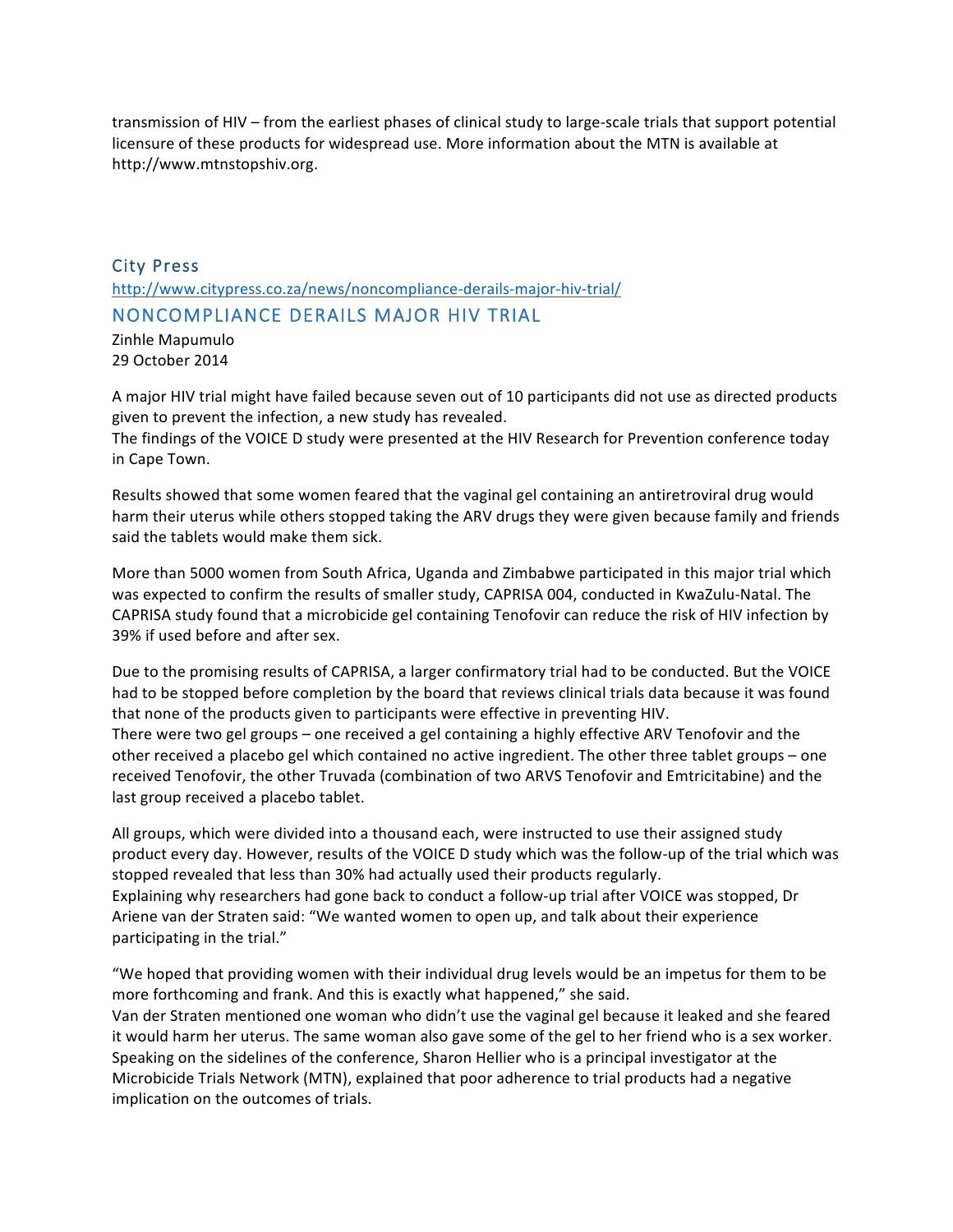She urged participants to use products as instructed saying, "we would not be able to defeat HIV if we do not use different tools to fight it."

"We have to try all that we can. And we can only know if something works if people try it out during trials," she added.

## Bright Surf

http://www.brightsurf.com/news/headlines/102367/Women\_who\_took\_part\_in\_VOICE\_speak\_up\_abo ut\_why\_they\_didnt\_use\_HIV\_prevention\_products.html

# WOMEN WHO TOOK PART IN VOICE SPEAK UP ABOUT WHY THEY DIDN'T USE HIV PREVENTION PRODUCTS

29 October 2014

Many of the women at first acted surprised. Some insisted the blood tests were wrong. But most conveyed to researchers why they had not used the study products assigned to them as participants in VOICE, a large HIV prevention trial that, as a likely consequence, did not find any of the three products that were tested to be effective.

The women were among 127 former VOICE participants who, as part of a behavioral sub-study called VOICE D, agreed to take part in in-depth interviews and/or focus group discussions after learning the results of blood tests indicating their actual patterns of product use during the trial. The researchers hoped that sharing individual test results would elicit candid discussion about the challenges women experienced in using the products during VOICE, and help to understand the study's disparate results, which were initially reported in March 2013.

Although behavioral measures of adherence, including women's own reports, indicated that 90 percent of the 5,029 women in VOICE had followed the daily regimens, tests to detect drug in stored blood samples conducted at the end of the trial revealed that less than 30 percent had actually used their product regularly (either tenofovir tablets, tenofovir/emtricitabine tablets - also known as Truvada® - or tenofovir vaginal gel).

Findings of VOICE D, which were presented at the HIV Research for Prevention (HIV R4P) meeting in Cape Town today, shed new and important light about women's use and nonuse of products in HIV prevention trials. Both VOICE and the VOICE-D sub-study were conducted by the U.S. National Institutes of Health-funded Microbicide Trials Network (MTN).

"We wanted women to open up, to feel comfortable and to talk candidly about their experience participating in VOICE. We hoped that providing women with their individual drug levels would be an impetus for them to be more forthcoming and frank. This is exactly what happened," explained Ariane van der Straten, Ph.D., M.P.H., of the RTI International/Women's Global Health Imperative (RTI/WGHI) program in San Francisco, who led VOICE D and was the lead behavioral scientist on VOICE.

Dr. van der Straten described one woman who said she didn't use the vaginal gel because it leaked and she feared it would do harm to her uterus. She also admitted giving some to a friend who was a sex worker and pouring unused gel into the toilet. Another woman who had been assigned to one of the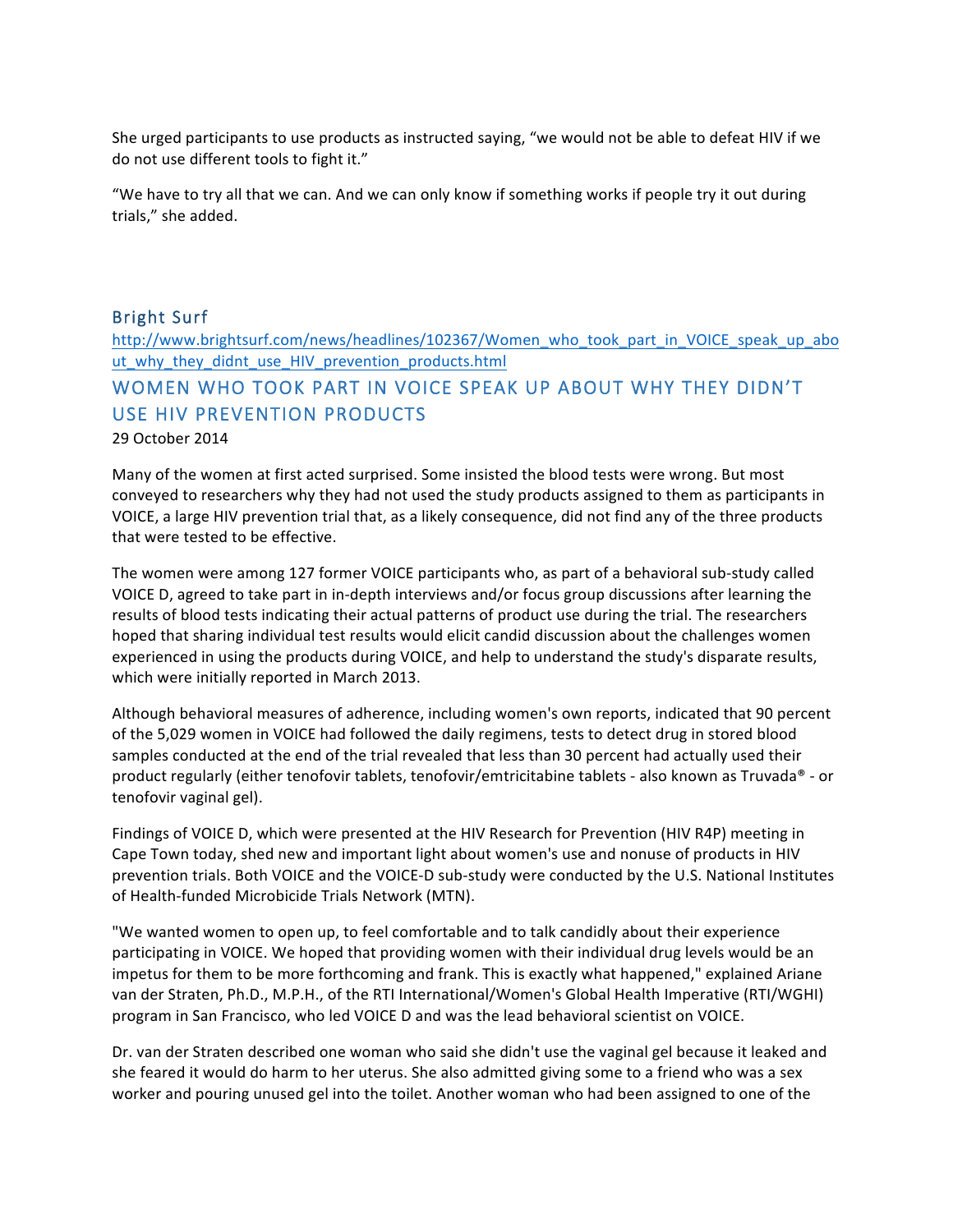oral tablet groups said, among other things, that she was told by friends and family that taking the tablets would make her sick or give her HIV. This same woman insisted her blood tests were wrong, because she purposively took the pills prior to coming for her study visits so the drug would show up in her blood test.

"Even those who refused to admit nonuse provided insightful information," commented Dr. van der Straten.

VOICE D was conducted at a third of the 15 VOICE sites in South Africa, Uganda and Zimbabwe and was designed to explore the contextual and trial-specific issues affecting actual and reported product use and sexual behaviors during women's participation in VOICE. Stage 2 of VOICE D, which was implemented in response to VOICE final results, involved former VOICE participants who had been assigned to one of the active arms and then preselected based on drug levels: low (women whose tests detected no drug); inconsistent (those whose drug levels varied) and high (women who had drug detected in 75 to 100 percent of their blood samples). The cohort also included 13 women who had acquired HIV during VOICE.

Drug level results were presented to women by study staff who had not been involved in the conduct of VOICE using a simple visual tool. A teapot represented the pattern of adherence, depending on whether it was empty, full or half-full, while a teacup - 6 for every teapot - represented a study visit in which blood was collected and tested.

The reaction of women in the low adherence group was mostly surprise (41 percent) and disbelief (37 percent). Only 10 percent initially accepted their results; some remained in disagreement while others came to accept them. Among women in the high adherence group, 65 percent expressed happiness.

To help understand the reasons for not using the products, researchers asked the participant to select among and rank order 20 theme cards (e.g., I was too busy to take the products every day; I had to hide when taking my products). Fears about the products and their side effects were the most common themes among low adherers and were fueled by peer participants, relatives and community members' negative attitudes about the products.

In total, seven presentations on different aspects of VOICE D are being reported at the R4P meeting, including three oral presentations today on Stage 2 results and two oral presentations yesterday on Stage 1 results.

Stage 1 of VOICE D involved 88 women who took part in individual one-time in-depth interviews after exiting VOICE, most of whom were interviewed before the trial's results were publicly reported and shared with participants and communities. Stage 1 was designed in part to better understand women's perceptions and understanding of various risk behaviors, including anal sex. Yesterday, Zoe Duby, MPhil, from the Desmond Tutu HIV Centre, University of Cape Town, presented findings indicating there was widespread misunderstanding and misinterpretation by participants of questions being asked of them about anal sex.

#### ###

In addition to Dr. van der Straten, VOICE D was also led by Barbara Mensch, Ph.D., of the Population Council, and Elizabeth Montgomery, Ph.D., also of RTI/WGHI.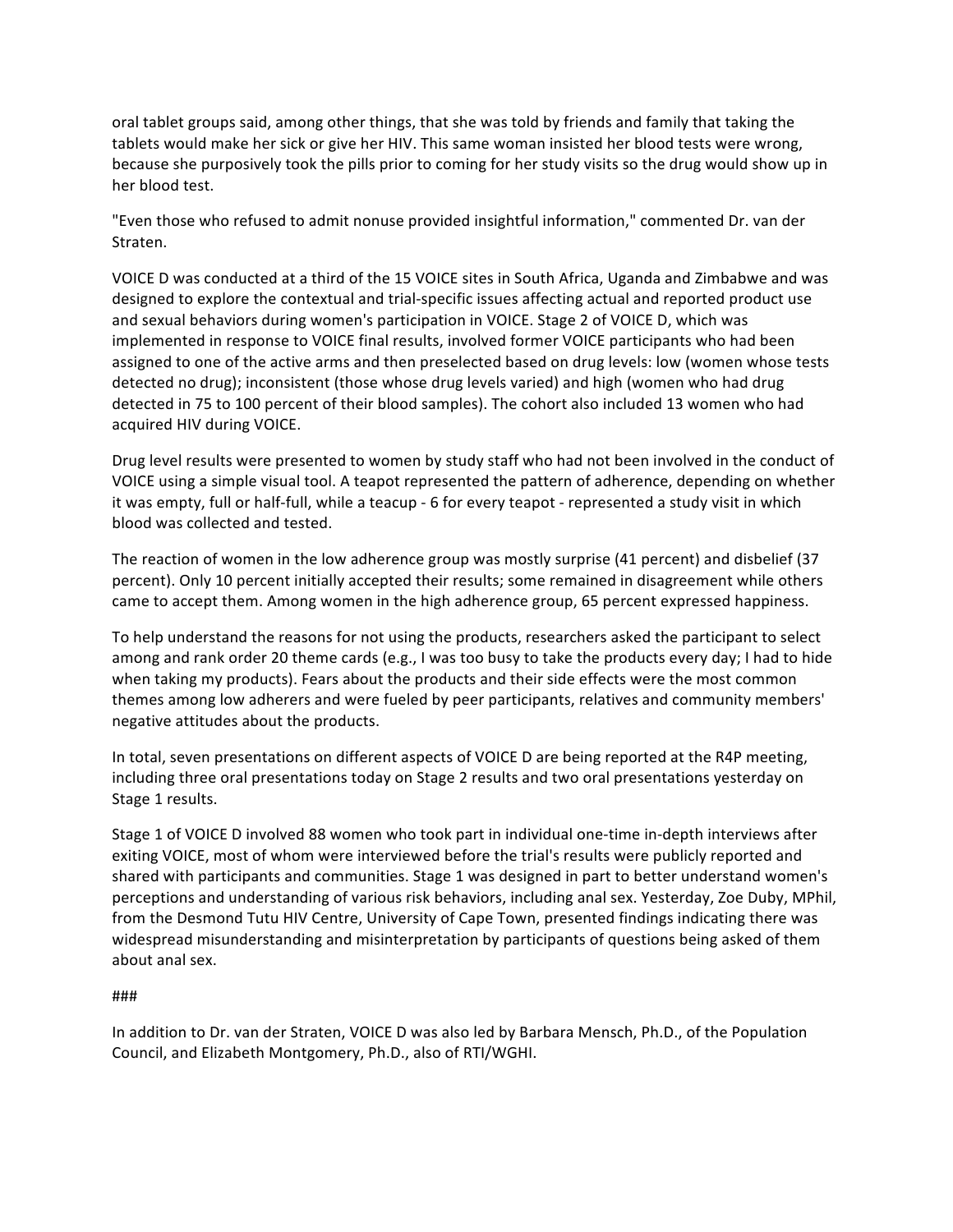This work was supported by the U.S. National Institutes of Health grants UM1AI068633, UM1AI068615, UM1AI106707.

VOICE was funded by the National Institute of Allergy and Infectious Diseases (NIAID), with co-funding from the Eunice Kennedy Shriver Institute for Child Health and Human Development and the National Institute of Mental Health, all components of the U.S. National Institutes of Health. The study products were provided by Gilead Sciences, Inc., of Foster City, Calif., and by CONRAD, of Arlington, Va. Viread (oral tenofovir) and Truvada are registered trademarks of Gilead Sciences. In 2006, Gilead assigned a royalty-free license for tenofovir gel to CONRAD and the International Partnership for Microbicides of Silver Spring, Md.

#### About the MTN

The Microbicide Trials Network (MTN) is an HIV/AIDS clinical trials network established in 2006 by the National Institute of Allergy and Infectious Diseases with co-funding from the Eunice Kennedy Shriver National Institute of Child Health and Human Development and the National Institute of Mental Health, all components of the U.S. National Institutes of Health. Based at Magee-Womens Research Institute and the University of Pittsburgh, the MTN brings together international investigators and community and industry partners whose work is focused on the development and rigorous evaluation of promising microbicides - products applied inside the vagina or rectum that are intended to prevent the sexual transmission of HIV - from the earliest phases of clinical study to large-scale trials that support potential licensure of these products for widespread use. More information about the MTN is available at http://www.mtnstopshiv.org

## Healthline News

# http://www.healthline.com/health-news/new-hiv-drug-premiers-at-hiv-conference-102914#1 NEW HIV DRUG AND A VAGINAL RING TO PREVENT STDs PREMIER AT HIV PREVENTION CONFERENCE

David Heitz 29 October 2014

Development of an HIV vaccine remains slow and, so far at least, vaccine candidates have not been very promising in terms of conferring total protection against the virus. But those gathering this week for the first-ever HIV Research for Prevention (HIV R4P) conference in South Africa were buoyed by news of research on injectable pre-exposure prophylaxis drugs and microbicides.

#### *Promising Clinical Trials for New Injectable Drug*

Speaking at a press conference on Monday, Dr. Ian McGowan of the University of Pittsburgh offered preliminary news about clinical trials for TMC278-LA, a long-lasting, injectable form of rilpivirine. Rilpivirine is a powerful new non-nucleoside reverse transcriptase inhibitor, or NNRTI. The drug is being studied both for use in HIV treatment and prevention.

In trials conducted on 36 men and women with HIV, the drug suppressed their viral loads to undetectable levels within a month, McGowan reported. "The injection was very well tolerated and safe and acceptable," McGowan said, calling its ability to suppress viral load "profound."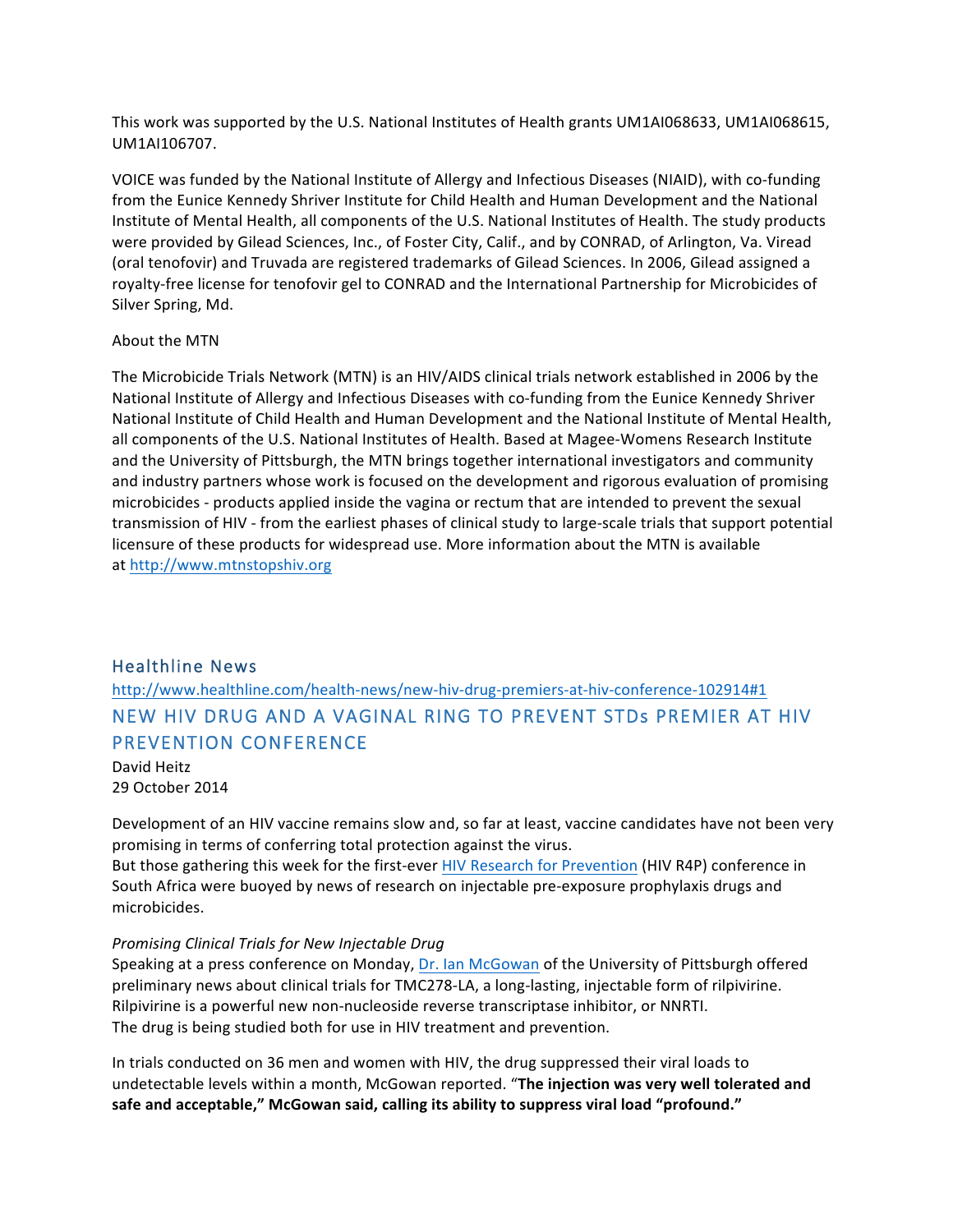On the prevention side, large amounts of the drug remained in rectal tissue four months after injection, "showing remarkable persistence of the antiretroviral effect," McGowan said. However, very little of the drug persisted in vaginal tissue after four months.

Larger phase II trials, including 225 subjects, are set to begin in Pittsburgh in December. *New Ring Gives Protection Against HIV and Herpes*

In a separate development, Meredith Clark of CONRAD, a nonprofit organization dedicated to contraception and HIV and AIDS research, presented work showing that tenofovir reservoir vaginal rings not only protect against HIV, but also herpes.

Dr. Jeanne Marrazzo of the University of Washington in Seattle said that Clark's findings were intriguing because herpes and HIV "go hand in hand."

Because the disease presents open sores, people with herpes are more likely to transmit the virus, and people with herpes also are more likely to contract it.

Research is also underway that could offer doctors a way to determine exactly where a person's HIV infection came from, a sort of "virus fingerprint" that could offer clues toward better treatment and prevention.

#### Future Not So Rosy for a Vaccine; Use Available Tools

Dr. Anthony Fauci, director of the National Institute of Allergy and Infectious Diseases, told attendees via video that while he does believe an HIV vaccine will eventually come to fruition, it may only be **modestly effective.**

Fauci stressed the importance of using tools already at our disposal, such as Truvada as pre-exposure prophylaxis, or PrEP.

With any non-vaccine prevention method, adherence is the biggest challenge, according to Fauci. He stressed that the best prevention is testing and focusing prevention efforts on so-called "hot spots" where the virus is prevalent.

Fauci cited San Francisco's Castro district as an example, and urged health workers to "push" PrEP. Truvada as PrEP is "close to 100 percent effective when taken four or more times per week," he said. When a person tests negative for HIV, a risk assessment should be performed, with prevention methods tailored to that particular person, Fauci urged. In a separate presentation, Dr. Chris Beyrer, director of the Johns Hopkins Center for Public Health and Human Rights in Baltimore, discussed why PrEP is so underutilized in the United States.

Beyrer cited stigma against homosexuality and lack of access to basic medical care as roadblocks to implementing this important prevention tool. Certain populations, Beyrer said, are at especially high risk of transmission and do not receive the preventative care they need.

Beyrer said, "Sex workers are really facing systematic discrimination in healthcare facilities. Transgender women worldwide are 48.9 percent more likely to contract HIV. Now that's a health disparity.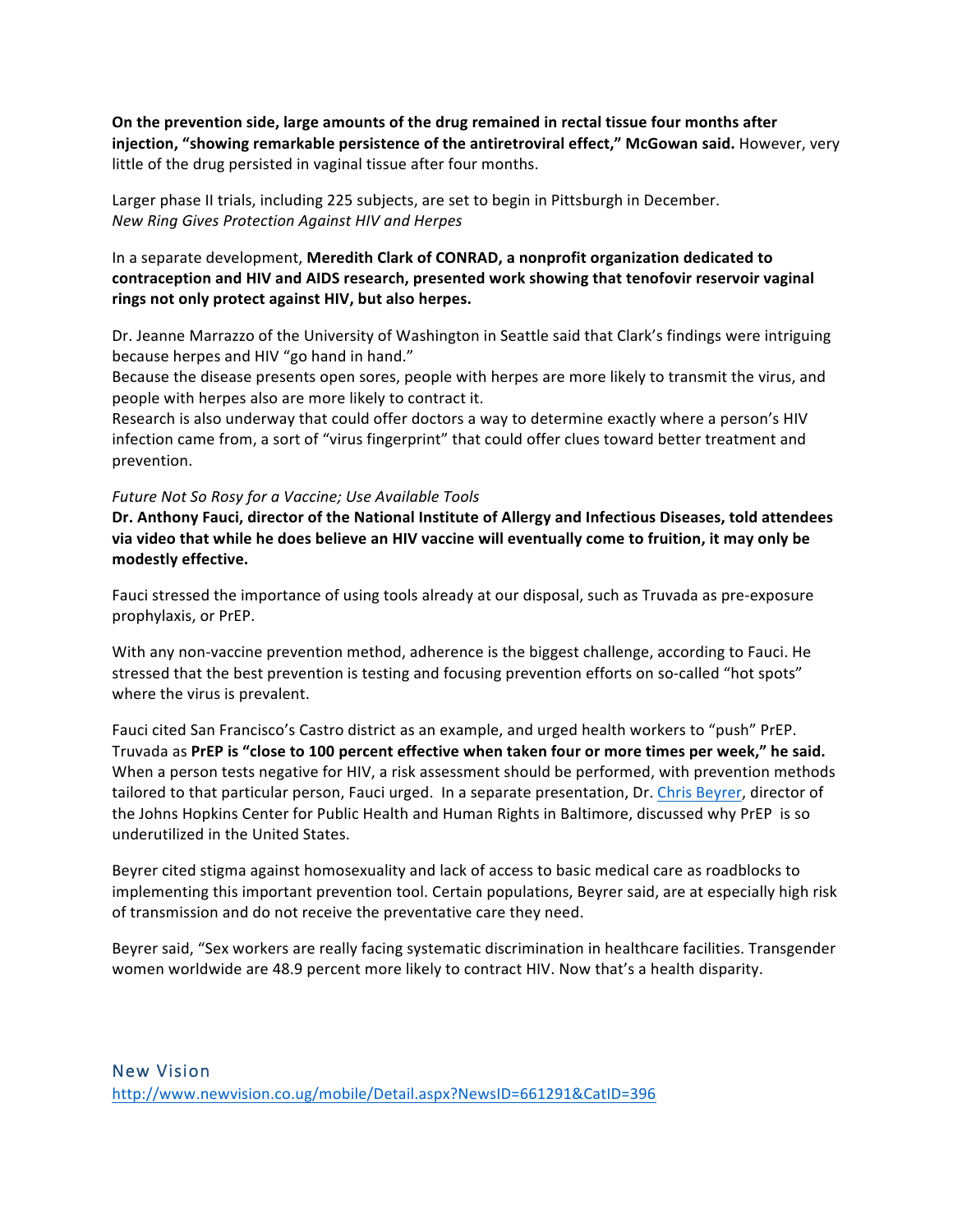# VAGINAL GEL LOWERS WOMEN RISK OF CATCHING HERPES

Hilary Bainemigisha 30 October 2014

The vaginal gel, whose trial included Uganda, has produced exciting results, announced here in Cape Town, South Africa. According to results of a study analysis done by Microbicide Trials Network **(MTN), the ARV tenofovir, which was tried on women to see if it could stop them from HIV infection,** reduces women's risk of catching genital herpes (HSV-2) by 46%. The results were announced today Oct 28 during the HIV Research for Prevention conference in Cape Town.

During that trial, named CAPRISA 004, researchers wanted to see if a tenofovir gel, when applied into the vagina before and after sex, can help a woman to avoid HIV infection. But many women in the study did not use the gel. They told lies that they did and so, the study's primary results, which were reported in March 2013, showed 39% success.

In the later analysis of the blood samples that would be taken from participants during trial visits, they realised that women were telling lies. Very few actually used the gel. But in women who used gel regularly, the risk of acquiring herpes was reduced by 42%.

Researchers from the US funded MTN told scientists in Cape Town that the new discovery provided additional evidence that tenofovir gel could potentially help in preventing herpes, one of the most prevalent sexually transmitted infections affecting sexually active women in sub-Saharan Africa.

So far HSV-2 genital herpes has no cure. Women are especially susceptible to infection because it is more easily transmitted from an infected man to his female sex partner than from a woman to a man. Because HSV-2 infection also greatly enhances the risk of acquiring and transmitting HIV, a product that protects against HSV-2 could have an important public health impact.

"The results were based on an analysis of data involving more than 500 women in the VOICE trial," Prof. Jeanne Marrazzo from the University of Washington, said as she presented the results on behalf of the VOICE study team.

VOICE  $-$  Vaginal and Oral Interventions to Control the Epidemic  $-$  was designed to test the safety and effectiveness of different ARV approaches used daily for preventing HIV among 5,029 women from 15 sites in South Africa, Uganda and Zimbabwe.

However, the study of 889 women in South Africa found that tenofovir gel also reduced the risk of HSV-2 by 51%.

Women who used the gel regularly were 46"% less likely to acquire HSV-2 compared to women who seldom or never used the gel (who had no detectable drug in their blood samples). In statistics, 46% is considered significant.

IOL Lifestyle http://www.iol.co.za/lifestyle/women-likely-to-get-protection-from-hiv-study-1.1772854#.VFJUJPnF8jo WOMEN LIKELY TO GET PROTECTION FROM HIV-STUDY Kerry Cullinan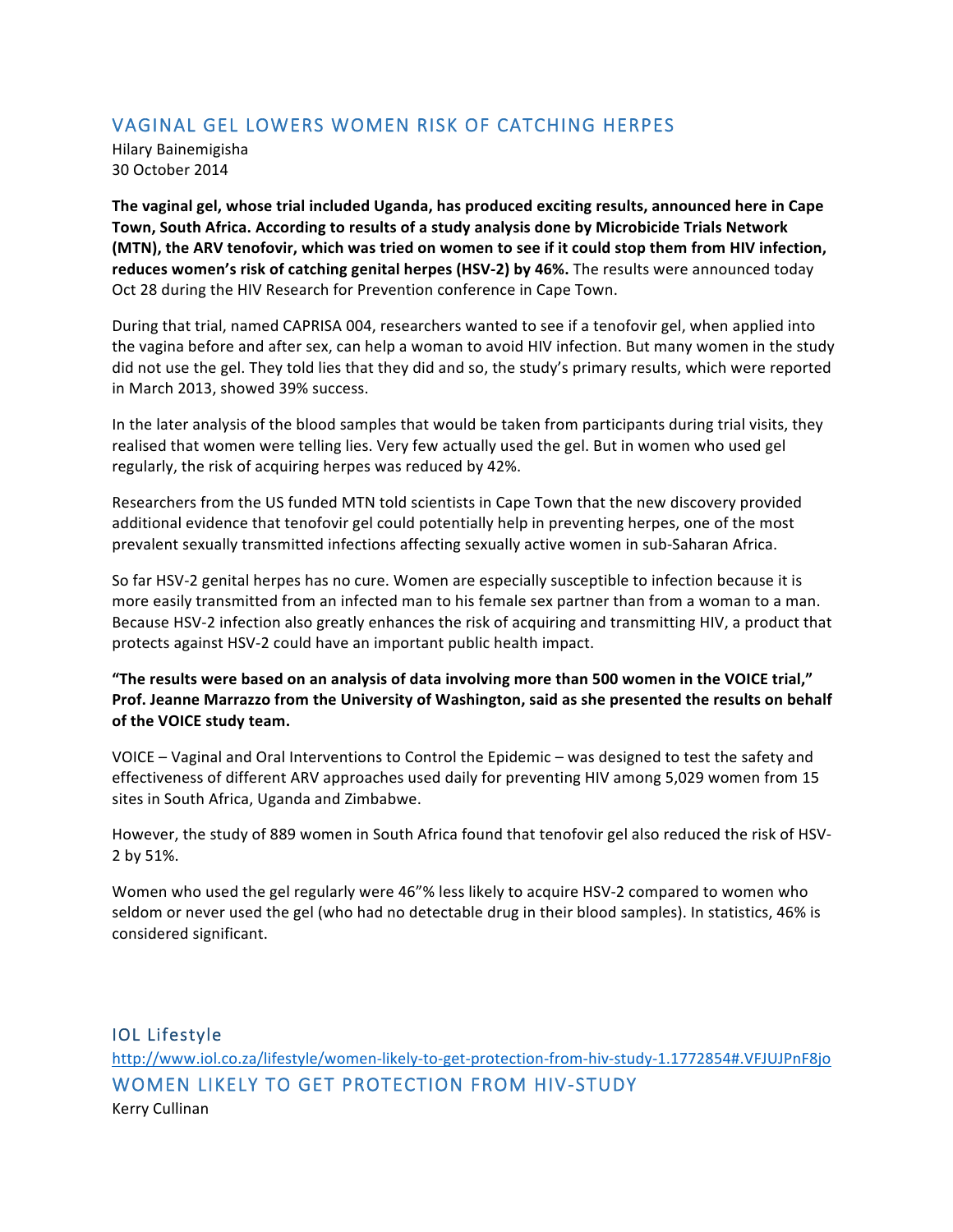#### 30 October 2014

Johannesburg - Within a few years, women might be able to insert a vaginal ring to protect them from HIV infection and pregnancy.

Rings that slowly release antiretroviral (ARV) medicine into a woman's vagina are in advanced clinical testing, with trial results expected next year. Researchers believe it will be easy to insert a contraceptive into the ring as well.

## "About 92 percent of couples globally don't use condoms, so it is important to develop other options," said Sharon Hillier from the University of Pittsburgh Medical School in the US.

The ring will offer women a discreet way of preventing HIV, undetected by their partners. Some of the world's top HIV researchers are in Cape Town this week at the first global HIV Research for Prevention (HIVR4P) conference.

Using antiretroviral medication to prevent – not just treat – HIV is emerging as one of the most powerful weapons to contain the epidemic in the absence of a vaccine.

ARVs taken immediately after HIV exposure  $-$  in rape cases or when health workers are injured by needles while treating HIV-positive patients - have been known to prevent HIV.

More recently, the results were released of Dr Myron Cohen's 10-year study of couples where one person was HIV-positive and the other negative.

It found that if the HIV-positive partner was on ARVs and their viral load was undetectable, their negative partner was 96 percent protected from HIV infection.

A number of "treatment as prevention" studies have also shown that ARVs taken shortly before sex by people at high risk of HIV offer protection against HIV.

Truvada, a pill that combines the ARVs tenofovir and emtricitabine, reduced HIV transmission in gay men by 42 percent.

Long-acting injections containing ARVs that would have to be given only every two to three months are also in the pipeline, researchers said on Wednesday.

These would make it much easier for people to adhere to treatment and are also being tested to see whether they can protect HIV-negative people from the virus.

Wits University's Professor Helen Rees, who is a conference co-chair, said it was more realistic to control rather than eradicate the epidemic at this stage.

### Dr Anthony Fauci, head of the US National Institute of Allergy and Infectious Diseases, told the 1 300 delegates that comprehensive HIV prevention rested on the "synergy between vaccine and nonvaccine research".

Researchers envisage that people can be offered a "smorgasbord" of prevention methods - including condoms, ARVS and the possibility of a partially effective vaccine.

Since 2009, when a vaccine trial in Thailand showed "modest" protection for around 30 percent of people after two years, researchers have been unravelling exactly how it worked.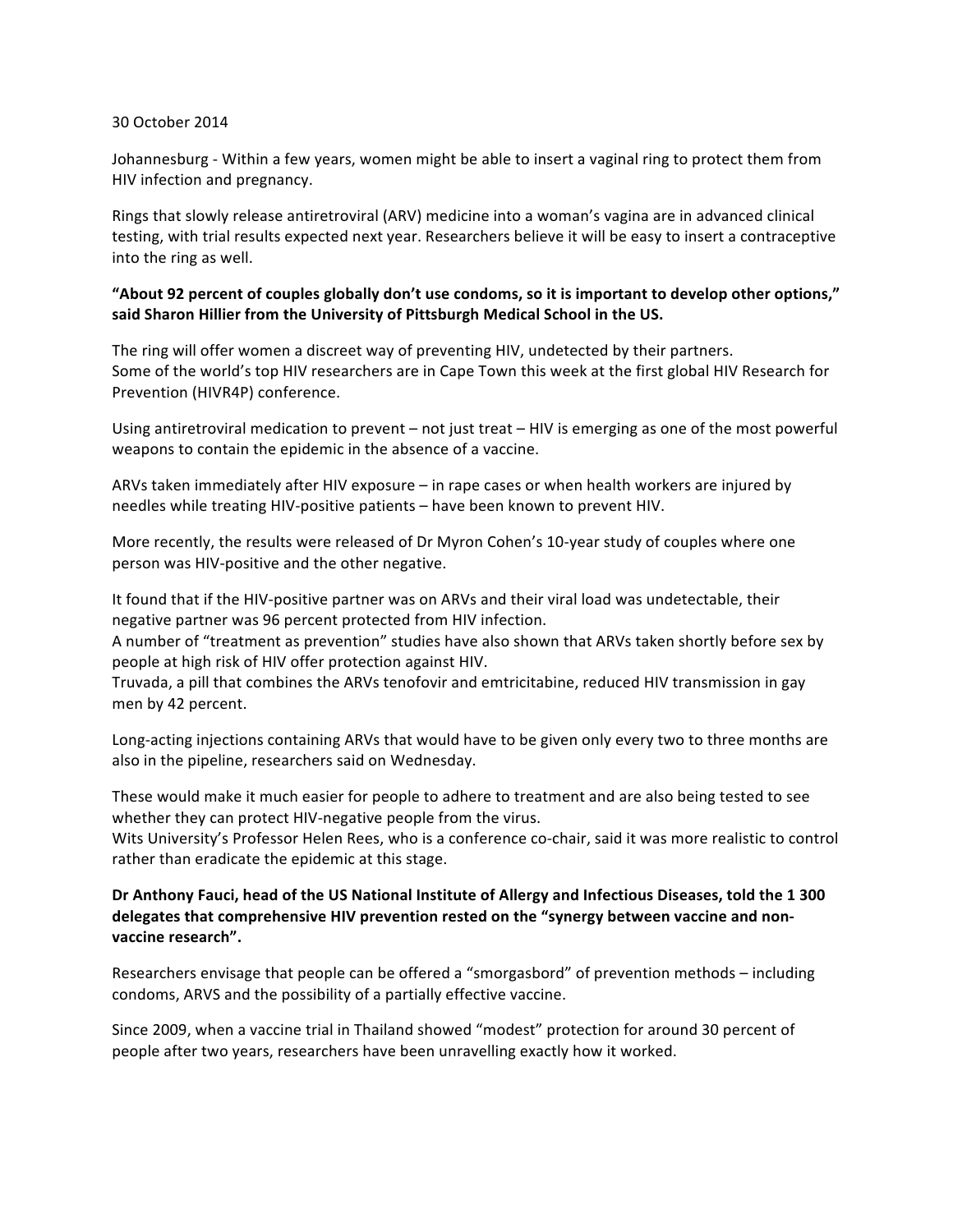One of the key focus areas is how some of the Thai trialists were able to develop antibodies to partially protect themselves from HIV, and the quest for "broadly neutralising antibodies" is a cornerstone of vaccine research.

The Thai vaccine has been tested on South Africans in the past two years, and they showed the same antibody response.

Within 18 months, South Africa could host a massive trial of a modified and improved version of the Thai vaccine involving 7 000 people and costing R1 billion, according to Medical Research Council president Dr Glenda Gray. - Health-e News Service

## Seoul Times

http://theseoultimes.com/ST/?url=/ST/db/read.php?idx=12561

## REGULAR HIV PREVENTION COUNSELLING REDUCES RISK OF INFECTION

Bobby Ramakant 31 October 2014

"Foundation of HIV prevention is infact HIV testing" said Dr Anthony Fauci of National Institutes of Health at the opening plenary (via video link) of the HIV Research for Prevention (HIVR4P). But mobilizing people to go for voluntary and repeated counselling and testing for HIV has indeed been a challenge. It is even a steeper challenge to mobilize key populations such as men who have sex with men (MSM) to go for HIV testing repeatedly.

There are two case studies from Thailand: first case study looked at very innovative ways to mobilize people, particularly MSM, to opt for testing and repeat test regularly. The other case study looked at a large number of MSM people over a period of many years on whether regular HIV counselling and testing had an impact on HIV risk reduction?

#### Test BKK

Asia Pacific Coalition on Male Sexual Health (APCOM) has recently launched the second phase of their innovative City-Based HIV testing campaign, TestBKK, which encourages gay men in particular to get tested every three to six months. Using TestBKK the highly engaging tagline: "Suck F\*#K Test Repeat." It aims to normalise HIV testing among young gay men and make it a regular part of their health routine. The campaign emphasizes the importance of knowing one's HIV status, and the TestBKK.org website reads, "casual disregard for HIV does not make the disease go away."

Test BKK uses light-hearted, often humorous videos, with the message: "There are more awkward things than getting tested." and "Afraid of things you have done in your past? Knowing is better than not knowing." The first, which shows a young man masturbating to a sex video, before his family bursts into the room yelling "Surprise, happy birthday," much to the young man's horror, has received more than half a million YouTube views.

"TestBKK is designed to direct MSM to supportive clinics called 'Premium Testing Services', and to send the message, "Don't be afraid," said Midnight Poonkasetwattana, Executive Director, APCOM. "The campaign encourages young men to attend testing sites that will be respectful and sensitive to **their lifestyles and orientation," he said**. APCOM's TestBKK plans to roll out the campaign in other Asian cities, including Ho Chi Minh City, Jakarta and Manila.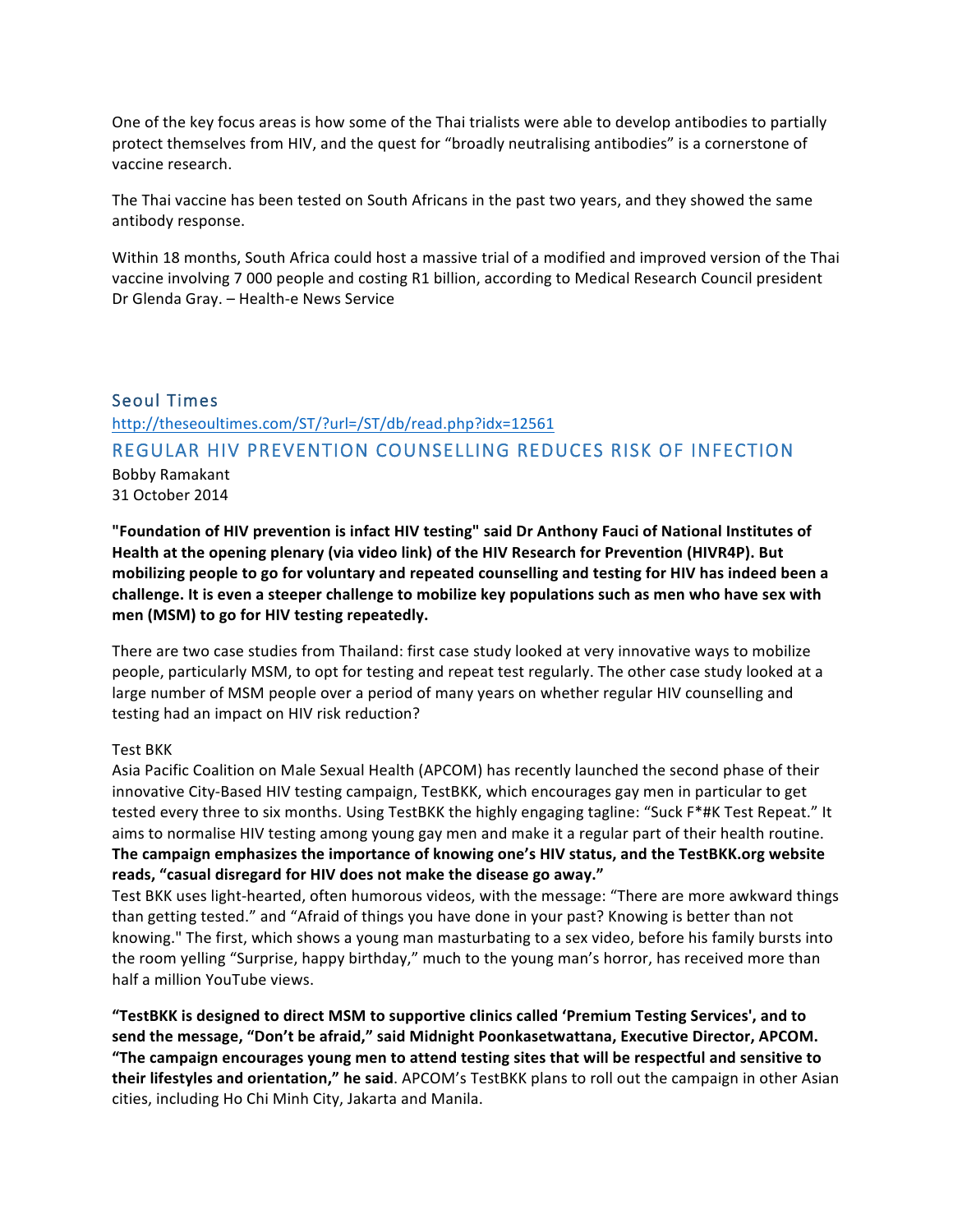#### MoPH-CDC Thai study

Study results from Thailand emphasize the need to continuously encourage people to practice safe sex and regularly access the comprehensive HIV testing services in order to prevent HIV acquisition. Dr Wipas Wimonsate from Ministry of Public Health and Centers for Disease Control and Prevention (CDC) Collaboration in Thailand presented the study results at the HIV Research for Prevention (HIVR4P) conference in Cape Town. He said that multiple HIV counselling sessions to encourage safe sex practices helped men who have sex with men (MSM) in Bangkok stay HIV-uninfected.

1260 MSM were enrolled in April 2006 for this study and followed up until March 2014 at the Silom Community Clinic @TropMed. This follow up is still ongoing. Most of the study participants were between 22-29 years old at the time of enrollment. They had a maximum of 16 study visits with a mean of 11 and a standard deviation of 5. Among 1260 MSM participants, 239 of them acquired HIV.

At every visit, the participants received comprehensive HIV testing services which included: provision of condoms and lubricants, HIV testing, symptomatic testing and treatment of sexually transmitted infections (STIs), CDC recommended pre/post HIV test counselling and HIV information and risk reduction counselling. "We found that HIV incidence among our participants was associated with being young, using drug for sexual pleasure, inconsistent condom use, practicing receptive anal sex, engaging in group sex, and diagnosis with syphilis infection at time of enrollment" said Dr Wimonsate to Citizen News Service (CNS).

He added that "data shows that HIV incidence was not statistically significantly different by year of follow-up. This means that participants in the study could be found with seroconversion at any point in the study, even among those with higher number of visits. Therefore, being HIV uninfected was not a prerequisite for having a higher number of visits.

Chances of remaining HIV uninfected were 1.3 times higher for each subsequent visit. Remaining HIV uninfected was also associated with practicing only insertive sex, using condom consistently, and abstaining from participating in group sex." One limitation of the study Dr Wimonsate pointed out was that MSM participants came from urban areas of Thailand and perhaps larger studies may be needed to generalize results across the country.

"More visits to healthcare centres and safe sex practices were independently associated with remaining HIV uninfected, regardless of other baseline demographic factors such as having sexually transmitted infections (STIs) and other behavioral factors. It remains unclear why MSM with greater number of visits were more likely to remain HIV uninfected, although some studies reported that HIV counselling has a moderate and significant effect on increasing protected sex among urban MSM."

All Africa http://allafrica.com/stories/201410301342.html AFRICA: THE THORNY ISSUE OF ETHICS Wycliffee Muga 30 October 2014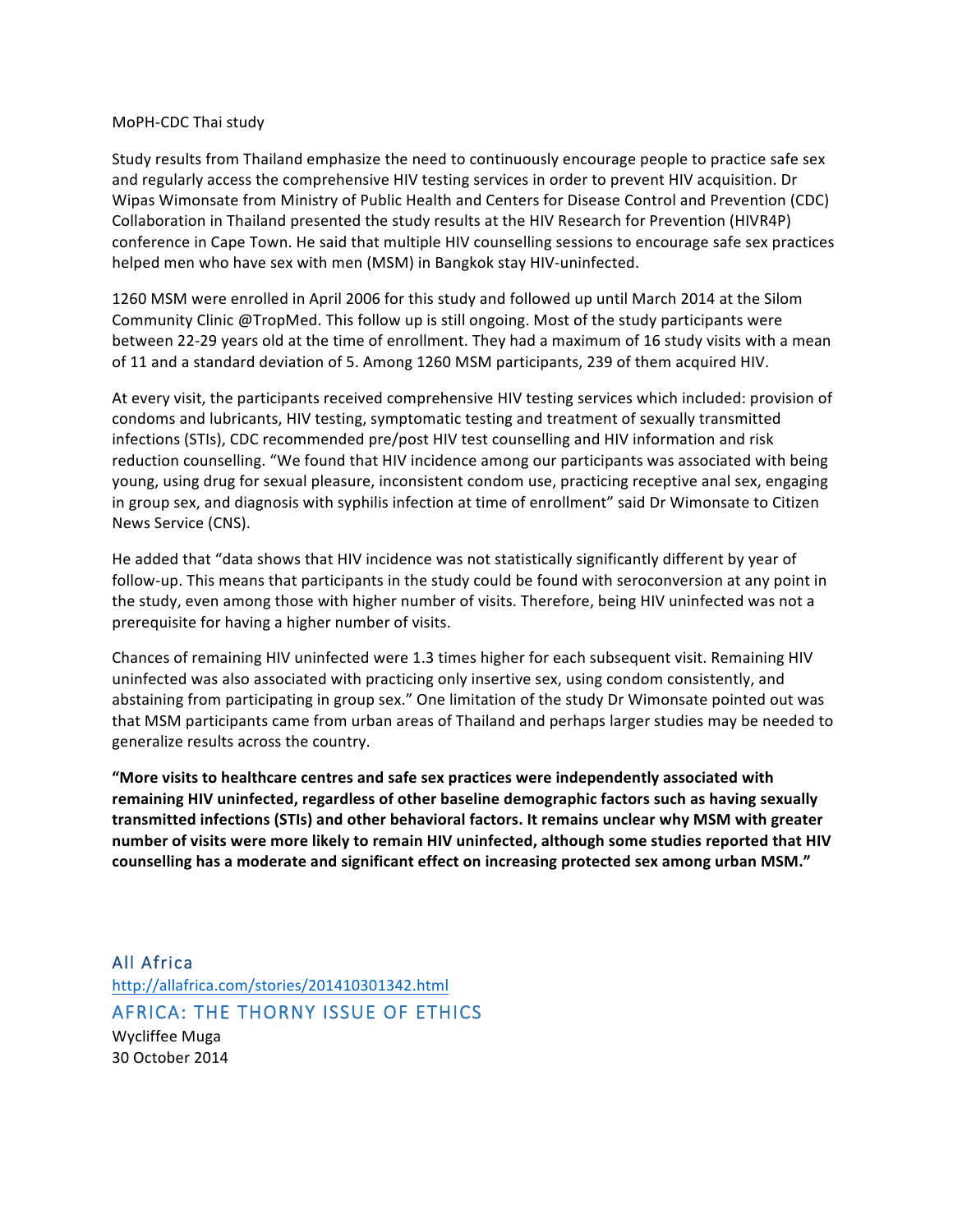Suppose that a research team of scientists came up with an AIDS vaccine that was 50% effective. What would you recommend that they do with it?

- 1. Do some more research to try and make it 100% effective?
- 2. Rush out to make it available to those who need it most?

3. Study its long-term side-effects, bearing in mind that - as was famously the case with Thalidomide some cures are worse than the disease?

These are questions that AIDS researchers have been grappling with for decades now. And they are also questions that already engage those who are at the centre of the storm, in the global rush to find a cure for Ebola.

A similar dilemma arises when you seek to implement AIDS interventions in an at-risk population which is criminalized in the statute books of the specific country.

Take commercial sex workers, for example: In Germany and The Netherlands, where commercial sex work is perfectly legal, it is relatively easy to come up with programmes directed at this at-risk population.

But in many African nations, not only is sex work illegal, but the mere act of carrying a bunch of condoms can get a woman arrested for prostitution. How then can you protect such vulnerable populations, when the cheapest and most effective barrier to infection may be impractical for them? It is one of the unavoidable issues of AIDS research that an element of choice has to be built into the interventions proposed, as what works for the general population, may not work with the most-at-risk populations.

This has led to a call from some advocates for decriminalizing sex work, as a potent intervention against HIV infection. Also the need for "sex-worker-friendly" health services.

*This article originally appeared on WhatsUpHIV, a live blog set up to report all the developments from HIV* R4P, the world's first global research conference dedicated to biomedical HIV prevention.

## All Africa

# http://allafrica.com/stories/201410301528.html AFRICA: WHY WE YOUNG WOMEN HAD TO RESORT TO PUTTING UP THE VISIBLE PANTY LINE

Yvette Raphael 30 October 2014

Cape Town  $-$  Wednesday was the day we were finally going to be seen and heard: the day that young women from Burundi, South Africa Uganda and Kenya were going to make it all about us. While everyone was in plenary session, we young women plotted to get the most attention when researchers, policy makers and the conference elite walked out of the plenary. Well, we did succeed in catching their collective eye with our visible panty line (VPL) - a clothes line with colourful, sexy lingerie clipped to it.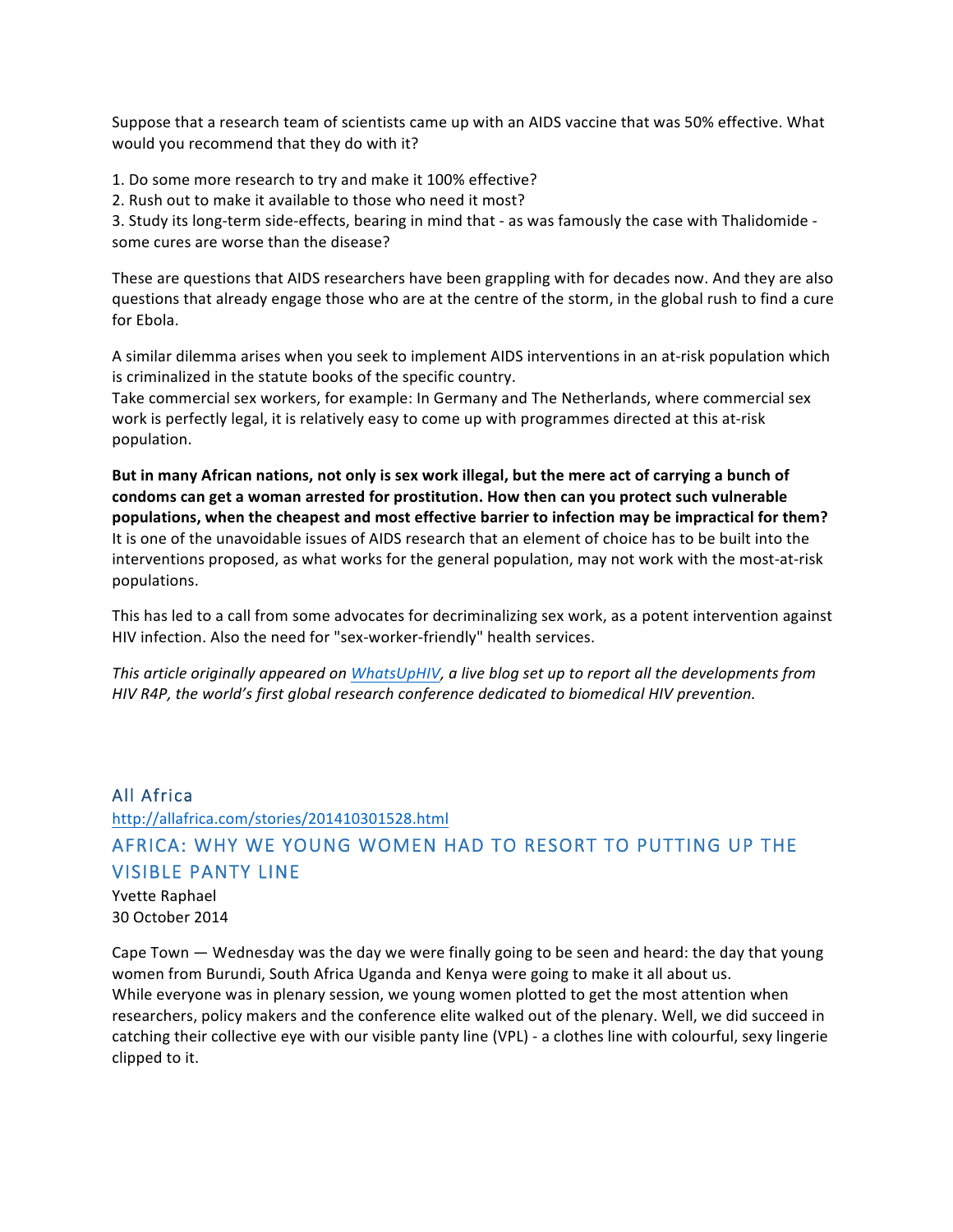This attracted scores of conference-goers to our corner. But while everyone was curious, not everyone wanted to participate in the activity--which involved writing messages and clipping them to the line. Instead, I watched as the usual suspects wrote messages about issues affecting young women and a few wrote about strategy ideas to improve the young women's agenda. I was secretly waiting for a researcher to prove me wrong. None did.

This is was disappointing because we young women have a lot to say to researchers about the prevention options we want - if only they would listen. For instance, we know that PrEP works. We know young women between the ages 19-24 are most affected in many parts of the world. We also know this group hasn't been a priority for demonstration projects of PrEP (pre-exposure prophylaxis). I attended two oral poster presentations on PrEP and microbicides adherence in women. Speaker after speaker explained that they had gathered evidence about how women lie in about product use (aka adherence) trials.

I wanted to say to them: "We do not lie as a choice but as a negotiation. Women lie to their partners, to their family, to their community and in trials because we prioritize other people and not **themselves.** Some of reasons given to explain that "the lies" were - "I did not use the gel because my partner does not like the slipperiness", "My partner felt it and I had to remove it."

Women who didn't use a PrEP or microbicide containing an ARV had their samples measured for detectable drug in the blood. They were told their pharmacokinetic levels that indicated no product use.

"I beg you to forgive my PK levels," was one of the responses I observed. Why do we do it?

After all these lies, I rush back to the Advocates Corner and our Visible Panty Line.

Phew, these young women, like our mothers, have submissively found their space on the floor. And then the old women came and the heterosexual man came: again they wanted to help young women. This is what they should do or shouldn't do. But why don't they want to listen to the women themselves? I am livid: they are doing it again! They are gagging young women.

*This article originally appeared on WhatsUpHIV, a live blog set up to report all the developments from HIV* R4P, the world's first global research conference dedicated to biomedical HIV prevention.

## All Africa

http://allafrica.com/stories/201410301522.html SOUTH AFRICA: THE NEXT WAVE OF PREVENTION- RING FENCING HIV Kerry Cullinan

30 October 2014

A range of new products, including vaginal rings and antiretroviral (ARV) injections, may soon be on offer to prevent HIV.

Within a few years, women might be able to insert a vaginal ring that will both protect them from HIV infection and pregnancy.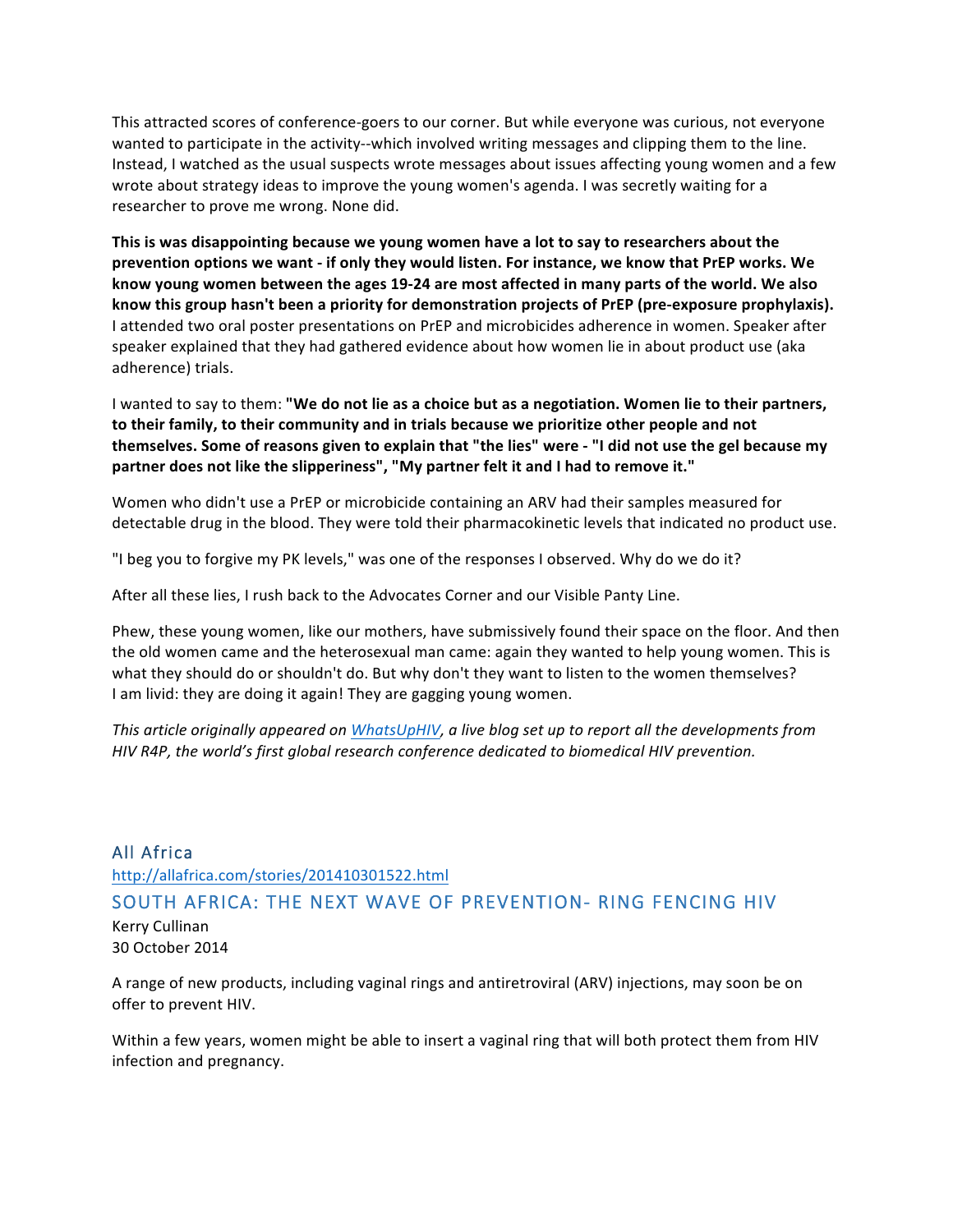Rings that slowly release ARV medicine into a woman's vagina are in advanced clinical testing, with trial results expected next year. Researchers believe it will be easy to insert a contraceptive into the ring as well.

"About 92 percent of couples globally don't use condoms, so it is important to develop other options," said Sharon Hillier from the US University of Pittsburgh Medical School.

The ring will offer women a discreet way of preventing HIV undetected by their partners. Some of the world's top HIV researchers are in Cape Town this week attending the first global HIV Research for Prevention (HIVR4P) conference.

Using antiretroviral medication to prevent - not just treat - HIV is emerging as one of the most powerful weapons to contain the epidemic in the absence of a vaccine. ARVs taken immediately after HIV exposure - in rape cases or when health workers are injured by needles while treating HIV positive patients - have been known to prevent HIV. PrEP gets real?

More recently, the results of Dr Myron Cohen's 10-year study of couples where one person was HIV positive and the other negative, were released. It found that if the HIV positive partner was on ARVs and their viral load was undetectable, their negative partner was 96 percent protected from HIV infection. Researchers envisage people will be offered a "smorgasboard" of prevention methods - including condoms, ARVs and the possibility of a partially effective vaccine

A number of "treatment as prevention" studies have also shown that ARVs taken shortly before sex by people at high risk of HIV offer protection against HIV.

Truvada, a pill that combines the ARVs tenofovir and emtricitabine, reduced HIV transmission in gay men by 42 percent.

Long-acting injections containing ARVs that would only have to be given every two to three months are also in the pipeline, researchers said yesterday.

These would make it much easier for people to adhere to treatment and are also being tested to see whether they can protect HIV negative people form the virus.

Wits University's Professor Helen Rees, who is a conference co-chair, said it was more realistic to control rather than eradicate the epidemic at this stage.

Dr Anthony Fauci, head of the US National Institute of Allergy and Infectious Diseases, told the 1300 delegates that comprehensive HIV prevention rested on the "synergy between vaccine and non-vaccine research".

Researchers envisage that people can be offered a "smorgasboard" of prevention methods - including condoms, ARVs and the possibility of a partially effective vaccine.

Since 2009, when a vaccine trial in Thailand showed "modest" protection for around 30 percent of people after two years, researchers have been unraveling exactly how it worked. One of the key focus areas is how some of the Thai trialists were able to develop antibodies to partially protect themselves from HIV, and the quest for "broadly neutralising antibodies" is a cornerstone of vaccine research. The Thai vaccine has been tested on South Africans over the past two years, and they showed the same antibody response. Within 18 months, South Africa could host a massive trial of a modified and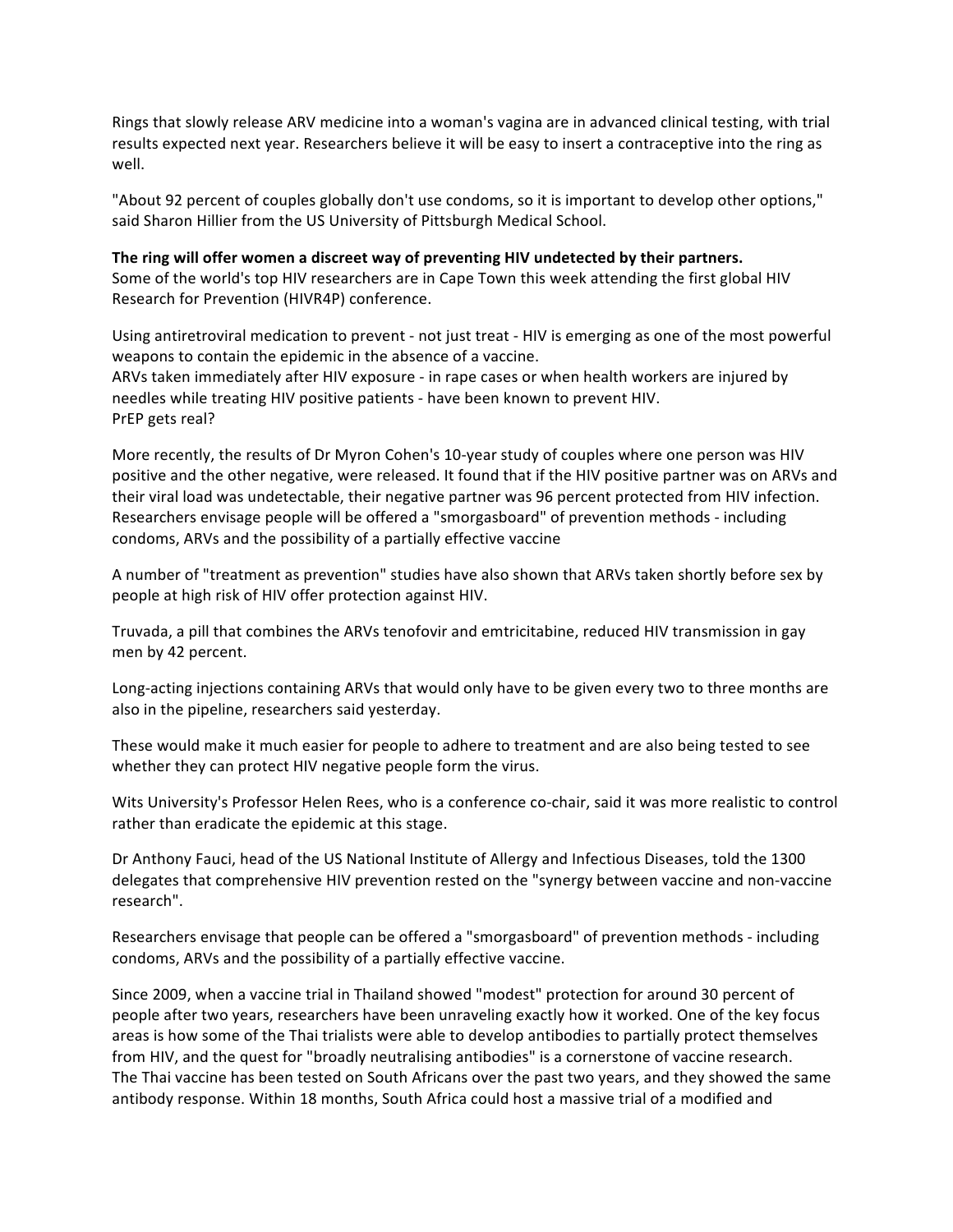improved version of the Thai vaccine involving 7000 people ad costing R1-billion, according to Medical Research Council President Dr Glenda Gray. - Health-e News Service.

An edited version of this story first appeared in the 30 October editions of The Cape Argus and The Star newspaper.

# All Africa http://allafrica.com/stories/201410301319.html AFRICA: YOUNG WOMEN INFLUENCING THE AGENDA Definate Nhamo and Terezia Njoki Otieno

30 October 2014

Cape Town  $-$  In a session on Reproductive hormones and HIV risks, the data showed the need for the ECHO trial, which is a proposed trial that would evaluate three different contraceptive methods (DEPOprovera, the Jadelle implant and the copper IUD) in relation to HIV acquisition. There's been a lot of debate and discussion about ECHO recently.

The presentation by Christine Wall on hormonal contraception use and the risk of female to male HIV transmission in a Zambian Cohort showed no HIV risk for men in discordant relationships. Elizabeth Byrne's presentation showed there is some risk of HIV acquisition among injectable progestogen contraceptive (IPC) users in South Africa compared to women who were not using hormonal methods. Byrne also looked at why this might be. She looked at both the natural hormone, progestogen and progestin (the synthetic form of the hormone). Women who are not using hormonal contraceptive and are 'cycling naturally'--getting their periods--have regular changes in levels of progestogen. IPC users have high levels of progestin due to the contraceptive. In both of these groups of women, elevated hormone was linked to elevated levels of HIV target cells in the cervix.

At the end of this session, Helen Rees, one of the principal investigators of the proposed ECHO trial spoke to the continued need for this trial. She remarked that the data--including presentations from this session--were confusing and/or contradictory, thus the need to get adequate and accurate answers from ECHO as to to whether hormonal contraception increases the risk of HIV. She spoke to the real possibility of the ECHO trial happening noting that it "appeared" it would move forward. This wasn't a firm confirmation--an important clarification since the session chair suggested that it was certain.

In a lunch-time session at the Advocates Corner, young women advocates and researchers had a dialogue on young women's access to HIV prevention: past, present and future. Young women from Uganda, Kenya, Burundi, South Africa, Zimbabwe and other regions, raised issues of lack of sexual and reproductive health (SRHR) access, including family planning and information. One participant noted that the young women want to use pre-exposure prophylaxis (PrEP) but it is not available. American advocate Anna Forbes stressed that the initial demonstration projects have not targeted young women even though they are more at risk for HIV infection. Plans are underway for demonstration studies for young women in South Africa and Kenya that will answer if PrEP is feasible among young women. There is therefore a need for young women to start influencing the agenda to address their specific needs.

During a presentation today on PrEP and Microbicides adherence in women, extensive evidence was presented on why some women were not using the products. There was evidence presented on why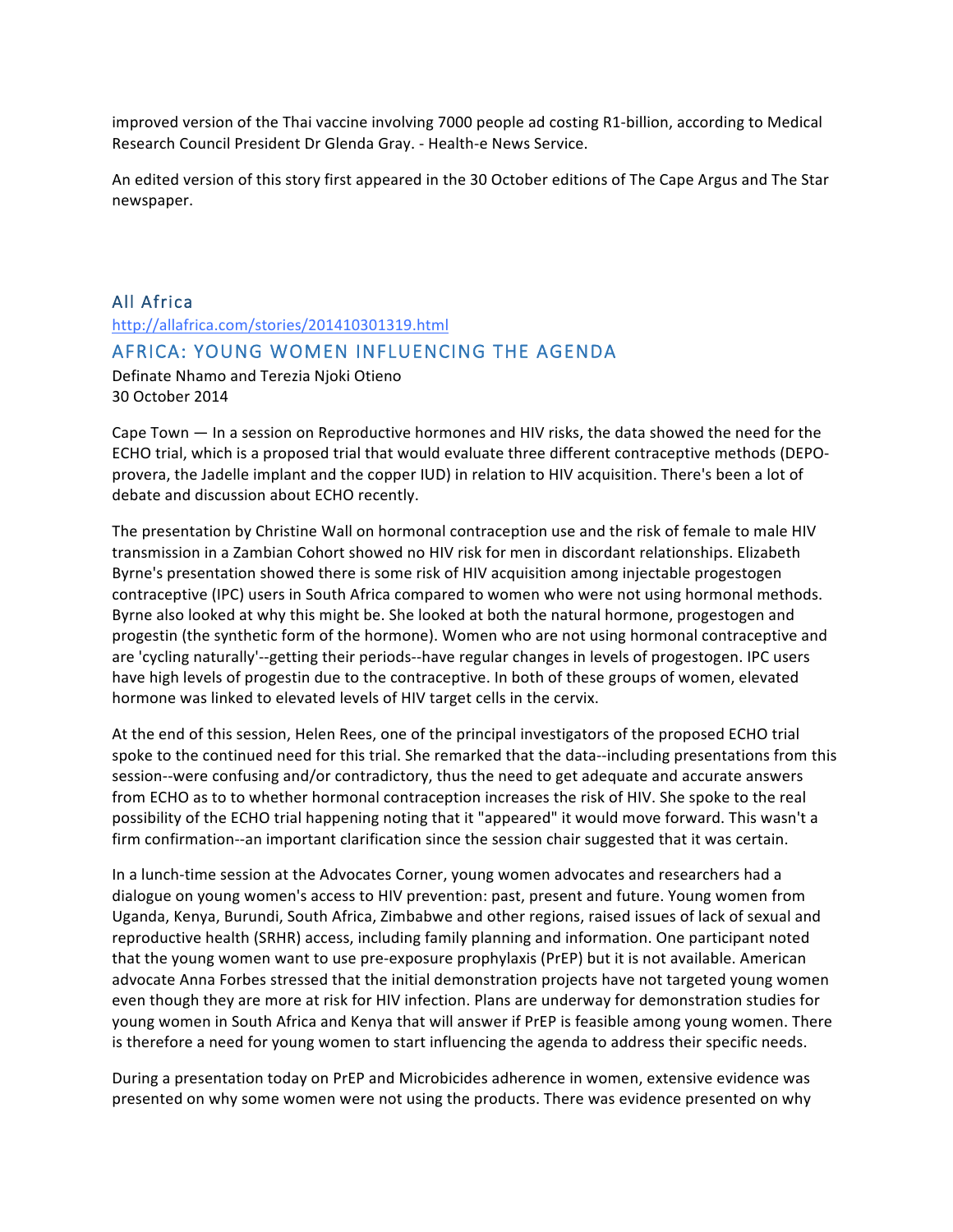some women did not use the product. Reasons ranged from having non -supportive partners, fear of possible side effects to peer pressure. The researchers described the impact of discussing "PK" data with participants in VOICE. PK stands for pharmacokinetics, and in this case it refers to the presence of detectable drug in the women's blood (both the gel and the oral pill in VOICE had tenofovir-based drugs). Adherence to the products was very low in all the VOICE arms--and there was no evidence of protection in any arms.

In a follow up protocol known as VOICE-D, study sites talked to women about their product use, and then also shared the PK data for individual women. Women who said they had adhered very well sometimes changed what they disclosed when their PK data was shared--showing that they had not It was exciting to hear that giving women P.K results initiated discussion on product use. One of the interesting points in the session seemed to be that there is a difference in how long it takes for PrEP to begin to provide protection in women versus men--we'd like to follow up and learn more. Very little was presented on why some women did use the microbicide products in the VOICE trial.

#### Rianovosti

http://en.ria.ru/world/20141030/194847110/New-HIV-Prevention-Medicine-to-Be-Released-Soon.html NEW HIV PREVENTION MEDICINE TO BE RELEASED SOON 30 October 2014

New antiretroviral medicine (ARV) that would prevent women from potential HIV infection and pregnancies are said to be in the advanced stages of clinical testing with trial results expected next year, the Independent reported Thursday.

Soon, women would be able to insert a vaginal ring that would slowly release ARV medicine and decrease chances of contracting HIV infection; researchers also believe it is possible to add contraceptives into the ring, as well.

"About 92 percent of couples globally don't use condoms, so it is important to develop other options," said Sharon Hillier from the University of Pittsburgh Medical School in the United States, as quoted by the Independent.

Some of the world's top HIV researchers have gathered in Cape Town, South Africa this week to attend the first global HIV Research for Prevention (HIV4P) conference to tackle the rising issue of HIV infection, Canadian CBC News said.

Sub-Saharan Africa, in particular, remains the epicenter of HIV infection, with almost 1 in every 20 adults infected. The region accounts for 71 percent of total worldwide infections, according to the World Health Organization (WHO).

One of the greatest challenges has been determining how to prevent HIV infection among young women. In Africa, women have the greatest risk of contracting HIV, as condoms, faithfulness or abstinence are usually difficult for women to control, said the Guardian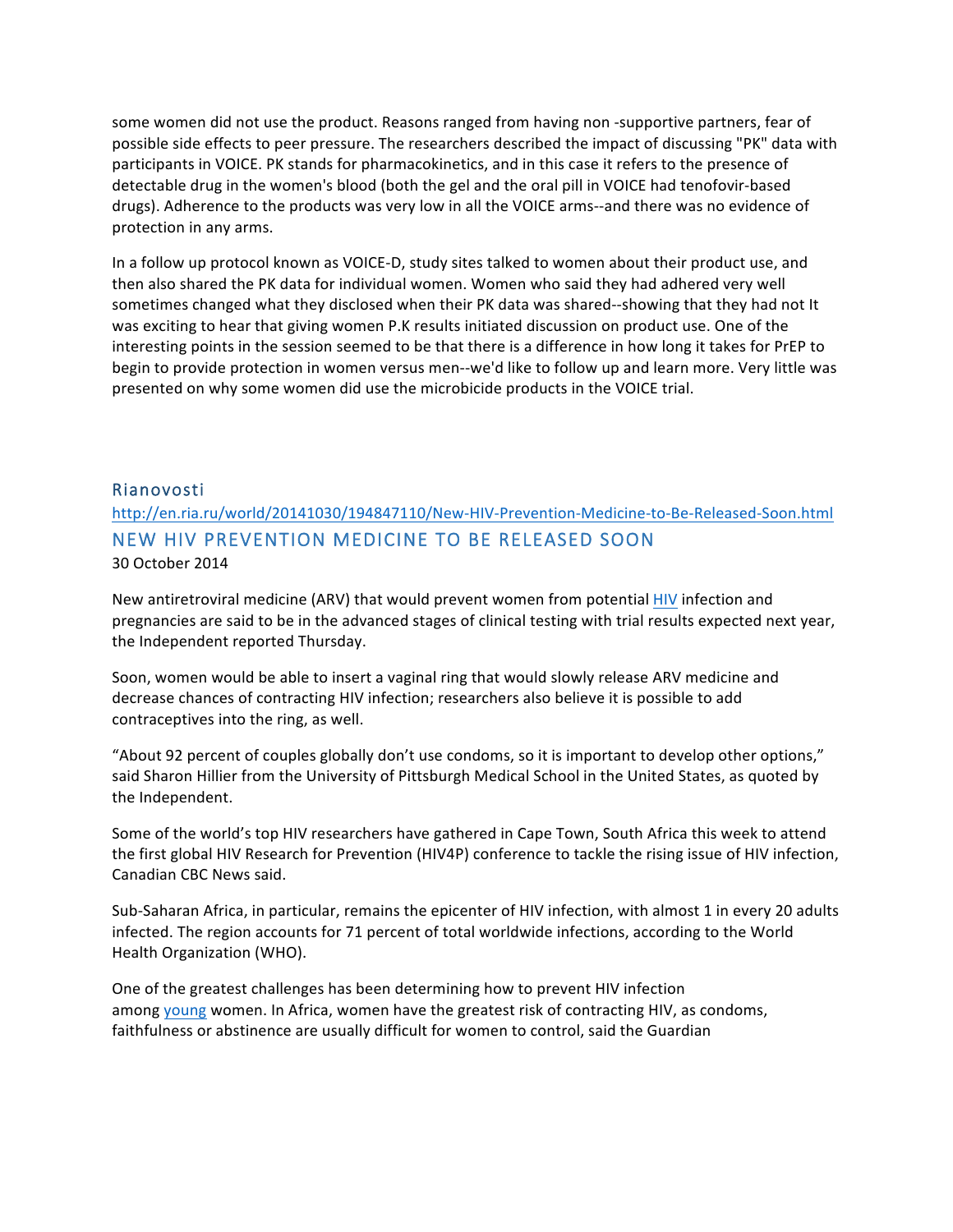## Times Live

http://www.timeslive.co.za/thetimes/2014/10/30/the-snip-cuts-risk-of-syphilis-for-women

## THE SNIP CUTS RISK OF SYPHILLIS FOR WOMEN

Katharine Child 30 October 2014

Researchers analysing data from a trial examining the use of anti-retrovirals as prevention for HIV, have found that circumcision offered high protection to both men and their female partners against syphilis.

An article about the study in the upcoming November edition of The Lancet praised the fact that circumcision was now benefitting women.: "This is the first study to our knowledge that has reported a statistically significant reduced risk of incident syphilis among female partners with circumcised male partners."

Syphilis can cause irreversible brain damage and damage to a person's heart. Pregnant women with syphilis can have complications during pregnancy or a sicker baby.

The finding is significant, said researcher Professor Jared Baeton, from the University of Washington, because "syphilis is a strong risk factor for HIV and reduced syphilis risk could add to HIV prevention".

An existing sexually transmitted disease increases a person's risk of contracting HIV so less cases of syphilis could translate into fewer HIV infections. Less sexually transmitted infections as a result of circumcision also would save countries money on syphilis treatment, according to an editorial in the Lancet.

Baeton also said "reducing syphilis would be an exciting extra benefit to circumcision roll-out".

In a bid to reduce HIV infection rates, more than six million men in 14 countries in East and Southern Africa have been circumcised since 2007, with the World Health Organisation hoping that 20 million men in Africa will get the snip by 2020. Circumcision reduces a man's chance of contracting HIV by 60%.

To understand circumcision's role in reducing the chance of getting syphilis, researchers had analysed data from the Partners trial, which had studied 4176 couples in Kenya and Uganda in which one partner was positive and the other negative.

Results from the analysis showed an HIV negative man who was circumised was 42% less likely to get syphilis and a HIV positive man had 62% protection from syphilis. Women with a circumcised partner was 59% less time to get syphilis, with up to 75% protection if they were HIV negative.

New data presented on Tuesday at the HIV Research for Prevention conference in Cape Town showed women who used anti-retroviral gel in a trial to see if it worked against HIV were 46 % less likely to acquire Herpes compared to women who seldom or never used the gel.

University of Washington doctor Jeanne Marrazzo who did the work said more research is needed.

There is no anti-retroviral gel on the market yet.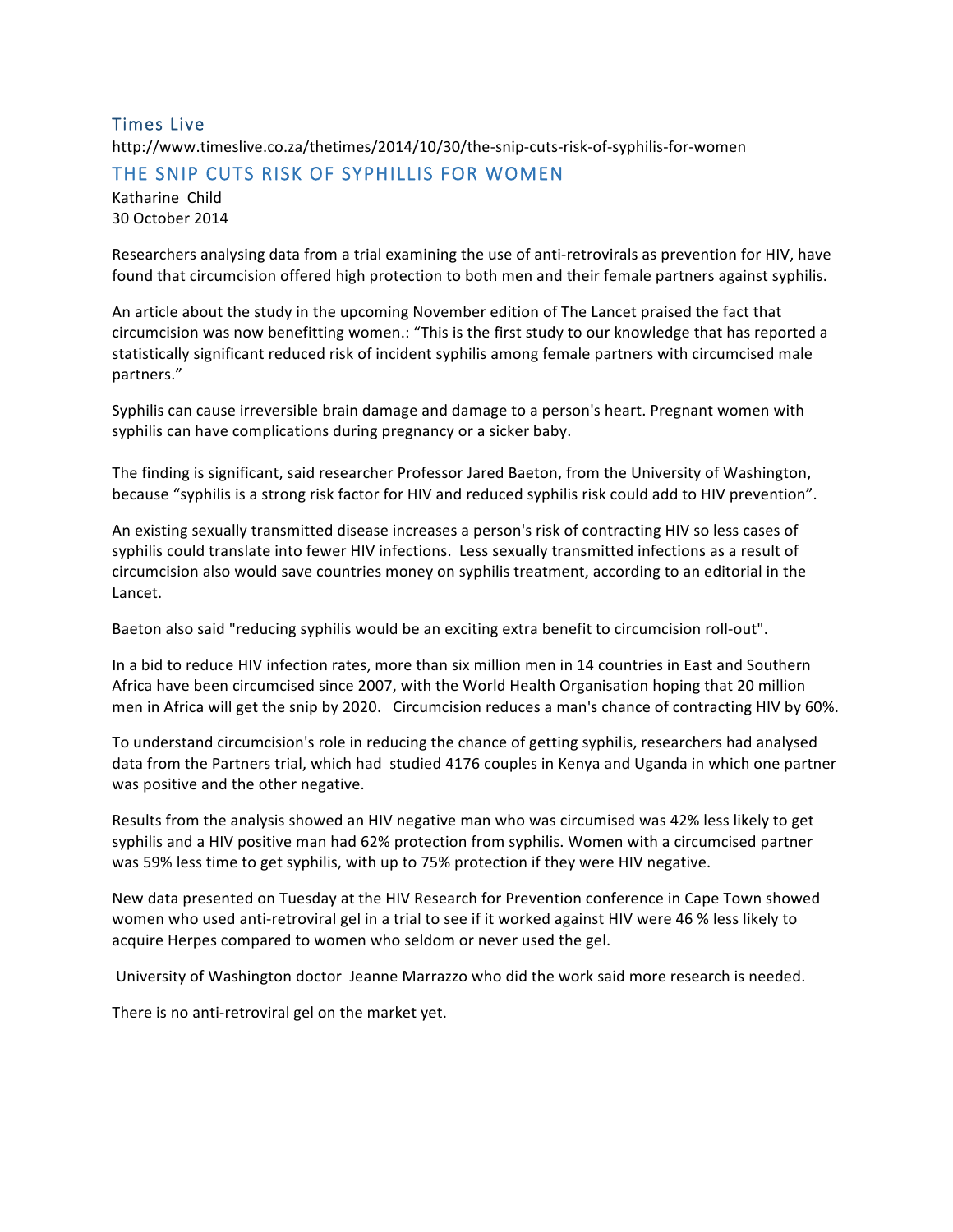## Fierce Vaccines

http://www.fiercevaccines.com/story/south-african-trial-renews-hopes-failed-hiv-vaccine-combo/2014- 10-30

# SOUTH AFRICAN TRIAL RENEWS HOPES IN FAILED HIV VACCINE COMBO Emily Mullin

30 October 2014

An HIV vaccine regimen that failed in a notable clinical trial conducted in Thailand has been given a new chance to prove itself.

In a trial in South Africa, the two experimental vaccines in the famous 2009 "Thai trial"--one from Sanofi (\$SNY) and another developed by VaxGen--passed a key hurdle, eliciting robust immune responses in 100 healthy adults.

The findings are significant considering participants in the two trials varied in ethnicity, body mass index, gender and age--all factors that were previously shown to impact the protective effect of the vaccines. Known as RV144, after the original Thai trial, the vaccine combo has been the only such regimen to show any promise against HIV. Even then, the candidate only demonstrated a modest level of protection in a study of more than 16,000 adults.

The investigational HIV vaccine combo combines Sanofi Pasteur's ALVAC-HIV vaccine, a modified canarypox vaccine, and AIDSVAX B/E vaccine, a glycoprotein 120 vaccine developed by VaxGen and now owned by the San Francisco nonprofit Global Solutions for Infectious Diseases. The regimen, originally designed to protect against two common strains of HIV in Thailand, is a prime-boost approach that uses ALVAC-HIV to prime and AIDSVAX B/E to boost immune response.

In 2009, the candidate was only 31% effective at reducing the risk of HIV transmission among trial participants. Researchers think the vaccine may have provided better protection against HIV sooner after vaccination and the effect waned over time.

The results from the South African trial, called HVTN 097, bode well for researchers hoping to test an improved version of the experimental vaccine regimen in South Africa beginning next year. The findings were presented at the HIV Research for Prevention conference this week in Cape Town.

## AIDSMAP http://www.aidsmap.com/Tenofovir-gel-use-associated-with-lower-HSV-2-risk-in women/page/2917807/ TENOFOVIR GEL USE ASSOCIATED WITH LOWER HSV-2 RISK IN WOMEN Lesley Odendal 30 October 2014

The risk of acquiring herpes simplex virus type 2 (HSV-2) was reduced by 46% (aIRR:0.54, 95%CI:0.30-0.97, p=0.038) among women who regularly used the vaginal gel containing tenofovir, according to a secondary analysis of the Vaginal and Oral Interventions to Control the Epidemic (VOICE) trial presented at the HIV Research for Prevention conference (R4P) in Cape Town, South Africa.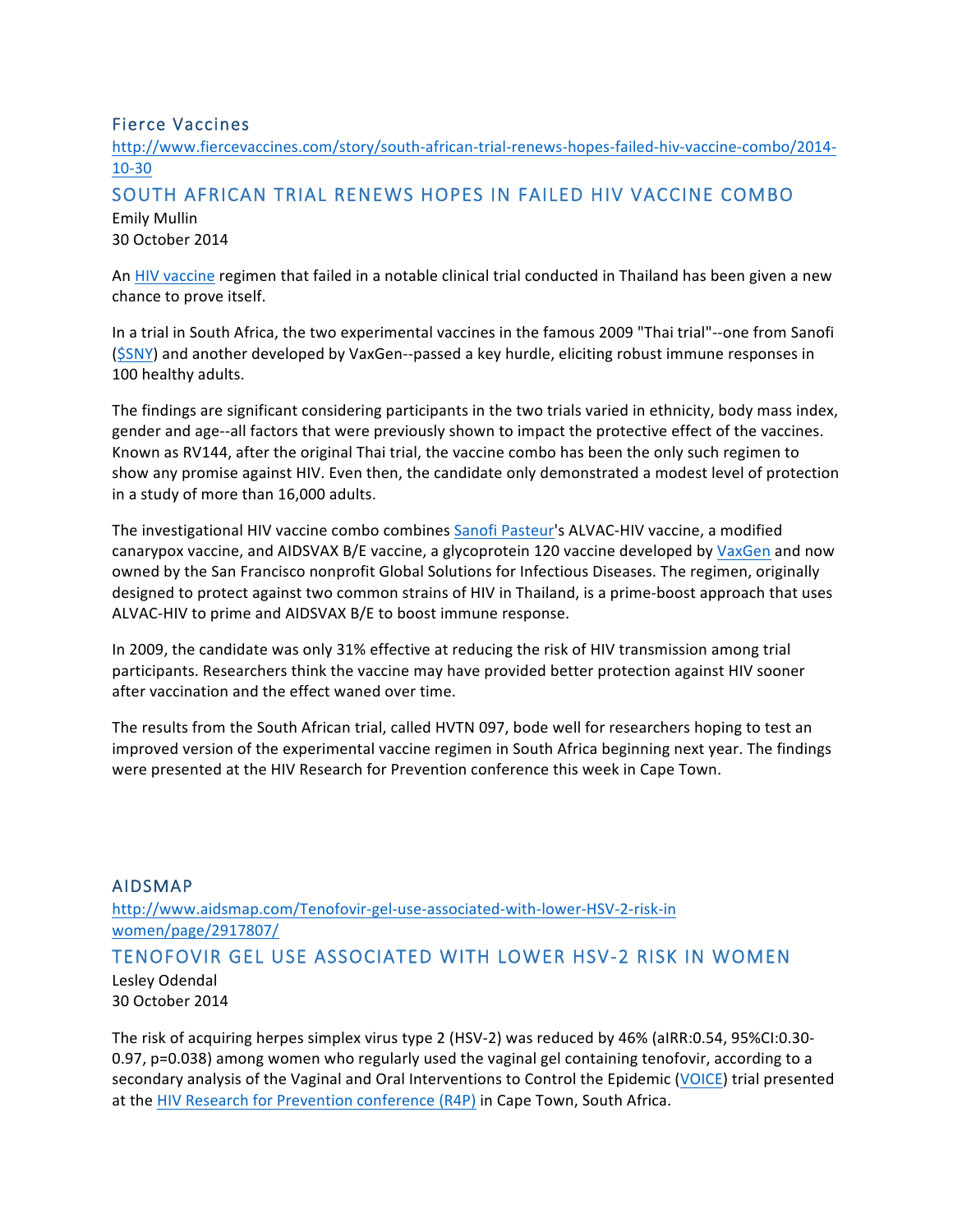There was no significant difference in the age, marital status, country, practice of anal sex, HIV status or hormonal contraceptive use between those who did acquire HSV-2 and those who did not.

"The findings provide additional evidence that tenofovir gel, a product developed to protect against **HIV, could potentially help in preventing one of the most prevalent sexually transmitted infections in** sexually active women in sub-Saharan Africa," said Dr Jeanne Marrazzo, who was presenting the study **on behalf of the VOICE study team.**

No biomedical prevention method currently exists for HSV-2, the most common cause of genital herpes. Women are especially susceptible to infection because it is more easily transmitted from an infected man to his female sex partner than from a woman to a man. "Because HSV-2 infection also greatly enhances the risk of acquiring and transmitting HIV, a product that protects against HSV-2 could have an important public health impact," said Dr Marrazzo.

Although the phase 2B, randomised, double-blind VOICE study was designed to test the safety and efficacy to prevent HIV of daily Truvada(tenofovir 300mg plus emtricitabine 200mg) as pre-exposure prophylaxis (PrEP), daily tenofovir (300mg) as PrEP, a 1% tenofovir-containing gel (similar to that used in the CAPRISA 004 study) to be used as a vaginal microbicide, the team amended the protocol to explore whether any of these products protect women from acquiring HSV.

This was done in response to the CAPRISA 004 study which unexpectedly found that tenofovir gel also reduced the risk of HSV-2 by 51% compared to placebo. Other studies have shown that daily tenofovir plus emtricitabine PrEP did not reduce HSV-2 acquisition among men who have sex with men (MSM), but that is did reduce HSV-2 acquisition by 30% in serodiscordant couples in thePartners PrEP study. In this secondary analysis, researchers focused on women with high adherence to the tenofovir gel according to their pharmacokinetic results, which measures the levels of the drug in their blood. Adherence in the original VOICE trial was poor with tenofovir detected in less than a quarter of samples from women asked to use the tenofovir gel.

The analysis found that HSV-2 incidence was 20.1% (95%CI: 15.9-25.2) in women who did not use the gel, compared to 11.5% (95%CI: 6.4-18.9) in women who used the gel regularly. 566 of the 1004 women assigned to use the tenofovir gel were HSV-2 negative at the time of enrollment. In follow up of 527 of these women, 92 women acquired HSV-2 (an overall incidence of 17.9%, 95%CI: 14.5-22.0 over 513 person-years), 77 of whom had no detectable drug in their blood sampled versus 15 whose blood levels indicated regular use of the gel. A comparison of the pharmacokinetic levels in participants' blood samples were taken from both their first quarterly visit and when they exited the study 12 months later. There was also no significant difference in the number of incident HSV-2 infections between the group who received a placebo vaginal gel (17.0%, n=90 of 529) and those who received the tenofovir gel but had no tenofovir plasma detected in their blood samples (19.2%, n=77 of 402) (aIRR:1.11, 95%CI:0.82-1.51, p=0.499).

Dr Marrazzo admitted that one of the limitations of the study is that it is a secondary analysis based on a subset of participants, which is subject to bias.

While the results of this study are encouraging, additional data are still needed. FACTS 001, a phase III trial that tested tenofovir gel used before and after sex (the same regimen as in CAPRISA 004), was designed specifically to determine whether the gel was safe and effective in reducing the risk of HSV-2 and HIV among 2059 women in South Africa. These results are anticipated to be available early next year.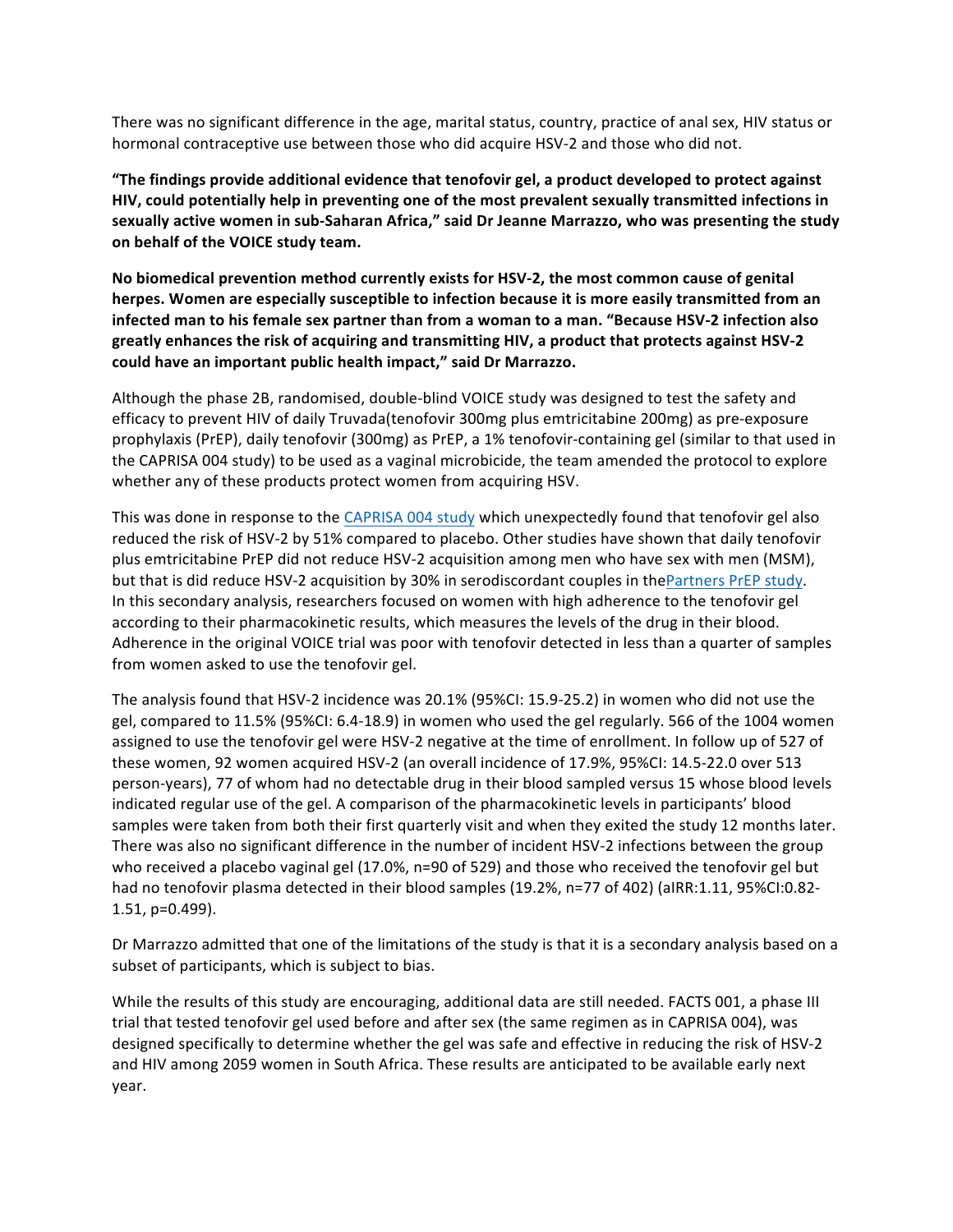### AIDS MAP

http://www.aidsmap.com/Injectable-cabotegravir-makes-progress-towards-human-efficacy-studiesdoubts-about-injectable-rilpivirine/page/2917773/

## INJECTABLE CABOTEGRAVIR MAKES PROGRESS TOWARDS HUMAN EFFICACY STUDIES: DOUBTS ABOUT INJECTABLE RILPIVIRINE

Gus Cairns 30 October 2014

Researchers have determined the dose of an injectable formulation of the integrase inhibitor cabotegravir (formerly GSK744) that will be taken into efficacy trials to see if it can be used for preexposure prophylaxis (PrEP). Studies in animals were presented earlier this year suggesting that drug levels stayed high enough in the body for it to be injected quarterly, and now studies of drug concentration in humans have confirmed that an 800mg intramuscular injection will be given once every twelve weeks in efficacy trials.

Progress on an injectable formulation of another drug, rilpivirine, received a setback, however, when animal studies showed it lost its efficacy against viral challenge after only 18-21 days.

#### **Cabotegravir**

Bill Spreen of GlaxoSmithKline reminded the Research for Prevention conference in Cape Town that experiments in monkeys had shown that cabotegravir almost completely protected a group of monkeys from infection with a monkey-adapted version of HIV.

Drug level monitoring studies in human volunteers have found that at a dose of 500mg produces level of the drug that stay within the therapeutic level for as long as 16 weeks and that the drug's 'half-life'  $-$  its rate of elimination in the body  $-$  is 25 times longer with the injectable formulation than with the oral cabotegravir pill that is being developed for HIV treatment. They calculated that an 800mg dose every twelve weeks should result in trough levels of drug that are still over eight times the 90% inhibitory concentration  $(IC_{90})$  of the drug – the level that should reduce viral replication by 90%.

It is important to study the concentration of a drug being used for PrEP in the genital tissues as well as in the blood, as this is where HIV gets into the body in most cases. Here they made some interesting findings. Using a dose of 400mg, or half the dose to be taken into efficacy studies, they found that the concentration in tissues was considerably lower than it was in the blood. The concentration in vaginal **tissue was 28%, in the cervix 16% and in the rectum 8% of blood plasma concentrations.** This is not unexpected as the same is found when drugs are dosed orally. There was also an expected variation by body weight. Drug elimination rates were 35% higher in the 10% of volunteers with the lowest BMI (body mass index) and 20% in the corresponding proportion of heaviest volunteers. These differences, however, are not sufficient to need different doses for different body weights.

What was more unexpected was that men turned out to eliminate the drug considerably faster than women – from 2.8 times faster in the lowest-BMI subjects to 3.1 times faster in the heaviest ones. This is probably because women have higher levels of fatty tissue, which releases the drug more slowly. Spreen commented that different doses for men and women might be needed if phase II studies suggested this made a clinical difference. These will start next year.

#### **Rilpivirine**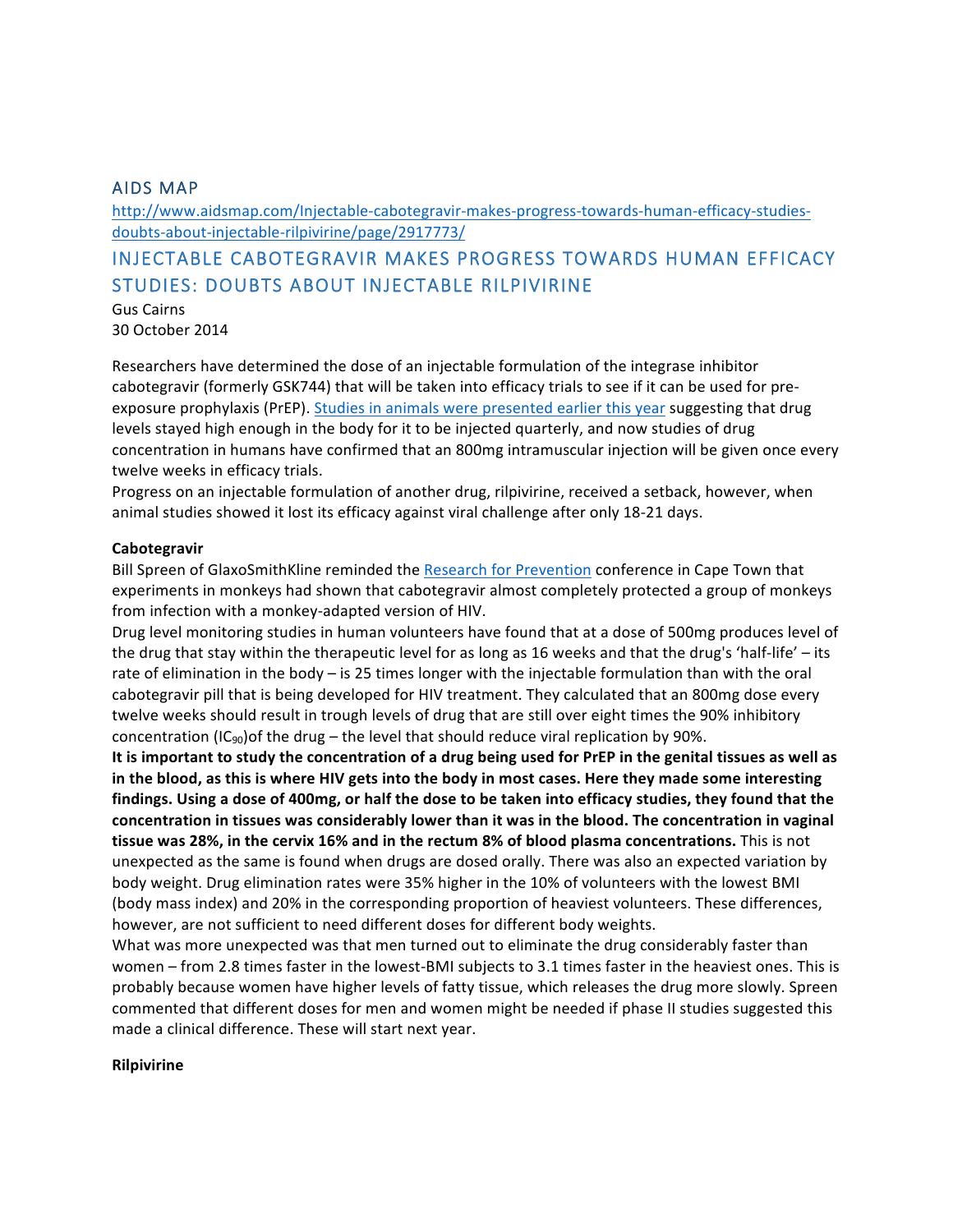What is less certain is whether another drug wil be taken forward as injectable PrEP. This is TMC278LA, which is an injectable formulation of the non-nucleoside reverse transcriptase inhibitor rilpivirine (*Edurant*, also in *Eviplera/Complera*).

This drug was recently given to laboratory mice that are genetically adapted to become infected with HIV. In a study where mice were challenged with a single HIV variant a week after receiving TMC278LA, no mice were infected compared with every mouse in a control group that only received a placebo injection.

In a second experiment, the mice were challenged with three separate strains of HIV a week after receiving the PrEP injection, and were then challenged with a fourth strain two weeks after that (three weeks after PrEP).

One out of eight mice did become infected with one of the three viral strains in the first challenge. However, and disappointingly, another five mice became infected with the fourth strain of virus they received at week three.

Interestingly, signs of infection appeared only after a delay of up to a month and in one mouse, an infection with one of the first three viral strains only became apparent after a two-week delay, suggesting that the TMC278LA was slowing down viral replication, but the fact that three-quarters of the mice eventually became infected with challenge virus may put a question mark over injectable rilpivirine at PrEP.

Humans are less like mice than monkeys, however, and presenter Olivia Snyder commented that the metabolised drugs faster, so TMC278's effect could last longer in humans. Further experiments are going ahead to quantify the dosing interval needed, but clearly this drug is not going to be useful for PrEP, though it could have limited use as treatment in some patients.

### CBC News

# https://ca.news.yahoo.com/microbicides-empowering-tool-prevent-hiv-201846194.html MICROBICIDES AN "EMPOWERING TOOL" TO PREVENT HIV INFECTION IN WOMEN

30 October 2014

Microbicides, products specifically aimed at protecting women from HIV without the need to negotiate condom use, are missing in the scientific response to the AIDS pandemic, say researchers working to bridge the gap.

In North America and Europe, HIV is most prevalent in the gay population. But in sub-Saharan Africa, where the virus has taken the greatest toll, the face of the epidemic is a young African woman, said Elizabeth Bukusi, deputy director of research and training at the Kenya Medical Research Centre.

"We need an option that women have the choice about using," Bukusi said. "If she can't protect herself because her partner will not put [a condom] on, we need her to have something she can use to **protect herself."**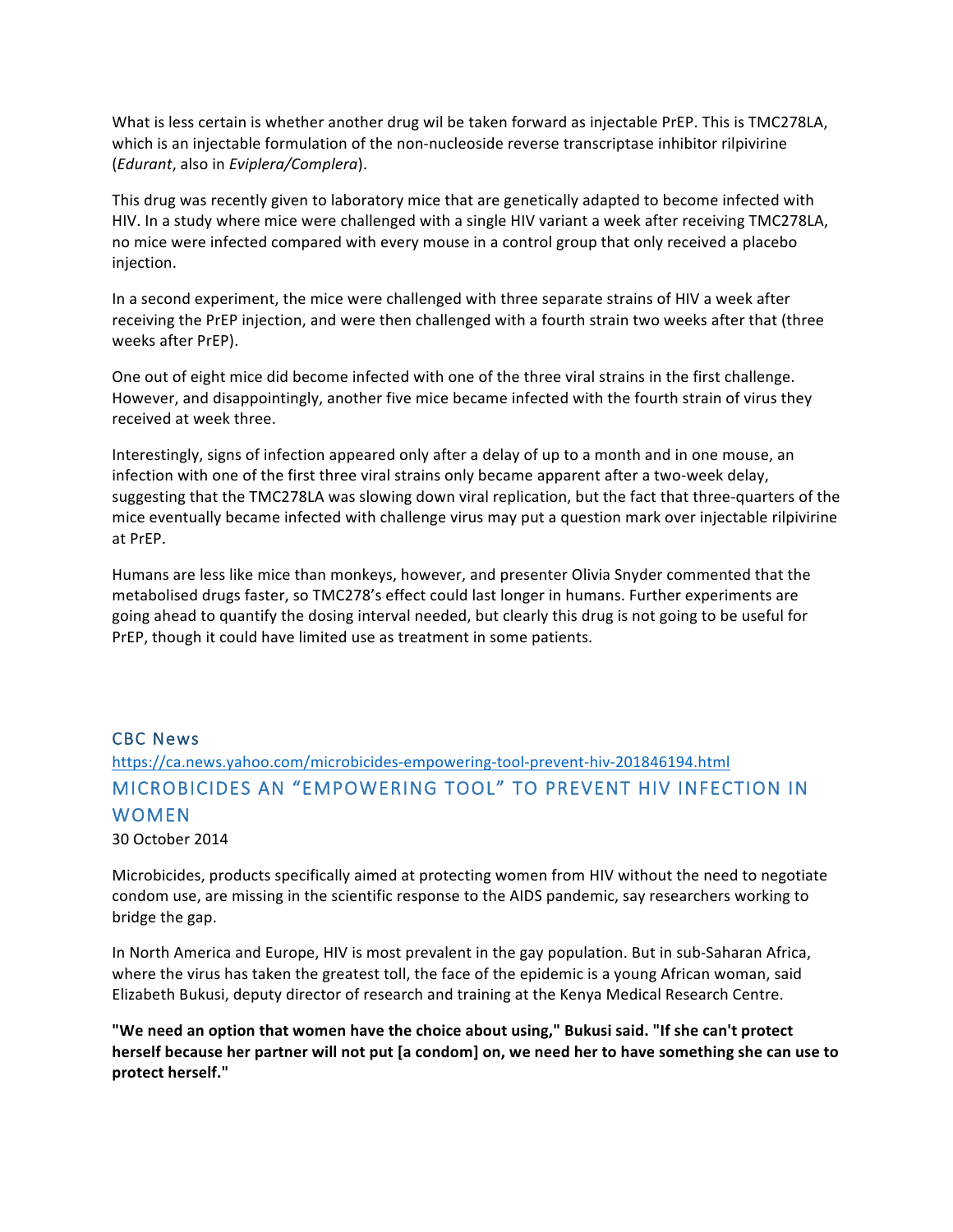At Crossroads, a poor township with one of the highest rates of HIV in South Africa, residents are recruited for various HIV prevention studies. In return, participants are offered health care and the community receives educational and recreational programs.

For two years, Ntanda Kiwana has attended a clinic for monthly checks as part of a trial to see whether a vaginal ring with a long-acting microbicide embedded in it can prevent women from becoming infected.

"I don't even feel it," she said.

Prof. Sharon Hillier of the University of Pittsburgh is principal investigator for the Microbicide Trials Network, directing research projects in seven countries.

### "I think microbicides are just the kind of empowering tool that give women the chance to control their **own health," Hillier said.**

There are several microbicide designs that work to provide a physical barrier to keep out HIV and other sexually transmitted viruses from attaching to the vaginal walls or boost natural vaginal defences, such as by manipulating acidity levels.

So far, one study has shown a microbicide gel is partially effective against HIV. Researchers say two large studies reporting results in 2015 will likely confirm and possibly surpass that finding.

Two trials with microbicidal rings will release results shortly after. If the trials are successful, the products could be available to use commercially in a few years.

The HIV Research for Prevention Conference in Cape Town ends tomorrow.

### AVAC (Africa Science News)

http://www.africasciencenews.org/en/index.php?option=com\_content&view=article&id=1377:nigerianadvocate-oyelakin-taiwo-oladayo-posthumously-wins-2014-omololu-falobi-award-for-excellence-in-hivprevention-research-community-advocacy&catid=63:health&It

# NIGERIAN ADVOCATE OYELAKIN TAIWO OLADAYO POSTHUMOUSLY WINS 2014 OMOLOLU FALOBI AWARD FOR EXCELLENCE IN HIV PREVENTION RESEARCH COMMUNITY ADVOCACY

31 October 2014

*Oyelakin Taiwo Oladayo, a passionate advocate for the rights of young people living with and affected by HIV* and AIDS, has posthumously received the fifthOmololu Falobi Award for Excellence in HIV Prevention *Research Community Advocacy. The award was accepted on behalf of his family by fellow Nigerian advocate Olayide Akanni during the closing plenary of the HIV Research for Prevention (HIVR4P) conference.*

Taiwo focused his work on the rights and dignity of those who are most marginalized. He helped form the first network of young people living with HIV in Nigeria (APYIN). He also helped create Youths and Adolescents Network on Population and Development in Africa (AFRIYAN) and, recently, the Network of Young People Living with HIV in Africa (AY+N).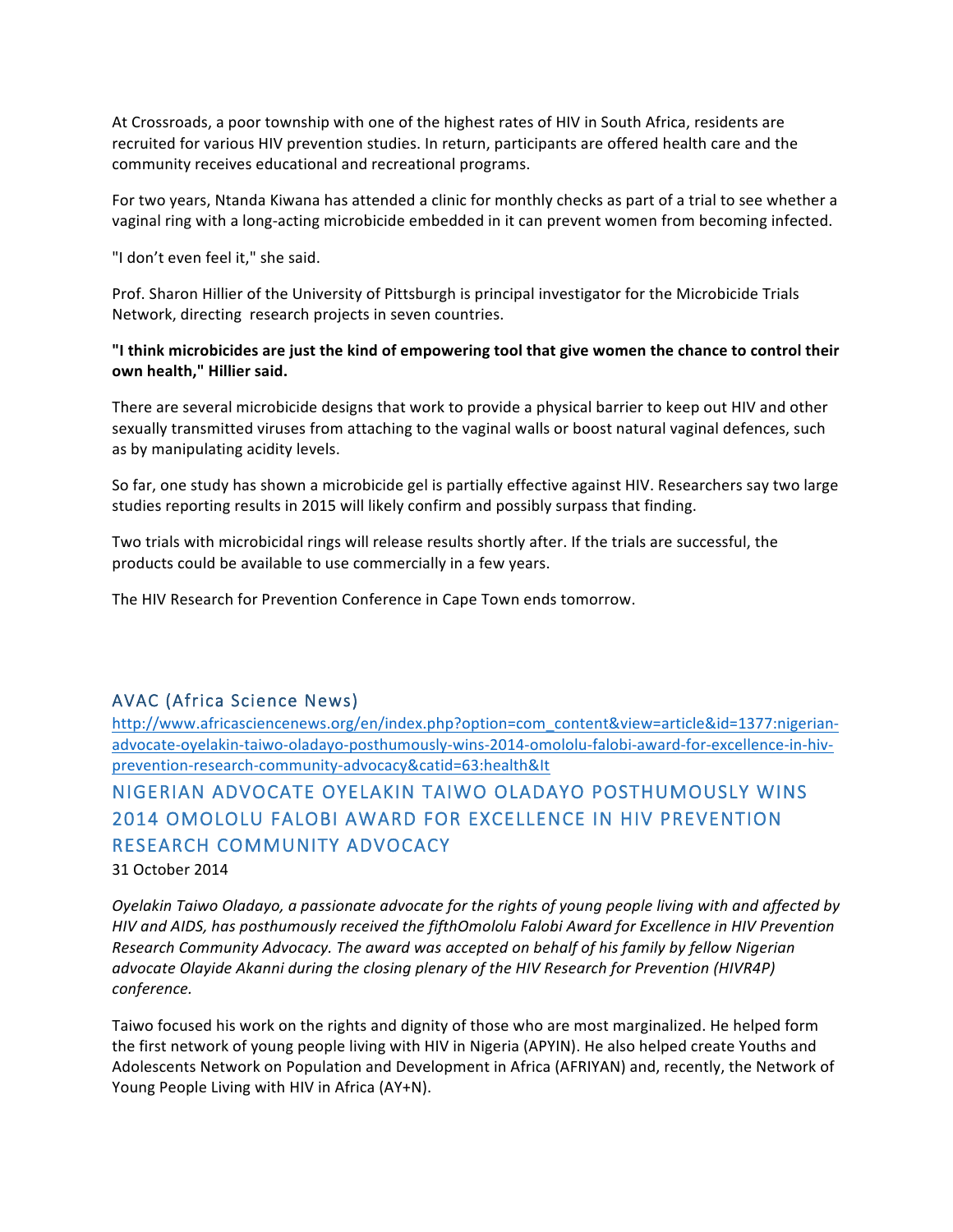Taiwo was the co-chair of the Global Network of People Living with HIV Y+ Leadership Initiative. He was also a 2013 AVAC Advocacy Fellow hosted by Positive Treatment for Action in Nigeria. His Fellowship project sought to amplify the voices of young women as plans for Option B+ were being considered in Nigeria, and ensured their recommendations were included in national prevention plans. On Thursday, 17 April 2014, Oyelakin Taiwo Oladayo was killed in a car accident in Lagos.

The Omololu Falobi Award highlights the essential role of community advocacy and leadership in HIV prevention research. It celebrates the life and values of the late Omololu Falobi, a long-time HIV advocate and journalist who founded Journalists Against AIDS (JAAIDS) in Nigeria.

Falobi was an instrumental pioneer member of the Nigerian Treatment Access Movement, and cofounded the New HIV Vaccine & Microbicide Advocacy Society. Omololu was killed in Lagos, Nigeria in October 2006. The award serves as an ongoing legacy that recognizes his commitment and lasting contributions to HIV prevention research advocacy.

"Omololu was a visionary leader and activist, who accomplished much in his too-short life. He dedicated himself to powerful advocacy for HIV and HIV prevention research in Nigeria, Africa and worldwide," said Olayide Akanni. "His legacy lives on through this award and through the work of JAAIDS. Taiwo reminds us of our friend Omololu in many ways. He was a brilliant young Nigerian advocate lost to us too soon. He embodied Omololu's ideals in many ways by making the work of HIV advocacy his life's work as well. In his short professional life, he proved himself a leader and an inspiration to many; he believed that HIV prevention research was an important part of addressing the epidemic."

### "Taiwo's work is an inspiration for us all. He exemplifies the passion and commitment that is the lifeblood of advocacy and activism. We must all continue to speak with his voice and amplify his message," said Anna Forbes, recipient of the 2012 award.

For the 2014 award, the coordinating committee, with endorsement from past recipients, past reviewers and advocates, unanimously decided to present the award to Taiwo instead of seeking nominations for deserving candidates. A plaque and cash award will go to the family he left behind, including his new bride and his father.

### "Taiwo's passion for his work inspired all of those around him. I know his work made a difference in the lives of young women and other Nigerians living with HIV. I am so happy that his fellow advocates have given him this honor," said Abiola Oladayo, his wife.

The award was presented by Manju Chatani-Gada of AVAC, who directs the AVAC Advocacy Fellows Program.

**"Taiwo had many dreams and many aspirations for the future - as an international activist, as a photo** documentarian, as a politician, as many things. Like Omololu, Taiwo lived his life in a hurry. And like him, he left his mark on all those who met him," Chatani-Gada said. "Taiwo's work exemplified the spirit of this award to recognize community advocates' critical role in research and in getting new options to those who need it most."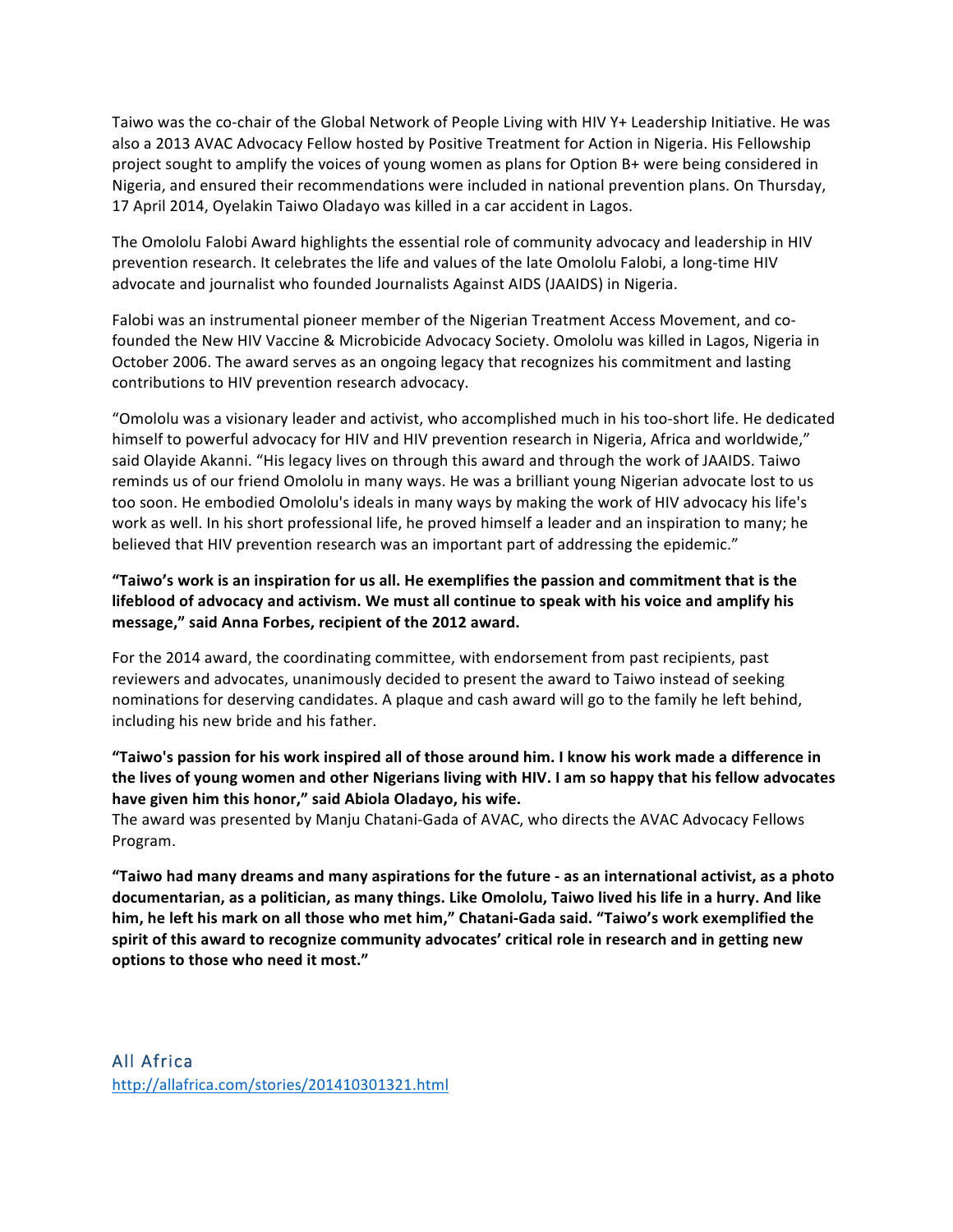### AFRICA: THE WAY WE WERE- AND THE WAY WE SHOULD BE

Steven Wakefield 30 October 2014

Cape Town — This blog reads best with a Gladys Knight and the Pips singing "The Way We Were" in the background.

Especially the lyrics: Can it be that it was all so simple then, Or has time rewritten every line, And if we had the chance to do it all again, Tell me, would we? Could we?

Today at the R4P HIV conference there was a wonderful session of six ten minute presentations under the topic "Good Participatory Practice In HIV Prevention." These sessions provided an excellent followup to the plenary talks this morning "Targeting Biomedical Preventions to Different At-Risk Populations". We heard some clear suggestions on how GPP had been used to expand and extend community engagement. Each presenter noted specific examples of practical utilization of these principles.

Unfortunately there was little time to note three important factors: 1) The relationships that lead to successful GPP implementation are best actualized when scientific leadership provides resources (sufficient dollars, rand, euros...) to hire and trust staff to navigate relationships.

2) Persons must be trained after they express a willingness to serve science and scientific endeavors on behalf of their communities. They give an incredible amount of time and energy in love for their communities and in as responding volunteers to improve life locally.

3) The shaping of the science of prevention requires a dialogue that results in better understanding for community and researchers but also demands willingness to discover new paths forward as both roles work for better life.

It is not just about the proper conduct of science. It is not just about fighting a virus. Back in the 80s as we marched on the steps of City Hall in Chicago, Dr. Renslow Sherer asked "is this a rally about HIV/AIDS, human rights, sexual freedom or what?" I answered "yes". GPP ensures we all work for a better human experience in the face of a virus that continues to mystify.

*This article originally appeared on WhatsUpHIV, a live blog set up to report all the developments from HIV* R4P, the world's first global research conference dedicated to biomedical HIV prevention.

### All Africa

http://allafrica.com/stories/201410301292.html

### AFRICA: WE NEED TO TAILOR STRATEGIES TO SUIT SPECIFIC COMMUNITIES Rob Newells 30 October 2014

One of the challenges we have had in the United States around PrEP implementation, particularly among black men, is mistrust of the medical establishment. Even as the Affordable Care Act serves to address issues with health care access, many black men remain suspicious of doctors and pills. For a community plagued by health disparities and other structural challenges, resistance to PrEP may also be an issue of power dynamics. During the Wednesday plenary at HIVR4P, we heard about a community concern that biomedical interventions like PrEP inherently shift the focus of control toward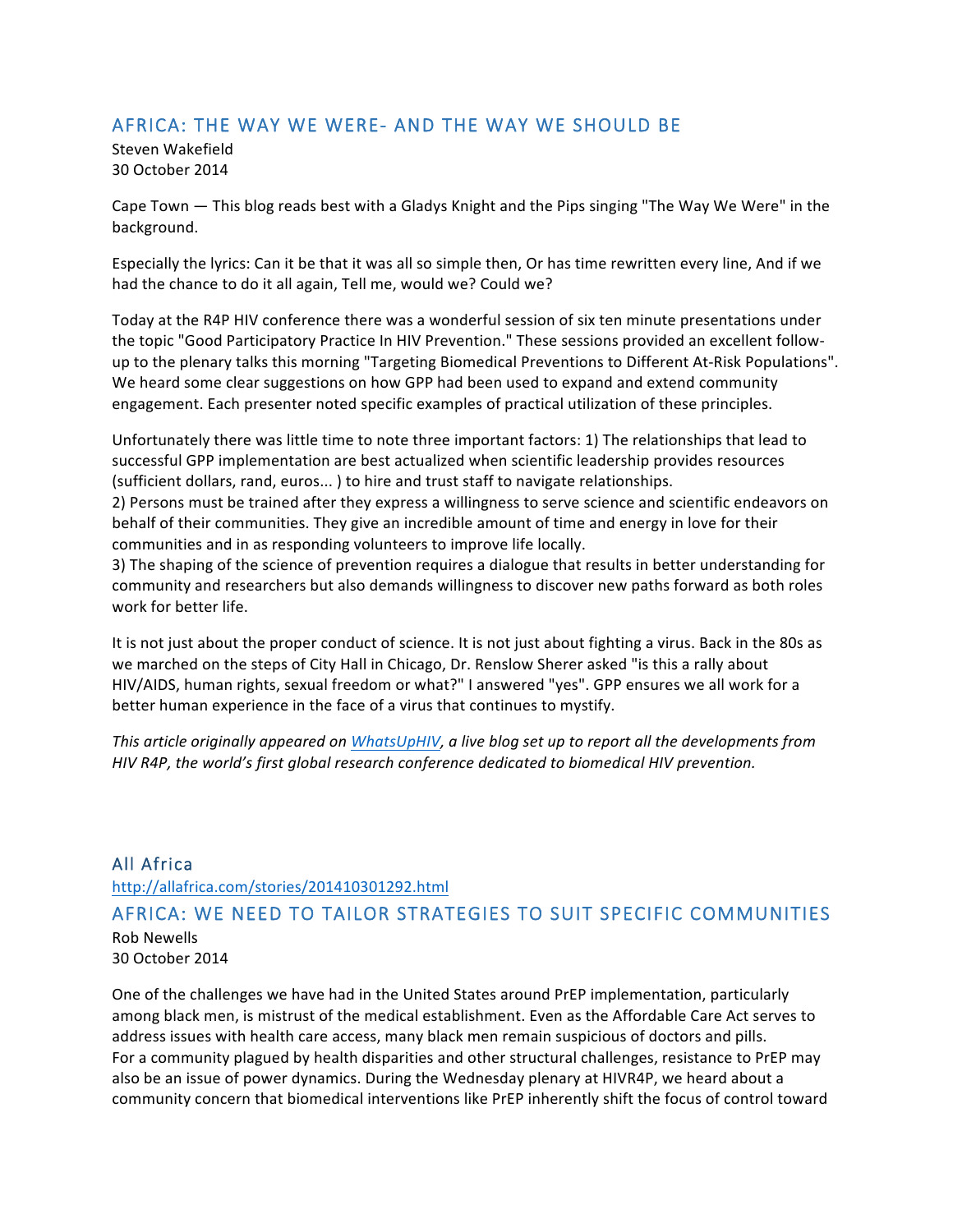the medical establishment and government bureaucracies, and away from community. How do we overcome implementation challenges if the community does not feel it has control - or worse - if the community feels like it is being controlled?

Over the first two days of HIVR4P, what has piqued my interest is the idea presented by both Anthony Fauci and Chris Beyrer that HIV prevention strategies need to be tailored to specific populations. It's really common sense. One size does not fit all. As Dr. Beyrer said in his Wednesday plenary presentation, there may be different standards for different populations, even in the same community.

We know that treatment as prevention is an effective strategy for people living with HIV. PrEP works for men who have sex with men, serodiscordant couples, and people who inject drugs. There is hope for vaginal rings and microbicide gels that would benefit female sex workers. ARV-based prevention is a power tool in the toolbox of HIV prevention options, but it will serve us well to remember that combination prevention is not just about combining biomedical interventions.

Biomedical interventions are the shiny, new toys in the HIV prevention world. They are the electric drill and the nail gun in our prevention toolbox, but we can't forget that the screwdrivers and hammer are still in there, too, and they have to be just as available as the power tools. An article published as part of Lancet's HIV and Sex Workers series in July 2014 suggested that "new biomedical technologies must be additive to, not replacements for, more established prevention modalities."

Just because we have new, effective ways to prevent HIV transmission does not mean we can afford to retreat from evidence-based prevention methods. We need to understand the local epidemic, identify key populations, and develop tailored combination prevention approaches, including behavioral and biomedical prevention options, and the community must be involved every step of the way. *This article originally appeared on WhatsUpHIV, a live blog set up to report all the developments from HIV* R4P, the world's first global research conference dedicated to biomedical HIV prevention.

### All Africa http://allafrica.com/stories/201410301308.html AFRICA: PREP FOR A NEW ERA Emily Bass 30 October 2014

It was an exciting morning for pre-exposure prophylaxis (PrEP) using daily oral TDF/FTC (brand-name Truvada). In the morning plenary session, Chris Beyrer, of Johns Hopkins University and president of the International AIDS Society, spoke about HIV prevention in sex workers, gay men and other men who have sex with men. Beyrer pointed out that there is only one country implementing PrEP - the United States - at a national level.

"I can't wait until the PrEP era begins," Beyrer said. "Hopefully it is going to be soon." Beyrer is a staunch human rights advocate - founder and director of the Center for Health and Human Rights at Johns Hopkins - and it is good to hear support for PrEP in the context of a rights-based response. As he noted, there are many concerns in civil society about biomedical interventions like PrEP and ART for treatment and prevention, since the medical establishment is, often, linked with the state - eg governments that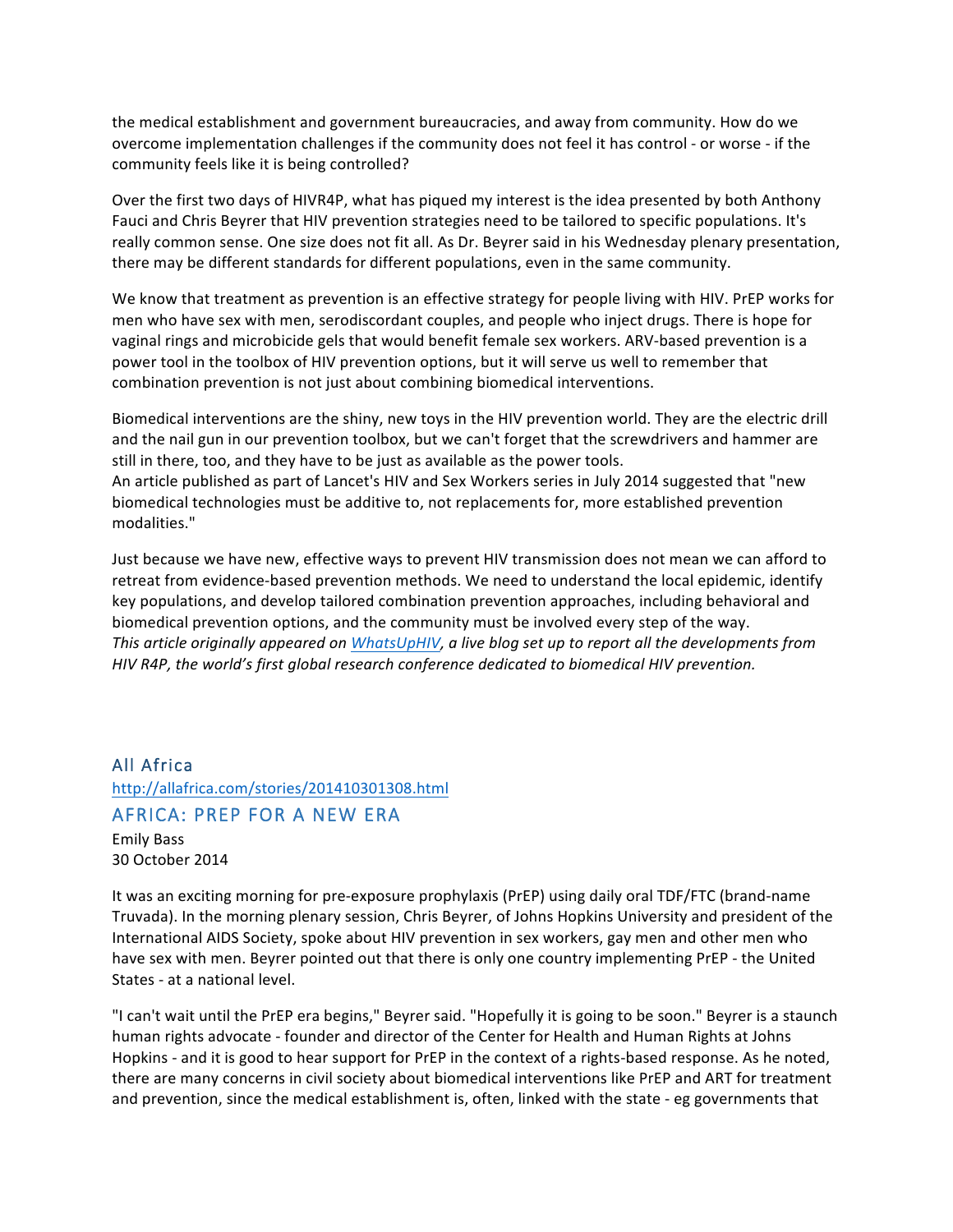may be actively criminalizing and persecuting the very populations who are being targeted with new biomedical strategies. Beyrer's embrace of both rights and biomedical interventions is exactly what's needed - and it will be exciting when the PrEP era, as he defines it, begins.

Speaking of the PrEP era, it took a leap forward while the plenaries were taking place, as the French research agency ANRS released a press release announcing that its IPERGAY trial, which had been designed to evaluate intermittent PrEP use, had found evidence of efficacy and was going to end its randomized, placebo-controlled design.

Briefly, this trial was launched after the iPrEx trial of daily oral PrEP showed efficacy in gay men, other men who have sex with men and transgender women. It sought to test intermittent use and had a placebo arm - a design decision that raised ethics questions from the outset, given the evidence of efficacy from iPrEx.

The investigators had explained that since PrEP was not available or evaluated in France, the design was warranted. Plenary speaker Brigid Haire, who gave a compelling, nuanced talk on trial ethics and biomedical prevention, mentioned these questions specific to IPERGAY - perhaps at the precise moment that the press release was being released announcing the changes in the trial. (Kudoes to Haire and indeed anyone who isnt checking email compulsively during conferences ...)

In a delicious turn of phrase, Haire referred to the "tantalizing whiff of data" from the UK PROUD study of PrEP in gay men and other MSM. This trial found compelling evidence of efficacy earlier this month - a finding that triggered a review of the IPERGAY protoocol. It's exciting when a field evolves in real time let's hope it keeps happening, as fast as Beyrer suggests it should.

This article originally appeared on *WhatsUpHIV*, a live blog set up to report all the developments from *HIV* R4P, the world's first global research conference dedicated to biomedical HIV prevention.

# All Africa http://allafrica.com/stories/201410301283.html SOUTH AFRICA: SEX WORKERS- THE STRUGGLE CONTINUES

Amanda Luyenge 30 October 2014

Particularly in South Africa were sex work hasn't been legalised, sex workers are at risk of contracting the virus every day and those who have contracted it struggle to access treatment. Decriminalising sex work has been under discussion since 1994 but until this day, the struggle continues and so does the spread of HIV.

The HIV Research 4 Prevention conference kicked off this Wednesday morning by looking at targeting biomedical preventions for different at risk populations. You might be wondering what an "at risk population" is, well this is a group of people who share a characteristic/s that causes each member to be vulnerable to a particular event, in this case HIV.

Sex Workers are seen as a population at risk of HIV because they make a living by having sexual intercourse and sexual intercourse is the main form in which HIV is transmitted. They are at risk because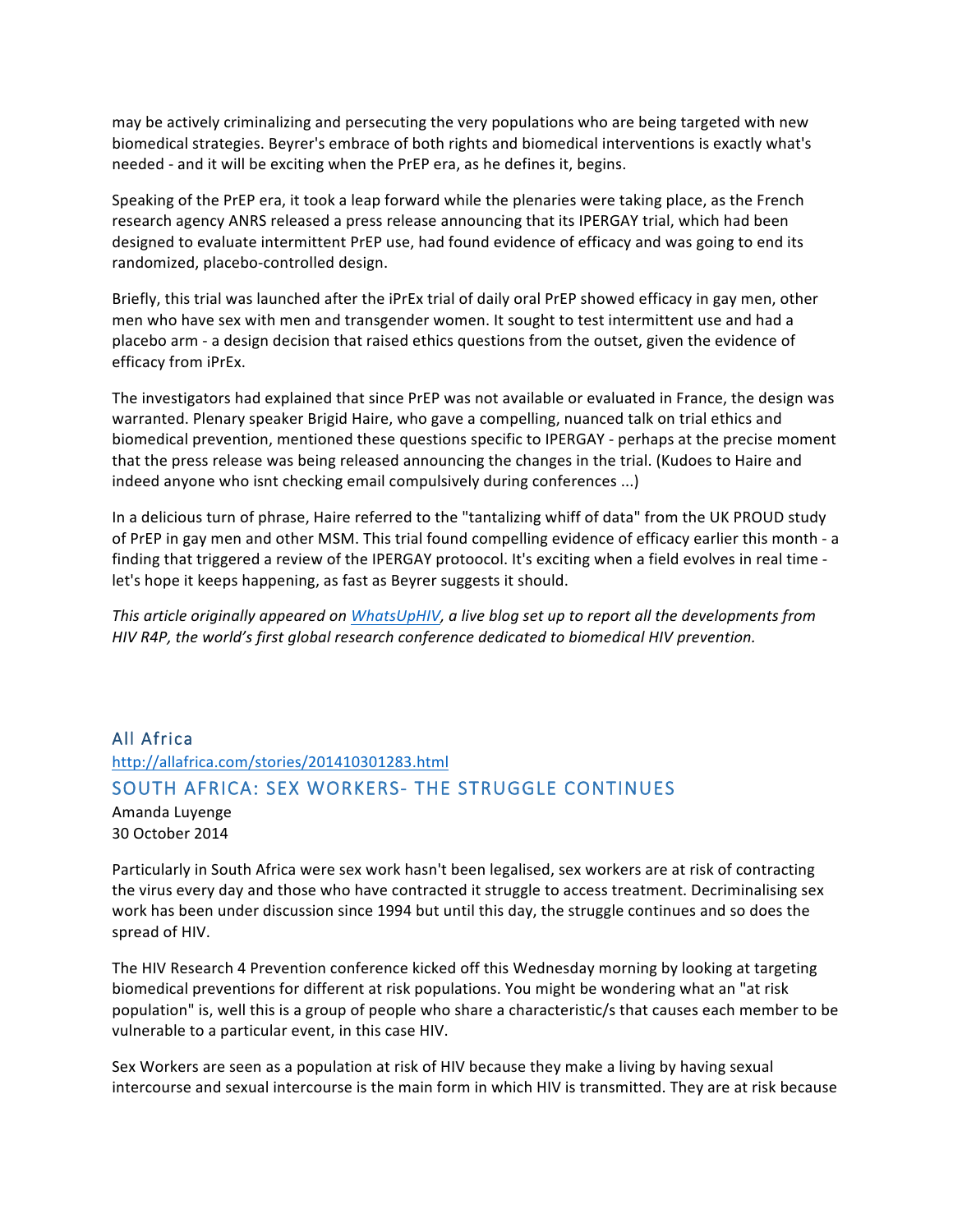they are not protected by the law. Instead the law turns its back on them and they are left in the little corner with little access to anything, particularly treatment.

Dr Chris Beyer, a researcher from the Johns Hopkins Bloomberg School of Public Health pointed out a few barriers in HIV treatment and prevention around sex workers. Sex workers are ashamed of visiting health care centres to get medical treatment because people will look askance at them and so they would rather carry on and keep spreading HIV.

If we plan on reaching an HIV free generation, we need to look at this at-risk population because, with increasing unemployment, the number of sex workers increases. In a session on Reproductive hormones and HIV risks, the data showed the need for the ECHO trial, which is a proposed ... see more »

This article originally appeared on *WhatsUpHIV*, a live blog set up to report all the developments from *HIV* R4P, the world's first global research conference dedicated to biomedical HIV prevention.

### IAVIREPORT

### http://www.iavireport.org/Blog/archive/2014/10/29/vaccine-from-thailand-shows-promise-in-southafrica.aspx

### VACCINE FROM THAILAND SHOWS PROMISE IN SOUTH AFRICA

### 29 October 2014

Glenda Gray, executive director of the Wits Health Consortium's perinatal HIV research unit in South Africa, presented data today at the HIV R4P conference in Cape Town indicating that the prime-boost vaccine candidates initially tested in the RV144 trial in Thailand—the only HIV vaccine trial to date to show any efficacy—induced cross-clade immune responses in a Phase I safety trial conducted in South Africa, with immunogenicity similar to or greater than that of the responses induced in Thai volunteers. The vaccine, designed for testing in Thailand where clade B and recombinant E/A HIV predominates, was found 31% effective in preventing HIV infection among Thai volunteers. Meanwhile, clade C HIV is the predominant strain in South Africa.

This January, researchers here will start a Phase I study evaluating a clade C-specific HIV vaccine regimen, along with a new adjuvant, known as MF59, aimed at boosting the potency of the vaccine candidates and the durability of the immune responses it induces. Gray said on Tuesday that if results from this Phase I study are encouraging, then Phase III efficacy trials of this vaccine regimen are expected to begin sometime in 2016 or 2017. Efficacy trials will involve as many as 7,000 volunteers. Even if the vaccine regimen is only partially efficacious, Gray doesn't see this as a problem. "A partially efficacious intervention to prevent HIV acquisition would have public health benefit," she says. Ultimately regulators will decide, but licensure for a vaccine could come with efficacy as low as forty or fifty percent. Researchers are already considering how different partially effective prevention strategies might be used in concert. "When we found that male circumcision worked, we rolled that out in our trials," she says.

Combining a partially effective vaccine with antiretroviral-based pre-exposure prophylaxis could be another approach, Gray says.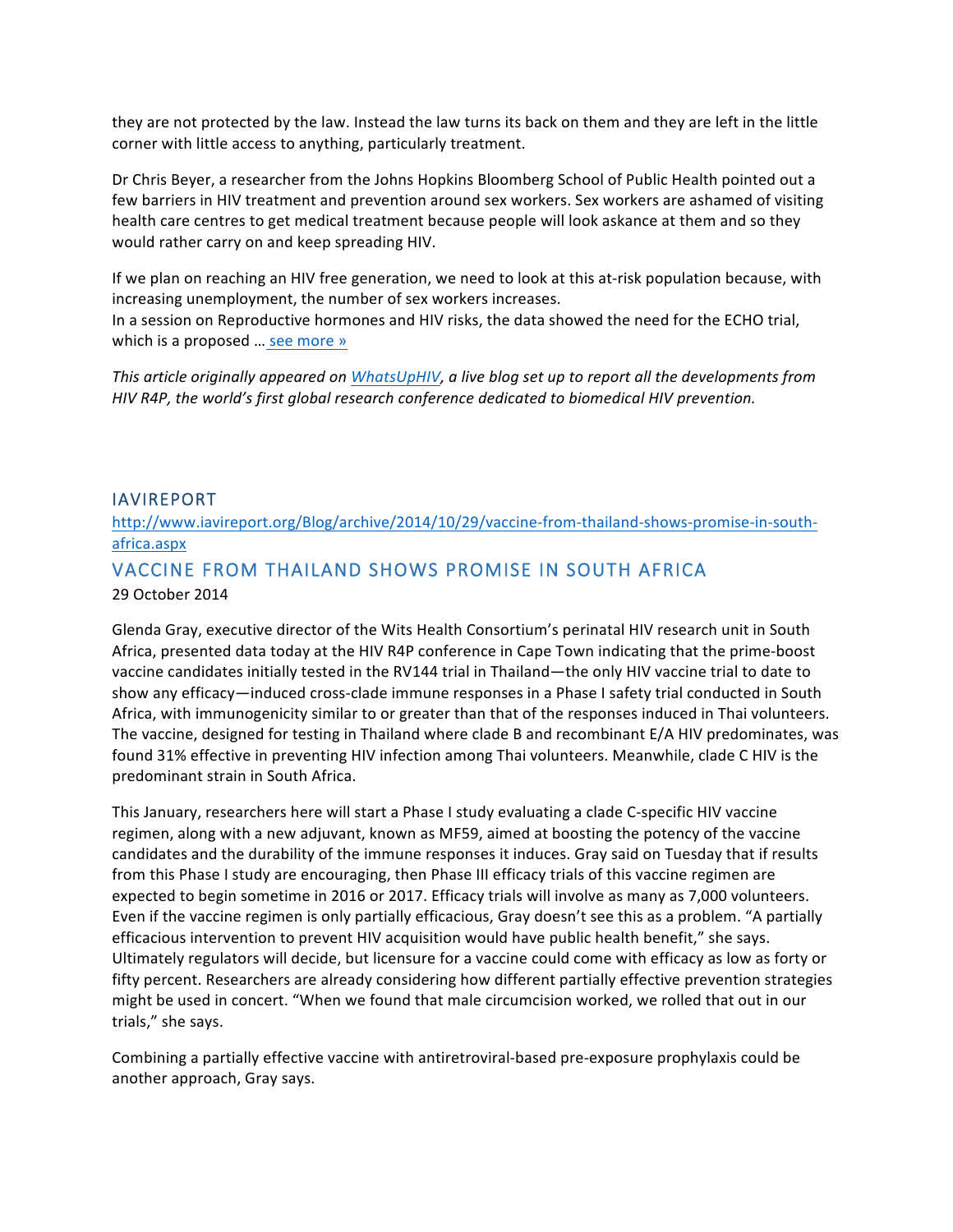The MF59 adjuvant, developed by the pharmaceutical company Novartis, is currently used to boost responses to flu vaccine. Novartis, however, earlier this year sold most of its vaccine unit to rival GlaxoSmithKline in a US\$7 billion deal. It's unclear how Novartis's sale may impact the production of the vaccine candidates for the South African trial. But for now Gray says there aren't any delays. "It hasn't had any effect. Not yet." - Michael Dumiak

### Infection Control Today

http://www.infectioncontroltoday.com/news/2014/10/model-by-nih-grantees-explains-why-hivprevention-dosing-differs-by-sex.aspx?\_cldee=ZHRydWlhdmlAZ21haWwuY29t MODEL BY NIH GRANTEES EXPLAINS WHY HIV PREVENTION DOSING DIFFERS BY SEX

A mathematical model developed by NIH grantees predicts that women must take the antiretroviral medication Truvada daily to prevent HIV infection via vaginal sex, whereas just two doses per week can protect men from HIV infection via anal sex. This finding helps explain why two large clinical trials testing HIV pre-exposure prophylaxis, or PrEP, in women failed to show efficacy. Participants in the VOICE and FEM-PrEP trials of Truvada and tenofovir (another antiretroviral) for HIV prevention were counseled to take one of the medications daily. However, because they actually took the antiretroviral only about 29 percent of the time in VOICE and about 36 percent of the time in FEM-PrEP, the PrEP strategy did not work.

Angela D.M. Kashuba, PharmD, of the University of North Carolina, and colleagues determined what intracellular ratios of active tenofovir and emtricitabine, the drugs that compose Truvada, to the DNA molecules with which they compete are necessary to prevent HIV replication. Next, using data from an early clinical trial in women, the researchers created a mathematical model that predicts these ratios in vaginal, cervical and rectal tissues given standard doses of medication taken two to seven days per week. Then, the scientists calculated the percentage of a study population that would achieve the effective drug-to-DNA-molecule ratio by taking tenofovir or Truvada at each dosing frequency. The model forecasts that two standard doses per week of Truvada or a daily standard dose of tenofovir would achieve the target ratio in rectal tissue across a study population. A daily standard dose of Truvada would achieve the target ratio in vaginal tissue in more than 75 percent of a study population, according to the model, and in cervical tissue in half of the population. A daily standard dose of tenofovir would achieve the target ratio in cervical and vaginal tissues in less than half of a study population, the model predicts.

It is easier to achieve the target ratio in rectal tissue than in cervical and vaginal tissues, according to the scientists, because the concentration of DNA molecules is lower and of tenofovir is higher in rectal tissue than in the female genital tract.

Both men and women who are prescribed Truvada for PrEP should take the pill daily as directed, according to Centers for Disease Control and Prevention guidelines. Reference: Oral abstract: ML Cottrell et al. Predicting effective Truvada® PrEP dosing strategies with a novel PK–PD model incorporating tissue active metabolites and endogenous nucleotides (EN). HIV Research for Prevention 2014. Cape Town, South Africa. Source: National Institutes of Health (NIH)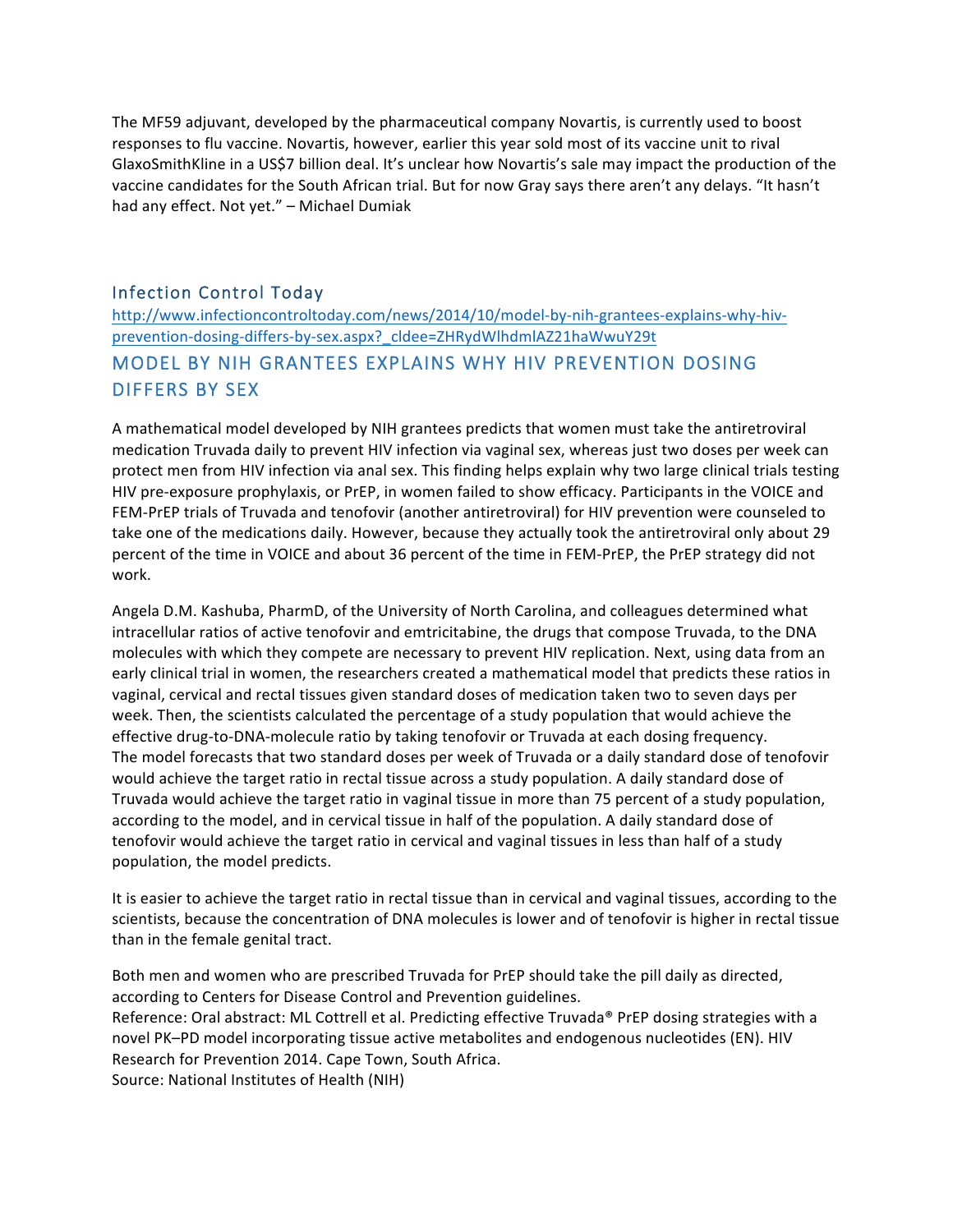### All Africa

http://allafrica.com/stories/201410311234.html AFRICA: KEY POPULATIONS DAY Kay Marshall 30 October 2014

Cape Town  $-$  Wednesday was key populations day at the HIVR4P conference. Key population is HIV jargon for groups that have disproportionately high rates of HIV infection - so groups that might be more at risk for HIV infection.

The morning plenary sessions focused on HIV prevention needs of key populations, human rights and making sure research works for these groups.

An afternoon session on "Good Participatory Practices" in HIV prevention research focused on the nuts and bolts of engaging communities  $-$  including key populations  $-$  in research.

The end of the day brought a sometimes impassioned, but always informative discussion among advocates, representatives of key populations (gay men, sex workers, people who use drugs) and the media about working together.

This article originally appeared on *WhatsUpHIV*, a live blog set up to report all the developments from *HIV* R4P, the world's first global research conference dedicated to biomedical HIV prevention.

### HIVandHepatitis

http://www.hivandhepatitis.com/hiv-prevention/hiv-prep/4913-hiv-r4p-model-suggests-more-frequenttruvada-prep-needed-for-vaginal-vs-anal-sex

## HIV R4P: MODEL SUGGESTS MORE FREQUENT TRUVADA PrEP NEEDED FOR VAGINAL vs ANAL SEX

Liz Highleyman 31 October 2014

Tenofovir reaches lower levels in vaginal and cervical tissue compared with rectal tissue, helping to explain why pre-exposure prophylaxis (PrEP) did not protect women as much as gay and bisexual men in clinical trials, and suggesting that women having vaginal sex may need to take PrEP more often than people having anal sex, researchers reported at the HIV Research for Prevention meeting this week in Cape Town.

Truvada (tenofovir + emtricitabine) was shown to be highly effective in the iPrEx trial of mostly men who have sex with men (MSM). Once-daily Truvada reduced the risk of HIV infection by 42% overall, rising to 92% among participants with blood drug levels indicating regular use. A mathematical model suggested that taking Truvada 4 times per week would provide 99% protection, and inan open-label extension of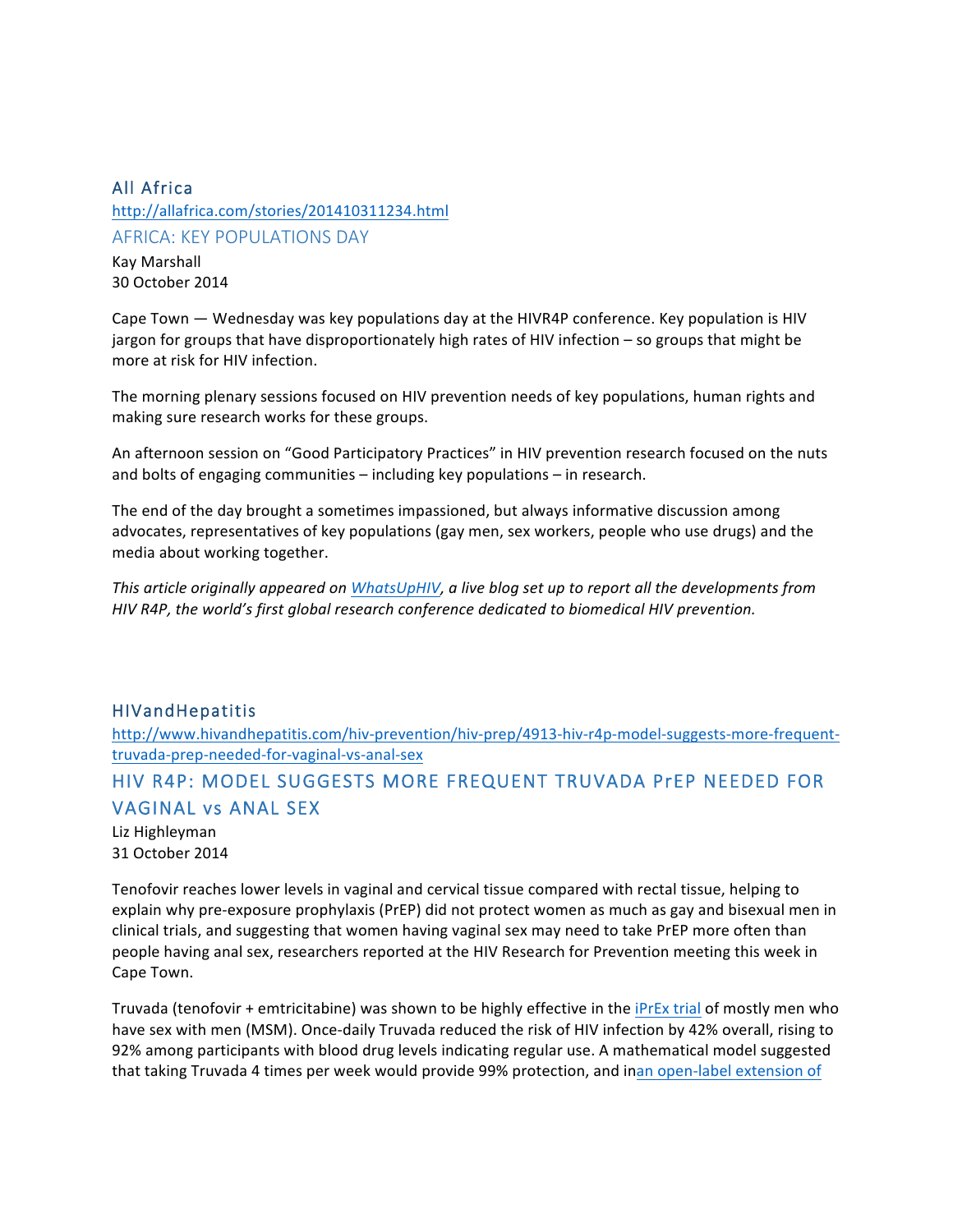iPrEx, none of the men who took Truvada this often according to blood drug level measurements became infected.

The Partners PrEP and TDF2 trials, which looked at heterosexual couples in Africa, found that PrEP using Truvada or tenofovir alone reduced the risk of HIV acquisition by about 65% to 75%. But effectiveness was lower among African women in the Fem-PrEP and VOICE trials. This has been largely attributed to poor adherence, but biological factors may also play a role, as tenofovir concentrations may not be as high in the female genital tract compared with rectal tissue.

Mackenzie Cottrell and Angela Kashuba from the University of North Carolina and colleagues used a mathematical model to predict how often people would need to take Truvada to achieve adequate protective drug levels.

This pharmacokinetic-pharmacodynamic model incorporated tissue concentrations of tenofovir diphosphate and emtricitabine triphosphate -- the active forms of the drugs -- and the ratios of these nucleoside/nucleotide analogs to endogenous or natural DNA nucleosides (dATP and dCTP) needed to inhibit HIV. Laboratory cultures of vaginal, cervical, and rectal cells were treated with tenofovir and emtricitabine for 24 hours before exposing them to HIV.

In addition, the researchers incorporated data from a Phase 1 clinical trial looking at the pharmacokinetics of tenofovir, emtricitabine, maraviroc (Selzentry), and raltegravir (Isentress) in women's vaginal, cervical, and rectal tissue. 48 women received a single dose of tenofovir or emtricitabine at 50%, 100%, or 200% of the licensed dose, and researchers measured drug concentrations in their vaginal, cervical, and rectal tissue over 48 hours.

The model predicted that after 7 days, a 200 mg dose of emtricitabine would produce ratios exceeding the 90% effective concentration (EC90) in vaginal tissue in >85% of the population, in cervical tissue in 50% of the population, and in rectal tissue in 75% of the population. A 300 mg dose of tenofovir produced ratios exceeding the EC90 for <50%, <50%, and 100% of the population in vaginal, cervical, and rectal tissue, respectively.

While 2 weekly doses of tenofovir/emtricitabine maintained drug levels above the EC90 in rectal tissue in 100% of the population, even with daily dosing only >75% and 50% of the population exceeded the EC90 in vaginal and cervical tissue.

"This model predicts available clinical trial data, whereby [tenofovir/emtricitabine] is [approximately] 70% effective in women with >80% adherence and >90% effective in MSM with [approximately] 30% adherence," the researchers concluded.

Importantly, this study looked at vaginal and cervical tissue versus rectal tissue, not women versus men. PrEP trials of heterosexual women have generally assumed that the women are mostly having vaginal sex, but of course many women have anal sex as well.

"It is easier to achieve the target ratio in rectal tissue than in cervical and vaginal tissues, according to the scientists, because the concentration of DNA molecules is lower and of tenofovir is higher in rectal tissue than in the female genital tract," according to a National Institute of Allergy and Infectious Diseases press release summarizing the study.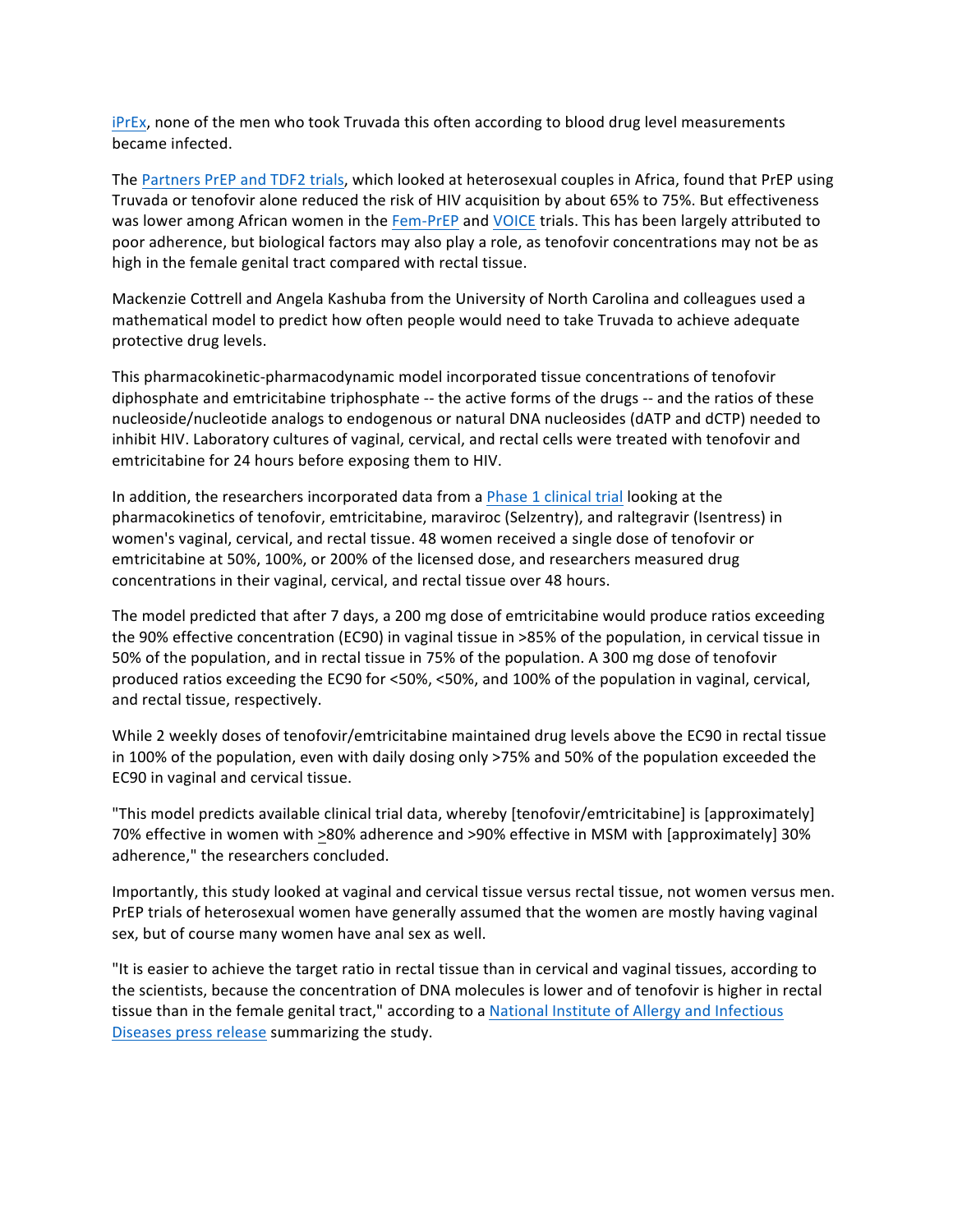As this research is still at an early stage, both men and women who are prescribed Truvada for PrEP should take it daily as directed according to Centers for Disease Control and Prevention (CDC) guidelines, the release stresses.

#### 10/31/14

#### **Reference**

ML Cottrell, KH Yang, HMA Prince, ADM Kashuba, et al. Predicting Effective Truvada PrEP Dosing Strategies With a Novel PK-PD Model Incorporating Tissue Active Metabolites and Endogenous Nucleotides (EN). HIV Research for Prevention (HIV R4P). Cape Town, South Africa, October 28-31, 2014. Abstract OA22.06 LB

### Other Source

National Institute of Allergy and Infectious Diseases. Model by NIAID Grantees Explains Why HIV Prevention Dosing Differs by Sex. Press release. October 30, 2014.

### All Africa

http://allafrica.com/stories/201410311473.html

## AFRICA: SO WHEN WILL THE NEXT BIG THING BE AVAILABLE FOR GENERAL USE?

31 October 2014

The one question research scientists dread most - but one which journalists are obliged to ask - is, "So **when will this be available for general use?"** 

What makes this question so difficult to answer is that there is a large gap between the successful implementation of an early medical trial and and the products arising from this trial actually reaching the intended market.

After the creation of a new intervention against HIV, for example, there will still be the issues of regulatory approval; scaling up production to obtain economies of scale; arranging for distribution channels etc.

All this will be even more difficult with the Next Big Thing in the fight against AIDS: Multipurpose Prevention Technologies (or MPTs).

For example, research is under way to test the efficacy of vaginal rings embedded with antiretroviral drugs, (the dapivirine vaginal ring) as an intervention to prevent HIV infection.

If and when efficacy is proved, application for regulatory approval for general use is the next step. Hopefully, one day, it will be possible to embed slow-release drugs in the same vaginal ring, for three different interventions: microbicides to block HIV infection; other microbicides to fight the more routine sexually transmitted infections (STIs); and contraceptives.

In theory this would take the question of "extending choice" to a whole new level. Women could decide which combination of options would best address their individual needs.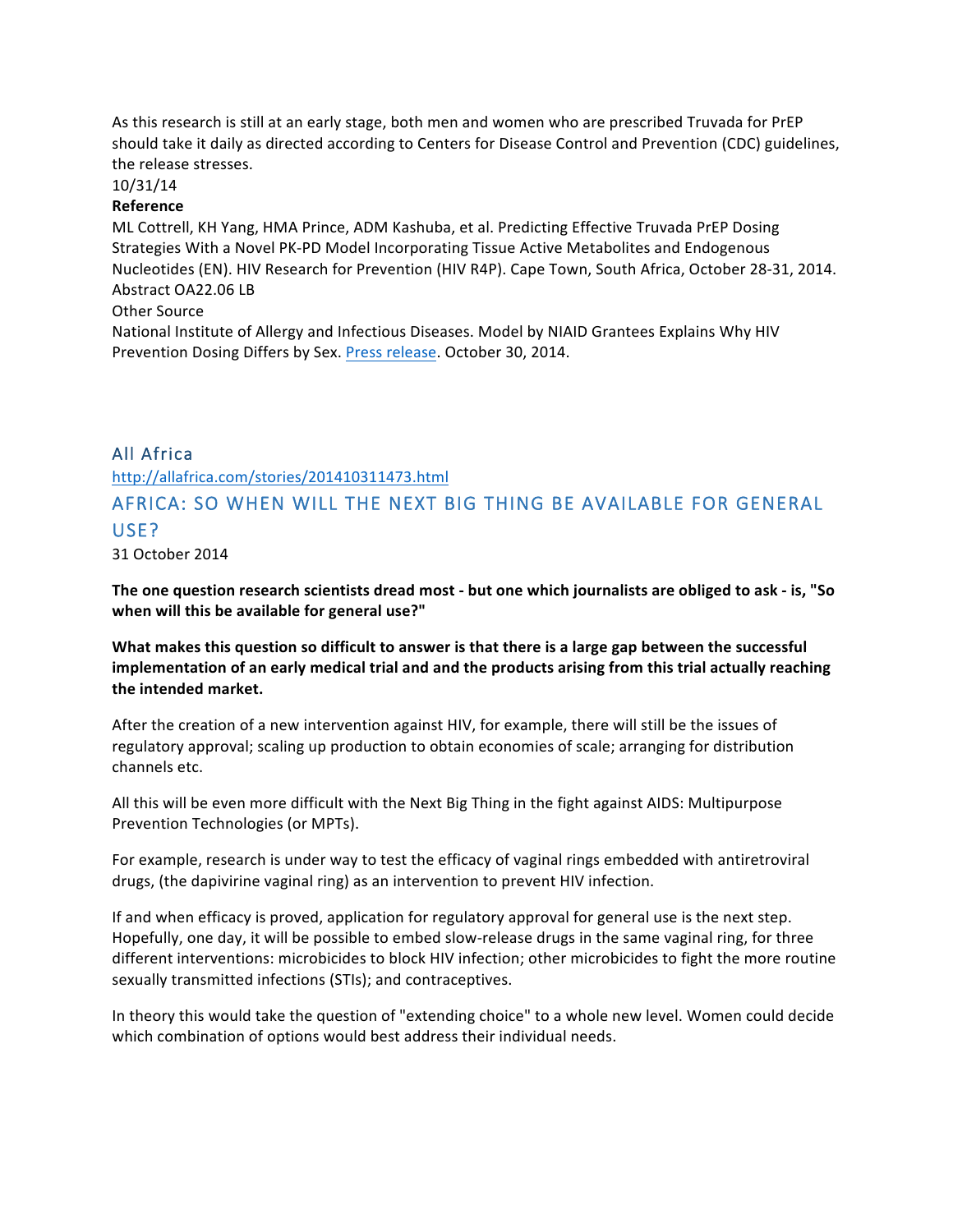But in practice, there are bound to be problems - especially in Africa - even with something this innovative. For there is a long-entrenched resistance to contraception in much of Africa, where large families are still preferred. And of course there is the continuing stigmatization of those who are HIV+ve. Still, what is crucial about this new approach, and the research into these new technologies, is that it puts the woman in charge, which in itself represents a great leap forward.

*This article originally appeared on WhatsUpHIV, a live blog set up to report all the developments from HIV* R4P, the world's first global research conference dedicated to biomedical HIV prevention.

### IAVI Report

### http://www.iavireport.org/Blog/archive/2014/10/31/creating-connections-in-cape-town.aspx CREATING CONNECTIONS IN CAPE TOWN

Michael Dumiak 31 October 2014

South African health minister Aaron Motsoaledi, hobbling with his foot in a boot, arrived this morning in Cape Town after flying overnight from a lung health congress in Barcelona.

Heading directly to the huge convention center here that this week was hosting the first-ever HIV R4P conference, a gathering of researchers and activists working on all HIV prevention efforts, Motsoaledi wasted no time in making connections. "We have the highest levels of HIV and tuberculosis co-infection in South Africa and indeed in Southern Africa," he said. "They are two sides of the same coin."

While South Africa, and the world beyond, continues to make progress against HIV, Motsoaledi says no single intervention will take care of it all. As a former political activist in poverty-stricken Limpopo during South Africa's brutal apartheid regime, the minister showed some familiarity with creating systemic change over time, by taking small steps and enduring great hardship and suffering.

Some 1,300 specialists from around the world came to Cape Town in order to present results and draw a picture of the current situation in the global response to HIV. Some grumbled that there wasn't enough of a chance to really mix—and yes, perhaps the schedule could've been friendlier in this regard—while others thought there might have been too much mixing, creating a diluted environment.

Winding up this year's HIV R4P, the group on stage urged those in the Cape Town audience to think about the bigger picture. Given that, US Global AIDS Chief Medical Officer Douglas Schaffer's reference to the recent US\$200 million initiative to bring antiretrovirals to 300,000 children in African countries who are living with HIV is a welcome one.

"We all know that the best way to break the back of any infectious disease epidemic is through a vaccine," says Motsoaledi. And a combination of approaches to protect against HIV will need to reach different kinds of people and populations, he added. Specialists will have to work together, which is what the first HIV R4P, sometimes successfully, establishes as a goal. Over the next few weeks, we'll be sorting through more of the congress and these themes in the pages of IAVI Report and VAX. Stay tuned.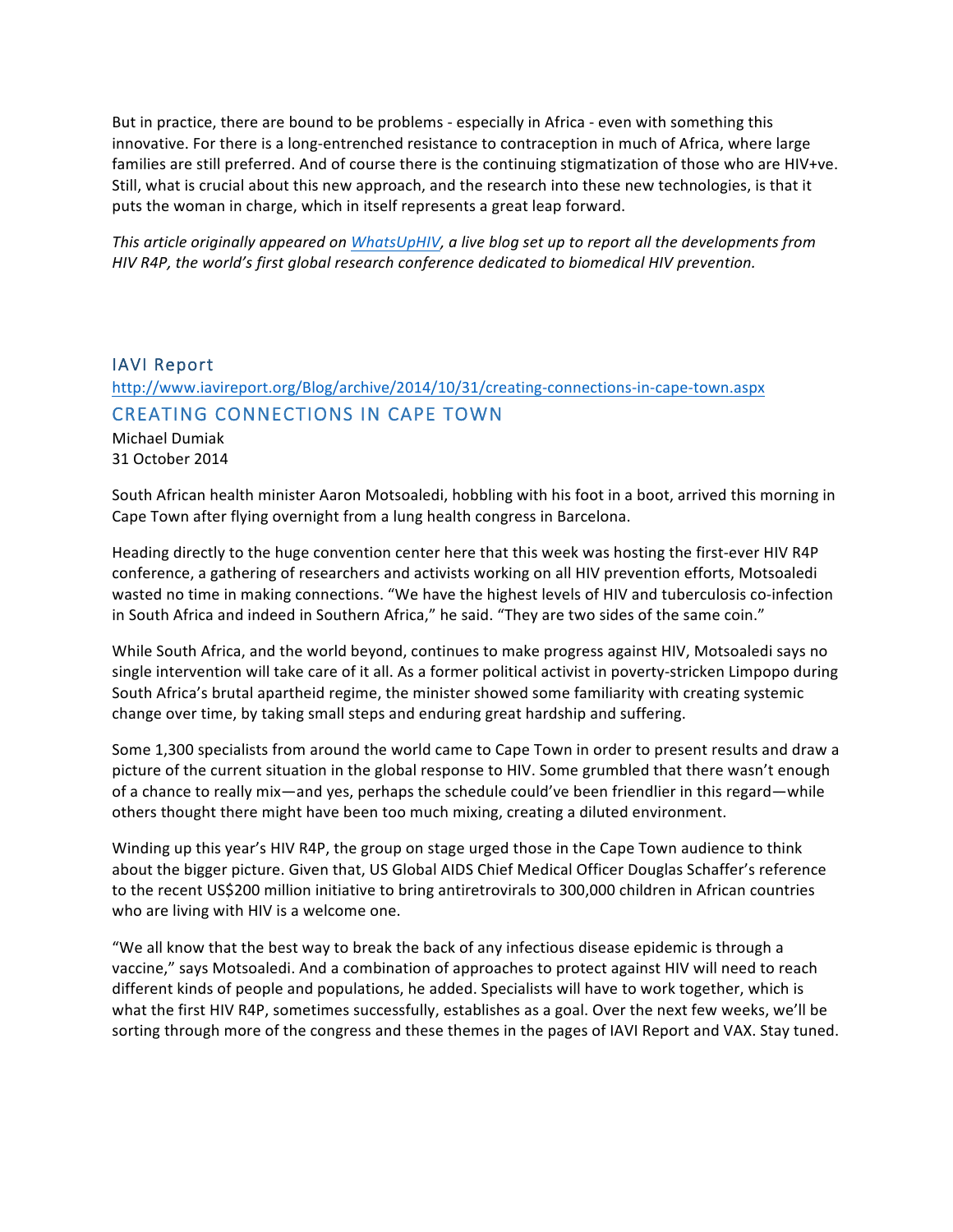### All Africa

http://allafrica.com/stories/201410311300.html

# AFRICA: THE HIV SELF-TEST KIT- COMING SOON TO A PHARMACY (OR SEX SHOP) NEAR YOU

Wycliffe Muga 31 October 2014

If you like movies at all, by now you will have seen - many times - the scene in romantic comedies in which a woman walks into her bathroom to perform a simple test which will tell her (with a high degree of accuracy) whether or not she is pregnant.

OK, for all I know it is not just romantic comedies which have this scene as a standard feature. Maybe it is equally common in science fiction; or thrillers; maybe even in zombie movies. I wouldn't know. I only watch comedies.

But here is the point to consider: is there any way to inject humour into a movie scene in which a man or woman goes into the bathroom to administer a self-test to find out if he or she was infected by HIV?? I don't think so. It is possible to make fun of a woman getting pregnant when she did not want to. But HIV is far too serious for humour.

In any event, for all the decades that the AIDS scourge has ravaged the planet, it has been the established procedure to first submit to intensive counselling (usually by a certified counsellor) and only then have the HIV test done. It has been understood all along that you have to prepare people psychologically for the possibility of the tragic news that they are HIV+ve.

So, going by the Health Systems Trust of South Africa website, here is the good news: "Home-testing kits for HIV have reached the shelves of pharmacies, despite concerns on their accuracy and the wisdom of testing oneself for the virus that causes AIDS. For just R70 and five minutes, the do-it-yourself test promises quick, easy and 99% accurate results to one of the most serious questions facing South Africans."

And, on the same webpage, here is the bad news: "AIDS counsellors are concerned that DIY tests bypass the counselling necessary to prepare for an HIV diagnosis... Deputy AIDS director Celicia Serenata said the Health Department did not encourage the use of home AIDS tests but there was no legislation to regulate their sale."

*This article originally appeared on WhatsUpHIV, a live blog set up to report all the developments from HIV* R4P, the world's first global research conference dedicated to biomedical HIV prevention.

All Africa http://allafrica.com/stories/201410311492.html AFRICA: A REMINDER OF SCIENTIFIC PROGRESS (PAST, PRESENT, AND FUTURE) Crystal Ng 31 October 2014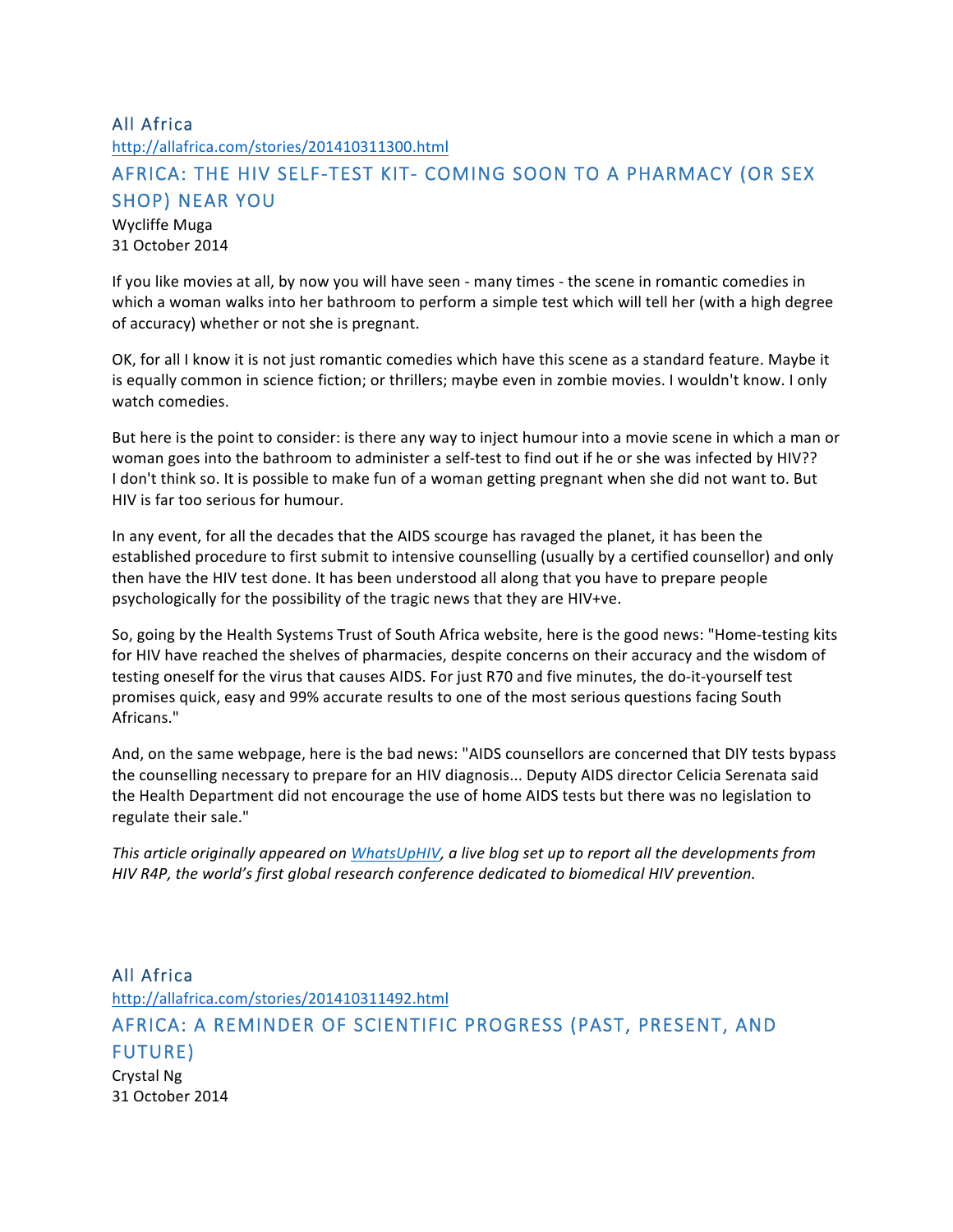A man caught my eye this week. It's somewhat fitting that a symbol of "human endeavour" (per the artist) is bearing witness to this week's HIV R4P Conference - itself a testimony to ongoing global efforts to push the boundaries of HIV prevention science.

He's an 8-meter-high sculpture towering over passersby of the Cape Town International Convention Centre. His name is Olduvai, a nod to the Rift Valley area that scientists believe was home to some of humankind's oldest ancestors Olduvai even sports the same color as the red ribbon that has come to mark HIV/AIDS awareness and support.

Yet it is women who bear the burden of the HIV/AIDS epidemic. It is women who make up the majority of HIV-positive adults in sub-Saharan Africa; women who are often forced to withdraw from school or employment to take care of HIV-infected relatives - or themselves; and young women who are twice as likely worldwide to be infected as young men.

Several presentations have highlighted progress in developing new prevention tools and new ways to deliver existing tools - from new insights into cellular mechanisms to advances in developing vaginal rings, gels and tablets to rolling out options like PrEP and combination prevention packages. There have also been some exciting announcements, including the termination of the placebo arm of ANRS's IPERGAY study due to high PrEP effectiveness.

We still have work to do for women. As we head into the last sessions of the conference, I am already looking ahead to R4P 2016. By then, we could have results from three Phase III trials of two womeninitiated products: 1% tenofovir vaginal gel used around the time of sex (developed by CONRAD with results expected in early 2015) and the dapivirine monthly vaginal ring (developed by the International Partnership for Microbicides with results expected in 2016).

In yesterday's plenary, Chris Beyrer stressed the need to "know your epidemic." We know the impact of the epidemic on women - and I'm so encouraged by the progress being made to help them protect themselves. Perhaps the next time I see Olduvai, he'll be heralding a new prevention landscape for women.

#### **MPTs - yeah, you know me!**

During the opening plenary, South African Minister of Science and Technology Naledi Pandor likened the conference's name (R4P) to a hip-hop song. Naturally, I thought immediately of a 1990s song that describes what it's like to have multiple sexual partners and whose title is an acronym referring to some... anatomical areas.

A perfect vehicle through which we can promote sexual and reproductive health and draw attention to multipurpose prevention technologies, right?

Maybe it's not the best conference theme song after all. But stay tuned tomorrow for a roundtable and a separate satellite session on MPTs. Going is as easy as 1-2-3... *This article originally appeared on WhatsUpHIV, a live blog set up to report all the developments from HIV* R4P, the world's first global research conference dedicated to biomedical HIV prevention.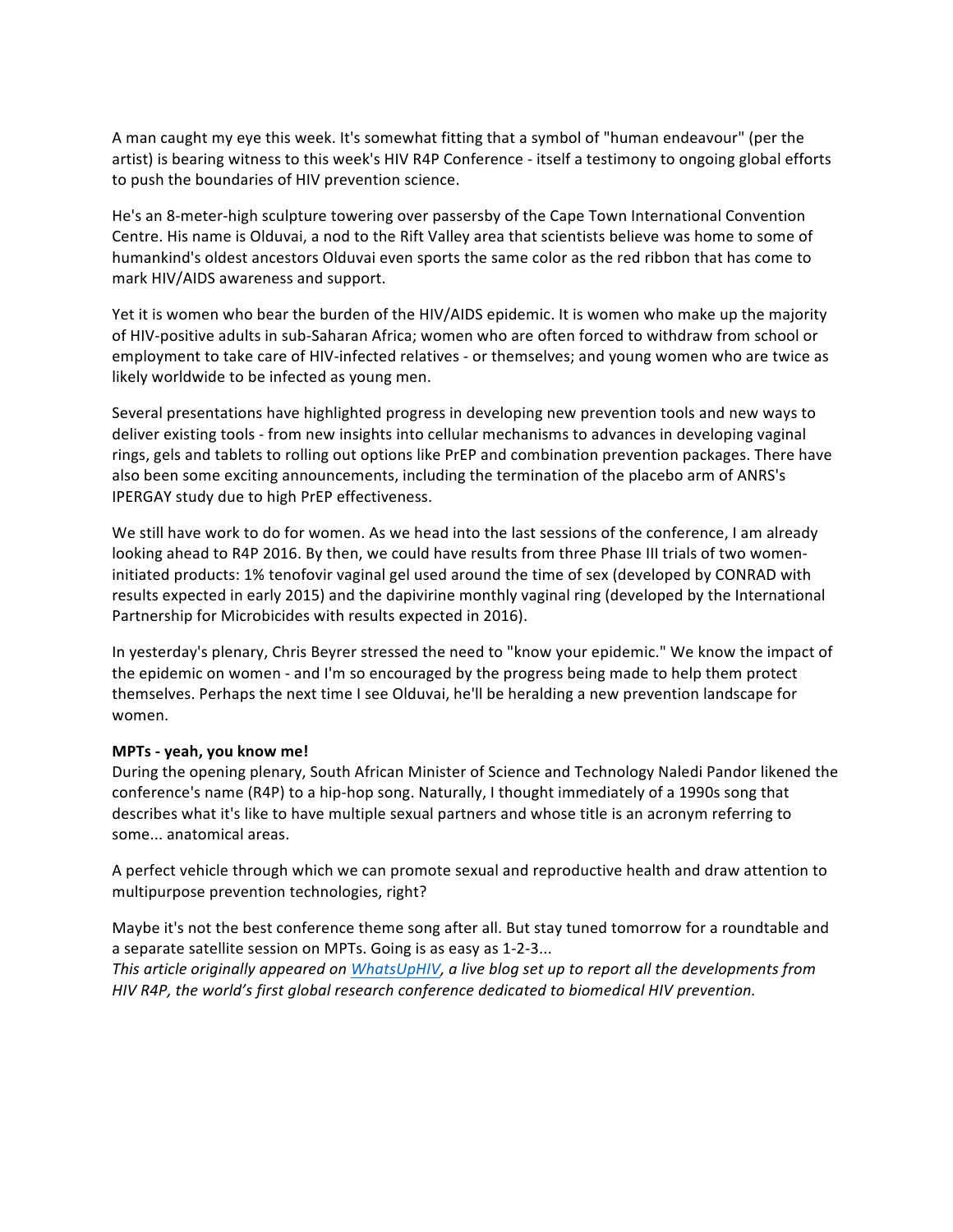# All Africa http://allafrica.com/stories/201410311243.html AFRICA: HOW TO MAKE SURE YOUR RESEARCH CENTRE DOESN'T GET BURNT DOWN

Wycliffe Muga 31 October 2014

Crossroads in Cape Town is your classic African "tough neighbourhood". It is a shanty town - a slum. So how do you go about getting volunteers from a place like that - a place in which all authority is usually viewed with doubt and suspicion - to participate in clinical trial which involves such potentially sensitive interventions as "vaginal rings", "vaginal gels" and "vaginal microbicides"?

How do you make sure that, in a township with a history of violent protests, rumours that your new clinic is really a front for a thriving business in the accumulation and sale of human blood, will not lead to a large and angry mob, turning up with used tyres and gallons of kerosene, and proceeding to burn the place to the ground?

These are some of the challenges which the Desmond Tutu HIV Foundation faced when it opened the doors of its Emuvundleni Research Centre situated in New Crossroads. Devoted to HIV prevention trials (including vaccines, microbicides and pre-exposure prophylaxis) it had to find a way to conduct research on perhaps Africa's most intensely stigmatized disease, in one of Africa's most unforgiving neighbourhoods.

The Community Engagement Coordinator explained that, in their experience, the key was to make it clear, in every way, that the local communities were "much more than a source of trial participants". The centre had to be seen as deeply invested in the well-being of the community. Relationships and bonds had to be formed which transcended the immediate medical needs of the participants. Youth engagement programmes had to be conceived and implemented.

Above all, and to preclude any possibility of negative "pushback" from the community after the study was already fully launched, there had to be prior diligent and prolonged counselling to ensure that when "informed consent" was given, it really was truly well informed. Hence an elaborate filtering procedure was needed to ensure that all who were enrolled knew what they were in for - including potential side effects.

"No short-cuts, when it comes to informed consent" has been the guiding principle for volunteer enrollment. And that is why the Desmond Tutu Emuvundleni Research Centre building is now being expanded to create room for more labs and other research facilities - when it could otherwise so easily have been burnt down.

*This article originally appeared on WhatsUpHIV, a live blog set up to report all the developments from* HIV R4P, the world's first global research conference dedicated to biomedical HIV prevention.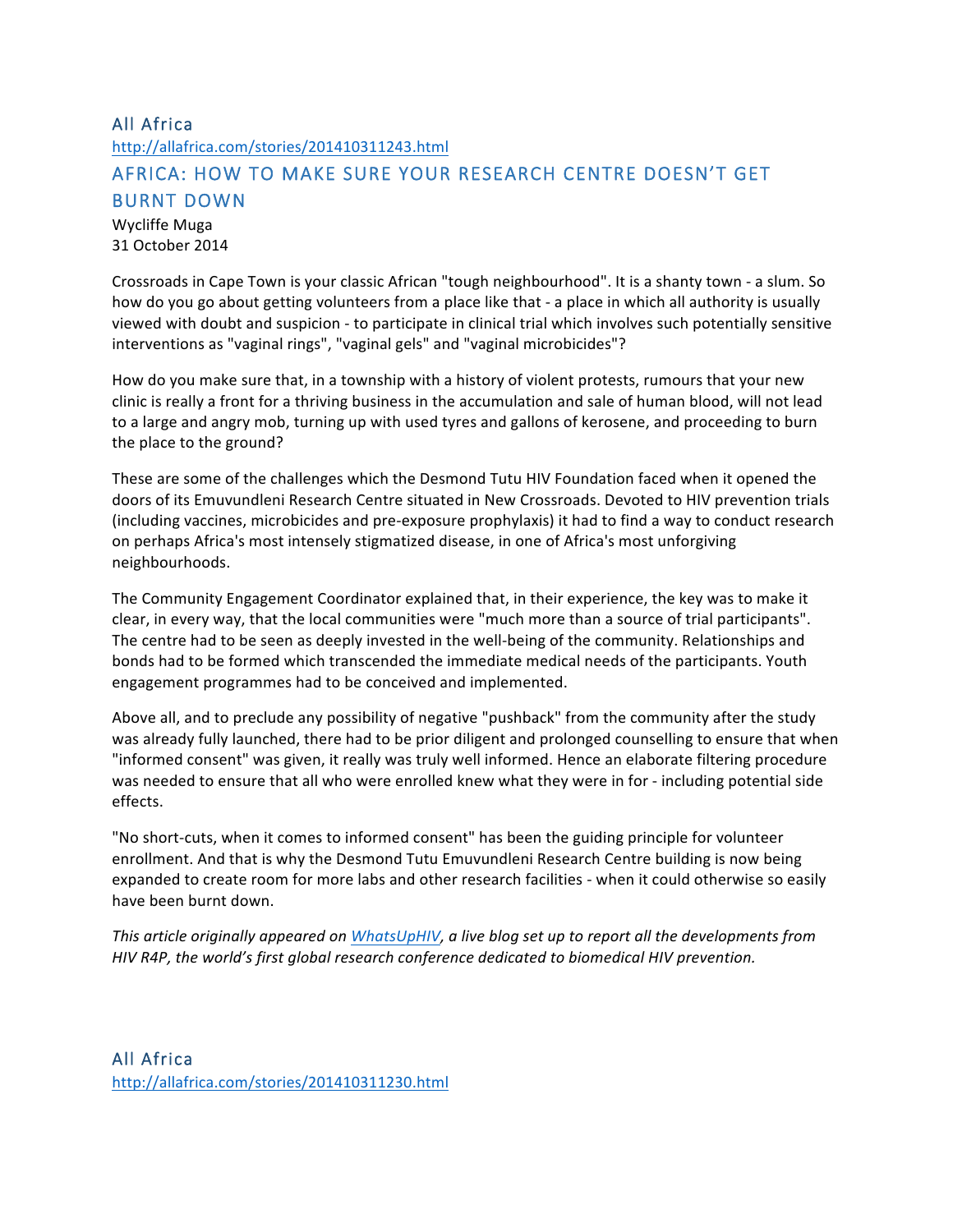### AFRICA: WHAT WE TALK ABOUT WHEN WE TALK ABOUT WOMEN

Emily Bass 31 October 2014

Cape Town — Women are at the heart of the AIDS epidemic--and at the forefront of the search for successful solutions - as activists, educators, trial volunteers, nurses, care givers and so much more. Here in South Africa, this is clear and, on the face of it, simple enough. But listening to sessions over the past few days is a reminder of all the ways that even the simplest statements need to be complicated.

### Here are a few examples:

1) At yesterday's amazing plenary on key populations, Chris Beyrer, Johns Hopkins researcher and President of the International AIDS Society, talked about how the definitions and measurements of sex work among women in prevention trials really varied quite a bit. These trials don't just ask, "Are you a sex worker?" (There's many reasons for this; and it is worth acknowledging that for some trials receiving US funding, language is or has been affected by the Bush-era requirement that PEPFAR grantees repudiate sex work--a provision that's since been overturned by the US Supreme Court but is still being enacted for complex, bureaucratic reasons). Anyway--back to the question: some trials simply ask women whether they are sex workers. This is a hard question to answer for women who have faced extreme stigma and discrimination in the health setting. In other trials, they ask about number of sex partners, exchanging sex for money, food and so on and interpret from there who is engaged in sex work. Beyrer's point was that these questions and definitions weren't standard--and that makes it hard to say, with clarity, what kind of sex work women are doing (or not) in some trials--and therefore complicates the issue of what we do or do not know about sex workers.

2) In a session on hormonal contraceptives and HIV risk that was packed with interesting information, there was a presentation on the differences between the genital tracts of women from the US and from Africa. Wait? I thought. No one has ever done this? Guess what? It didnt seem they had. And guess what else? There are differences. In the Contraceptive Hormone Induced Changes (CHIC) study, women from Pittsburgh in the US and Zimbabwean women are providing samples and information to help investigators understand how the genital tract changes with contraceptive use. The data presented were baseline--eg without contraceptive use. And they found, after controlling for many other factors, that the Zimbabwean women had higher concentrations of CD4 cells in their cervix than US women. (These were all HIV negative women). What causes these differences? The researcher didn't know. But this isn't the first time that the field has paused and realized that immune profiles are different in different parts of the world. So-called "normal" ranges of laboratory values are often set based on information from US or high income individuals--and vaccine trials have had to do preparatory work to re-calibrate and re-define normal in other parts of the world. Clearly, work remains to be done on what this means for women.

3) Liars and housewives: There was a major session on adherence among participants in the VOICE trial. Many participants did not use the gel or pills as prescribed in the protocol--even though they said that they did at study visits, and even returned the right number of pills.. After the trial, researchers went back to try to understand why women said one thing and did another. They found out lots of interesting things that I won't go into here--though you can and should watch the webcast of this session. But what a lot of advocates--civil society, HIV positive women, young women--heard in that session was explicit and implicit questions about "why women lie?" A much-tweeted remark from researcher Ariane van der Straten said " We all lie all the time, every day. These women are just like us." This was welcomed (at least I think that's what the tweeting meant) but it still left us all labelled as liars. That language hasn't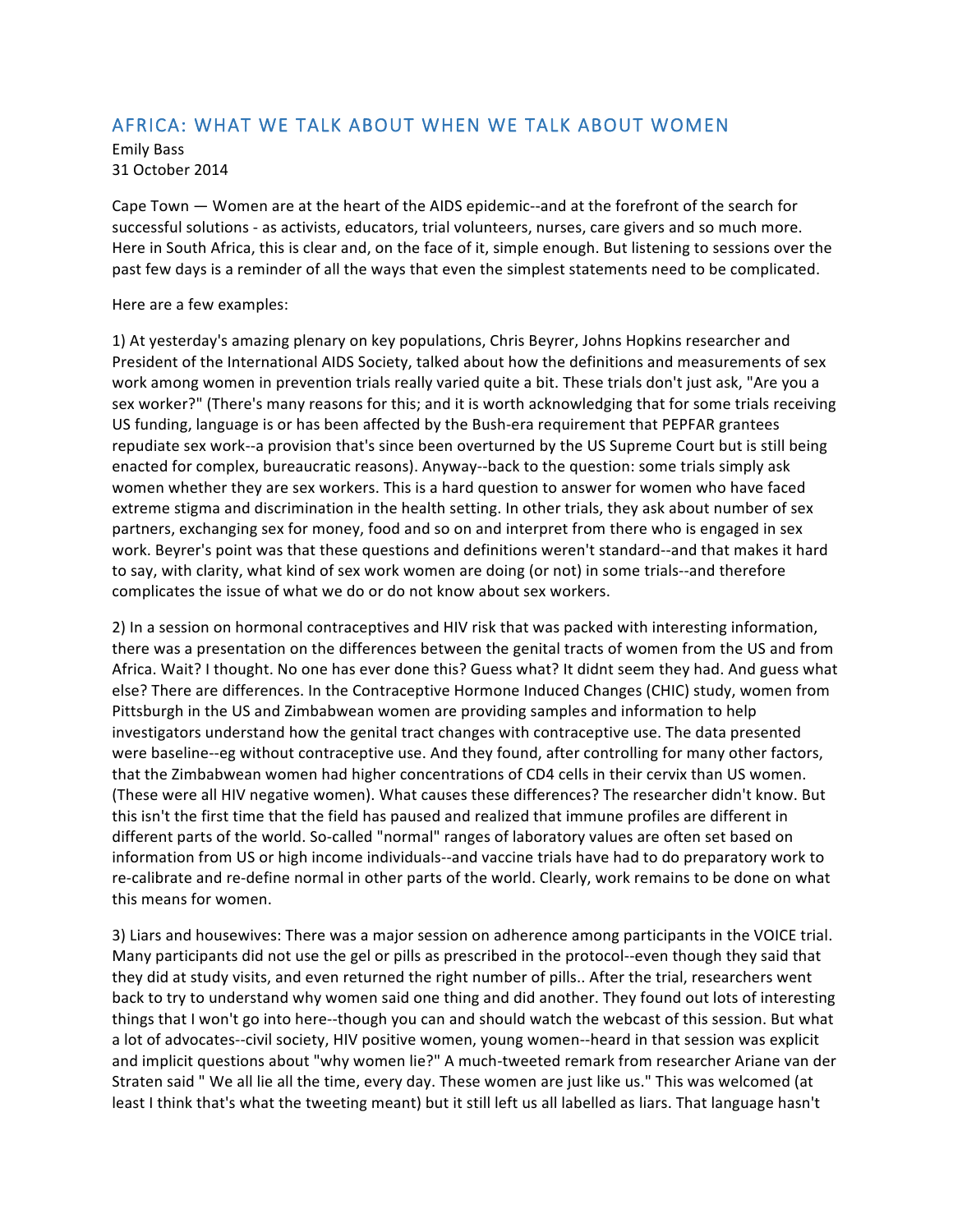sat well with many of the women advocates here and I think we need to be careful how we talk about these findings together, because the liar label is a hard one for anyone to bear. In that way, too, we are all similar. That same day, there was a presentation on early safety and acceptability research on longacting injectable ARVs--another potential prevention strategy. In the Q&A, a researcher who was asked about acceptability said, that while they've gathered some information it was all from "Pittsburgh housewives." What? Have we returned to the 1950s? In an earlier post, I raised a jargon alert.

"Housewives" sets off a major non-jargon alert--that language is not just casual, it's dismissive and almost certainly inaccurate.

We can and must do better, watch our language, work together as women in all our diversity--including transgender women. As poet elder Adrienne Rich once said, this is the "dream of a common language." This article originally appeared on *WhatsUpHIV*, a live blog set up to report all the developments from *HIV* R4P, the world's first global research conference dedicated to biomedical HIV prevention.

### Vaccine News Daily

http://vaccinenewsdaily.com/vaccine\_development/332010-positive-results-emerging-from-hivvaccine-clinical-trial-in-south-africa/?\_cldee=ZHRydWlhdmlAZ21haWwuY29t

### POSITIVE RESULTS EMERGING FROM HIV VACCINE CLINICAL TRIAL IN SOUTH AFRICA

Matt Mackinder 30 October 2014

An investigational HIV vaccine that had positive effects in a RV144 clinical trial conducted in Thailand was shown to be safe and portrayed robust immune responses when given to 100 healthy adults in South Africa.

The results from the HIV Vaccine Trials Network 097 study performed in South Africa were presented recently at the HIVR4P conference in Cape Town. The results from the trial bode well for plans to test a similar experimental vaccine in South Africa next year.

"The HVTN 097 study clearly shows that the investigational HIV vaccine regimen is safe in South Africans and induces comparable if not somewhat stronger immune responses than seen among Thais in the RV144 trial," National Institute of Allergy and Infectious Diseases Director (NIAID) Anthony S. Fauci said. "The findings are encouraging as we move toward evaluating a modified and potentially improved version of the vaccine regimen in South Africa."

The NIAID sponsored the HVTN 097 study.

Since 2009, scientists and researchers have looked at and dissected RV144 data to see what types of antibodies and cellular immune responses a preventive HIV vaccine may need to induce. "Vaccines specifically designed to elicit immune responses more closely directed to the circulating strains of HIV in sub-Saharan Africa have been constructed," HVTN Principal Investigator Larry Corey said. "Clinical trials of these HIV subtype C vaccines that are based upon those used in RV144 and HVTN097 are planned to begin in South Africa in early 2015."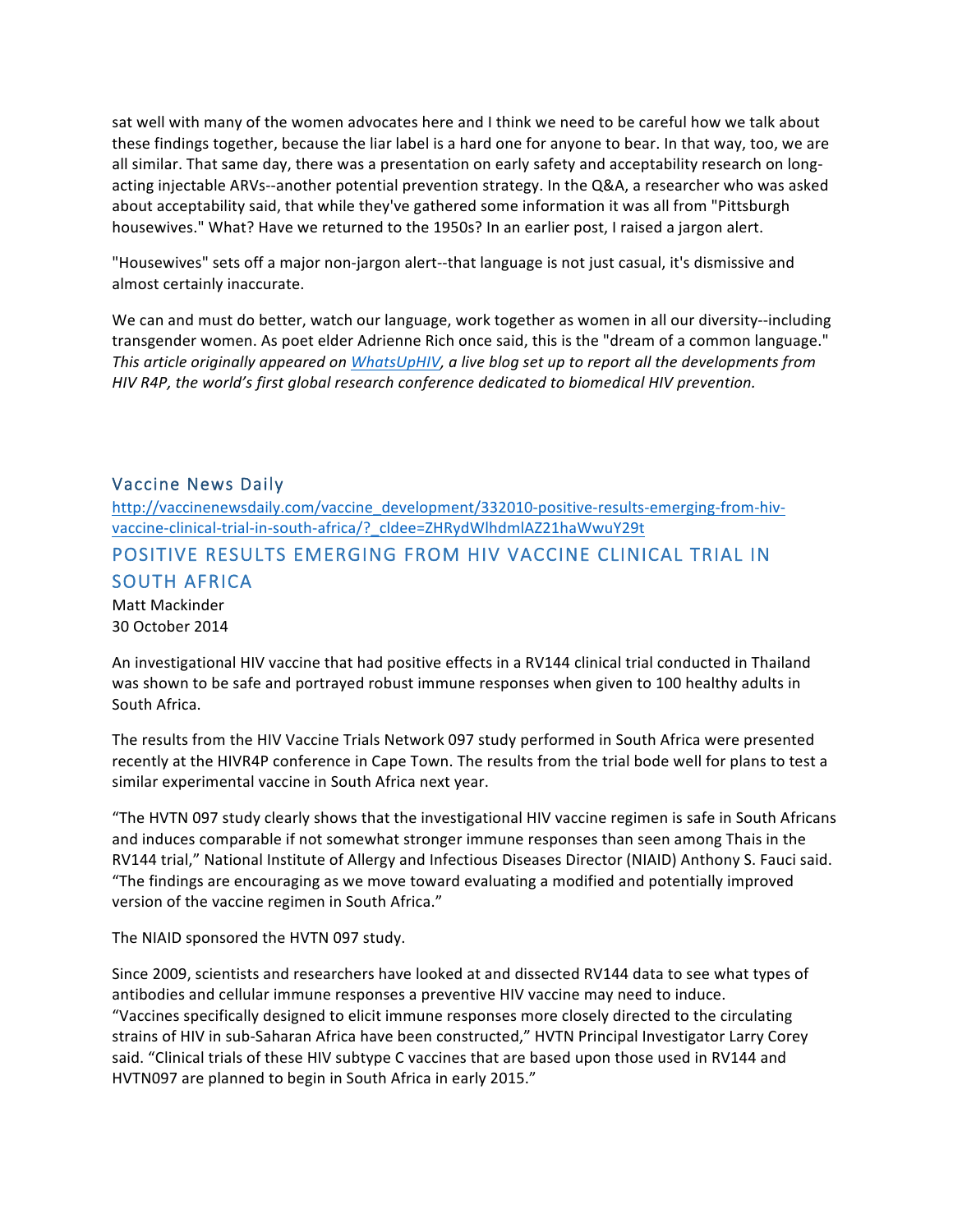### EGPAF

http://www.pedaids.org/blog/entry/dr-lindsay-wieczorek-mhrp-susie-zeegen-postdoctoral-awardrecipient-hivr4p

## EGPAF AWARD RECIPIENT PRESENTS RESEARCH TOWARD ELIMINATING MOTHER-TO-CHILD TRANSMISSION

Jeff Safrit 31 October 2014

This week in Cape Town, South Africa, the first HIV Research for Prevention (HIVR4P) Conference became the major venue for global HIV vaccine, microbicide, and additional HIV prevention research. During the conference, Susie Zeegen Postdoctoral Award recipient Lindsay Wieczorek,Ph.D., presented her research evaluating the role ofneutralizing antibodies (NAb) in motherto-child transmission of HIV. NAb are an essential component of our immune response against HIV and other disease-causing pathogens. In fact, most successful vaccines against diseases such as measles and influenza rely on these antibody responses to protect us from disease.

Understanding how mother-to-child transmission of HIV happens or is prevented in the absence of anti-HIV drugs is still a topic of important research, more than 30 years since HIV was discovered as the cause of AIDS. We do know that an HIV-positive pregnant woman has a 40% chance of transmitting HIV to her baby, either in utero, during the birth process, or during breastfeeding. Amazingly, 60% of infants born to HIV-positive women will not become infected, despite being exposed to HIV during pregnancy and breastfeeding. Why? We don't really know.

One possibility is that NAb against HIV play a role in protecting the infant from infection. Anti-HIV NAb develop over time in HIV-infected individuals and are present in HIV-positive pregnant women. These antibodies can also be transferred to the infant in utero and during breastfeeding. The role of maternal NAb in the protection of infants from infection is being debated, with some research pointing towards a protective role, and other research showing no effect or even an increase in possible infection.

In the project presented at HIVR4P, Dr. Wieczorek and her team looked at the anti-HIV NAb response in Thai mothers who transmitted HIV to their infants versus those who did not. They found that mothers with NAb responses against HIV were more likely to have transmitted HIV than mothers that did not have these antibodies. What is not known, however, is whether these NAb responses could act against the virus that was present in the mother and, thus, the virus transmitted to the infant. Because transmission took place even in the presence of these NAb, the likely answer is that the NAb were not effective against the transmitted virus.

So where does this leave us? Clearly, the role of anti-HIV NAb in the transmission of HIV from mother-tochild (or prevention thereof) is still being debated. Answering this question definitively will be a critical part of the search for a successful vaccine against HIV. Hats off to Dr. Wieczorek and her team for moving in that direction!

Lindsay Wieczorek, Ph.D., a scientist at the U.S. Military HIV Research Program (MHRP), investigates the *link* between the body's natural immune response to HIV and maternal-to-child transmission. A graduate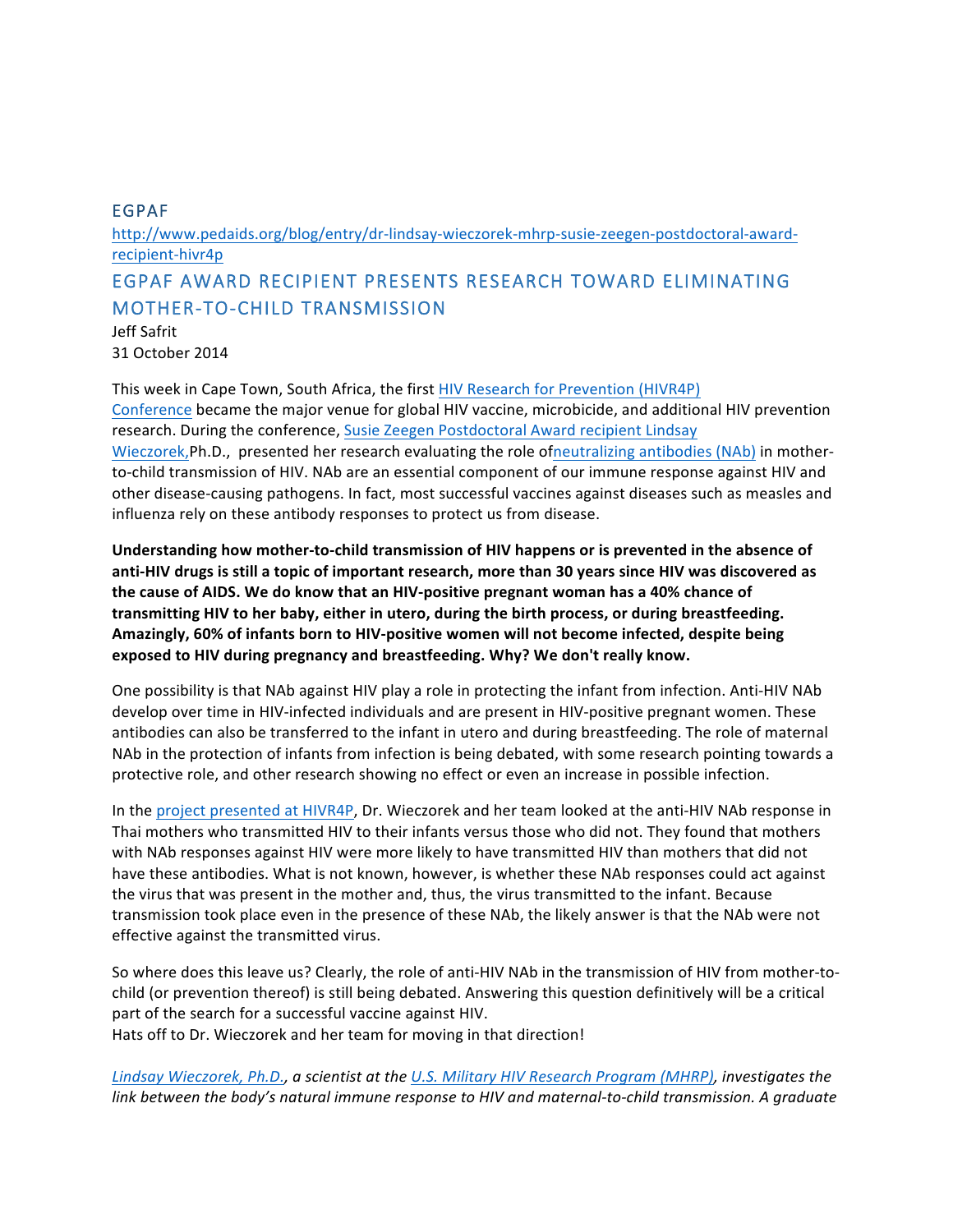of the University of Wisconsin, Johns Hopkins University, and Catholic University, Lindsay was recently *given the Susie Zeegen Fund Postdoctoral Award, named for Susie Zeegen, one of the co-founders of the Elizabeth Glaser Pediatric AIDS Foundation.*

Jeff Safrit, Ph.D., is EGPAF's Director of Clinical and Basic Research, and is based in Los Angeles, CA.

### AIDSMAP

http://www.aidsmap.com/page/2918356/

## INJECTABLE RILPIVIRINE SHOWS PROMISE IN PHASE 1 TRIALS- BUT MAY WORK BETTER FOR ANAL THAN VAGINAL SEX

#### Gus Cairns 1 November 2014

A phase one dose-finding and safety study in humans of TMC278 LA, a long-acting, injectable formation of the antiretroviral (ARV) drug rilpivirine, found that a single 1200-mg dose could produce sustained drug levels in rectal tissues that could offer protection against HIV for three months, and did in fact suppress viral replication in so-called explants (biopsies of rectal mucosal cells) for that length of time. However – and to the surprise of researchers presenting this study at the HIV Research for Prevention conference in Cape Town – drug levels seen in vaginal and cervical cells were only about half of those seen in rectal cells, and viral replication was not suppressed in vaginal and cervical biopsies taken from women given TMC278 LA.

### **Detailed results – drug levels**

Ian McGowan of the University of Pittsburgh presented results from a study that gave 24 women and 12 men a dose of either 600mg or 1200mg TMC278 LA. This was given as either one injection in the buttock (600mg) or two (1200mg) with one hour between shots.

Importantly, McGowan was only presenting here the tissue-concentration results in women – including the rectal ones. As Tuesday's presentation on cabotegravir showed, absorption rates of these injectable drugs may differ between women and men.

In terms of the whole group of 36 volunteers, eight of the participants were black and three Hispanic, with the others largely white, and their average age was 29.

There were adverse events: in fact mild adverse events were nearly universal, but these consisted of mild or moderate pain at the injection site for three days or so, which might involve a bit of discomfort sitting down, but nothing worse, and the two serious adverse events seen were not related to the drug. The 600mg dose produced sustained levels of rilpivirine in the blood of more than twice the IC90 (the amount needed to suppress viral replication by 90%) for over 28 days while the 1200mg dose produced levels of more than four times the IC---90. Levels equivalent to the IC-90 were reached after 56 days in the 600mg dose and after 100 days, over three months, in the 1200mg dose.

In vaginal, cervical and rectal *fluids*, vaginal concentrations were about twice as high as rectal ones. Only the 1200mg dose produced levels above the IC90 in rectal fluids.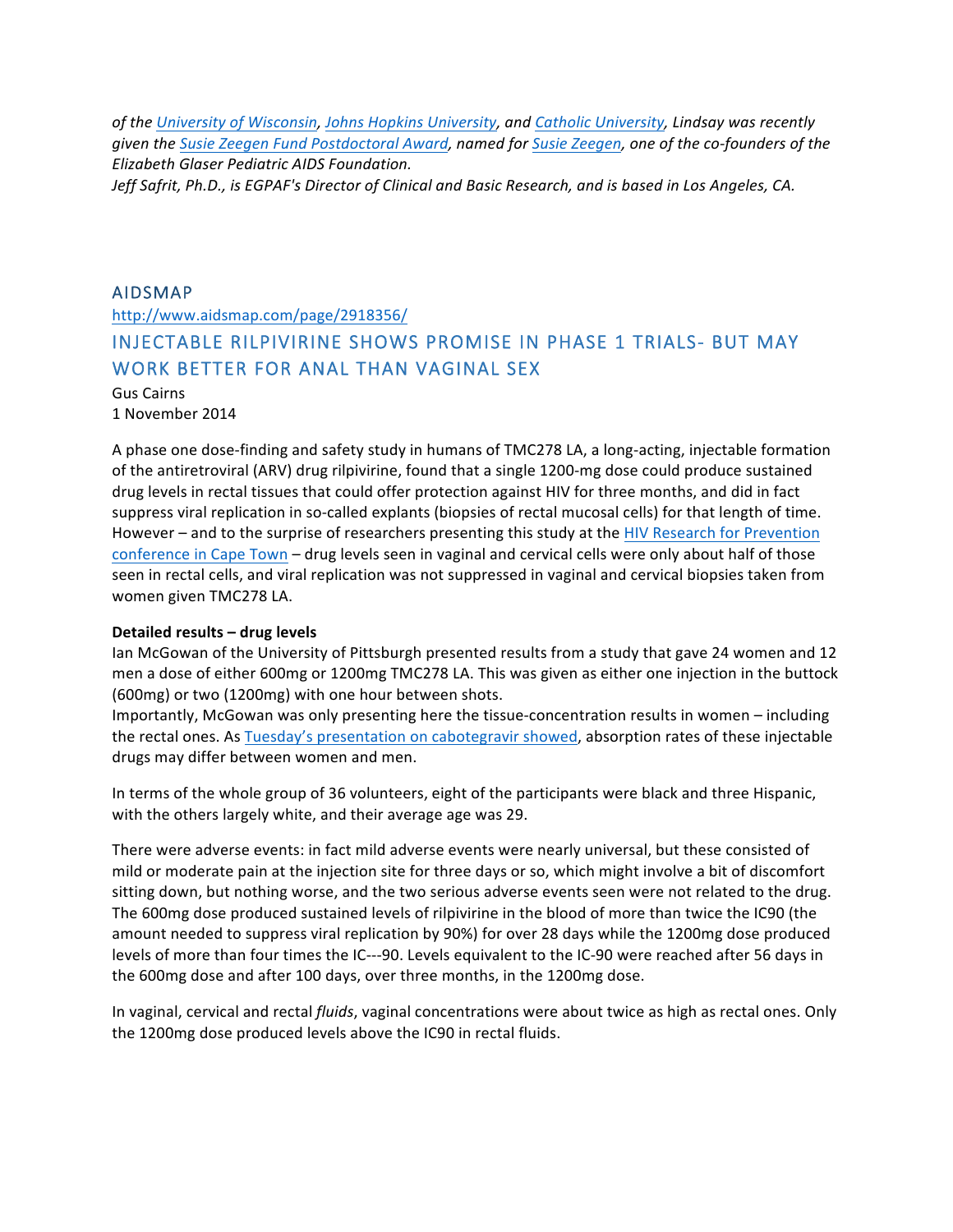In vaginal and rectal *tissues*, however, the situation was reversed, with roughly double the concentration in rectal than vaginal or cervical tissues. In rectal tissues, levels above the IC90 persisted for 64 days in the 600mg dose and over three times the IC90 in the 1200mg dose.

### **Detailed results – protection from HIV infection**

This study uses what is called an explant model to determine if the drug is inhibiting HIV. Obviously one cannot inject people with HIV to find out if the drug works, but one can do the next best thing – take biopsies of rectal, vaginal and cervical cells, keep them alive in laboratory dishes, and try and infect the *cells* with HIV.

Rectal cells taken from women given TMC278 LA four weeks after they received their injection were completely resistant to HIV infection in the lab dish. Cells biopsied 56 days after injection with 1200mg of drug were still resistant to HIV infection, and only slightly susceptible to infection with the 600mg dose. By day 64, cells taken from people given the 600mg dose were susceptible to HIV infection but were still resistant to infection with the 1200mg dose, eventually becoming susceptible after 84 days. In contrast, and to the researchers' surprise, vaginal and cervical cells taken from women given TMC278 LA showed no signs of benefiting from the drug – they were just as susceptible to infection after the injection as before.

This is surprising because one would have expected some effect, even if a weakened one. McGowan and principal investigator Linda-Gail Bekker reminded the audience that the explant-cell technique is only an assay, a surrogate measure of protection, and may not be reflected in the real world. MGowan added that the next step was to perform multiple-dose phase I studies in which women and men were given three doses of the drug.

It is possible that women may need more than one dose for concentrations to build up to protective levels in vaginal and cervical tissue. A modelling study presented at the same conference found that levels of the nucleoside drugs tenofovir and emtricitabine – the drugs in *Truvada* – reached lower levels in vaginal rather than rectal tissue, and this study may indicate that the same is true on the nonnucleoside drugs like rilpivirine. This does not necessarily mean that injectable rilpivirine may not work for women but Bekker was asked whether it was ethical to start phase II trials early next year without evidence of efficacy in women. She said: "We certainly intend to counsel women volunteering for the study that there is no evidence yet that it is at all effective." The phase II study, HPTN 076, will take place in lower-risk women in Zimbabwe and South Africa, and men who have sex with men in South Africa and the United States next year.

After a presentation on Tuesday that found that TMC278 LA offered reasonable but rather short-term protection against HIV infection in mice, this study adds another layer of complexity to the data we have on injectable rilpivirine.

#### **A case of drug resistance caused by injectable PrEP**

One further case report presented to the conference added to the issues that may need to be taken into account if these injectable, long-acting formulations are to be used for HIV prevention. Kerri Penrose of the University of Pittsburgh presented a case report of a person who had developed HIV drug resistance to rilpivirine because she acquired HIV during the time the drug levels in her body were slowly declining. The study participant's infection was a surprise, because the trial for which she volunteered was intended for women at low risk of HIV. Nonetheless, she tested positive for HIV 84 days after being given a 300mg dose of TMC278LA – half the minimum amount in the studies discussed above. By this time, seven weeks after her injection, drug levels of rilpivirine in her body were below the level needed to prevent HIV infection, so this cannot be seen as a 'PrEP failure' – no one would have expected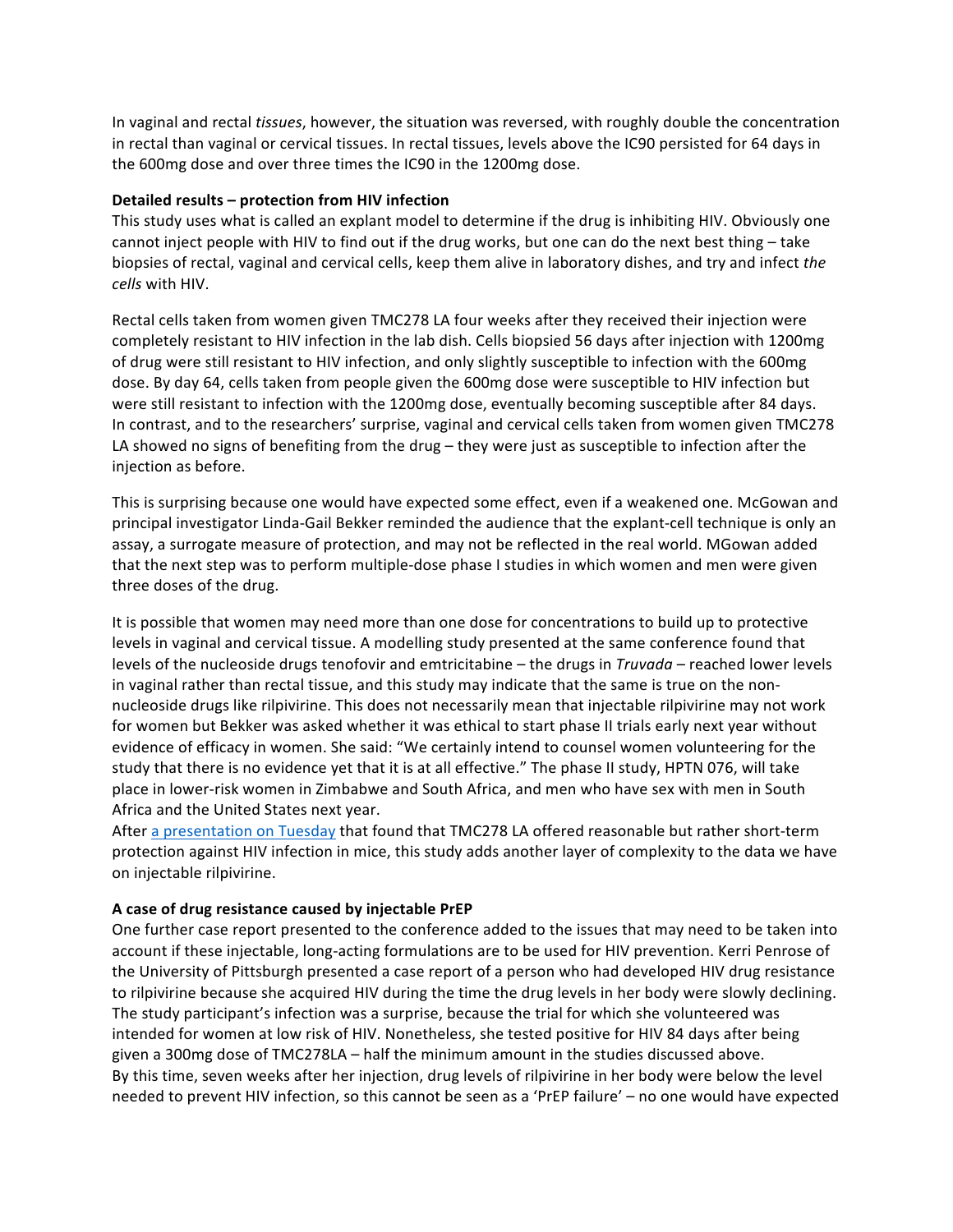this relatively small dose to work by this time. At the first drug-level test after her diagnosis, she had 7.5 nanograms per millilitre (ng/ml) of rilpivirine in her blood; the IC-90 for rilpivirine is about twice this, 12 ng/ml.

Having enough drug in your body to slow down viral replication but not enough to stop it is how drug resistance arises, because only drug-resistant mutations survive. Although she was infected with 'wild type', non-drug-resistant virus, she developed drug resistance and, a month afterwards, 19% of the HIV in her blood had resistance mutations to rilpivirine and other NNRTI drugs. However, the presence of resistant virus was relatively fleeting; as rilpivirine levels fell further, and also because she started HIV treatment, the wild-type virus came to predominate and five months after her diagnosis NNRTI resistance had disappeared.

This study shows that a major issue in the long-acting injectables may be how to stop taking them if one is still at risk of HIV, as drug may persist in the body for months. Clearly the best idea is to cover the 'long tail' with oral PrEP but this may not always be obtainable in the low-income settings in which the use of injectable PrEP is being contemplated.

### **References**

McGowan I et al. A phase I open label safety, acceptability, pharmacokinetic and pharmacodynamic study of intramuscular TMC278 LA the MWRI-01 study). HIV Research for Prevention Conference, Cape Town. Abstract OA27.06 LB. 2014.

### See webcast here.

Cottrell ML et al. *Predicting Effective Truvada PrEP Dosing Strategies With a Novel PK-PD Model Incorporating Tissue Active Metabolites and Endogenous Nucleotides (EN).* HIV Research for Prevention Conference, Cape Town. Abstract OA22.06 LB. 2014.

### No webcast available.

Penrose KJ et al. Selection of rilpivirine resistant HIV-1 in a seroconverter on long-acting rilpivirine *(TMC278 LA)* from the lowest dose arm of the SSAT 040 trial. HIV Research for Prevention Conference, Cape Town. Abstract OA27.01. 2014.

See webcast here.

### Global Post

http://www.globalpost.com/dispatches/globalpost-blogs/global-pulse/africa-moves-toward-rdindependence

### SCIENTISTS CALL FOR MORE AFRICAN-LED RESEARCH AND DEVELOPMENT

Emily Judem 1 November 2014

CAPE TOWN, South Africa  $-$  A rising call for African-led research has permeated Cape Town this week as HIV researchers and scientists from around the world flooded the city for the first HIV Research for Prevention Conference.

As we move toward an AIDS-free generation, experts say, research should be growing in the places that bear the biggest burden of the disease. Grace Naledi Mandisa Pandor, South Africa's minister of science and technology, announced at the conference's opening, "We want customers. We don't want to be anyone's client any longer."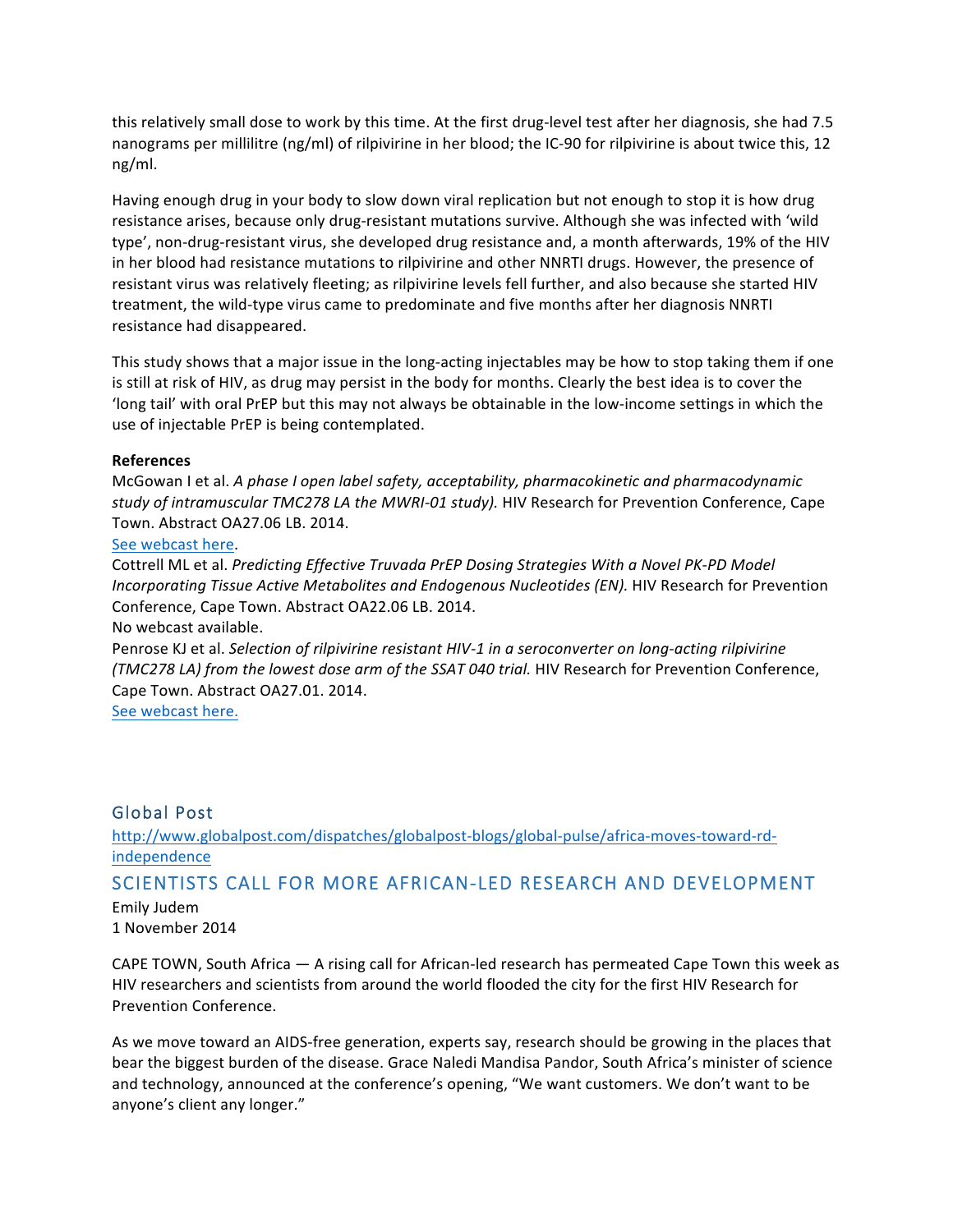This sentiment was indeed reflected here at the Cape Town International Convention Centre, where nearly 40 percent of the conference's 1,313 delegates came from Africa and about 30 percent of the research studies presented came from African institutions and investigators.

An array of languages and accents bounced off of the wood-paneled walls as researchers, advocates and clinicians flooded the hallways Tuesday through Friday.

African-led scientific research is, in fact, on the rise, and not just in the field of HIV prevention. Reed Elsevier, a publishing and information company headquartered in London and

Amsterdam, reported that the number of research papers published in scientific journals with at least one African author more than quadrupled between 1996 and 2012.

"I think we've grown both in number and also in quality and in reach," said Linda-Gail Bekker, chief operating officer of the Desmond Tutu HIV Foundation headquartered in Cape Town, and presidentelect of the International AIDS Society. "I think some of the best science is coming out of Africa now." The Emavundleni Research Center in Crossroads  $-$  a township in Cape Town  $-$  one of several run by

The Desmond Tutu HIV Foundation, conducts six to nine trials at once.

Discussions about HIV prevention research in Africa, ranging from vaccine trials to microbicide efficacy, peppered the conference this week.

This is a marked change from 25 years ago, when Anatoli Kamali began his career in HIV prevention research. Kamali, a clinical epidemiologist and the deputy director of the MRC/UVRI Uganda Research Unit on AIDS, co-chaired the conference and said that no formal AIDS prevention research institutions existed in many areas when he first became involved with HIV/AIDS research in the late 1980s.

"There was kind of fighting for resources to provide care ... and many countries which were recovering from longtime wars," Kamali said. His home country of Uganda suffered from decades of instability and violence, which Kamali said left the country without sufficient infrastructure.

Kamali said he has seen a steady increase in HIV prevention research in Uganda over the years. Still, there's a long way to go, said Prince N. Bahati, senior director of global advocacy and policy at the International AIDS Vaccine Initiative, who pointed to weaknesses in the education and training systems in many countries and said there is a dire need for more researchers throughout Africa.

He added that 25 percent of the world disease burden is in Africa, but Africa consumes less than one percent of global health spending.

And though the number of papers published by African researchers have increased dramatically, these still only make up about 2 percent of the total, according to the Reed Elsevier report.

Why is it important to make sure that Africa is a leader in HIV prevention research? Bekker points to the importance of having people on the ground who have a connection to the communities most affected by the epidemic.

**"HIV** is very much grounded in the community — it happens at the primary health level, and it is something that really works into the fabric of society," she said. "Therefore I think it's quite important that people understand that context and that the research is done with that kind of framework."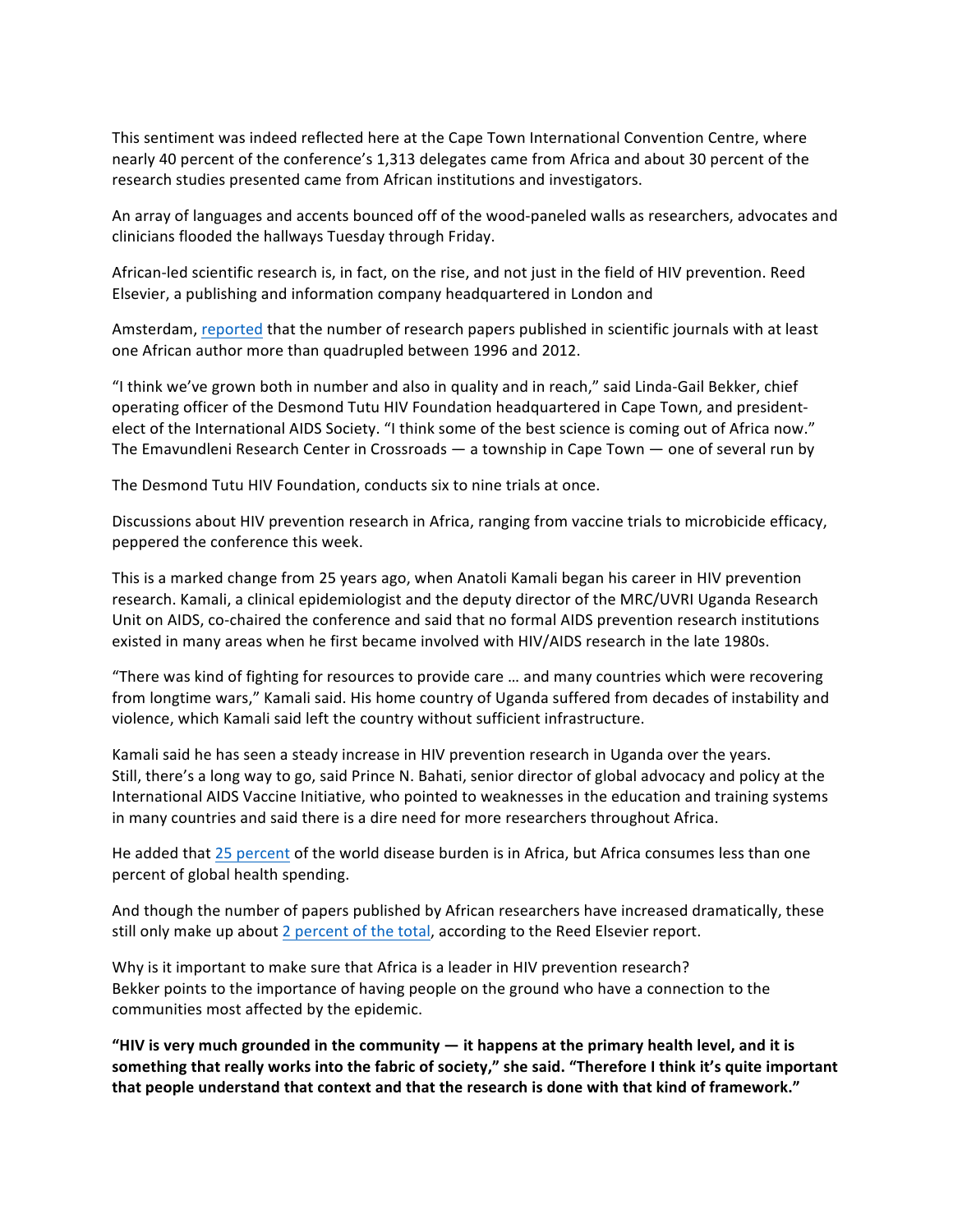**Kamali turned to a statistic: More than 70 percent of the people living with HIV worldwide are in Africa.**

"We've got the burden," said Kamali. "So we must be part of the solution."

# Times of Zambia http://www.times.co.zm/?p=41165 CAPETOWN HOSTS HIV PREVENTION CONFERENCE

Davies M. M Chanda 1 November 2014

From Cape Town, South Africa, where the Global Conference was taking place all of last week, I received the following update: Researchers, health advocates and policy makers from around the world will focus their attention this week on Cape Town, South Africa, as HIV Research for Prevention (HIV R4P) opens today at the Cape Town International Conference Centre.

Approximately, 1,300 leaders in the fight against HIV/AIDS will participate in the four-day conference, the first global scientific meeting focused exclusively on biomedical HIV prevention.

### "HIV R4P will showcase state-of-the-art efforts to slow and halt this epidemic from around the world," noted Lynn Morris of the National Institute for Communicable Diseases (NICD) in Johannesburg.

### "While HIV R4P is a truly global conference, research from African scientists will play a particularly significant role at this meeting."

The conference opening plenary, "State-of-the-Art: Biomedical Prevention in 2014" sets the tone for this historic meeting with an overview of most significant research progress in efforts to slow and one day end the global AIDS epidemic. South African Minister of Science and Technology Naledi Pandor will keynote a programme that includes:

Lynn Morris of NICD (South Africa) presenting on Prospects for an Antibody-based HIV Vaccine. Morris will discuss the recent discoveries of broad and potent neutralising antibodies against HIV that are bolstering efforts to develop an HIV vaccine.

Jared Baeten of the University of Washington (U.S.) addressing Advances in Antiretroviral-based Prevention Research, including groundbreaking new approaches such as using antiretroviral treatment (ART) to reduce the infectiousness of HIV-infected persons and the use of oral, topical and injectable ART pre-exposure prophylaxis (PrEP) to prevent HIV infection.

Anthony Fauci of the US National Institutes of Health, speaking by video on Comprehensive HIV Prevention, addresses the potential synergies between HIV vaccines and other proven and emerging forms of prevention, the opportunities to use new prevention methods in combination and the challenges of making new prevention tools available to the millions of people worldwide who need them.

Research highlights from across the spectrum of biomedical HIV prevention research – including microbicides, pre-exposure prophylaxis (PrEP) and vaccines – are featured on the HIV R4P opening press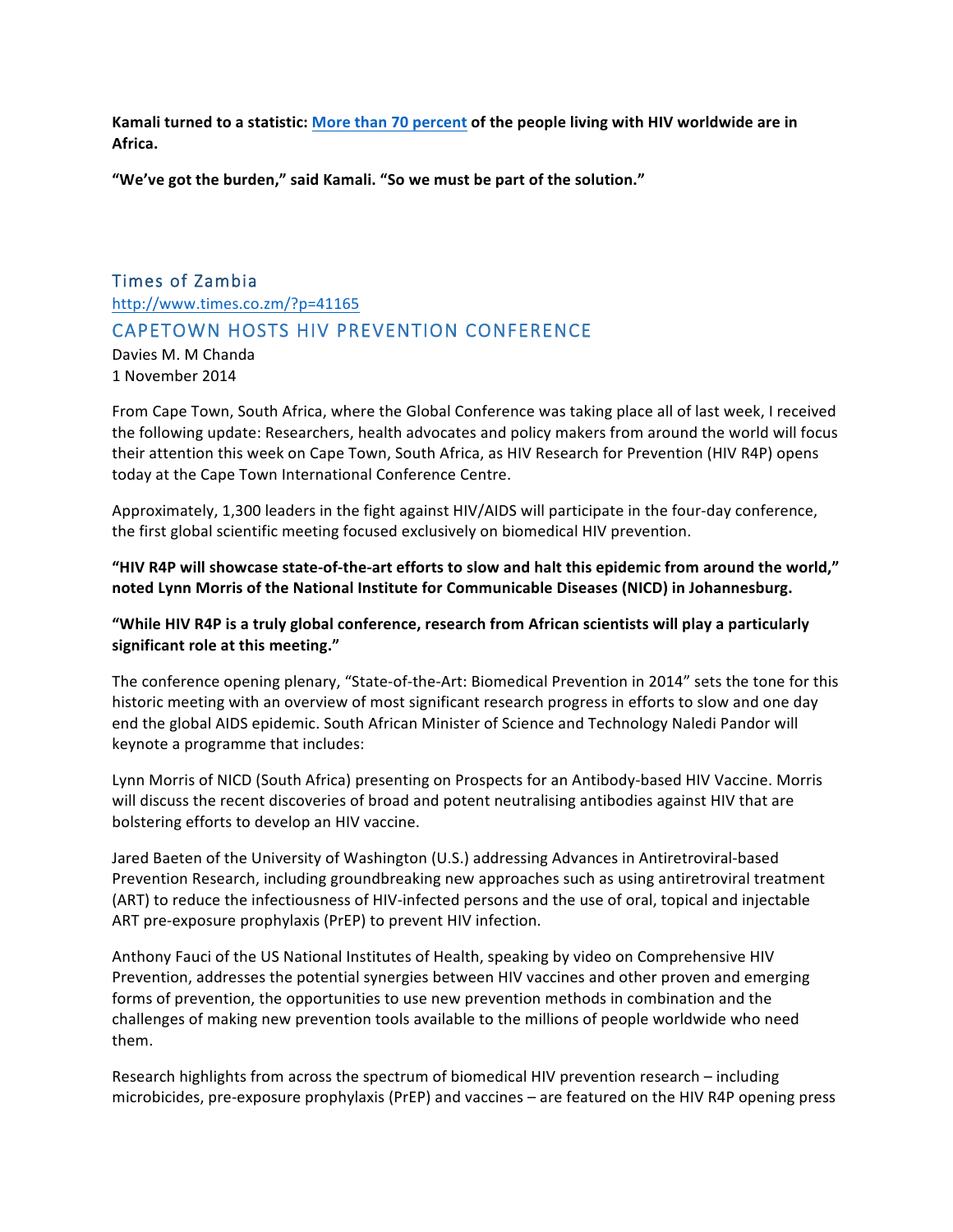conference programme today. Among those highlights:

Ian McGowan of the University of Pittsburgh School of Medicine (US) presents A Phase 1 Open Label Safety, Acceptability, Pharmacokinetic, and Pharmacodynamic Study of Intramuscular TMC278 LA (the MWRI-01 study). That analysis in 36 women and men found that the long-acting antiretroviral drug, TMC278, was safe and well-tolerated, and provides the potential for protection against HIV infection. Multiple dosing studies of this promising, long-acting approach to HIV protection are now planned. A second study of the potential of injectable drugs to provide more durable protection against HIV infection is being presented here byWilliam Spreen of GlaxoSmithKline (US).

HIV PrEP Dose Rationale for Cabotegravir (GSK1265744) Long-Acting Injectable Nanosuspension indicated that a quarterly injection of the long-acting integrase inhibitor cabotegravir in macaques was safe and provided a level of drug that is predicted to provide robust protection against HIV infection. Ongoing animal studies are a precursor to possible future human study of this new approach to HIV preexposure prophylaxis (PrEP).

The potential of microbicides containing HIV antiretroviral drugs to prevent infection with herpes simple virus (HSV2) is explored in Association of Tenofovir (TFV) Detection with Reduced Risk of Herpes Simplex Virus type-2 (HSV-2) Acquisition in the VOICE (MTN 003) Study, presented by Jeanne Marazzo of the University of Washington (US).

The analysis of VOICE, a randomised, double-blind, placebo-controlled trial of oral and vaginal tenofovir for HIV-1 pre-exposure prophylaxis, found that women who used tenofovir gel had a reduced risk for HSV-2 infection. HSV-2 is a common infection in sub-Saharan Africa, which increases the risk of HIV transmission and acquisition.

Turning to HIV vaccines, a study of the RV144 HIV vaccine in South Africans is being presented by Glenda Gray of the South African Medical Research Council. RV144 was the first HIV vaccine to demonstrate a modest level of protection against infection when it was studied in volunteers in Thailand.

The research presented here today, HVTN 097: Evaluation of the RV144 Vaccine Regimen in HIVuninfected South African Adults, is the first to report on the impact of the vaccine in other populations. The study found that the vaccine regimen produced immune responses in South African volunteers that were at least comparable to or better than those induced in the Thai study – promising news in the effort to develop a globally effective HIV vaccine.

"The advances in vaccine, PrEP and microbicide research presented today at HIV R4P confirm that we have entered one of the most rewarding, and challenging, phases of HIV prevention research since the epidemic began" said HIV R4P co-chair Sharon Hillier of the University of Pittsburgh School of **Medicine.**

**The interactive, interdisciplinary nature of this meeting in particular provides an exceptional** opportunity to discuss what many believe will be the most effective approach to slowing the global epidemic – the use of new and emerging prevention modalities in combination.".

#### About HIV R4P

HIV R4P is the world's first and only scientific meeting dedicated exclusively to biomedical HIV prevention research. Through both abstract and non-abstract driven sessions, the conference will support cross-fertilisation between research on HIV vaccines, microbicides, PrEP, treatment as prevention and other biomedical prevention approaches, while also providing a venue to discuss the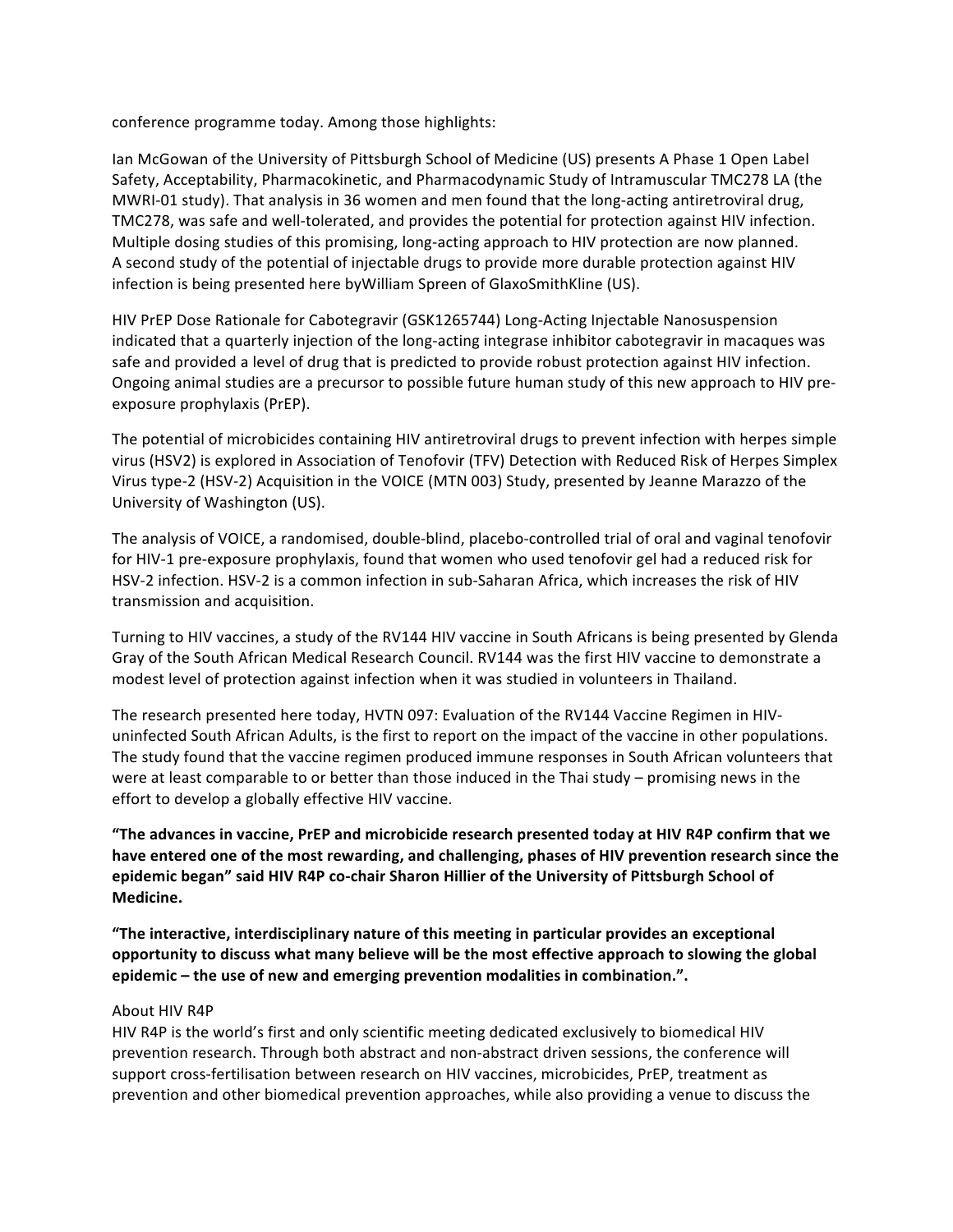research findings, questions and priorities that are specific to advancing each modality. Conference partners include the Aaron Diamond AIDS Research Center; amfAR, the Foundation for AIDS Research; the French National Agency for Research on AIDS and Viral Hepatitis (ANRS); the Bill & Melinda Gates Foundation; the Government of Canada; CONRAD; Crucell; the Elizabeth Glaser Pediatric AIDS Foundation; Gilead Sciences; GlaxoSmithKline; the International AIDS Vaccine Initiative; the International Partnership for Microbicides; the Medical Research Council; the US National Institute of Allergy and Infections Diseases at the NIH; the NIH Office of AIDS Research; PEPFAR; Sanofi Pasteur; UNAIDS; USAID; ViiV Healthcare; and the Wellcome Trust. Significant in-kind support was provided by AVAC: Global Advocacy for HIV Prevention; Emory University; Imperial College, London; Medical Research Council/UVRI Uganda Research Unit on AIDS; University of Pittsburgh and the Wits Reproductive Health and HIV Institute of the University of the Witwatersrand. Then I received the following letter from Samuel Kumar of Kitwe from the Zambia AIDS research Foundation:

#### Dear Enock,

I am pained by so many talks in HIV forums but there is not much awareness about PEP and PreP, Each time I read in the papers about child defilement my heart stops, defilement has no place in any society and yet we have not popularise the concept of post exposure prophylaxis (PEP) to treat those young girls who have probably been exposed to HIV as a result of child defilement. If the media could help spread greater awareness about PEP then we would make a huge leap in halting HIV.

PEP is an ART regimen given to those people who most likely have been exposed to HIV, one such situation is rape and child defilement. The ART is taken for 28 days, and should be started as early as possible but before 72 hours. And the probability of not contracting HIV is 80 per cent, and if the candidate does not contract HIV, then we have a life saved from HIV, this is a wonderful approach, and the candidate wouldn't have to be taking ART for the rest of her life.

This is a concept that can help children exposed to HIV. There is another approach called pre-exposure prophylaxis (PreP), for example in an husband and wife relationship, let's assume the husband is HIV positive and for some reasons he is not consistent in using condoms with his HIV negative partner, the in such an event, the female partner could be a suitable candidate for PreP, it's a single pill called truvada taken regularly by the negative partner, and if the blood levels of the drug is High then there is a 90 per cent chance the female negative partner will not contract HIV.

If only forums like SRHR and other NGOS could take greater initiative to create awareness on PEP and PreP then we could halt HIV cold in its tracts.

### All Africa http://allafrica.com/stories/201411032021.html AFRICA: EXCITING NEW HIV PREVENTION PRODUCTS IN PIPELINE Kerry Culllinan

3 November 2014

Vaginal rings filled with antiretrovirals (ARVs), ARV injections and partially effective vaccines are some of *the HIV prevention weapons under development.*

Nonthando Kewana will soon know if her monthly trips to the Emavundleni Research Centre in Crossroads have made history.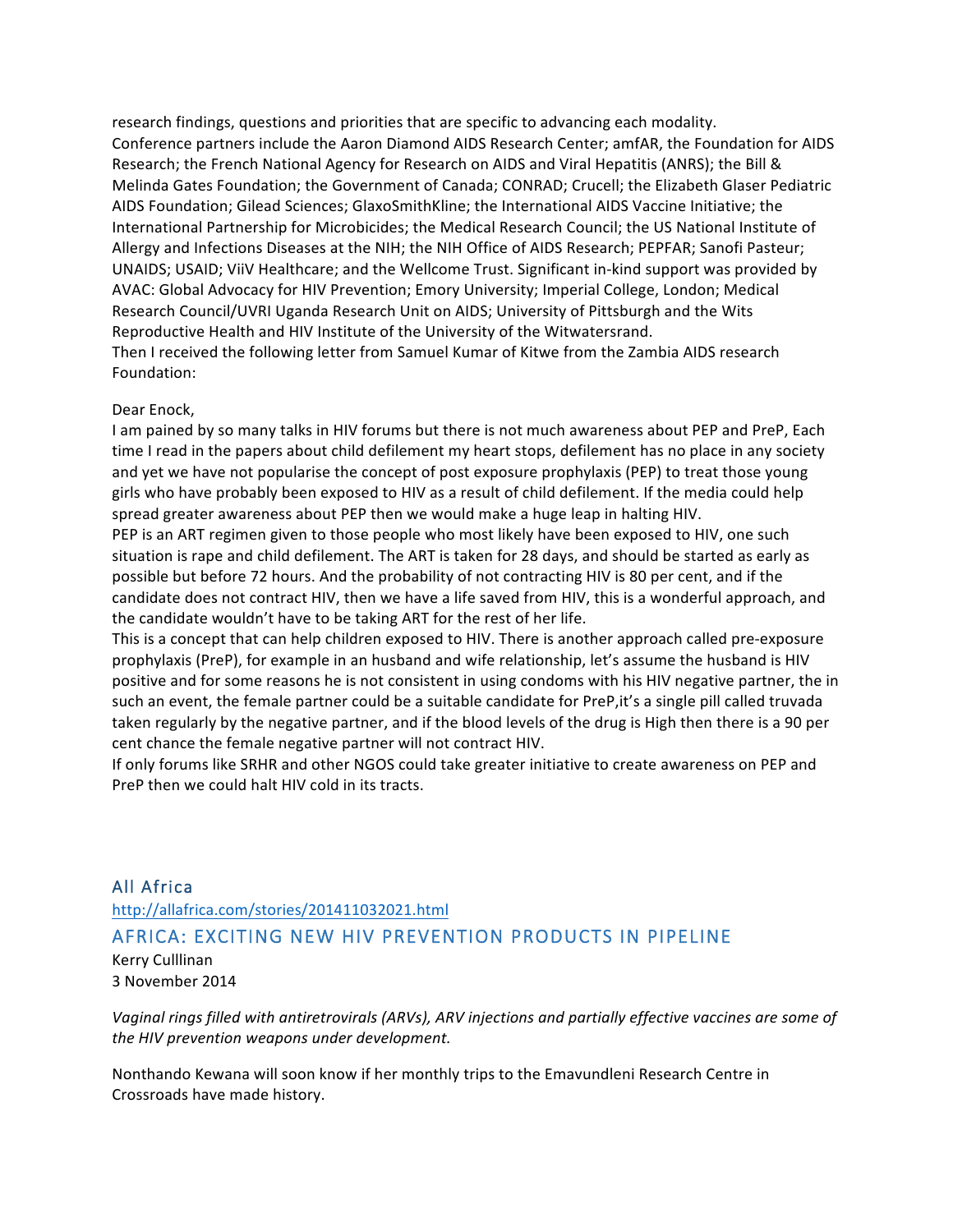For almost two years, 25-year-old Kewana has been paying monthly visits to the centre to get a vaginal ring that slowly releases an antiretroviral into her body.

She is part of the final phase of a big clinical trial, and researchers expect to know by mid-2015 whether the ring can protect women from HIV.

"I was scared when I saw the ring, and I thought it might go all around my body but I don't even feel it," Kewana said this week, as she waited for her monthly appointment. "My partner also can't feel **it."**

The ring is a white, silicone hoop about the size of the circle made when a woman's thumb and forefinger join up.

Over 3000 women around the continent are involved in the ASPIRE trial, which is testing whether the ARV called Dapivirine can protect women from HIV through the simple ring that stays in place for a month.

"I decided to come here to see if I can protect myself from HIV, because I am so scared of it," said Kewana, who witnessed her older sister die of AIDS.

Emavundleni is part of the Desmond Tutu HIV Foundation headed by world-renowned HIV expert Professor Linda-Gail Bekker.

"This area encapsulates the worst of Cape Town's HIV epidemic, with about 28 to 30 percent of pregnant women testing HIV positive," said Bekker this week. "HIV is particularly high in the very informal parts, where people are newly urbanized and don't have ready access to healthcare. That is why this research has to happen here."

The centre was set up 10 years ago in a shipping container and has since grown into a two-storey building. Researchers have worked very hard to win the trust of community members and encourage them to take part in a number of HIV trials. Currently, over 500 people from Crossroads and Nyanga are involved in various HIV and TB prevention trials.

#### New HIV prevention trials to take science out of lab and into communities

This week, the globe's leading brains researching biomedical ways of preventing HIV met in Cape Town for the inaugural HIV Research for Prevention conference.

"We have six and a half million people living with HIV in South Africa, and treating them with ARVs for the rest of their lives is an enormous public health undertaking," said Bekker. "There is an urgency to turn off the taps [of infection] and come up with new prevention methods."

Using ARV medication to prevent - not just treat - HIV is emerging as one of the most powerful weapons to contain the epidemic in the absence of a vaccine.

ARVs taken immediately after HIV exposure - in rape cases or when healthworkers are injured by needles while treating HIV positive patients - have been known to prevent HIV.

Three years ago, the results of Dr Myron Cohen's 10-year study of couples where one person was HIV positive and the other negative, were released. The study found that if the HIV positive partner was on ARVs and their viral load was undetectable, their negative partner was 96 percent protected from HIV infection.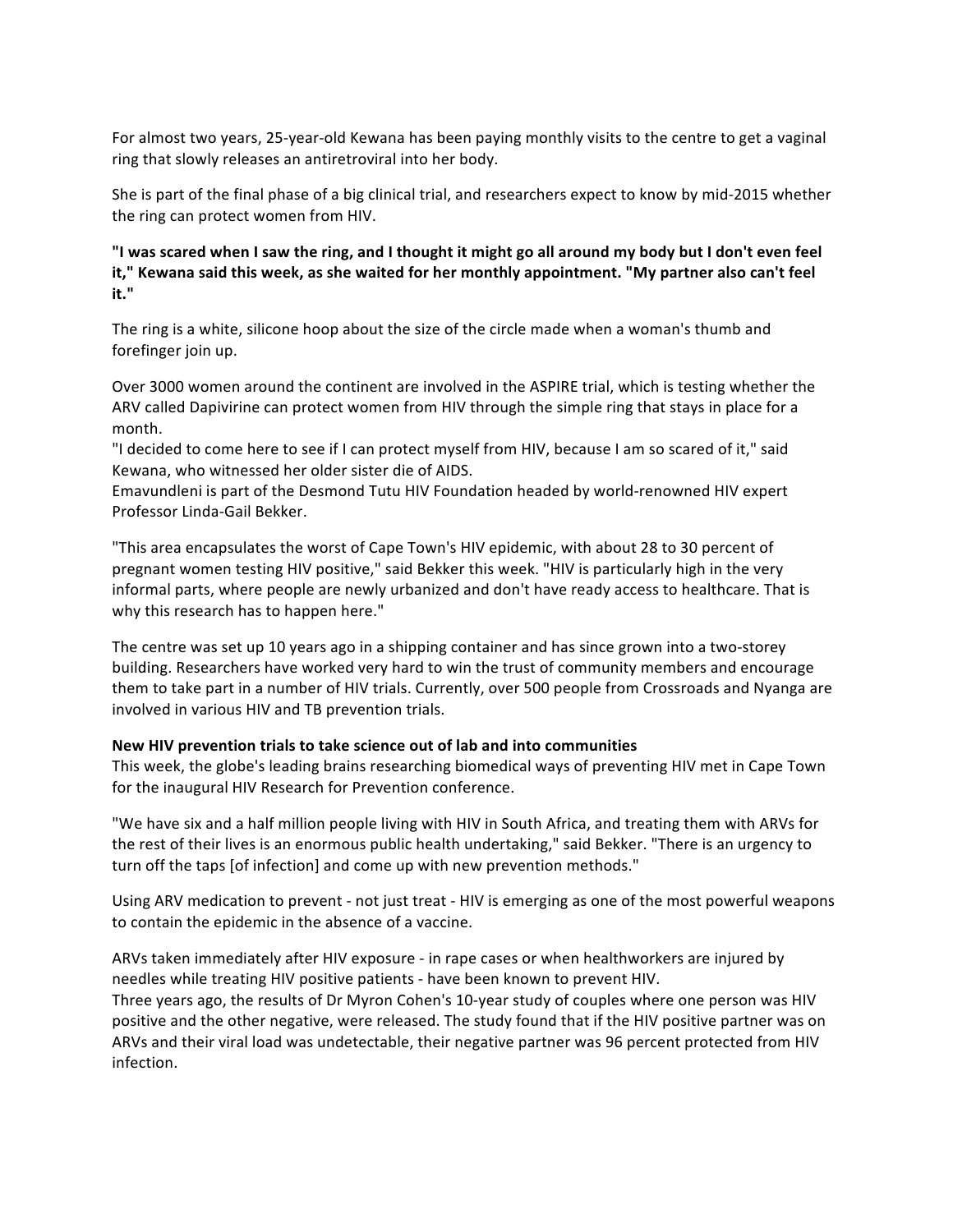A number of "treatment as prevention" studies have also shown that ARVs taken shortly before sex by people at high risk of HIV offer protection against HIV. For example, Truvada, a pill that combines the ARVs tenofovir and emtricitabine, reduced HIV transmission in gay men by 42 percent.

Long-acting injections containing ARVs that would only have to be given every two to three months are also in the pipeline, and one of these will be tested at Emavundleni from February.

These injections would make it much easier for people to adhere to treatment and are also being tested to see whether they can protect HIV negative people from the virus.

Wits University's Professor Helen Rees, who was a conference co-chair, said it was more realistic to control rather than eradicate the HIV epidemic at this stage.

However, the long-term aim is still a vaccine to prevent HIV, and there are some exciting developments. Six years ago, the world heard the results of the only vaccine that showed any protective effects, protecting around one-third of Thai people in a huge trial.

For the past two years, the same Thai vaccine has been tested on 100 South Africans - and despite being much fatter than their Thai counterparts, their immune systems also reacted to the vaccine in the same way.

The vaccine is now being modified to contain the strain of HIV most common in South Africa, and by January and 200 more South Africans will be vaccinated with it. But it could leapfrog into a massive R1billion trial within a year if the people respond according to the Thai trial.

"We have already set our 'go or no go' criteria based on the Thai trial and if we meet these, we can go straight into a Phase 3 trial of 7000 people by the end of 2016," said Medical Research Council President Dr Glenda Gray.

The Thai trial combined two vaccines. The first aimed to prime people's immune systems to recognise the types of HIV most common in Thailand (sub-types E and B) and the other, injected later, aimed to boost their immune systems to fight infection.

The "primer" vaccine now has to be modified to contain HIV sub-type C, which is most common in South Africa.

Discussions have already been held with the Medicines Control Council to license the vaccine by 2019 if the Phase 3 trial goes well, and also to vaccinate children along with the current HPV vaccine to prevent cervical cancer, said Gray, who added that even if the vaccine only gave 50 percent protection, government would probably still license it.

Given the trickiness of HIV and the diversity of people's sexual practices, HIV researchers say they want to be able to develop a range of different HIV prevention products - including perhaps a partially protective vaccine.

*Edited* versions of this article first appeared in the Saturday Star and Weekend Argus newspapers.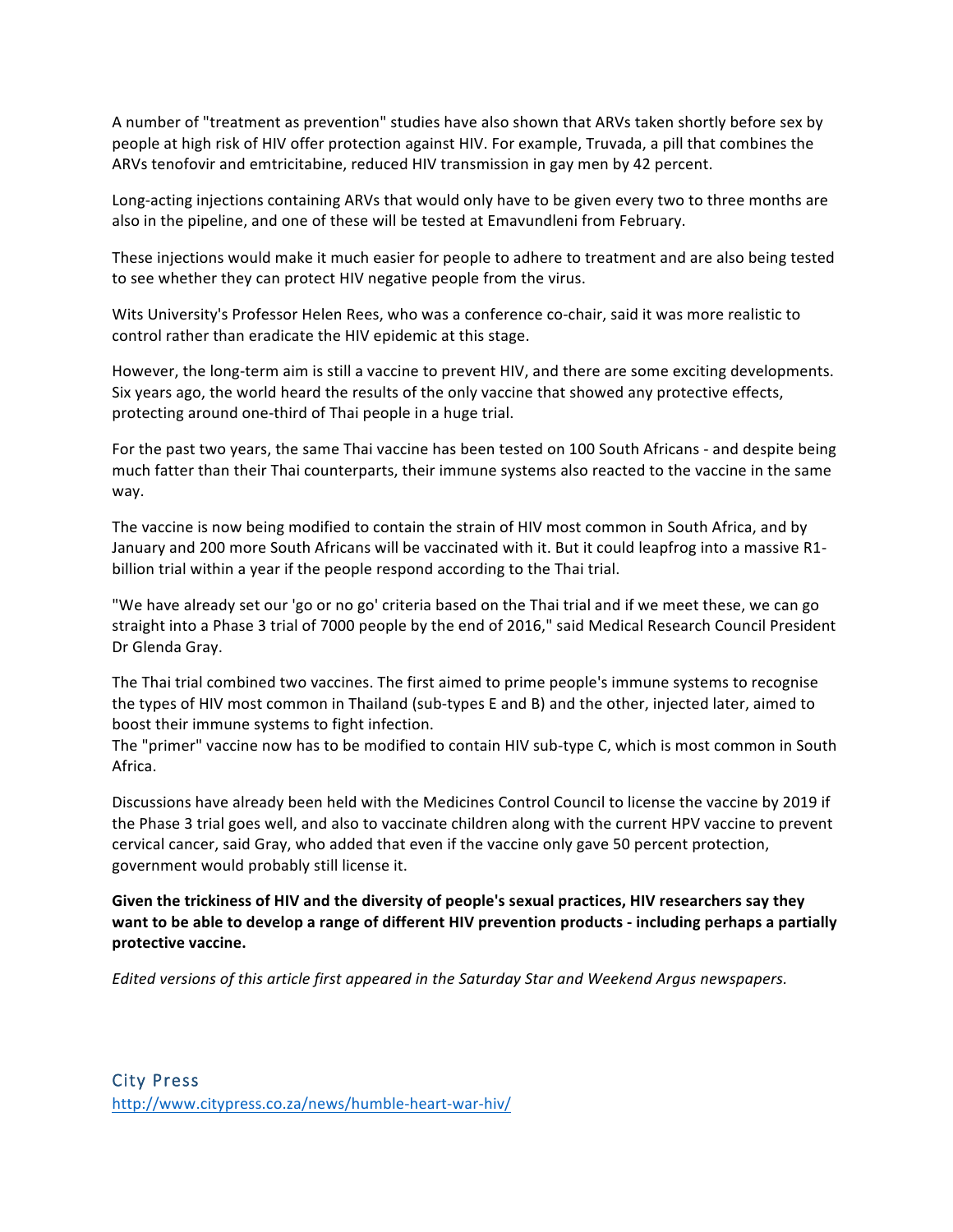### THE HUMBLE HEART OF THE WAR ON HIV

Zinhle Mapumulo 3 November 2014

The only feature that distinguishes the building housing the Emavundleni Research Centre in Crossroads, Cape Town, from its neighbours is a fresh coat of paint and a neat palisade fence.

But this grey, two-storey building in one of South Africa's most dangerous areas might soon become part of medical history.

Inside the centre, researchers are hard at work on a range of HIV-prevention studies: candidate vaccines, microbiocides – gels and vaginal rings containing different antiretrovirals – and pre-exposure prophylaxis (PrEP) trials.

So far, each of these interventions has shown positive results when tested for efficacy on humans. If they work, they have the potential to stop the spread of HIV and make the dream of an "Aids-free generation" a reality.

The PrEP trials have been particularly exciting.

It has been shown in several local and international studies that the regime can reduce the risk of HIV infection – in people who do not yet have the virus – by more than 80% if used correctly. But it's the latest findings from a vaccine trial conducted at the Emavundleni Research Centre last year that are causing a flutter among researchers.

The centre was one of three in the country which tested if an HIV vaccine called RV144 was safe, tolerable and induced an immune response among South Africans.

RV144 had already performed well in trials in Thailand in 2009. It had reduced the risk of HIV infection by 60% in the first year of vaccination and by 31% in the third year.

The news from South Africa was even better, with trials at Emavundleni, Klerksdorp and Soweto revealing that the vaccine induced a much better immune response in South Africans than it did among the Thai.

Professor Glenda Gray, director of the HIV Vaccine Trials Network in South Africa, could not contain her excitement when discussing the RV144 results this week.

Gray was speaking at the inaugural HIV Research for Prevention conference in Cape Town, and announced: "This brings us a step closer to finding a vaccine.

### "The fact that the immune response of South Africans was as good, if not better, than those of the Thai gives us hope that the vaccine is closer than we think," she said.

A stumbling block in finding a vaccine has been the nature of HIV  $-$  it constantly mutates and scientists have struggled to find a vaccine that can kill all strains.

The genetic make-up of different races and sexes and differences in body mass indices have also been a problem.

For instance, women respond better to vaccines than men, while obese people and alcohol abusers don't respond well.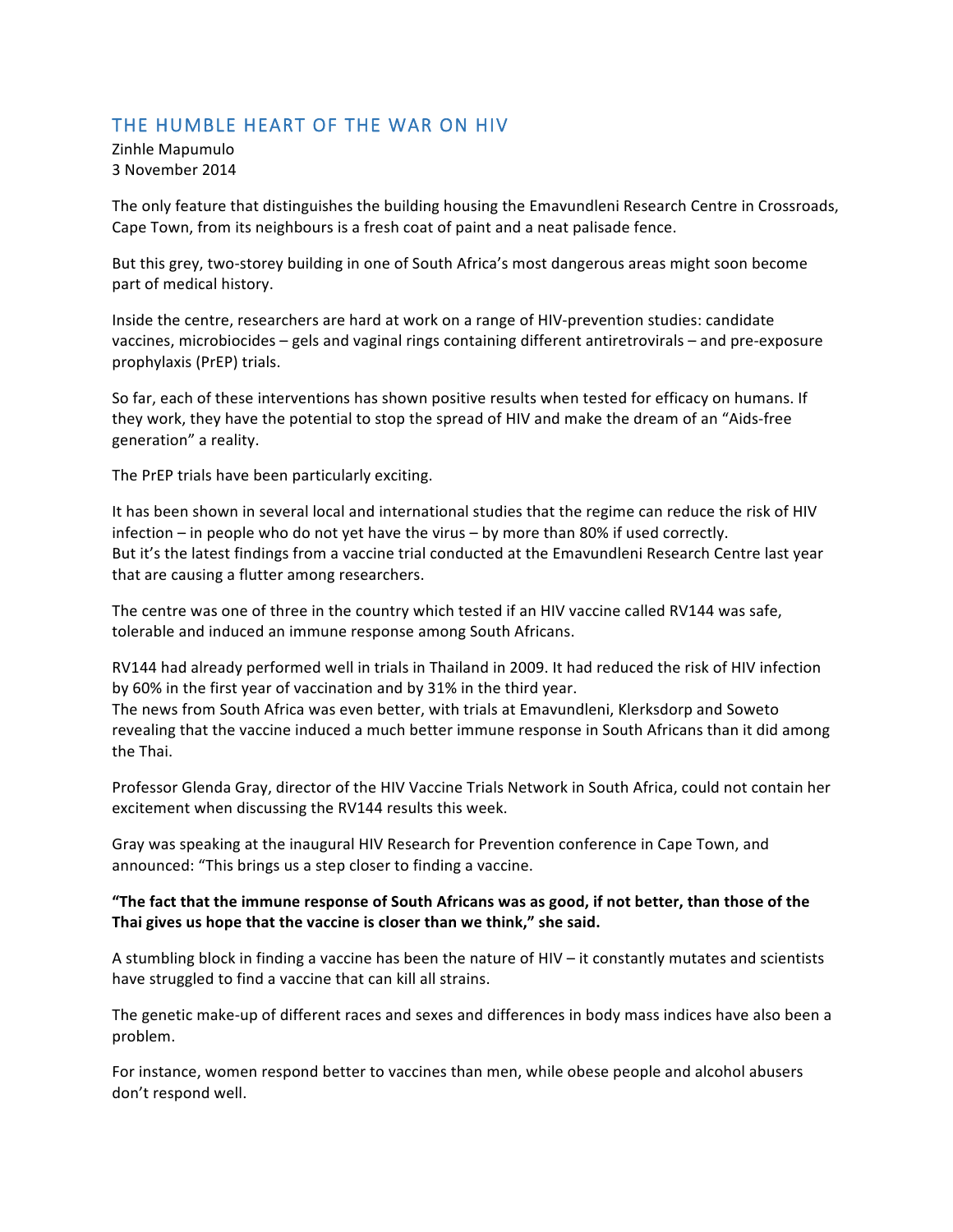### Gray said: "We feared that the response of South Africans may not be as good as the Thai because of our obesity levels. We were taken aback when we saw the results - this [response] is very unusual."

Now she and her teams at Emavundleni and the two other sites are preparing to start another human trial in January. In this phase, 200 people between the ages of 18 and 44 will take part. The trial will test the efficacy of the vaccine which has been modified to target HIV Subtype-C, which is prevalent in South Africa.

The Thai vaccine contained proteins that target strains which are more common in Thailand. The South African participants will first get a jab of the original vaccine used in the Thai trial. A year later, they will receive boosters containing the modified vaccine.

Dr Surita Roux, site investigator at the Emavundleni Research Centre, said she and her team were looking forward to starting the new trial.

Roux has been working in the field of HIV-prevention research for 15 years. She says conducting trials came with challenges – especially because of the stigma around the disease. But she does not think it will be difficult to recruit the 35 people Emavundleni must enrol for the upcoming trials.

She says it wasn't always easy to get people involved.

"There were times when we spent six to nine months convincing people to participate in our trials," said Roux.

"There were rumours that we took tons of participants' blood and sold it. Others said we were infecting participants with HIV."

But residents in Crossroads and neighbouring Nyanga have warmed to the modest centre with its big ambitions in the seven years that it has been operating, she says.

# Dispatch Live http://www.dispatchlive.co.za/opinion/no-single-hiv-prevention-method-can-end-aids/ NO SINGLE HIV PREVENTION METHOD CAN END AIDS

Bobby Ramakant 3 November 2014

As HIV prevention needs and contexts vary, it is important to expand the range of effective prevention options that people can use.

Archbishop Desmond Tutu said in a video link at the first-ever international conference on all HIVrelated biomedical prevention research being held in Cape Town last week, that "No single method of prevention can end this epidemic on its own."

That is why conferences on microbicides and vaccines have merged to provide one single global platform to deliberate on a spectrum of biomedical prevention research for HIV. . Professor Helen Rees, executive director, Wits Reproductive Health and HIV Institute and the HIV Research for Prevention (HIVR4P) conference co-chair, explained the value of breaking the walls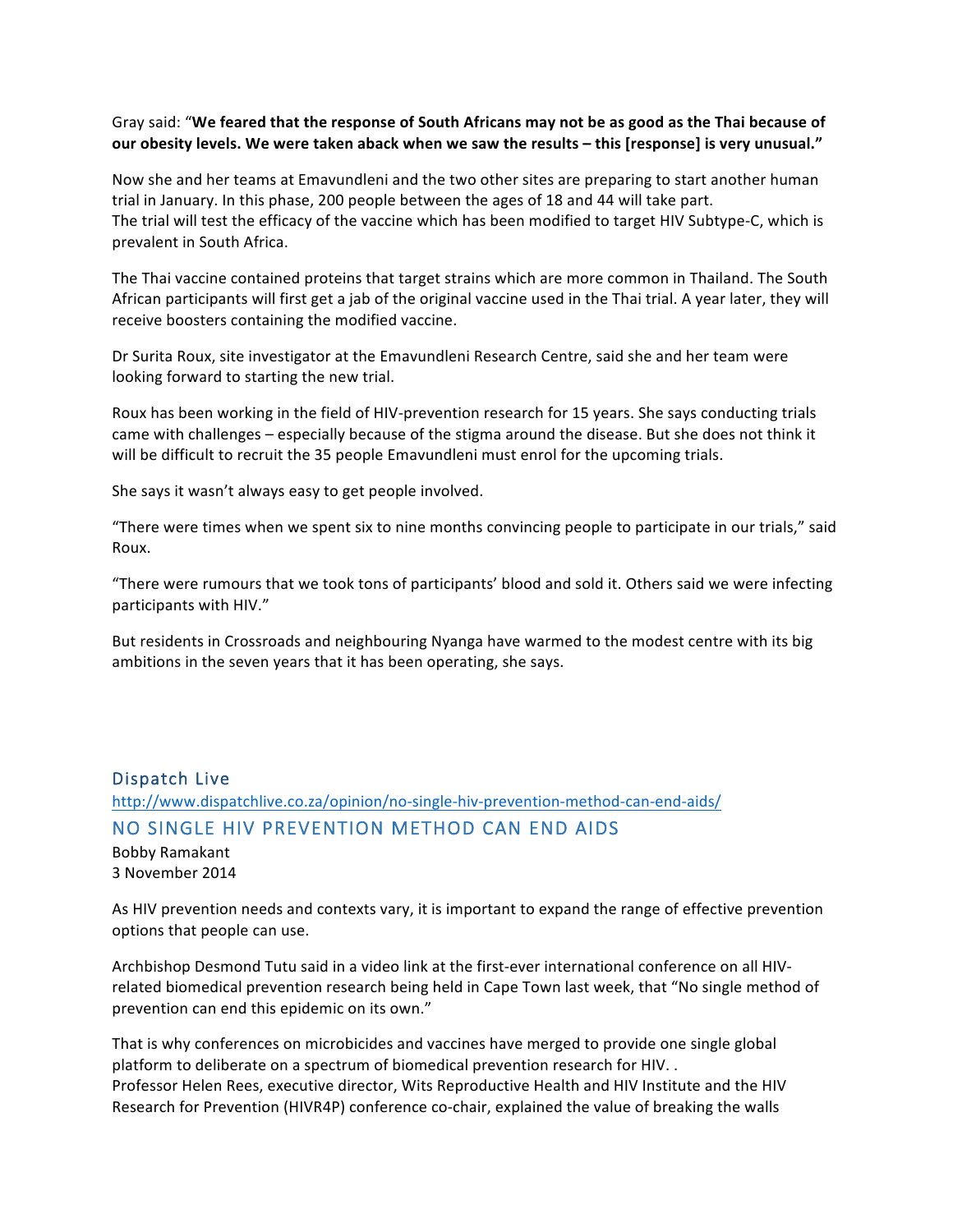between vertical conferences on specific biomedical prevention options such as microbicide and vaccine.

### "There are commonalities. There are issues which HIV vaccine basic scientists might be looking at which may also be very important for microbicide or pre-exposure prophylaxis (PrEP) scientists too, **and vice versa."**

Challenges of adherence to drugs under research or ways to modify trial design to fast track the process are also common across the sector of HIV prevention research. Mechanisms in which socio-behavioural research informs the basic science are also a priority across the board.

By organising one conference on biomedical prevention research for HIV, "we were able to look at these commonalities together while not losing the uniqueness of these specific fields" said Rees. Synergy between different streams of HIV prevention is crucial so that new infection rate dips faster than ever before to end Aids.

Speaking at HIVR4P the Minister for Science and Technology Naledi Pandor said more people get newly infected with HIV than those people living with HIV (PLHIV) who are put on antiretroviral therapy (ART). "There are 2.4 million PLHIV on ART in South Africa" said Pandor. It is important to underline that there are an estimated 6.3 million PLHIV in South Africa as per latest data from UNAIDS.

The road to scale up treatment for everyone is still long. Alongside scaling up ART to every PLHIV and other measures, there is surely a need to scale up effective prevention services radically.

"The increase in ART has resulted in a reduction in the number of people dying as result of HIV infection and a significant reduction in mother to child transmission of HIV. We remain many years away from eliminating HIV. We are not investing in social sciences enough. We have to get the **behavioural aspects right in HIV prevention research," said Pandor.** 

"As we know, no single method of prevention can end this epidemic on its own, our focus remains in offering a package of HIV prevention together. We need to respond to the epidemic in a more comprehensive manner than merely offering individual interventions."

Developing safe and effective HIV prevention tools are critically important but not enough. "We need to move research outcomes into clinical practice, which continues to remain a challenge," said Pandor. She was right on spot. Female condoms were approved by the US FDA in 1993 but lot more needs to be done to roll them out to every woman in need of protection against unintended pregnancy and/or sexually transmitted infections (STIs) including HIV.

Undoubtedly more work needs to be done to ensure there is no delay in taking research outcomes forward to yield public health benefits.

Dr Anthony Fauci, director of the National Institute of Allergy and Infectious Diseases (NIAID), National Institutes of Health (NIH), USA, addressed HIVR4P via a video link. He said HIVR4P was rightly addressing all biomedical prevention options at one forum.

He said non-vaccine prevention options and vaccine both are required to stem the pandemic. Fauci underlined that non-vaccine prevention options need to be taken regularly but vaccines, once given, do not have those adherence issues. "Non-vaccine prevention options are highly effective but requires continual adherence, whereas vaccines are often modestly effective but durable, and do not have continual adherence issues," said Fauci.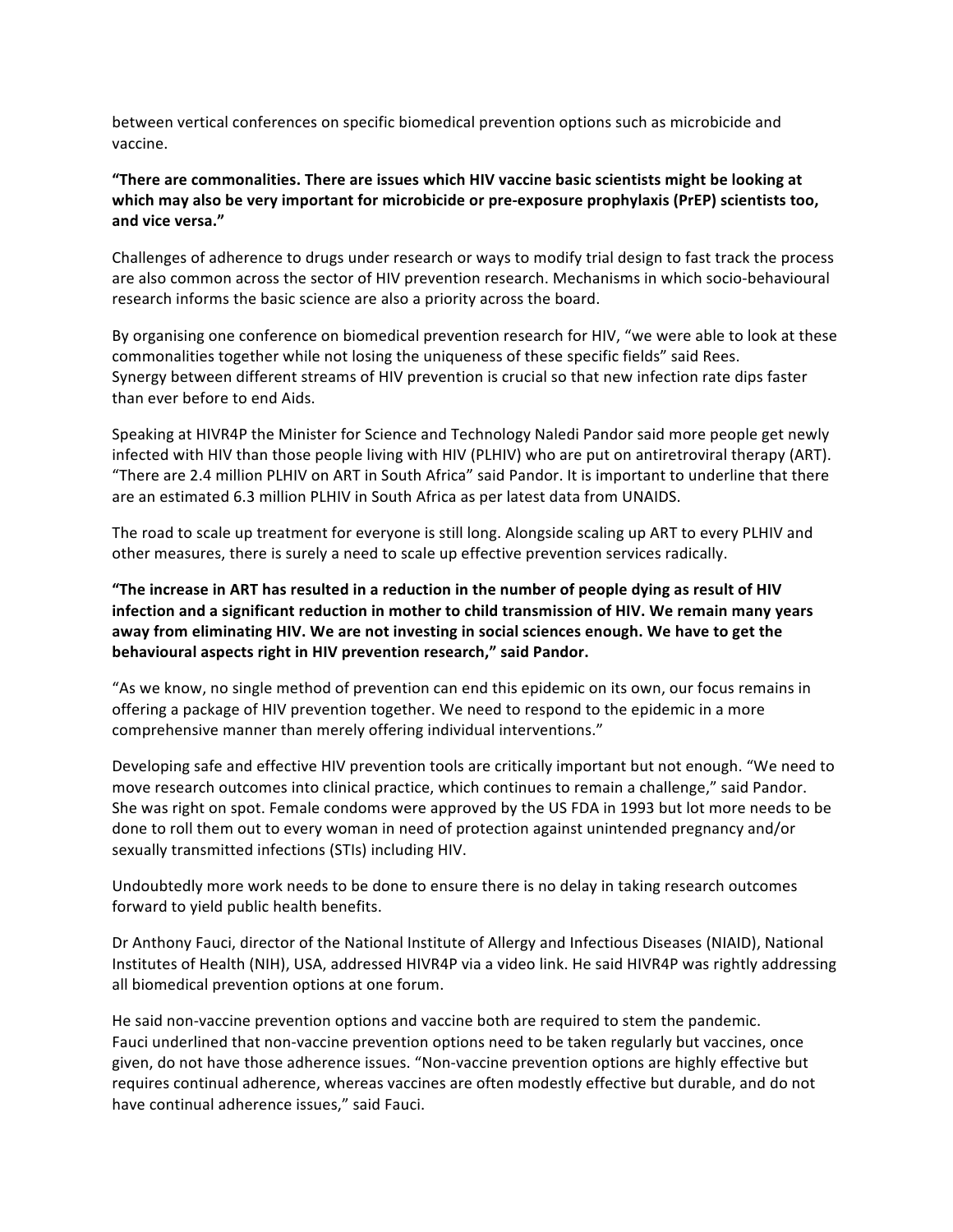"The foundation of HIV prevention is in fact, HIV testing," said Fauci. HIV testing connects to two streams: if the test is positive then the person should be connected to a care continuum and if **negative, then to a prevention continuum.**

He said there are gaps in the care continuum and we must find ways to fill these. Referring to a prevention continuum, Fauci said if the test is negative then the person is encouraged for counselling and risk stratification, and provided with tailored prevention services from the "prevention toolbox". Fauci was referring to a range of HIV prevention options that have been proven to work effectively such as: HIV testing and counselling, treatment as prevention, voluntary medical male circumcision (VMMC), treatment of STIs, rectal and vaginal microbicides (both are currently under research), prevention or treatment of drug and alcohol use, provision of clean needles and syringes, education, behaviour modification, male and female condoms, blood supply screening, anti-retroviral drugs for prevention of mother to child transmission of HIV (PMTCT), post-exposure prophylaxis (PEP), and pre-exposure prophylaxis (PrEP).

Vaccines will also be added to this "toolbox" once proven to be safe and effective in ongoing research studies, said Fauci.

There is no effective HIV vaccine available today. Yet a safe and effective vaccine is critical to control HIV globally.

He also stressed the need to fashion combination prevention for "hotspots" of HIV infection. He gave an example of the Lake Victoria area in Kenya which has HIV rates comparable to places in Africa with the highest HIV prevalence. This area is also known to have low male circumcision rates and unsafe sex work associated with its fishing community. But the rest of the Kenya does not have those high HIV rates. Combination prevention needs to be tailored in unique contexts and realities and if we do so, we could prevent "600000 new HIV infections by 2030" said Fauci.

### AIDS MEDS

http://www.aidsmeds.com/articles/PrEP\_vaginal\_tissue\_1667\_26358.shtml

### MORE PrEP NEEDED TO PREVENT HIV VIA VAGINAL THAN ANAL SEX 3 November 2013

This node will contain a number of 'page' class divs.

#### **Top Stories: More PrEP Needed To Prevent HIV Via Vaginal Than Anal Sex**

subpage 1:1 start Greater dosing of Viread (tenofovir) or Truvada (tenofovir/emtricitabine) as preexposure prophylaxis (PrEP) is needed to reach effective levels in vaginal and cervical tissue than in recal tissue, **HIVandHepatitis.com** reports. These findings help shed light on why two trials of PrEP among women, VOICE and FEM-PrEP, which tested both Viread and Truvada, had such poor efficacy in preventing HIV.

Presenting their work at the HIV Research for Prevention meeting in Cape Town, South Africa, researchers determined the necessary ratios of active tenofovir and emtricitabine to the DNA molecules the drugs work against to prevent HIV from replicating. Then they drew data from a Phase I clinical trial examining how tenofovir, emtricitabine and other antiretrovirals are absorbed into women's vaginal, cervical and rectal tissue. The researchers used this data to create a mathematical model that predicted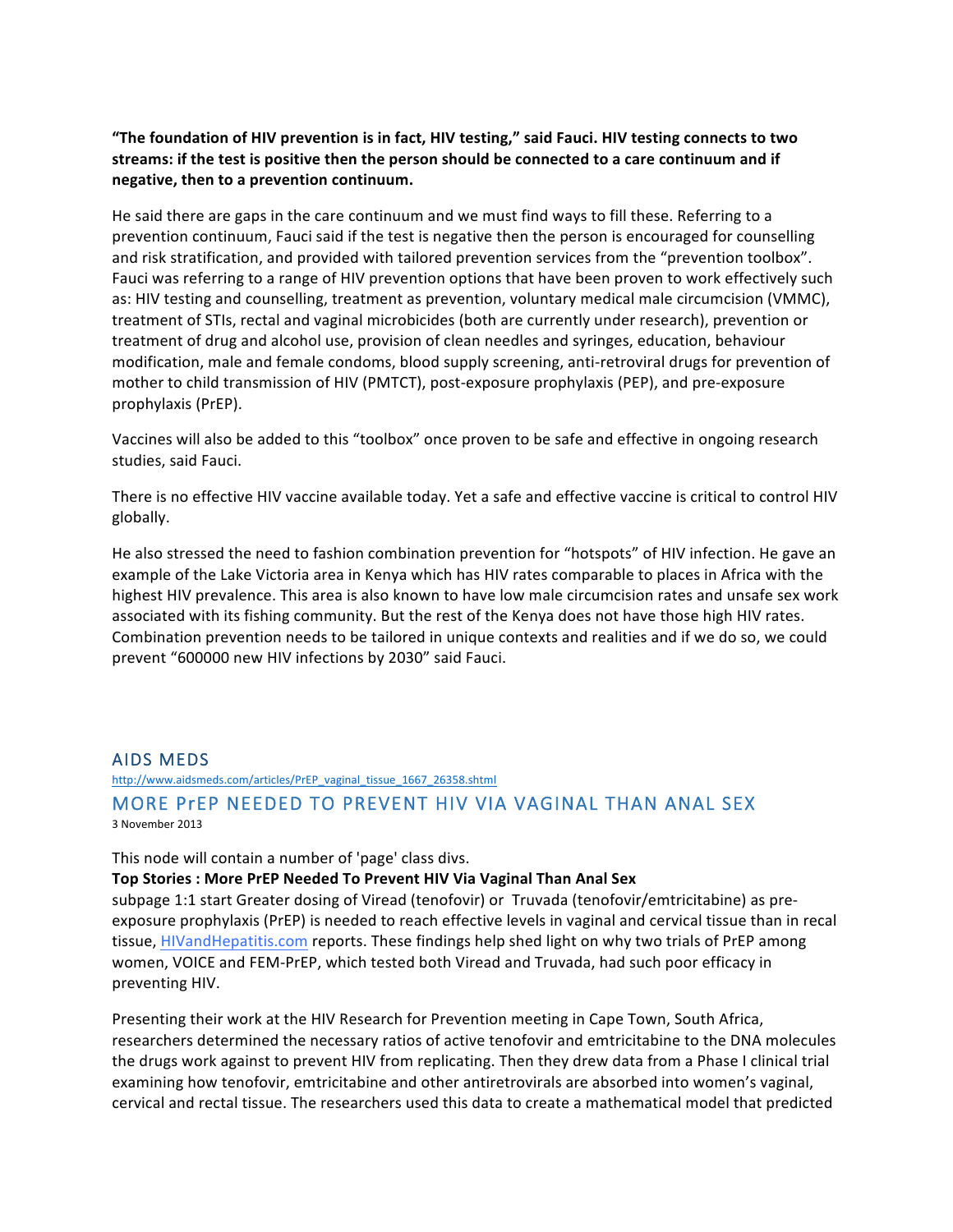the ratios of active drug to DNA molecules in a theoretical study population that took either Viread or Truvada two to seven days a week.

According to the model, two doses of Truvada per week or daily dosing of Viread would maintain the necessary ratio in rectal tissue throughout a population. On the other hand, a daily dose of Truvada would yield this ratio in vaginal tissue in more than 75 percent of a cohort of women, and in the cervical tissue of only half of the women. Daily Viread would yield the target ratio in cervical and vaginal tissues in half of a population of women.

Not only is the concentration of tenofovir higher in rectal tissues, but the concentration of DNA molecules it targets is also lower when compared with vaginal and cervical tissues.

#### The iPrEx open-label extension (OLE)

http://www.aidsmeds.com/articles/iPrEx\_OLE\_results\_1667\_25922.shtml study recently estimated that men who have sex with men and who take Truvada an average of two to three times a week reduce their risk of contracting HIV by 84 percent. A previous analysis of the iPrEx study estimated that taking Truvada an average of twice a week reduces the risk of contracting HIV by 76 percent.

All these findings notwithstanding, the Centers for Disease Control and Prevention guidelines still stress the importance of adhering to PrEP's daily dosing. IPrEx OLE estimated that PrEP is 100 percent effective among MSM when taken daily, and an analysis of iPrEx estimated that daily dosing's efficacy is 99 percent.

To read the HIVandHepatitis story, click here.

To read a press release about the research, click here.

To read the study abstract, click here.

### Science Speaks

http://sciencespeaksblog.org/2014/11/04/hiv-r4p-with-combined-hiv-biomedical-preventionapproaches-come-optimismcircumspection/?utm\_source=feedburner&utm\_medium=email&utm\_campaign=Feed%3A+ScienceSpea ksHivTbNews+%28Science+Speaks%3A+HIV+%26+TB+News%29

# HIV R4P: WITH COMBINED HIV BIOMEDICAL PREVENTION APPROACHES COME OPTIMISM, CIRCUMSPECTION

Antigone Barton 4 November 2014

"We were all pretty sad sacks, after seeing all these vaccine trials and not really seeing anything," Dr. Mary Marovich said early last week, reflecting on the state of the HIV vaccine research field just a few years ago. Marovich, of the National Institute of Allergy and Infectious Diseases, was emphasizing the contrast between then and now.

Those few years since trials of a Merck HIV vaccine candidate showed slightly *higher* rates of infection among those taking the product over those taking the placebo, while other trials had shown no difference at all, have been superseded by a series of discoveries on the shape of the virus itself, on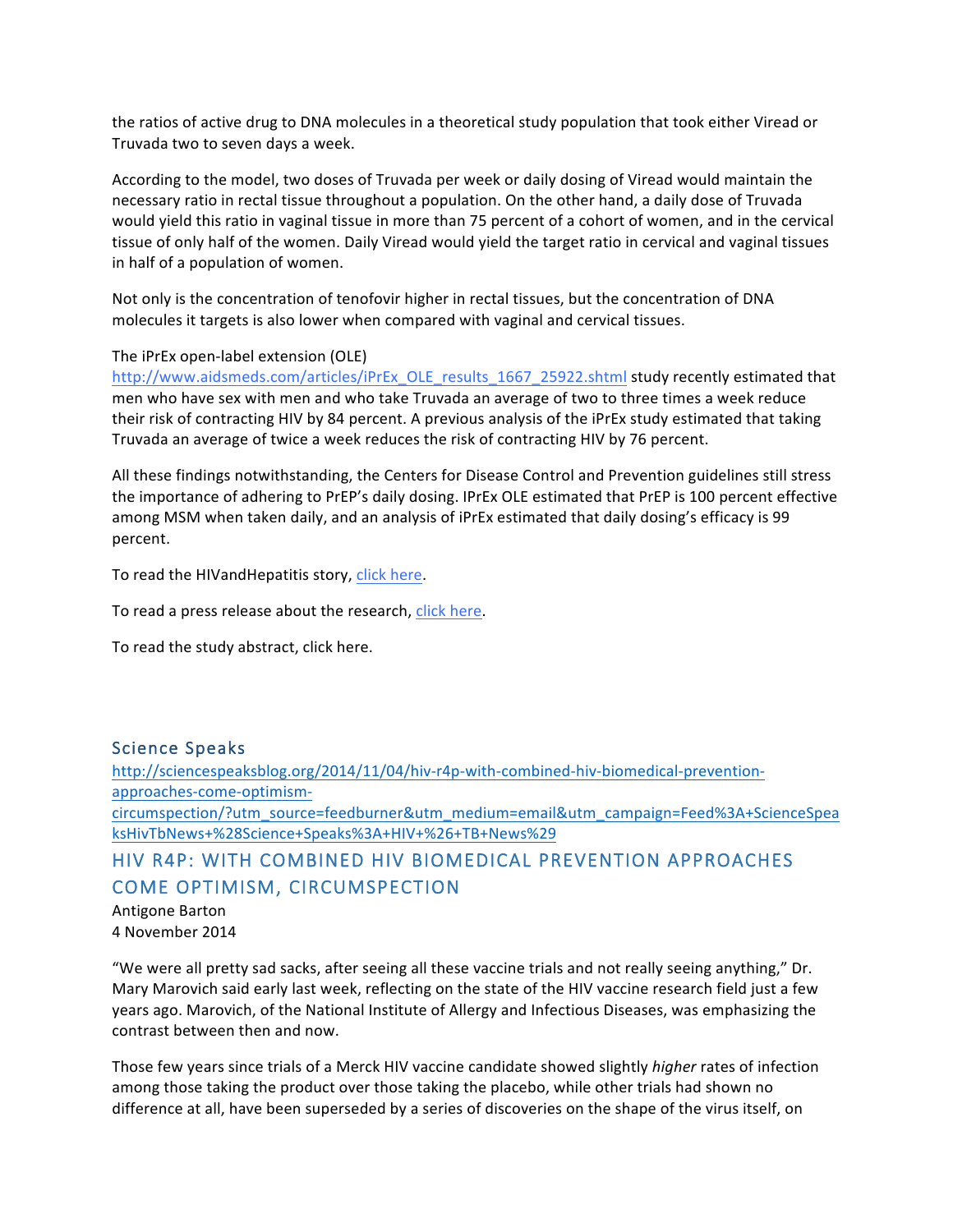antibodies that can have the broadly neutralizing effect needed to attack the virus's shifting forms, on responses from the immune cell the virus attacks, the possibility that an approach that is clearing a simian version of HIV from monkeys could lead to a therapeutic vaccine resembling a cure for humans, and, still most encouragingly, on the trial of the RV 144 HIV vaccine regimen in Thailand, the one trial to yield results of a regimen showing effectiveness against the virus.

All of these developments have years of research and testing ahead of them at best before they can lead to a vaccine against HIV that can be used, and realize the long-hoped for dream of permanently turning the epidemic back. For none of these advances, in fact, will any responsible researcher project a time when that might be the case.

At this first international meeting to bring researchers from all biomedical HIV prevention approaches together under one roof, neither the time and disappointments leading up to this point, or the uncertainty of how much more time lies ahead, did anything to dampen a sense of optimism and ambition that AVAC director Mitchell Warren sums up as "momentum."

It is a momentum that comes not just from the advances in HIV vaccine science, but a gathering force of advances across the HIV biomedical prevention field that includes progress in topically applied microbicides to protect individuals from HIV infection, prophylactic use of antiretroviral treatment  $-$ PrEP to protect uninfected individuals, and treatment of infected individuals as prevention of HIV transmission. The potential for the sum of those advances to be greater than their individual impacts has driven an optimism that has researchers talking about which preventive product might be used by who, and in what combination with other prevention products, most of which do not exist yet for distribution, all of which face obstacles in the resource poor, heavily HIV burdened environments where they are needed most.

At the same time, a heightened circumspection about what is not known about both the needs and challenges of many of the people for whom making these products available and usable will be most critical, and about what additional surprises science might still spring drove the content of much of the conference.

Much of this circumspection stems from VOICE, a three-country, multi-site randomized clinical trial to test the potential effectiveness of Vaginal and Oral Interventions to Control the Epidemic, which revealed that while some of the products might have been successful if used, many of the women, particularly the young, unmarried women whose need for such products has driven researchers, did not use the products enough to prove they worked. But this humbling news had also followed the FEM-PrEP trial of oral pre-exposure antiretroviral medicine to prevent infection, which as researchers put it at the time "reinforced the key role of adherence," because too few participants actually took the product. It also followed the MDP 301 trial of a microbicide gel which was not effective, but more importantly, as the disappointing results led, in Mazabuka, Zambia to misreporting and widespread suspicion of the product and the trial, revealed a massive failure on the part of researchers to communicate with community leaders, journalists, and by many indications, the participants themselves.

Conference co-chair and Microbicide researcher Sharon Hillier called the revelations of the VOICE trial a "life-changing experience" that "has changed the way we do business." In fact, she and others point out that the very concept of "adherence" has been held up for re-evaluation. "I think we misjudged whether of not these products were going to fit into the lives of these young people," she reflected. This, in turn, fuels hopes that two trials of antiretroviral-containing silicone rings to be worn in the vagina for 30 days or more will meet those needs. In addition, even while a proven useful delivery system of a reliable